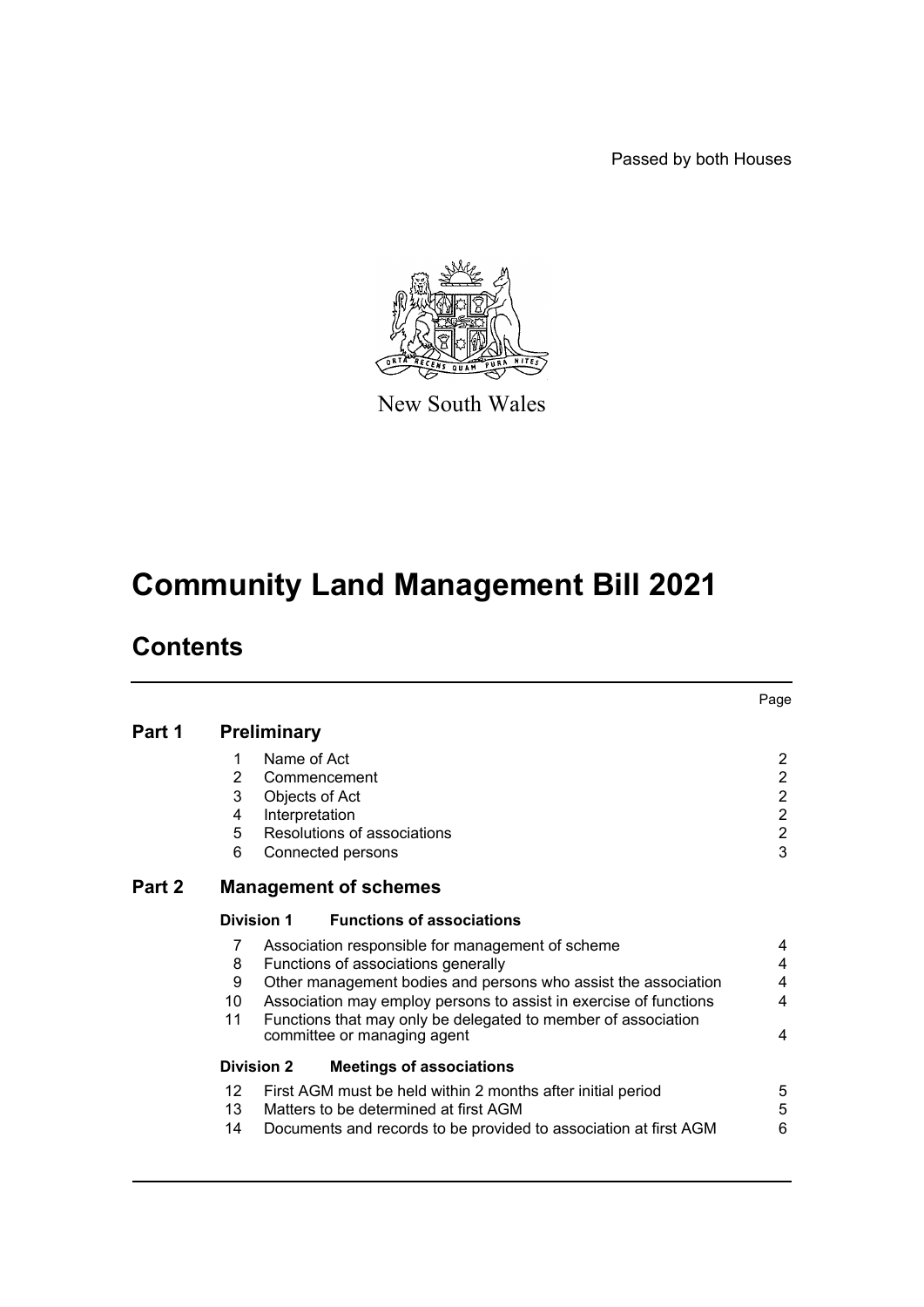| 15 | Tribunal may order initial documents to be provided                | 7  |  |  |  |
|----|--------------------------------------------------------------------|----|--|--|--|
| 16 | AGM must be held                                                   | 7  |  |  |  |
| 17 | Other general meetings                                             | 7  |  |  |  |
| 18 | Tribunal may appoint person to hold first AGM and other meetings   | 7  |  |  |  |
| 19 | Unanimous or special resolutions to be amended or revoked in same  |    |  |  |  |
|    | way                                                                | 7  |  |  |  |
| 20 | Notice to be given of right to cast vote at meeting of association | 8  |  |  |  |
| 21 | Meeting procedures and voting                                      | 8  |  |  |  |
| 22 | Order invalidating resolution of association                       |    |  |  |  |
| 23 | Order where voting rights denied or due notice of item of business |    |  |  |  |
|    | not given                                                          | 9  |  |  |  |
| 24 | References to "first annual general meeting"                       | 9  |  |  |  |
|    | <b>Division 3</b><br>Limitation on functions during initial period |    |  |  |  |
| 25 | Restriction on powers of associations during initial period        | 10 |  |  |  |
| 26 | Restriction on powers of neighbourhood associations<br>10          |    |  |  |  |
| 27 | Restriction on powers of developers<br>10                          |    |  |  |  |
| 28 | Order to authorise certain acts during initial period<br>10        |    |  |  |  |
| 29 | Remedies for breach of restrictions<br>11                          |    |  |  |  |
|    |                                                                    |    |  |  |  |

## **[Part 3 Association committees](#page-20-0)**

## **[Division 1 Constitution of committees](#page-20-1)**

| 30 | Association to appoint committee                                                       | 12               |  |  |  |
|----|----------------------------------------------------------------------------------------|------------------|--|--|--|
| 31 | Committee for association with 3 members or fewer                                      | 12               |  |  |  |
| 32 | Committee for association with more than 3 members                                     |                  |  |  |  |
| 33 | Persons who are eligible to be members of community committee or<br>precinct committee | 13               |  |  |  |
| 34 | Persons who are eligible to be members of neighbourhood committee                      | 13               |  |  |  |
| 35 | Persons who are not eligible to be elected to association committee                    | 14               |  |  |  |
| 36 | Tenant representatives on neighbourhood committees                                     | 14               |  |  |  |
| 37 | Acting members of association committee                                                | 15               |  |  |  |
| 38 | Vacation of office of elected member of community committee or<br>precinct committee   | 15 <sup>15</sup> |  |  |  |
| 39 | Vacation of office of elected member of neighbourhood committee                        | 16               |  |  |  |
|    | <b>Functions of association committees</b><br><b>Division 2</b>                        |                  |  |  |  |
| 40 | Functions of association committee                                                     | 16               |  |  |  |
| 41 | Duty of members of association committee                                               | 17               |  |  |  |
| 42 | Acts and proceedings of association committee valid despite vacancies<br>or defects    | 17               |  |  |  |
|    | <b>Division 3</b><br><b>Meetings of association committee</b>                          |                  |  |  |  |
| 43 | Meetings must be convened on certain requests                                          | 17               |  |  |  |
| 44 | Meeting procedures and voting                                                          | 17               |  |  |  |
|    | <b>Office holders</b><br>Division 4                                                    |                  |  |  |  |
| 45 | Association committee to appoint officers                                              | 17               |  |  |  |
| 46 | Functions of chairperson of association<br>18                                          |                  |  |  |  |
| 47 | Functions of secretary of association<br>18                                            |                  |  |  |  |
| 48 | Functions of treasurer of association                                                  | 18               |  |  |  |
|    |                                                                                        |                  |  |  |  |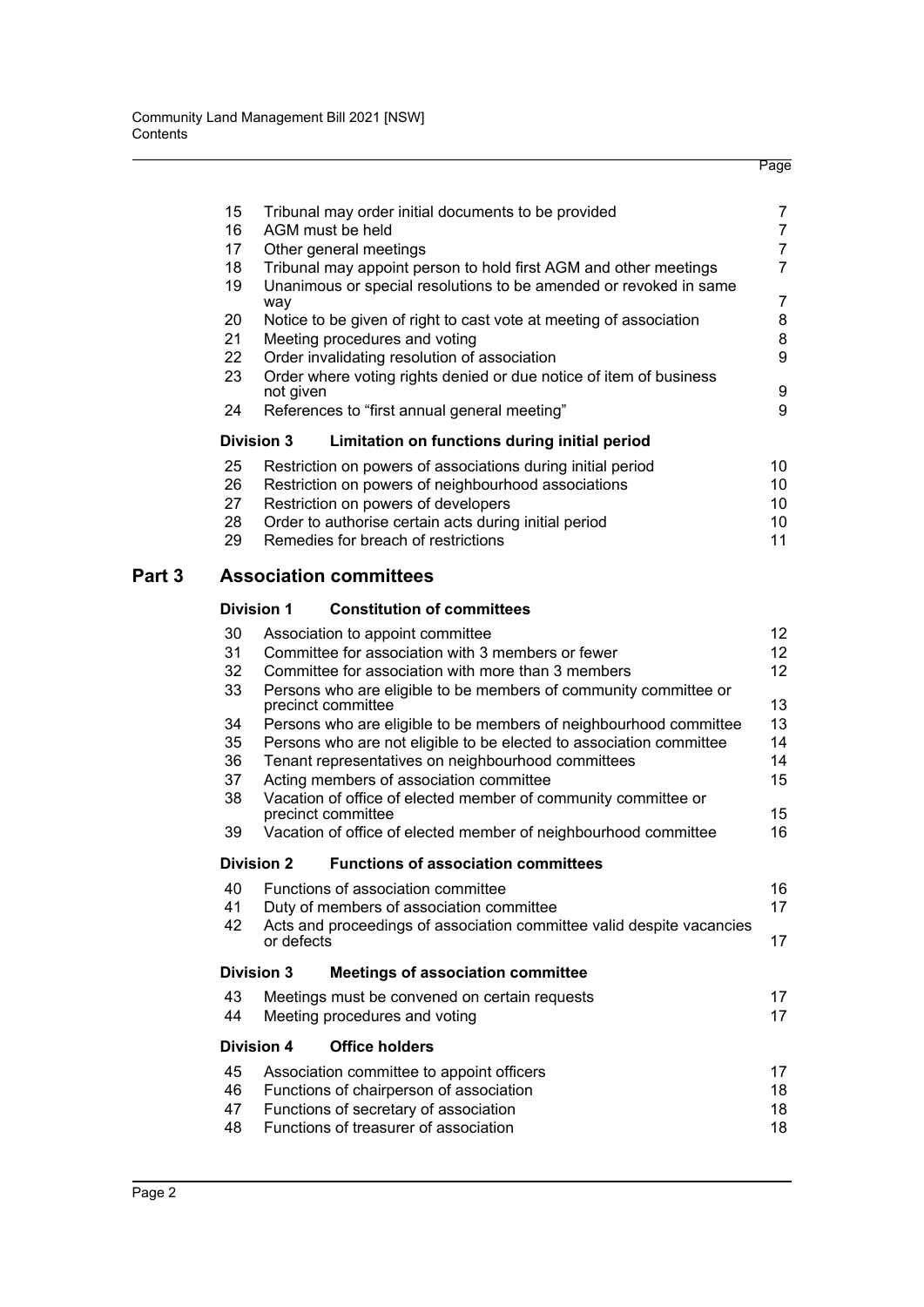|        | 49       |                   | Vacation of office by officer                                                                                      | 19       |
|--------|----------|-------------------|--------------------------------------------------------------------------------------------------------------------|----------|
|        | 50       |                   | Payment of officers of association                                                                                 | 19       |
|        | 51       |                   | Original owner to exercise officers' functions before appointment of                                               |          |
|        | 52       | officers          | Tribunal may order meeting if no officers or association committee                                                 | 19<br>19 |
| Part 4 |          |                   | <b>Managing agents and facilities managers</b>                                                                     |          |
|        |          | <b>Division 1</b> | Appointment of managing agent                                                                                      |          |
|        | 53       |                   | Appointment of managing agents                                                                                     | 20       |
|        | 54       |                   | Term of appointment of managing agents                                                                             | 20       |
|        | 55       |                   | Transfer of functions of managing agent                                                                            | 21       |
|        |          | <b>Division 2</b> | <b>Functions of managing agent</b>                                                                                 |          |
|        | 56       |                   | Association may delegate functions to managing agent                                                               | 21       |
|        | 57       |                   | Exercise of delegated functions by managing agent                                                                  | 21       |
|        | 58       |                   | Functions of officers and association committee may be given to                                                    |          |
|        |          |                   | managing agent                                                                                                     | 22       |
|        | 59       |                   | Managing agent to record exercise of functions                                                                     | 22       |
|        | 60<br>61 |                   | Exercise of functions of managing agent appointed by Tribunal                                                      | 22<br>22 |
|        |          |                   | Breaches by managing agent                                                                                         |          |
|        |          | <b>Division 3</b> | Accountability of managing agent                                                                                   |          |
|        | 62       |                   | Managing agent may be required to provide information about trust<br>account and other accounts                    | 23       |
|        | 63       |                   | Provision of information about money received and other transactions                                               | 23       |
|        | 64       |                   | Disclosure of commissions                                                                                          | 23       |
|        | 65       |                   | Procedure for requiring information from managing agent                                                            | 24       |
|        | 66       | Offences          |                                                                                                                    | 24       |
|        | 67       |                   | Responsibility for providing information if a managing agent ceases to<br>hold a licence or dies                   | 24       |
|        | 68       |                   | Exemption for information relating to certain transactions                                                         | 25       |
|        | 69       |                   | Certain provisions of other Acts requiring agents to provide information<br>not to apply to affairs of association | 25       |
|        |          | <b>Division 4</b> | <b>Facilities managers</b>                                                                                         |          |
|        | 70       |                   | Facilities managers                                                                                                | 25       |
|        | 71       |                   | Appointment of facilities managers                                                                                 | 25       |
|        | 72       |                   | Term of appointment of facilities managers                                                                         | 26       |
|        | 73       |                   | Transfer of functions of facilities manager                                                                        | 26       |
|        | 74       |                   | Functions of facilities manager                                                                                    | 26       |
|        |          | <b>Division 5</b> | General                                                                                                            |          |
|        | 75       | managers          | Interests must be disclosed by potential managing agents or facilities                                             | 26       |
|        | 76       |                   | Managing agent and facilities manager agreements may be terminated<br>or varied by Tribunal                        | 27       |
| Part 5 |          |                   | <b>Financial management</b>                                                                                        |          |
|        |          | <b>Division 1</b> | <b>Funds and accounts of associations</b>                                                                          |          |
|        | 77       |                   | Administrative fund                                                                                                | 28       |
|        |          |                   |                                                                                                                    |          |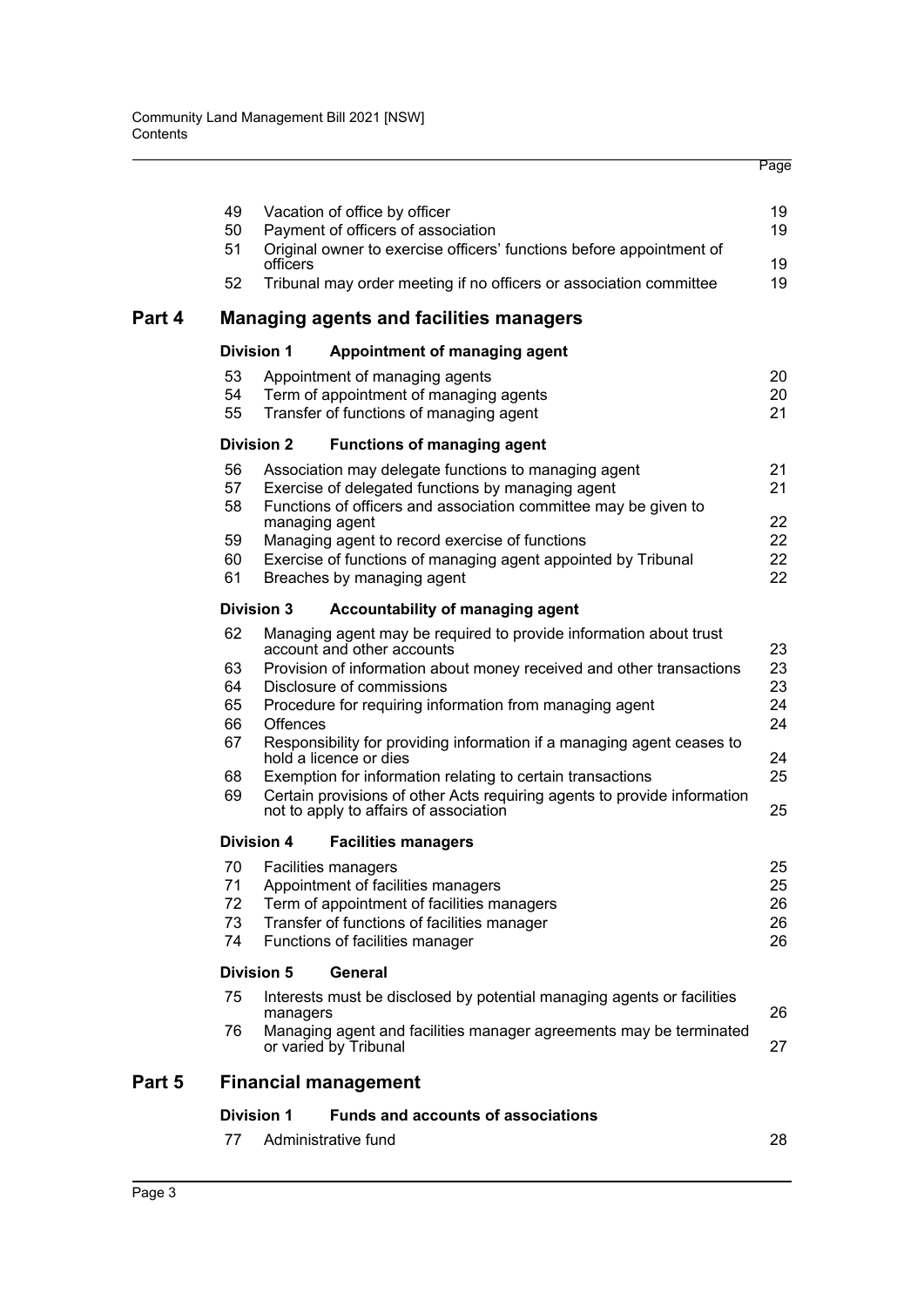| 78       | Capital works fund                                                                      | 28       |  |  |  |
|----------|-----------------------------------------------------------------------------------------|----------|--|--|--|
| 79       | Investment of money in administrative fund or capital works fund                        |          |  |  |  |
| 80       | Use of administrative fund or capital works fund for purposes of other<br>fund          | 29       |  |  |  |
| 81       | Distribution of surplus money in administrative fund or capital works                   |          |  |  |  |
|          | fund<br>29                                                                              |          |  |  |  |
| 82       | Accounts of association                                                                 | 30       |  |  |  |
|          | <b>Division 2</b><br><b>Contributions by members</b>                                    |          |  |  |  |
| 83       | Estimates to be prepared of contributions to administrative and capital<br>works funds  | 30       |  |  |  |
| 84       | Association to set contributions to administrative and capital works<br>funds           | 31       |  |  |  |
| 85       | Contributions payable by members of community and precinct                              |          |  |  |  |
|          | associations                                                                            | 31       |  |  |  |
| 86       | Contributions payable by members of neighbourhood schemes                               | 31       |  |  |  |
| 87       | Individual contributions may be larger if greater insurance costs                       | 31<br>32 |  |  |  |
| 88<br>89 | Levying of contributions<br>Liability of persons other than members for contributions   | 32       |  |  |  |
| 90       | Interest, discounts on contributions and payment plans                                  | 32       |  |  |  |
| 91       | Recovery of unpaid contributions and interest                                           | 33       |  |  |  |
| 92       | Orders varying contributions or payment methods                                         | 34       |  |  |  |
| 93       | Effect of order varying contributions where payments have been made                     | 34       |  |  |  |
| 94       | Order requiring original owner to pay compensation for inadequate                       |          |  |  |  |
|          | estimates and levies                                                                    | 34       |  |  |  |
| 95       | Contributions for legal costs awarded in proceedings between members<br>and association | 34       |  |  |  |
|          | <b>Division 3</b><br><b>Financial statements</b>                                        |          |  |  |  |
| 96       | Association must prepare financial statements and statements of key                     |          |  |  |  |
|          | financial information                                                                   | 35       |  |  |  |
| 97       | Requirements for financial statements                                                   | 35       |  |  |  |
| 98       | Statement of key financial information                                                  | 36       |  |  |  |
| 99       | Auditing of accounts and financial statements                                           | 36       |  |  |  |
|          | <b>Division 4</b><br><b>Accounting records</b>                                          |          |  |  |  |
| 100      | Accounting records must be kept by association                                          | 36       |  |  |  |
| 101      | Receipts                                                                                | 37       |  |  |  |
| 102      | <b>Transaction records</b>                                                              | 37       |  |  |  |
| 103      | Levy register                                                                           | 37       |  |  |  |
|          | <b>Division 5</b><br><b>Financial functions generally</b>                               |          |  |  |  |
| 104      | Power to borrow money                                                                   | 38       |  |  |  |
| 105      | Persons who can exercise functions relating to the finances and                         |          |  |  |  |
|          | accounts of the association                                                             | 38       |  |  |  |
| 106      | Legal services to be approved by general meeting                                        | 38       |  |  |  |
| 107      | Restrictions on payment of expenses incurred in Tribunal proceedings                    | 39       |  |  |  |
| 108      | Disclosure of matters relating to legal costs<br>39                                     |          |  |  |  |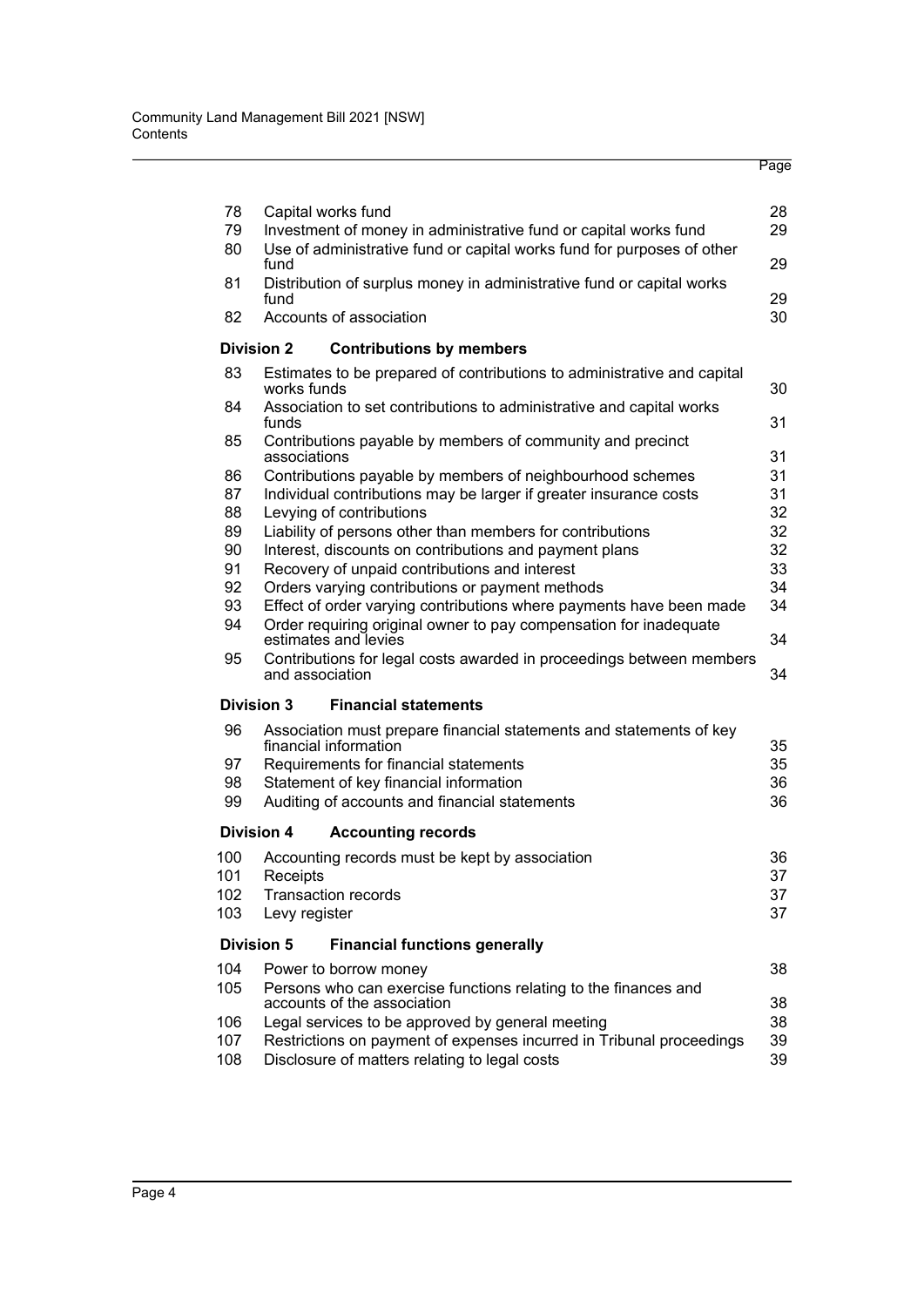# **[Part 6 Property management](#page-48-0)**

|        |                                                             | <b>Division 1</b> | <b>Association property</b>                                                                                                                                                                                                                                                                                                                                                                                               |                                                    |  |  |
|--------|-------------------------------------------------------------|-------------------|---------------------------------------------------------------------------------------------------------------------------------------------------------------------------------------------------------------------------------------------------------------------------------------------------------------------------------------------------------------------------------------------------------------------------|----------------------------------------------------|--|--|
|        | 109<br>110<br>111<br>112<br>113<br>114<br>115<br>116<br>117 | Mail              | Duty of association to maintain and repair property<br>Control and management of access ways and other property<br>Use of association property for commercial purposes<br>Open and private access ways<br>Payments to or by association in relation to association property<br>Carrying out of work on association property by developer<br>Initial maintenance schedule must be prepared<br>Powers to deal with property | 40<br>40<br>40<br>40<br>41<br>41<br>42<br>42<br>42 |  |  |
|        |                                                             | <b>Division 2</b> | <b>Powers of associations</b>                                                                                                                                                                                                                                                                                                                                                                                             |                                                    |  |  |
|        | 118<br>119<br>120                                           |                   | Association may carry out work required to be carried out by others<br>Powers of entry of association<br>Orders by Tribunal relating to entry to carry out work                                                                                                                                                                                                                                                           | 42<br>43<br>44                                     |  |  |
|        |                                                             | Division 3        | <b>Amenities or services</b>                                                                                                                                                                                                                                                                                                                                                                                              |                                                    |  |  |
|        | 121<br>122                                                  |                   | Provision of amenities or services<br>Termination of certain agreements                                                                                                                                                                                                                                                                                                                                                   | 44<br>44                                           |  |  |
|        |                                                             | <b>Division 4</b> | <b>Orders about property</b>                                                                                                                                                                                                                                                                                                                                                                                              |                                                    |  |  |
|        | 123                                                         |                   | Rectification where work done by owner or occupier                                                                                                                                                                                                                                                                                                                                                                        | 45                                                 |  |  |
|        |                                                             | <b>Division 5</b> | Service agreements and sustainability infrastructure                                                                                                                                                                                                                                                                                                                                                                      |                                                    |  |  |
|        | 124<br>125                                                  |                   | Agreements for supply of electricity, gas or other utilities<br>Financing and installation of sustainability infrastructure                                                                                                                                                                                                                                                                                               | 45<br>45                                           |  |  |
| Part 7 | <b>Management statements and by-laws for associations</b>   |                   |                                                                                                                                                                                                                                                                                                                                                                                                                           |                                                    |  |  |
|        |                                                             | <b>Division 1</b> | Interpretation                                                                                                                                                                                                                                                                                                                                                                                                            |                                                    |  |  |
|        | 126                                                         | Definitions       |                                                                                                                                                                                                                                                                                                                                                                                                                           | 47                                                 |  |  |
|        |                                                             | <b>Division 2</b> | <b>Management statements</b>                                                                                                                                                                                                                                                                                                                                                                                              |                                                    |  |  |
|        | 127<br>128<br>129<br>130<br>131<br>132<br>133               |                   | Binding effect of management statement<br>By-laws that may be included in management statements<br>Occupancy limits<br>Restrictions on by-laws for association schemes<br>Procedure for amending management statement<br>Lessee to comply with management statement<br>Lessor to provide copy of management statement                                                                                                     | 47<br>47<br>47<br>48<br>48<br>49<br>49             |  |  |
|        |                                                             | <b>Division 3</b> | By-laws conferring rights over association property                                                                                                                                                                                                                                                                                                                                                                       |                                                    |  |  |
|        | 134<br>135<br>136                                           |                   | Association property rights by-laws<br>Requirements for association property rights by-laws<br>Effect of association property rights by-laws                                                                                                                                                                                                                                                                              | 50<br>51<br>52                                     |  |  |
|        |                                                             | <b>Division 4</b> | <b>Enforcement of by-laws</b>                                                                                                                                                                                                                                                                                                                                                                                             |                                                    |  |  |
|        | 137                                                         |                   | Notice by association to owner or occupier                                                                                                                                                                                                                                                                                                                                                                                | 52                                                 |  |  |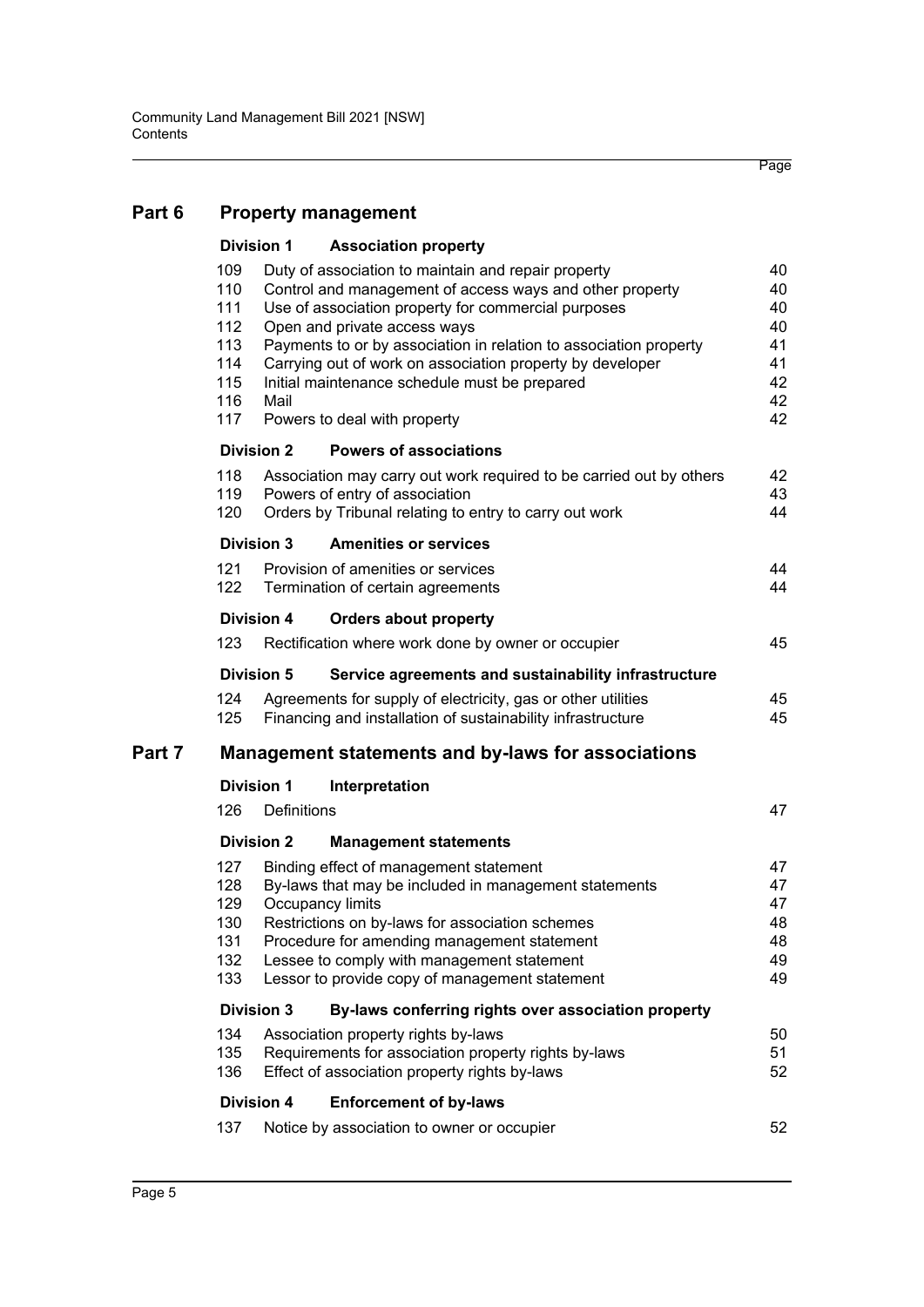|         | 138                                               |                               | Civil penalty for breach of by-laws                                                                                                                                                                                                                                                                                                                                 | 53                                     |  |  |
|---------|---------------------------------------------------|-------------------------------|---------------------------------------------------------------------------------------------------------------------------------------------------------------------------------------------------------------------------------------------------------------------------------------------------------------------------------------------------------------------|----------------------------------------|--|--|
|         |                                                   | <b>Division 5</b>             | <b>Orders about management statements</b>                                                                                                                                                                                                                                                                                                                           |                                        |  |  |
|         | 139<br>140<br>141<br>142                          | <b>Effect of orders</b>       | Order by Tribunal relating to variation of management statement<br>Order by Tribunal revoking invalid part of management statement<br>Order affecting association property                                                                                                                                                                                          | 53<br>53<br>54<br>54                   |  |  |
| Part 8  |                                                   |                               | Obligations of owners, occupiers and others relating to lots                                                                                                                                                                                                                                                                                                        |                                        |  |  |
|         |                                                   | <b>Division 1</b>             | <b>Obligations relating to lots</b>                                                                                                                                                                                                                                                                                                                                 |                                        |  |  |
|         | 143                                               |                               | Owners, occupiers and other persons not to interfere with support or<br>shelter provided by lot, services or access ways                                                                                                                                                                                                                                            | 55                                     |  |  |
|         | 144                                               |                               | Owners, occupiers and other persons not to create nuisance                                                                                                                                                                                                                                                                                                          | 55                                     |  |  |
|         |                                                   | <b>Division 2</b>             | <b>Agents for owners</b>                                                                                                                                                                                                                                                                                                                                            |                                        |  |  |
|         | 145<br>146                                        | Definition<br>to lots         | Appointment of agents by corporations to exercise functions in relation                                                                                                                                                                                                                                                                                             | 55<br>56                               |  |  |
|         | 147                                               |                               | Owner may appoint agent if not able to deal with notices                                                                                                                                                                                                                                                                                                            | 56                                     |  |  |
| Part 9  |                                                   | <b>Insurance</b>              |                                                                                                                                                                                                                                                                                                                                                                     |                                        |  |  |
|         |                                                   | <b>Division 1</b>             | <b>Association insurance obligations</b>                                                                                                                                                                                                                                                                                                                            |                                        |  |  |
|         | 148<br>149<br>150<br>151<br>152<br>153<br>154     |                               | Association to insure buildings and structures on association property<br>Requirements for damage policy<br>Valuations to be obtained for the purposes of insurance<br>Use of insurance money by association<br>Other mandatory insurance requirements for association<br>Association may take out other insurance<br>Managing agent to obtain insurance quotations | 57<br>57<br>57<br>57<br>57<br>58<br>58 |  |  |
|         |                                                   | <b>Division 2</b>             | Insurance claims and other matters affecting insurance                                                                                                                                                                                                                                                                                                              |                                        |  |  |
|         | 155<br>156<br>157<br>158                          |                               | Part does not limit owner's insurance rights<br>Insurable interests<br>Insurance claim where owner at fault<br>Action against association by member                                                                                                                                                                                                                 | 58<br>59<br>59<br>59                   |  |  |
|         |                                                   | <b>Division 3</b>             | <b>Orders about insurance</b>                                                                                                                                                                                                                                                                                                                                       |                                        |  |  |
|         | 159<br>160<br>161<br>162                          |                               | Exemption by Tribunal from building insurance requirements<br>Effect of exemption from building insurance requirements<br>Order to make or pursue insurance claim<br>Orders requiring damage policy                                                                                                                                                                 | 59<br>59<br>59<br>60                   |  |  |
| Part 10 | Records and information about association schemes |                               |                                                                                                                                                                                                                                                                                                                                                                     |                                        |  |  |
|         |                                                   | <b>Division 1</b>             | <b>Association roll and other records</b>                                                                                                                                                                                                                                                                                                                           |                                        |  |  |
|         | 163<br>164<br>165<br>166                          | Definition<br>Form of records | Association must prepare association roll<br>Association rolls for community associations and precinct associations                                                                                                                                                                                                                                                 | 61<br>61<br>61<br>61                   |  |  |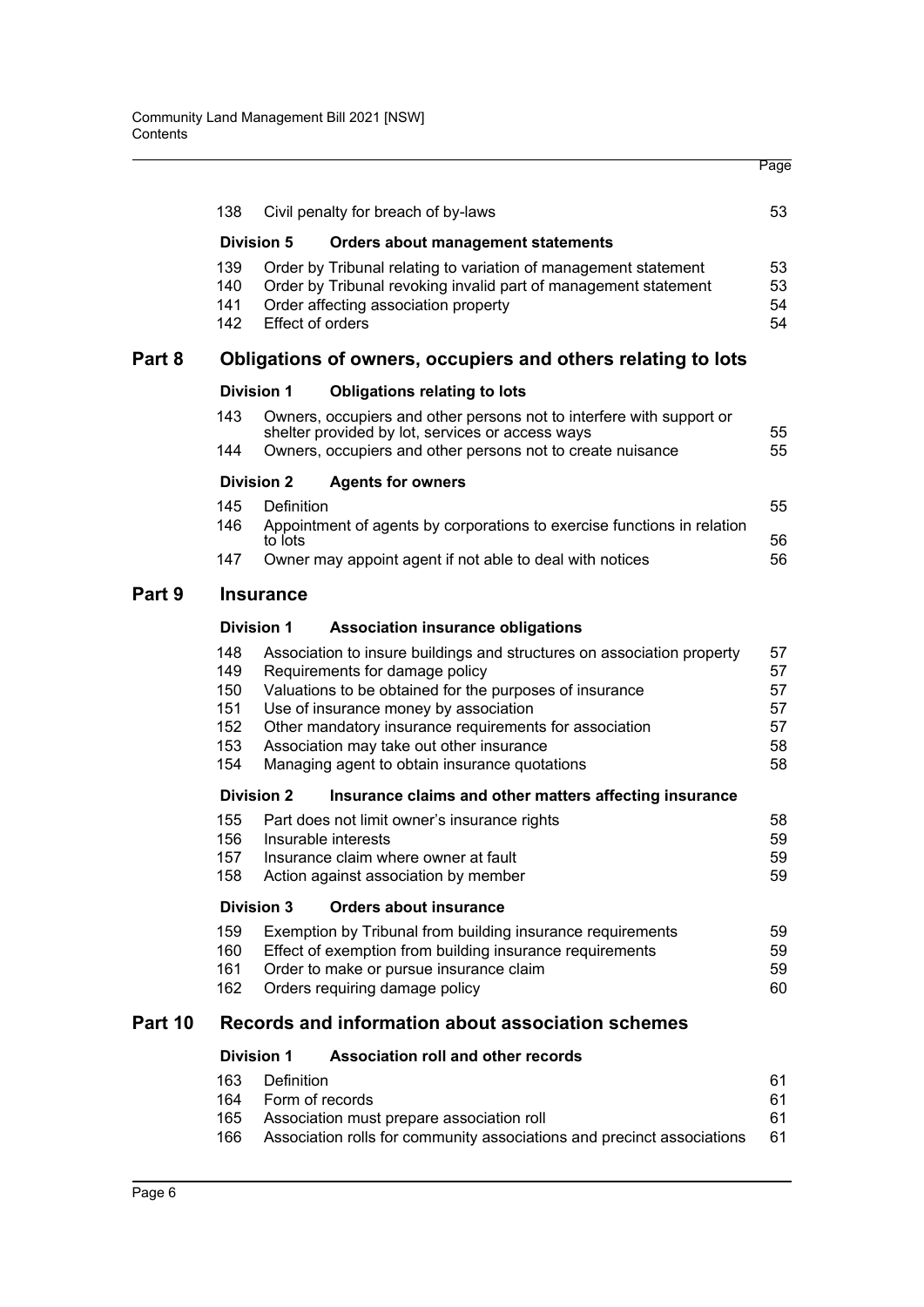|         | 167<br>168<br>169<br>170                             |                                             | Sources of information for association roll<br>Notices and orders served on association<br>Retention of records for prescribed period<br>Association may require certain persons to produce records, accounts<br>and property of association                                                                                                                   | 62<br>62<br>62<br>63                         |
|---------|------------------------------------------------------|---------------------------------------------|----------------------------------------------------------------------------------------------------------------------------------------------------------------------------------------------------------------------------------------------------------------------------------------------------------------------------------------------------------------|----------------------------------------------|
|         |                                                      | <b>Division 2</b>                           | <b>Provision of information about schemes</b>                                                                                                                                                                                                                                                                                                                  |                                              |
|         | 171<br>172<br>173<br>174<br>175                      | lot                                         | Requests of inspection of records and certificates about associations<br>Inspection of records<br>Inspection of association documents<br>Certificate by association as to financial and other matters relating to<br>Association information certificate is evidence of matters stated in it                                                                   | 63<br>64<br>64<br>65<br>66                   |
|         |                                                      |                                             |                                                                                                                                                                                                                                                                                                                                                                |                                              |
|         | 176<br>177                                           | <b>Division 3</b>                           | Orders about association roll and records<br>Order confirming information for association roll<br>Order to supply information or documents                                                                                                                                                                                                                     | 66<br>66                                     |
| Part 11 |                                                      |                                             | <b>Disputes and Tribunal powers</b>                                                                                                                                                                                                                                                                                                                            |                                              |
|         |                                                      | <b>Division 1</b>                           | Internal dispute resolution                                                                                                                                                                                                                                                                                                                                    |                                              |
|         | 178                                                  |                                             | Internal dispute resolution procedures for schemes                                                                                                                                                                                                                                                                                                             | 67                                           |
|         |                                                      | <b>Division 2</b>                           | Alternative dispute resolution by Secretary                                                                                                                                                                                                                                                                                                                    |                                              |
|         | 179<br>180<br>181<br>182<br>183<br>184<br>185<br>186 | Definitions<br>Privilege<br>Confidentiality | Matters that may be subject to mediation<br>Representation of parties<br>Evidence of mediation sessions not admissible<br>Exoneration from liability for mediators<br>Effect of Division on other agreements or arrangements                                                                                                                                   | 67<br>67<br>67<br>67<br>68<br>68<br>68<br>68 |
|         |                                                      | Division 3                                  | Procedures for applications to Tribunal                                                                                                                                                                                                                                                                                                                        |                                              |
|         | 187<br>188<br>189                                    |                                             | Interested persons<br>Certain applications cannot be accepted without prior mediation<br>Notice of applications to Tribunal                                                                                                                                                                                                                                    | 68<br>69<br>69                               |
|         |                                                      | <b>Division 4</b>                           | Orders that may be made by Tribunal                                                                                                                                                                                                                                                                                                                            |                                              |
|         | 190<br>191<br>192<br>193<br>194<br>195<br>196<br>197 | Interim orders                              | General order-making power of Tribunal<br>Agreements and arrangements arising from mediation sessions<br>Orders to settle disputes or rectify complaints<br>Order substituting schedule of unit entitlements<br>Order with respect to restricted property<br>Orders for appointment of managing agent<br>Orders relating to association committee and officers | 69<br>70<br>70<br>71<br>72<br>72<br>73<br>74 |
|         |                                                      | <b>Division 5</b>                           | General provisions relating to Tribunal powers and orders                                                                                                                                                                                                                                                                                                      |                                              |
|         | 198<br>199                                           | Title to land                               | Tribunal may make order of another kind                                                                                                                                                                                                                                                                                                                        | 74<br>75                                     |
|         |                                                      |                                             |                                                                                                                                                                                                                                                                                                                                                                |                                              |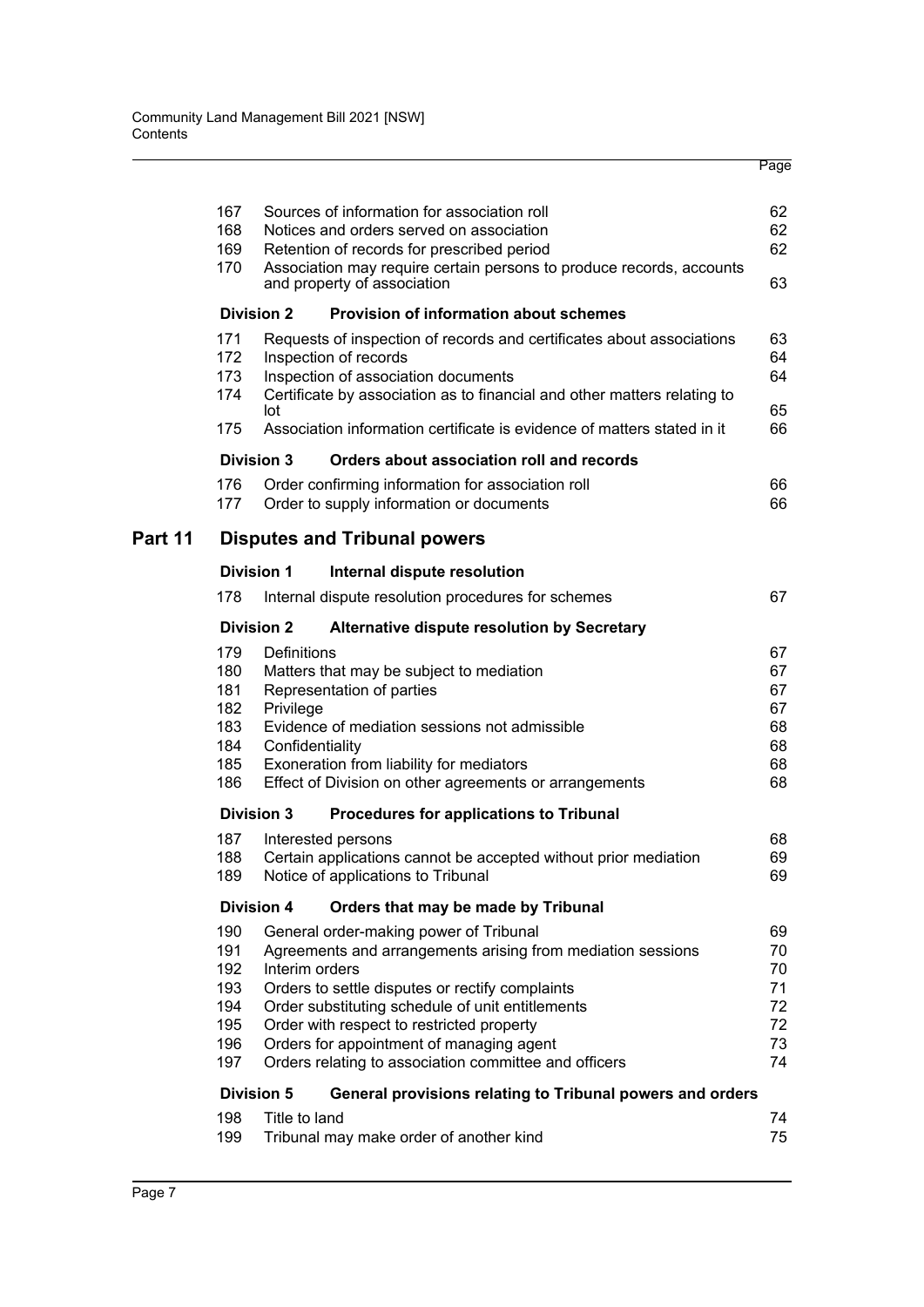|                   |     |                                                                                             | Page |
|-------------------|-----|---------------------------------------------------------------------------------------------|------|
|                   | 200 |                                                                                             | 75   |
|                   | 201 | Other matters for which Tribunal may provide<br>Dismissal of application on certain grounds | 75   |
|                   | 202 | Copies of orders                                                                            | 75   |
|                   | 203 | Tribunal to be provided with association report and inspections                             | 75   |
|                   | 204 | Resolution purporting to alter effect of order                                              | 75   |
|                   | 205 | Recording in Register of effect of certain orders                                           | 76   |
|                   | 206 | Changes to Register after orders allocating unit entitlements                               | 76   |
|                   | 207 | Civil penalties for contravention of orders                                                 | 76   |
|                   | 208 | Recovery of unpaid civil penalty                                                            | 77   |
| Part 12           |     | <b>Offences and penalties</b>                                                               |      |
|                   |     | <b>Division 1</b><br><b>Offences and enforcement</b>                                        |      |
|                   | 209 | Investigations by Secretary                                                                 | 78   |
|                   | 210 | Penalty notices                                                                             | 78   |
|                   | 211 | Nature of proceedings                                                                       | 79   |
|                   | 212 | Proof of reasonable excuse                                                                  | 79   |
|                   |     | <b>Division 2</b><br><b>Other proceedings</b>                                               |      |
|                   | 213 | Other rights and remedies not affected by this Act                                          | 79   |
|                   | 214 | Costs in proceedings between association and members                                        | 79   |
|                   | 215 | Association may represent members in certain proceedings                                    | 79   |
|                   | 216 | Structural defects-proceedings as agent                                                     | 80   |
| Part 13           |     | <b>Miscellaneous</b>                                                                        |      |
|                   | 217 | <b>Functions of Secretary</b>                                                               | 81   |
|                   | 218 | Delegation by Secretary                                                                     | 81   |
|                   | 219 | Tenancy notice to be given                                                                  | 81   |
|                   | 220 | Notice to be given to association of mortgagee taking possession of<br>lot                  | 82   |
|                   | 221 | Notices relating to subsidiary body                                                         | 82   |
|                   | 222 | Personal liability of officers and association committee members                            | 82   |
|                   | 223 | Value of interests of members of an association                                             | 82   |
|                   | 224 | Address for service                                                                         | 83   |
|                   | 225 | Service of documents on association                                                         | 83   |
|                   | 226 | Service of documents by certain persons                                                     | 83   |
|                   | 227 | Service of documents                                                                        | 84   |
|                   | 228 | Change of association's address for service                                                 | 85   |
|                   | 229 | Dividing fences                                                                             | 85   |
|                   | 230 | Powers of entry by public authority                                                         | 85   |
|                   | 231 | Notices under Real Property Act 1900 to association taken to be<br>notices to owners        | 85   |
|                   | 232 | Contracting out prohibited                                                                  | 86   |
|                   | 233 | Regulations                                                                                 | 86   |
|                   | 234 | Persons who may keep seals of associations                                                  | 87   |
|                   | 235 | Affixing of seal of association                                                             | 87   |
|                   | 236 | Act to bind Crown                                                                           | 87   |
|                   | 237 | Repeals                                                                                     | 88   |
| <b>Schedule 1</b> |     | <b>Meeting procedures of associations</b>                                                   | 89   |
| <b>Schedule 2</b> |     | Meeting procedures of association committees                                                | 100  |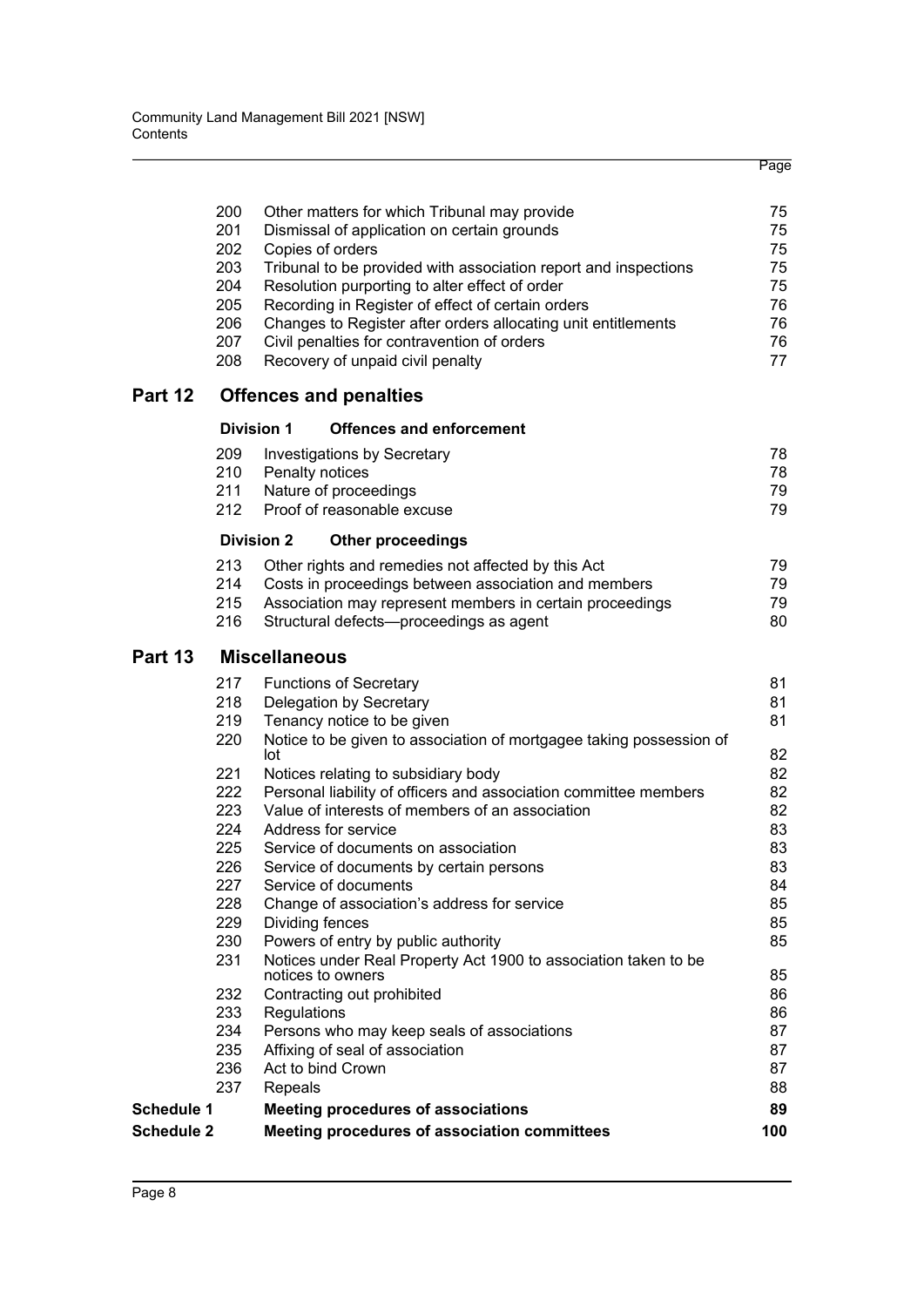| <b>Schedule 3</b> | Savings, transitional and other provisions | 105 |
|-------------------|--------------------------------------------|-----|
| Schedule 4        | <b>Amendment of Acts and instruments</b>   | 108 |
| <b>Dictionary</b> |                                            | 114 |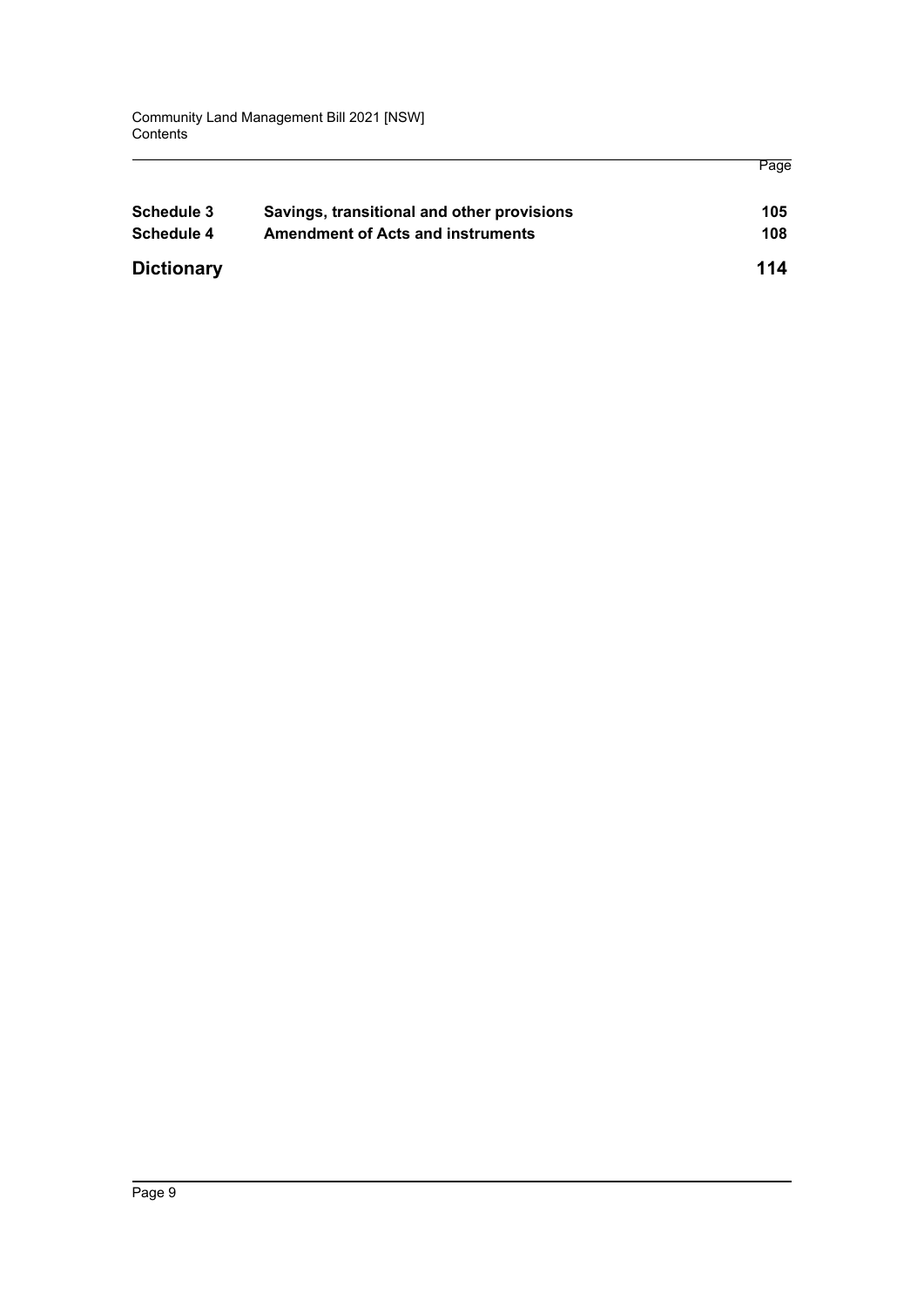*I certify that this public bill, which originated in the Legislative Assembly, has finally passed the Legislative Council and the Legislative Assembly of New South Wales.*

> *Clerk of the Legislative Assembly. Legislative Assembly, Sydney, , 2021*



New South Wales

# **Community Land Management Bill 2021**

Act No , 2021

An Act with respect to the management of community, precinct and neighbourhood subdivision schemes; and for other purposes.

*I have examined this bill and find it to correspond in all respects with the bill as finally passed by both Houses.*

*Assistant Speaker of the Legislative Assembly.*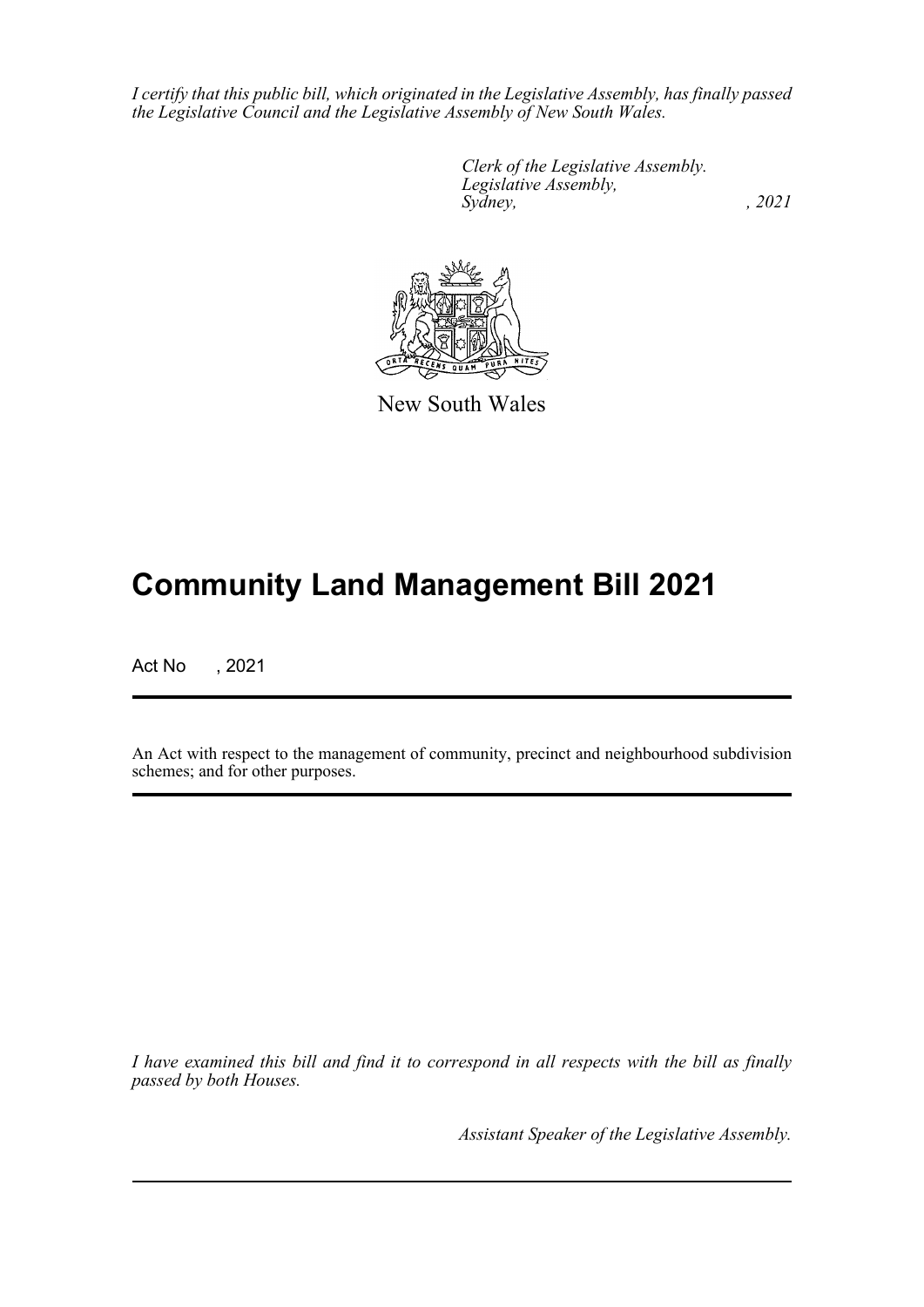**The Legislature of New South Wales enacts—**

# <span id="page-10-1"></span><span id="page-10-0"></span>**Part 1 Preliminary**

## **1 Name of Act**

This Act is the *Community Land Management Act 2021*.

## <span id="page-10-2"></span>**2 Commencement**

This Act commences on a day or days to be appointed by proclamation.

## <span id="page-10-3"></span>**3 Objects of Act**

The objects of this Act are as follows—

- (a) to provide for the management of community, precinct and neighbourhood schemes,
- (b) to provide for the resolution of disputes arising from those schemes.

## <span id="page-10-4"></span>**4 Interpretation**

- (1) The Dictionary to this Act defines certain terms used in this Act. **Note.** The *Interpretation Act 1987* contains definitions and other provisions that affect the interpretation and application of this Act.
- (2) Notes included in this Act do not form part of this Act.

## <span id="page-10-5"></span>**5 Resolutions of associations**

- (1) In this Act, a resolution of an association is a *special resolution* if—
	- (a) it is passed at a properly convened meeting of the association, and
	- (b) of the value of the votes cast—
		- (i) not more than 25% are against the resolution, or
		- (ii) if the resolution is a sustainability infrastructure resolution—less than 50% are against the resolution.
- (2) In this Act, a resolution of an association is a *unanimous resolution* if it is passed at a properly convened general meeting and no vote is cast against the resolution.
- (3) For the purposes of determining the *value of a vote* for a special resolution or a poll of a community association—
	- (a) the value of the vote of a subsidiary body is equal to the unit entitlement of the former community development lot that was subdivided to constitute the subsidiary body, and
	- (b) the value of the vote of the owner of a community development lot is equal to the unit entitlement of the community development lot.
- (4) For the purposes of determining the *value of a vote* for a special resolution or a poll of a precinct association—
	- (a) the value of the vote of a subsidiary body is equal to the unit entitlement of the former precinct development lot that was subdivided to constitute the subsidiary body, and
	- (b) the value of the vote of the owner of a precinct development lot is equal to the unit entitlement of the precinct development lot.
- (5) For the purposes of determining the *value of a vote* for a special resolution or a poll of a neighbourhood association, the value of the vote of the owner of a neighbourhood lot is equal to the unit entitlement of the neighbourhood lot.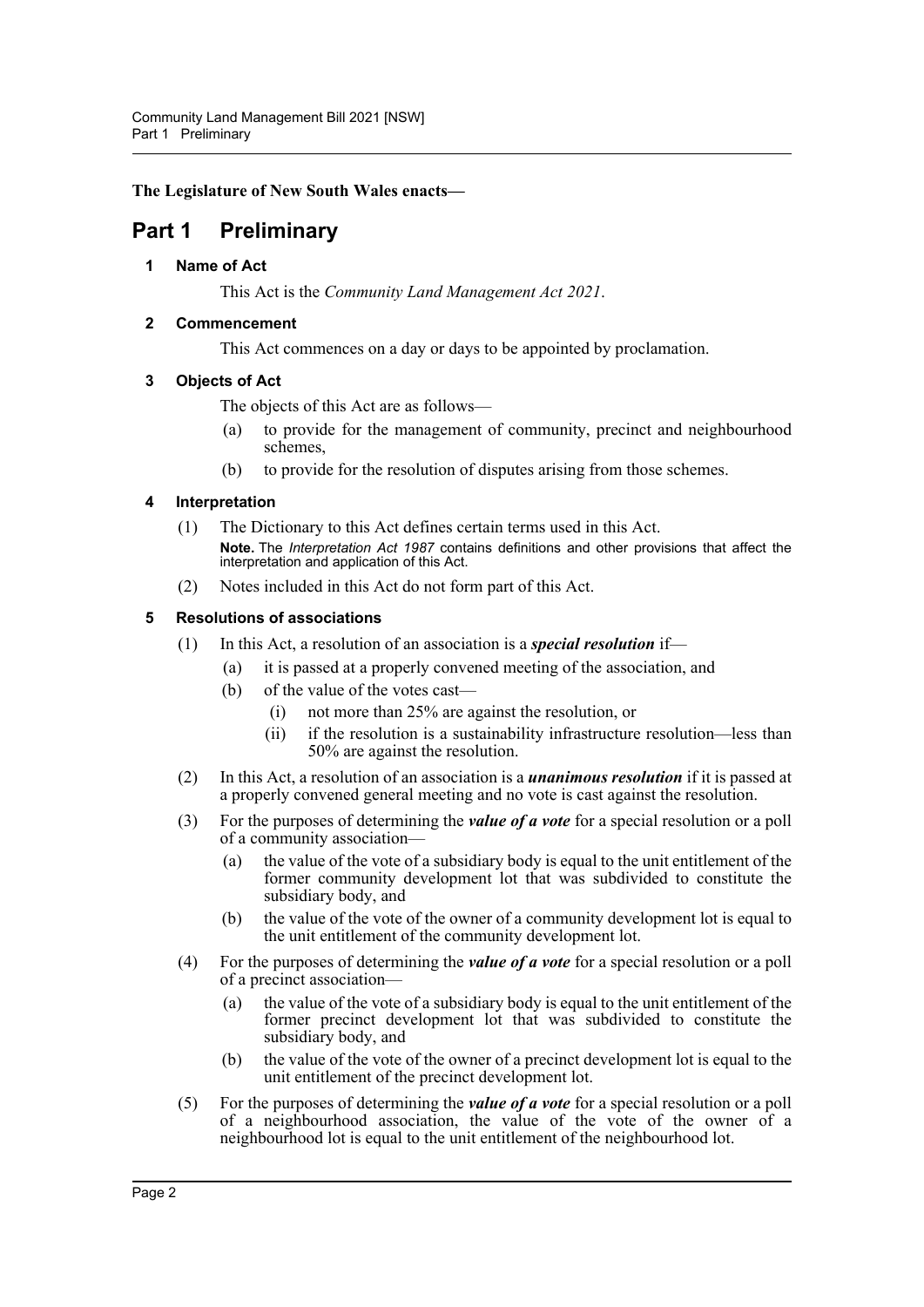(6) However, if the total unit entitlement of lots for which the original owner is entitled to a vote is not less than half of the total unit entitlement for the association, the value of the vote in respect of those lots is taken to be reduced by two-thirds, ignoring any fraction.

**Note.** A motion or election that is not required to be approved by a special resolution or unanimous resolution is passed by a simple majority of votes, unless there is a poll (see Schedule 1, clause 13).

(7) In this Act—

*special resolution* of a strata corporation has the same meaning as in the *Strata Schemes Management Act 2015*.

## <span id="page-11-0"></span>**6 Connected persons**

- (1) For the purposes of this Act, a person (the *principal person*) is *connected* with another person if the other person—
	- (a) is a relative (within the meaning of the *Local Government Act 1993*) of the principal person or, if the principal person is a corporation, is a relative of the holder of an executive position in the corporation, or
	- (b) is employed or engaged by the principal person or is a business partner of the principal person, or
	- (c) if the principal person is a corporation—holds an executive position in the corporation, or
	- (d) is the employer of the principal person, or
	- (e) is employed or engaged by, or holds an executive position in, a corporation that also employs or engages the principal person or in which the principal person holds an executive position, or
	- (f) has another connection or association with the principal person of a kind prescribed by the regulations.
- (2) However, the principal person is not connected with a member of an association, or the committee of an association, merely because of any dealing, contact or arrangement the member has with the principal person in the capacity of a member of the association or committee.
- (3) In this section, *executive position* in a corporation means the position of director, manager or secretary of the corporation, or any other executive position of the corporation, however those positions are designated.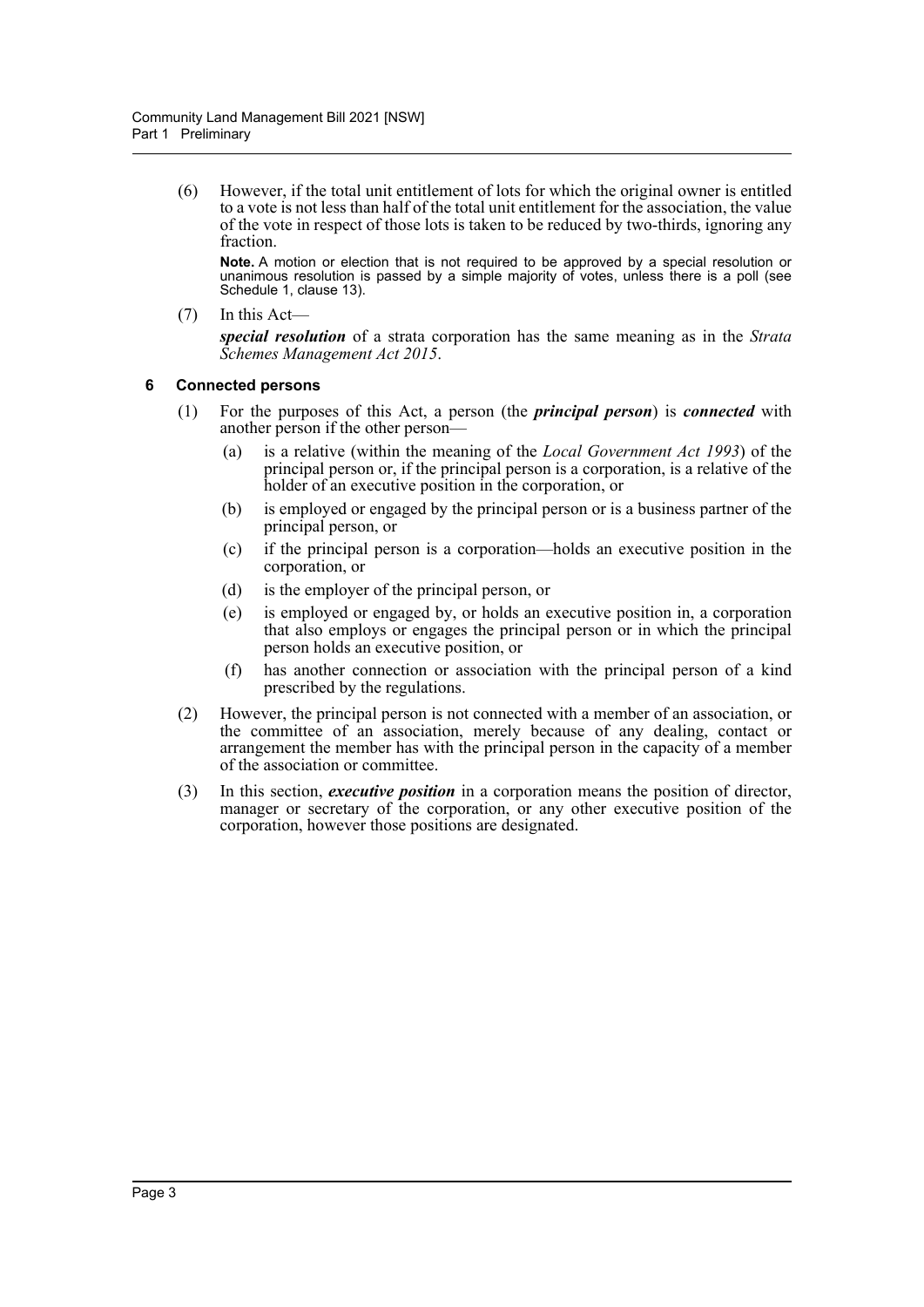# <span id="page-12-0"></span>**Part 2 Management of schemes**

## <span id="page-12-2"></span><span id="page-12-1"></span>**Division 1 Functions of associations**

## **7 Association responsible for management of scheme**

- (1) The association for a scheme has the principal authority for the management of the scheme.
- (2) An association has, for the benefit of members of, and owners of lots in, the scheme—
	- (a) the management and control of the use of the association property, and
	- (b) the administration of the scheme.
- (3) An association has responsibility for the following—
	- (a) managing the finances of the scheme (see Part 5),
	- (b) keeping accounts and records for the scheme (see Parts 5 and 10),
	- (c) maintaining and repairing its property (see Part 6),
	- (d) taking out insurance for the scheme (see Part 9).

## <span id="page-12-3"></span>**8 Functions of associations generally**

- (1) An association has the other functions that are conferred or imposed on it by or under this or any other Act.
- (2) An association must not delegate any of its functions to a person unless the delegation is specifically authorised by this Act.

## <span id="page-12-4"></span>**9 Other management bodies and persons who assist the association**

An association may be assisted in the carrying out of its management functions under this Act by 1 or more of the following—

- (a) the association committee of the association,
- (b) a managing agent for the scheme appointed in accordance with Part 4,
- (c) a facilities manager for the scheme appointed in accordance with Part 4.

## <span id="page-12-5"></span>**10 Association may employ persons to assist in exercise of functions**

- (1) An association may employ the persons it thinks fit to assist it in the exercise of any of its functions.
- (2) An association must ensure that a person employed to assist it in the exercise of a function has the qualifications, if any, required by this Act or any other law for the exercise of that function.

#### <span id="page-12-6"></span>**11 Functions that may only be delegated to member of association committee or managing agent**

- (1) The following functions of an association, association committee or officer of an association may be delegated to or conferred only on a member of the association committee or a managing agent—
	- (a) the preparation of estimates for the purposes of section 83,
	- (b) the levying of contributions,
	- (c) the receiving of, acknowledgement of, banking of or accounting for money paid to the association,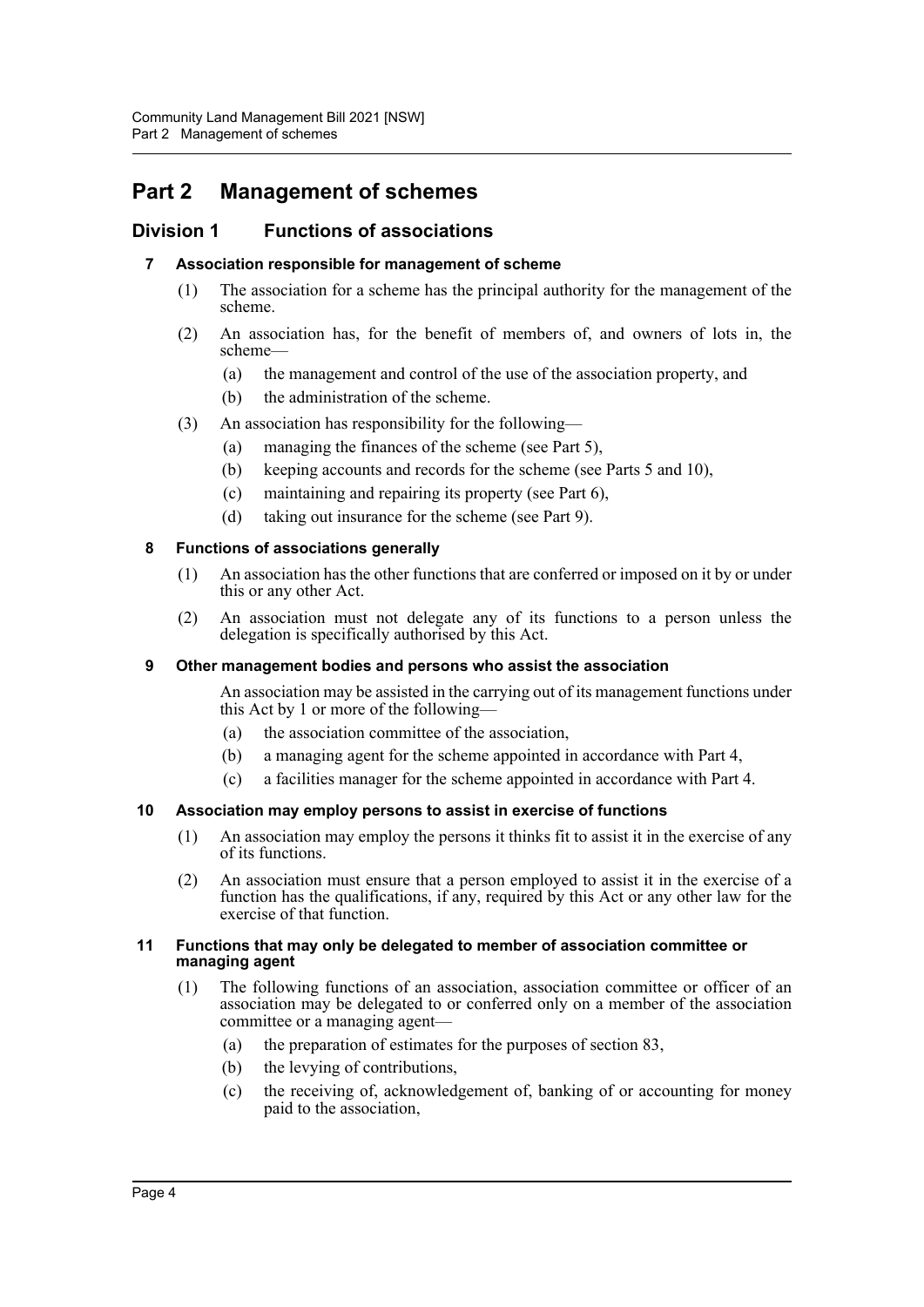- (d) having custody of any money paid to the association or making payments from money paid to the association,
- (e) taking out insurance required or permitted by this Act,
- (f) the conduct of meetings of the association and handling of correspondence,
- (g) the maintenance of records required to be kept under this Act,
- (h) other functions that are prescribed by the regulations.
- (2) This section is subject to sections 58 and 105.

## <span id="page-13-0"></span>**Division 2 Meetings of associations**

## <span id="page-13-1"></span>**12 First AGM must be held within 2 months after initial period**

(1) The original owner of land subdivided by a community plan, precinct plan or neighbourhood plan must convene and hold a general meeting of the association, in accordance with this Act and the regulations, within 2 months of the expiration of the initial period.

Maximum penalty—10 penalty units.

- (2) An original owner who fails to comply with this section remains liable to the penalty for the contravention even if the Tribunal makes an order under this Division or a meeting is convened or held in accordance with the order or otherwise.
- (3) An original owner required to convene the first annual general meeting of an association must give at least 14 days notice of the first annual general meeting to—
	- (a) each member of the association, and
	- (b) each first mortgagee or covenant chargee of a development lot or neighbourhood lot who is shown on the association roll, and
	- (c) each tenant of a neighbourhood lot or strata lot who has been notified to the association in accordance with this Act as a tenant of the lot.

## <span id="page-13-2"></span>**13 Matters to be determined at first AGM**

The agenda for the first annual general meeting of an association must include the following items and may include other items—

- (a) to decide whether the amount of a contribution required to be made to the administrative fund or capital works fund should be confirmed or varied,
- (b) to determine the number of members of the association's committee and to elect the committee,
- (c) to decide whether insurances taken out by the association should be confirmed, varied or extended,
- (d) to decide if any matter or class of matter is to be determined by the association in general meeting,
- (e) to decide whether by-laws should be made or changed, including by-laws controlling, prohibiting or otherwise regulating the passage of persons through, and the activities of persons on, private access ways and, to an extent not inconsistent with this or any other Act or law, open access ways,
- (f) to decide whether an agreement to which section 122 applies should be ratified,
- (g) to decide whether a managing agent should be appointed by the association and, if appointed, what functions of the association should be delegated to the managing agent,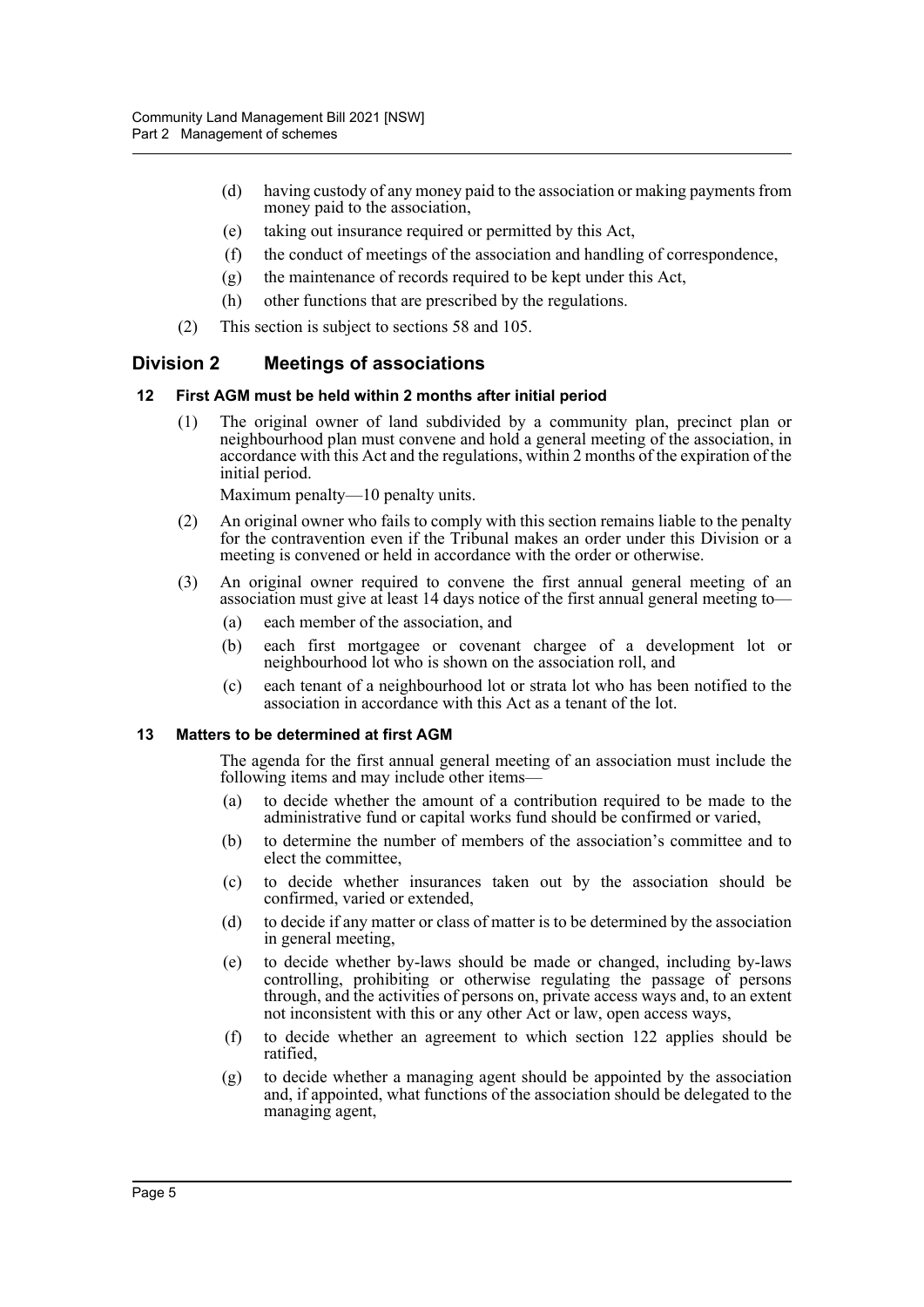- (h) if there is a managing agent—a form of motion to consider the report by the agent as to whether, and what, commissions have been paid or are likely to be payable to the agent for the following 12 months,
- (i) to decide whether a facilities manager should be appointed and, if appointed, what functions the facilities manager should exercise,
- (j) to receive the documents required to be provided under section 14,
- (k) to consider the accounting records and last financial statements prepared,
- (l) to consider the initial maintenance schedule,
- (m) to decide whether an auditor should be appointed and to appoint an auditor,
- (n) if the association is a community association or is a neighbourhood association that is not part of a community scheme—to consider whether a revised schedule of unit entitlements should be registered under the *Community Land Development Act 2021*,
- (o) any item prescribed by the regulations for the purposes of this section.

#### <span id="page-14-0"></span>**14 Documents and records to be provided to association at first AGM**

- (1) An original owner required to convene a meeting under this Division must deliver to the association at its first annual general meeting, or not later than 3 years after the date of registration of the scheme, whichever occurs first, the following—
	- (a) all plans, specifications, occupation certificates or other certificates (other than certificates of title for lots) diagrams, depreciation schedules and other documents (including policies of insurance) relating to the scheme parcel,
	- (b) without limiting paragraph (a), all planning approvals, complying development certificates and related endorsed plans, approvals, "as built" drawings, compliance certificates (within the meaning of the *Environmental Planning and Assessment Act 1979*), fire safety certificates and warranties relating to the scheme parcel,
	- (c) the certificate of title for the association property, the association roll and any notices or other records relating to the scheme parcel,
	- (d) a copy of the diagram illustrating the situation of all service lines referred to in section 34 of the *Community Land Development Act 2021* that have been installed within the scheme under which the association is constituted,
	- (e) the initial maintenance schedule prepared by the original owner,
	- (f) any other document or item relating to the scheme parcel that is prescribed by the regulations for the purposes of this section.

Maximum penalty—100 penalty units.

- (2) An original owner is only required under this section to deliver to the association a thing if that thing is in the possession or control of the original owner or may be obtained by the original owner by taking reasonable steps to do so.
- (3) This section does not require an original owner to deliver to the association a document that exclusively evidences rights or obligations of the original owner and that is not capable of being used for the benefit of the association or any of the other owners.
- (4) In this section—

*scheme parcel* of an association that is—

- (a) a community scheme—means the community parcel, or
- (b) a precinct scheme—means the precinct parcel, or
- (c) a neighbourhood scheme—means the neighbourhood parcel.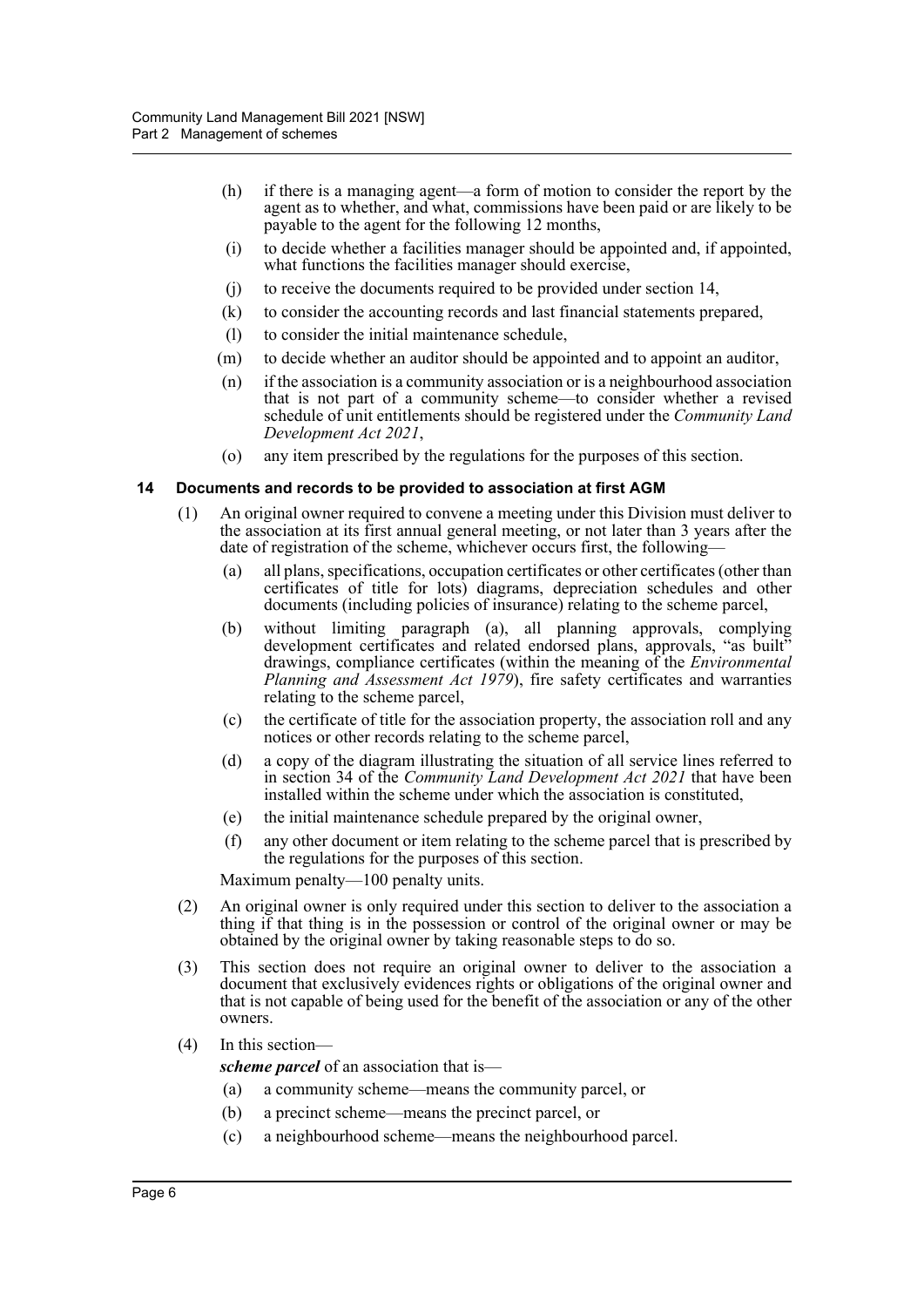## <span id="page-15-0"></span>**15 Tribunal may order initial documents to be provided**

The Tribunal may, on application by an association, order an original owner required to convene a meeting under this Division to provide to the association a document that was required to be but was not delivered to the association at its first annual general meeting.

## <span id="page-15-1"></span>**16 AGM must be held**

An association must hold an annual general meeting once in each financial year of the association.

## <span id="page-15-2"></span>**17 Other general meetings**

- (1) The secretary of an association or an association committee may convene a general meeting (that is not an annual general meeting) of the association at any time.
- (2) The secretary of the association, or another officer if the secretary is absent, must convene a general meeting (that is not an annual general meeting) of the association as soon as practicable after receiving a qualified request.
- (3) A meeting may be convened on a qualified request even if the first annual general meeting has not been held.
- (4) A request is a *qualified request* for the purposes of a meeting of a community association or a precinct association if it is made by 1 or more owners of a development lot in the scheme or 1 or more subsidiary schemes and the total unit entitlements of the development lot or former development lot subject to the subsidiary scheme are at least one-quarter of the total unit entitlements of the community scheme or precinct scheme.
- (5) A request is a *qualified request* for the purposes of a meeting of a neighbourhood association if it is made by 1 or more owners of neighbourhood lots in the scheme and the total unit entitlements of those lots are at least one-quarter of the total unit entitlements in the neighbourhood scheme.
- (6) A request for a meeting may not be signed on behalf of a subsidiary body without the authority of a resolution of the body.

## <span id="page-15-3"></span>**18 Tribunal may appoint person to hold first AGM and other meetings**

- (1) The Tribunal may, on application by an association, a member of an association or a mortgagee or covenant chargee of a development lot, neighbourhood lot or strata lot within the scheme, order a person to convene and hold a meeting of the association within the time specified in the order if a meeting has not been convened and held in accordance with this Act.
- (2) The person who is to convene and hold the meeting is to be a person nominated by the applicant, or appointed by the Tribunal, who has consented to the nomination or appointment.

## <span id="page-15-4"></span>**19 Unanimous or special resolutions to be amended or revoked in same way**

- (1) A unanimous resolution or special resolution of an association about a matter that is required by or under this Act or the by-laws of a scheme to be determined by a resolution of that kind cannot be amended or revoked other than by a subsequent resolution of the same kind.
- (2) However, a unanimous resolution of an association dealing with association property may be amended by a special resolution.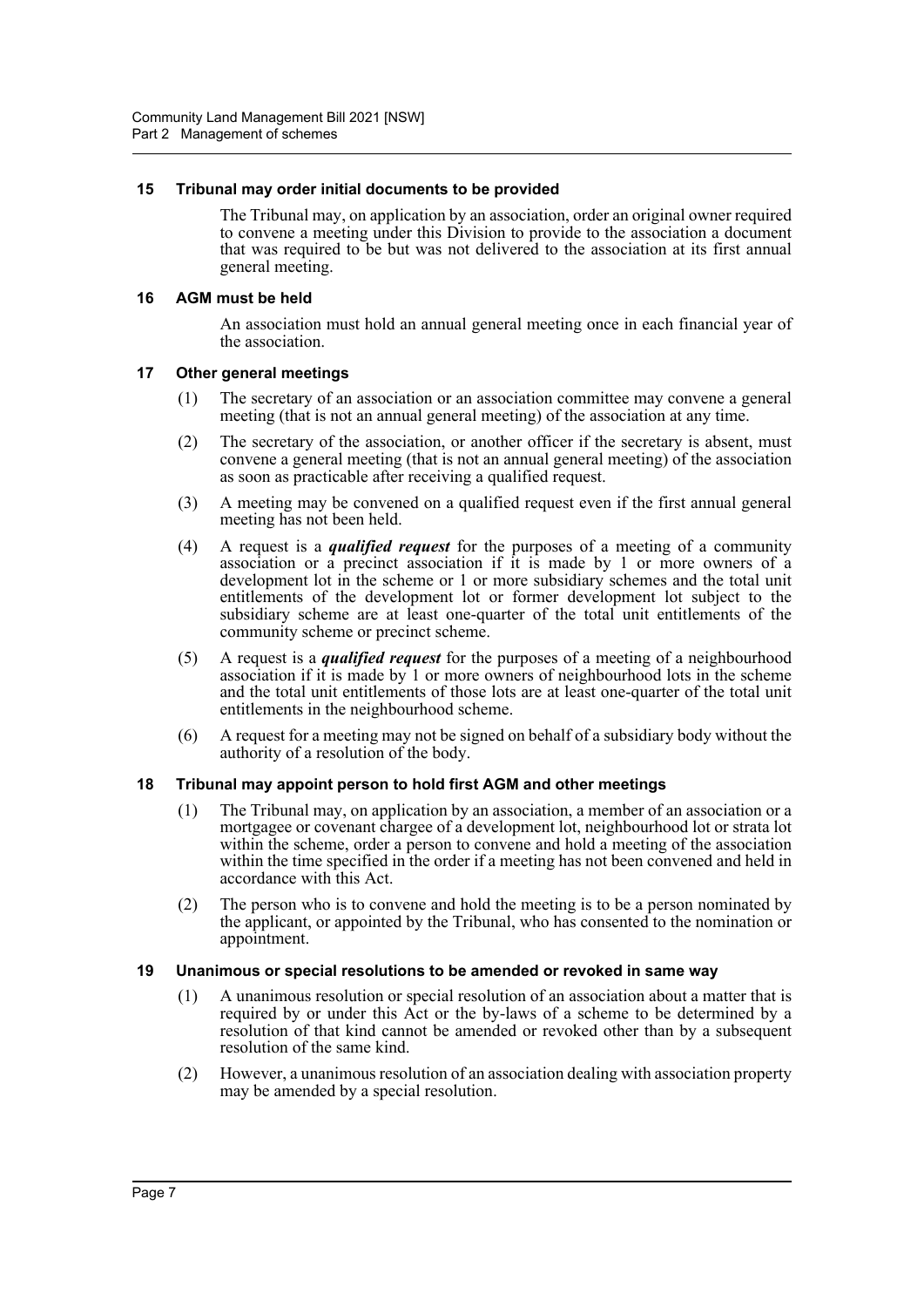## <span id="page-16-0"></span>**20 Notice to be given of right to cast vote at meeting of association**

#### (1) **Person with right to vote at meetings must notify association**

A person who has an interest in a development lot or neighbourhood lot that, subject to this Act, gives the person the right to vote either personally or by nominee at meetings of an association must give the association written notice of that interest (an *association interest notice*).

#### (2) **Contents of association interest notice**

The association interest notice must specify the following information and, if the interest is a mortgage, include confirmation by the mortgagor or be verified by statutory declaration of the mortgagee—

- (a) the person's full name and an address for service of notices,
- (b) the lot concerned and the exact nature of the person's interest,
- (c) the date on which the person acquired the interest,
- (d) in the case of a corporation, specify the full name and an address for service of notices of the nominee of the corporation who is to exercise the voting entitlement.

#### (3) **Other matters to be specified in notice**

The association interest notice must specify the manner in which the interest arose and be verified by statutory declaration if any of the following applies to the interest—

- (a) the interest is that of the executor or administrator of the estate of a deceased person,
- (b) the interest is that of the liquidator or receiver in bankruptcy of any person,
- (c) the interest has arisen by the operation of law or the order of any court,
- (d) the interest has arisen in any other manner otherwise than by transfer of the interest from some other person or the discharge of a mortgage.

#### (4) **Association may require notice to be given**

The secretary of an association may, if of the opinion that a person has failed to give notice as required under this section, by a written notice given to the person require the person—

- (a) to state, within 14 days, whether or not the person is a person required to give notice under this section, and
- (b) if the person is so required, to give that notice.

#### (5) **Person prevented from voting if certain requirements not met**

A person is not entitled to vote at a meeting of an association if the person has not complied with a notice given to the person under subsection (4) or, in the case of a vote to be tendered through a nominee, if the nominee's full name and address for service of notices have not been notified under this section.

#### (6) **Changes in certain information to be notified**

A person who has given notice under this section may by further notice advise a change of nominee or of the person's or nominee's address for service.

## <span id="page-16-1"></span>**21 Meeting procedures and voting**

Other procedures for general meetings of associations and voting at those meetings are set out in Schedule 1.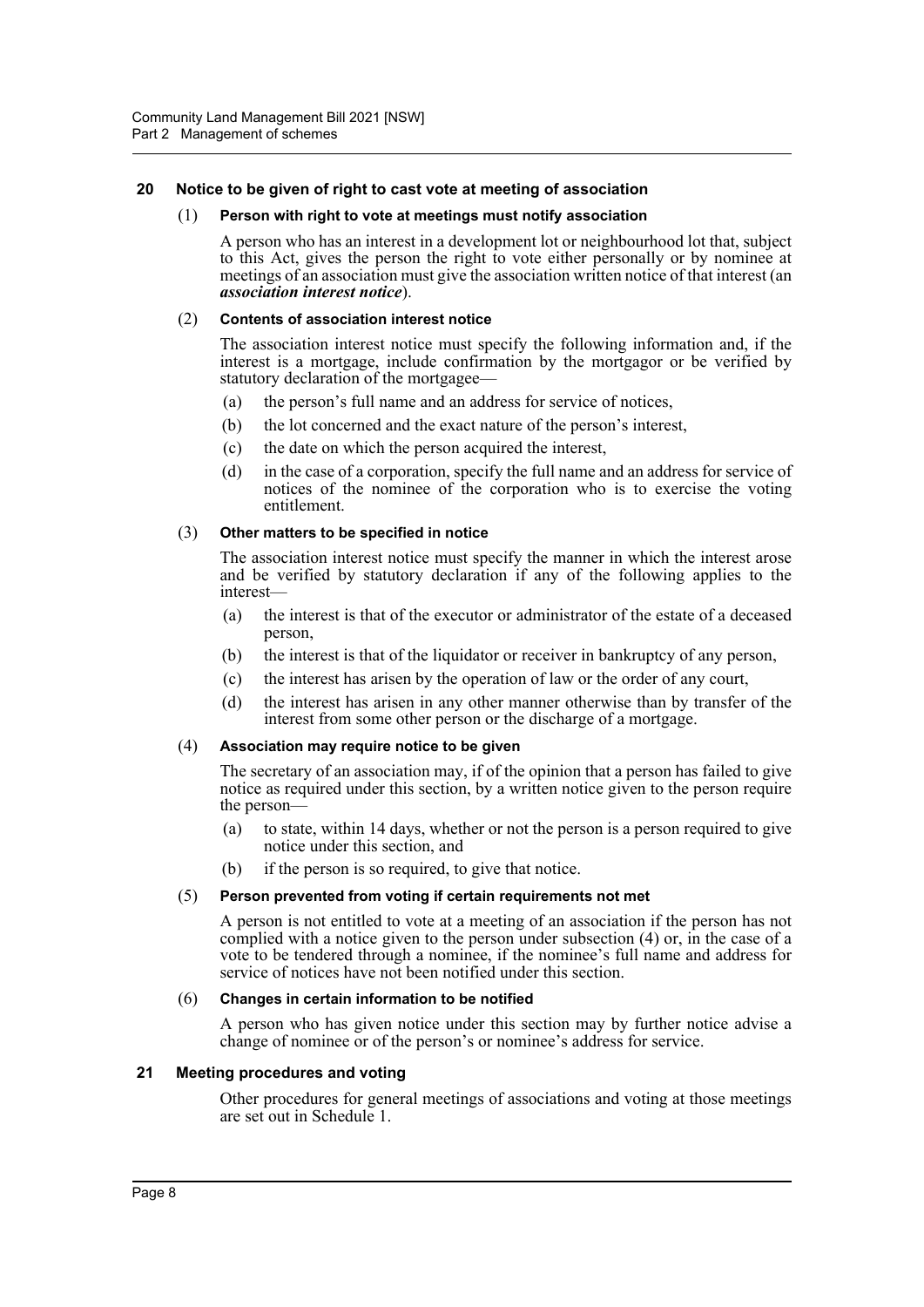## <span id="page-17-0"></span>**22 Order invalidating resolution of association**

- (1) The Tribunal may, on application by a person entitled to vote on a motion at a meeting of an association or the first mortgagee or covenant chargee of a lot of which the owner is so entitled to vote, make an order invalidating a resolution of, or election held by, the persons present at a meeting of the association if the Tribunal considers that the provisions of this Act or the regulations have not been complied with in relation to the meeting.
- (2) The Tribunal may refuse to make an order under this section only if it considers—
	- (a) that the failure to comply with the provisions of this Act or the regulations did not adversely affect any person, and
	- (b) that compliance with the provisions would not have resulted in a failure to pass the resolution or affected the result of the election.

## <span id="page-17-1"></span>**23 Order where voting rights denied or due notice of item of business not given**

- (1) The Tribunal may, on application by a person entitled to vote on a motion for a resolution of an association at a general meeting, order that a resolution passed at the general meeting be treated as a nullity on and from the date of the order.
- (2) The Tribunal must not make the order unless the Tribunal is satisfied that the resolution would not have been passed but for the fact that the applicant for the order—
	- (a) was improperly denied a vote on the motion for the resolution, or
	- (b) was not given due notice of the item of business in relation to which the resolution was passed.
- (3) An application for an order may not be made unless—
	- (a) an application for mediation of the dispute was made not later than 28 days after the date of the meeting at which the resolution was passed, or
	- (b) if an application for mediation was not made, the application for the order was made not later than 28 days after the date of the meeting at which the resolution was passed.
- (4) If a resolution that is to be treated as a nullity by an order changes the by-laws and the order has been recorded in the Register under this Act, the by-laws have force and effect on and from the date the order is so recorded to the same extent as they would have had if the change had not been made.
- (5) Subsection (4) is subject to the by-laws having been or being changed in accordance with this Act and to any relevant order made by a superior court.

## <span id="page-17-2"></span>**24 References to "first annual general meeting"**

For the purposes of this Act, the *first annual general meeting* of an association is—

- (a) the meeting held under section 12, or
- (b) if the meeting is not held—the meeting held in accordance with an order under section 18, or
- (c) if the meeting is not held and an application for an order is not made—the first meeting of the association, however convened and whenever held, that has the agenda specified in section 13.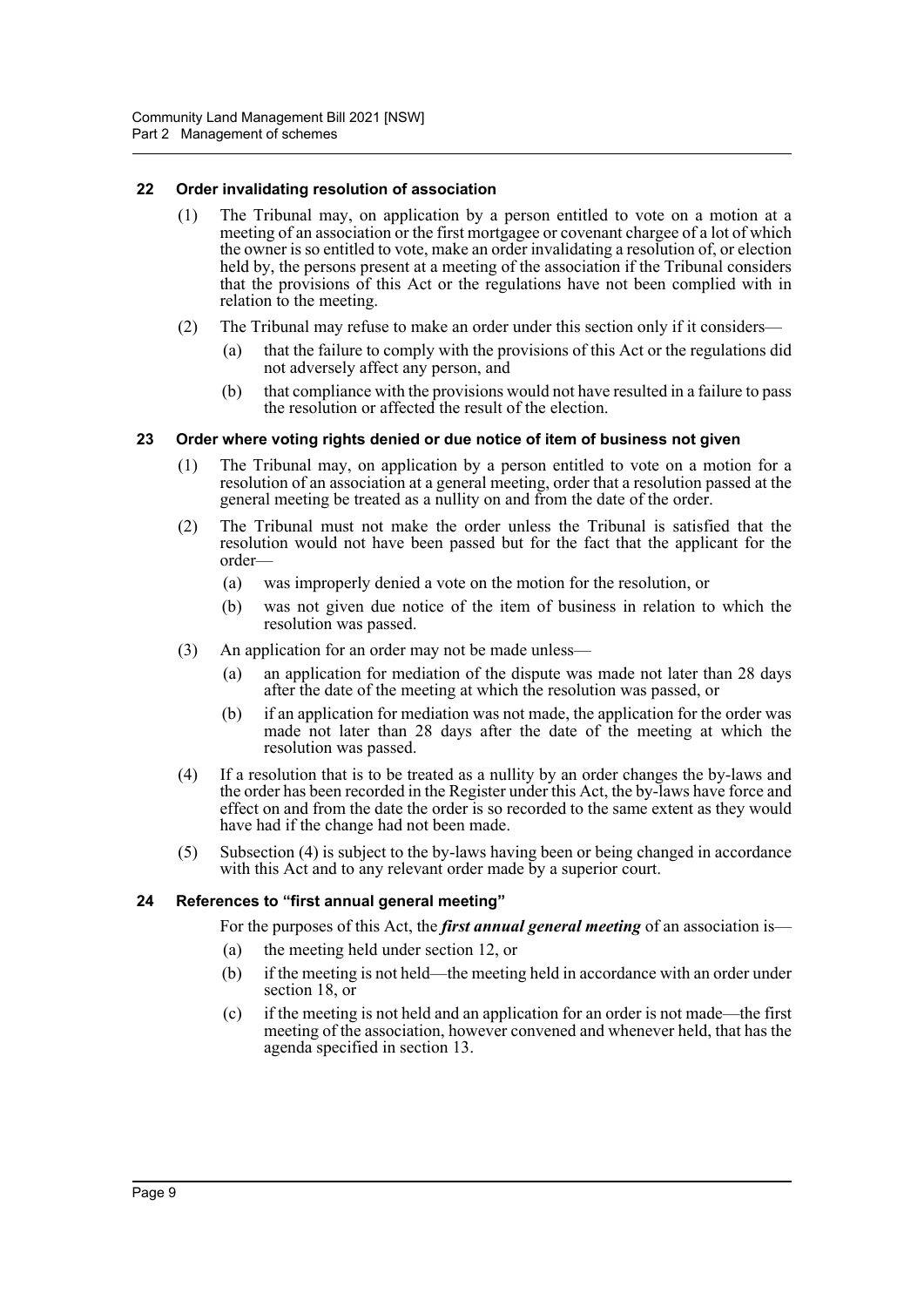## <span id="page-18-0"></span>**Division 3 Limitation on functions during initial period**

## <span id="page-18-1"></span>**25 Restriction on powers of associations during initial period**

An association for a scheme must not, during the initial period for the scheme, do any of the following things unless the association is authorised to do so by an order of the Tribunal under this Division—

- (a) incur a debt of an amount in excess of the amount then available for repayment of the debt from the administrative fund or capital works fund,
- (b) borrow money or give security for the repayment of money,
- (c) make, amend or repeal an association property rights by-law,
- (d) add land to the scheme, whether as association property or as a development lot or neighbourhood lot, except in accordance with the development contract (if any) for the scheme.

#### <span id="page-18-2"></span>**26 Restriction on powers of neighbourhood associations**

A neighbourhood association must not, during the initial period for the neighbourhood scheme, do any of the following things unless the neighbourhood association is authorised to do so by an order of the Tribunal under this Division—

- (a) grant a lease of neighbourhood property,
- (b) create an easement burdening land within the neighbourhood scheme or a restriction on the use of land within the scheme,
- (c) release an easement, or a restriction on the use of land, that benefits neighbourhood property,
- (d) dedicate association property,
- (e) transfer neighbourhood property except by way of sale to a resuming authority under Part 10, Division 6 of the *Community Land Development Act 2021*,
- (f) erect a structure on neighbourhood property,
- (g) subdivide or create neighbourhood property.

#### <span id="page-18-3"></span>**27 Restriction on powers of developers**

A developer must not, during the initial period for a scheme, do any of the following things unless the developer is authorised to do so by an order of the Tribunal under this Division—

- (a) convert to association property a neighbourhood lot within the scheme,
- (b) subdivide a neighbourhood lot within the scheme.

#### <span id="page-18-4"></span>**28 Order to authorise certain acts during initial period**

- (1) The Tribunal may, on application, make an order—
	- (a) waiving, varying or extinguishing a restriction relating to the initial period for a scheme (whether or not imposed under this Act or the *Community Land Development Act 2021*), and
	- (b) authorising matters to be done in relation to the waiving, varying or extinguishing of the restriction.
- (2) The application may be made by the association or developer to which the restriction applies.
- (3) Written notice of an application must be given to—
	- (a) the association and each owner of a community development lot, precinct development lot or neighbourhood lot or proposed community development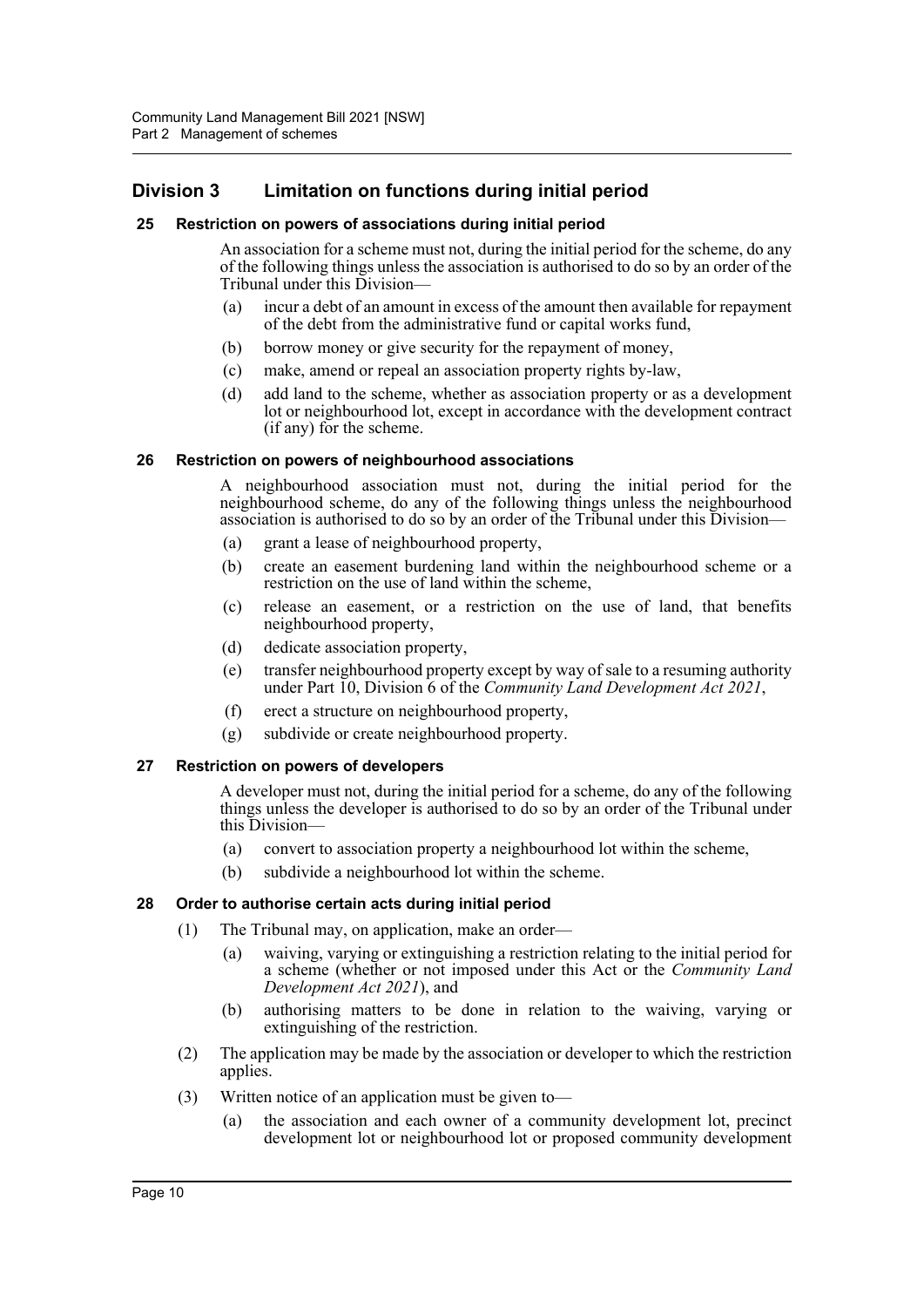lot, precinct development lot or neighbourhood lot in the case of a community scheme, precinct scheme or neighbourhood scheme or proposed scheme to which the application relates, unless the association or the owner is the applicant, and

- (b) each registered mortgagee of a lot in the scheme and any mortgagee specified on the association roll for the lot and any covenant chargee having the benefit of a covenant charge affecting a lot, and
- (c) any other persons that the Tribunal directs.
- (4) The Tribunal may order that notice of an application be dispensed with if the Tribunal considers it appropriate in the circumstances of the case.
- (5) A person to whom notice is given is entitled to appear and be heard on the hearing of the application.
- (6) Notice of an application is not required to be given to a mortgagee specified on the association roll for a lot if the rights of the person as a mortgagee-
	- (a) are suspended for the time being because of a sub-mortgage, particulars of which are specified on the association roll, or
	- (b) have been terminated because of an instrument, particulars of which are specified on the association roll.

## <span id="page-19-0"></span>**29 Remedies for breach of restrictions**

- (1) An association for a scheme may recover from the original owner under the scheme—
	- (a) as a debt—any liability incurred by the association because of a breach of this Division, or
	- (b) as damages for breach of statutory duty—any loss suffered by the association as a result of a breach of this Division.
- (2) A member of an association for a scheme other than the original owner under the scheme may recover from the original owner as damages for breach of statutory duty any loss suffered by the member because of a breach of this Division.
- (3) It is a defence to an action under this section for debt or damages if it is proved that the original owner—
	- (a) did not know of the breach on which the action is based, or
	- (b) was not in a position to influence the conduct of the association in relation to the breach, or
	- (c) used due diligence to try to prevent the breach.
- (4) A remedy available under this section does not affect any other remedy.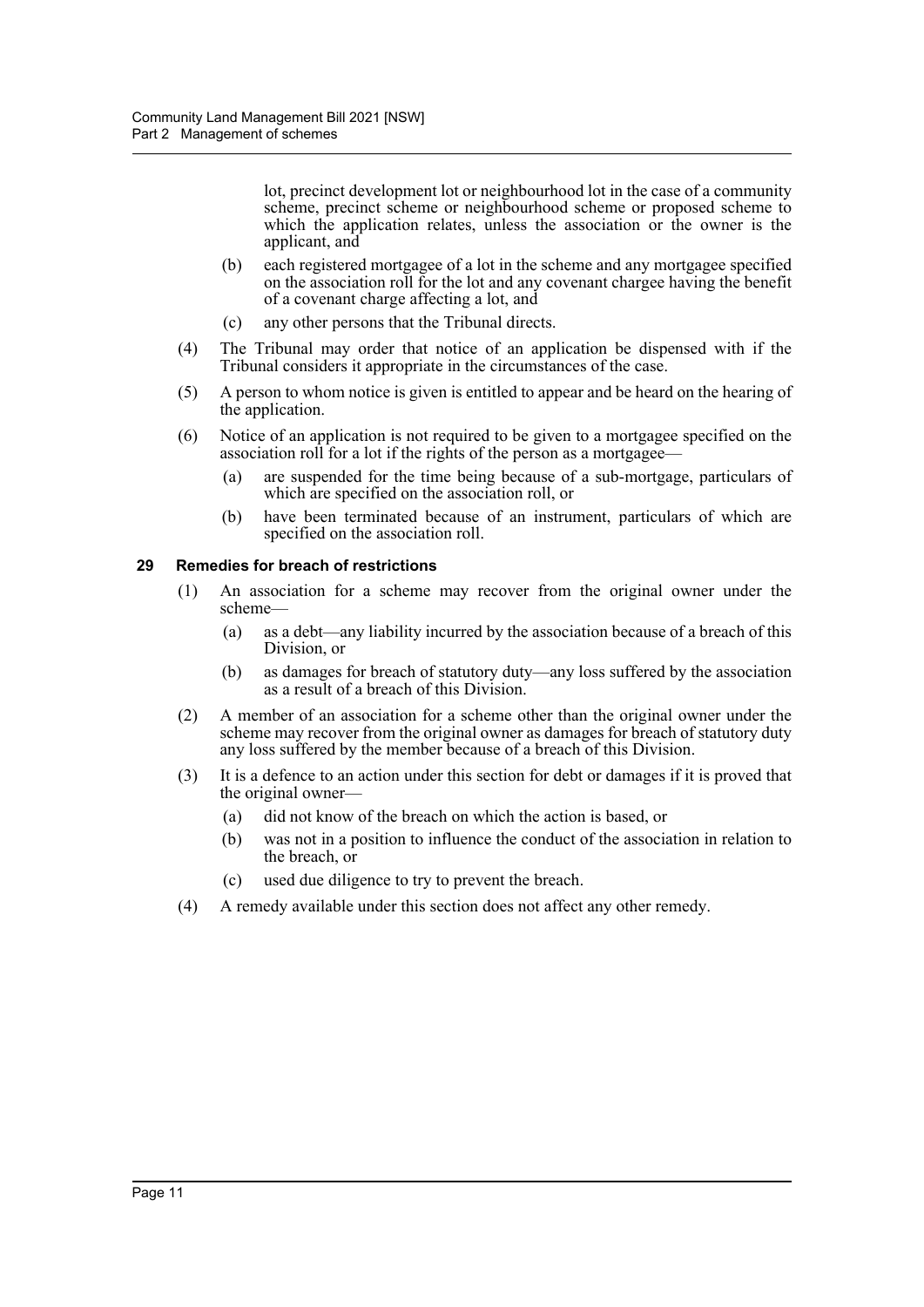# <span id="page-20-0"></span>**Part 3 Association committees**

## <span id="page-20-1"></span>**Division 1 Constitution of committees**

## <span id="page-20-2"></span>**30 Association to appoint committee**

- (1) An association must ensure that a committee of the association is constituted in accordance with this Act.
- (2) The association committee may take office before the first general meeting of the association.
- (3) If there is no committee of an association, the scheme must be administered by the association, but nothing in this subsection prevents a managing agent appointed under this Act from exercising any functions conferred on the agent.

## <span id="page-20-3"></span>**31 Committee for association with 3 members or fewer**

- (1) The association committee for an association with 3 members or fewer consists of the following—
	- (a) the nominee of each member that is a subsidiary body or other corporation,
	- (b) each other member or the nominee of the member.
- (2) A member cannot have more than 1 nominee and a nominee must not be a corporation.
- (3) The nominee of a subsidiary body must be a person who would be eligible under this Division to be an elected member of the association committee if the association had more than 3 members.
- (4) The association committee takes office at the first annual general meeting of the association or on an earlier day, if the members of the committee so decide.
- (5) The association committee ceases to hold office if a new committee is elected under this Division following an increase in membership of the association to more than 3 members.

## <span id="page-20-4"></span>**32 Committee for association with more than 3 members**

- (1) The association committee of an association with more than 3 members is to consist of the number of persons determined by the corporation, but the number of members must—
	- (a) not be more than the number of members of the association, and
	- (b) not exceed 9.
- (2) The members of an association committee for an association with more than 3 members must be elected at the first annual general meeting of the association or at an earlier special general meeting called for the purpose.
- (3) If the number of members of an association increases to more than 3 after the first annual general meeting of the association, the members of the association committee of the association must be elected at a special general meeting called for the purpose.
- (4) The elected members of an association committee must be elected at each annual general meeting of the association.
- (5) This Act, other than the agenda requirements, applies to a special general meeting held under this section as if the meeting were the first annual general meeting of the association.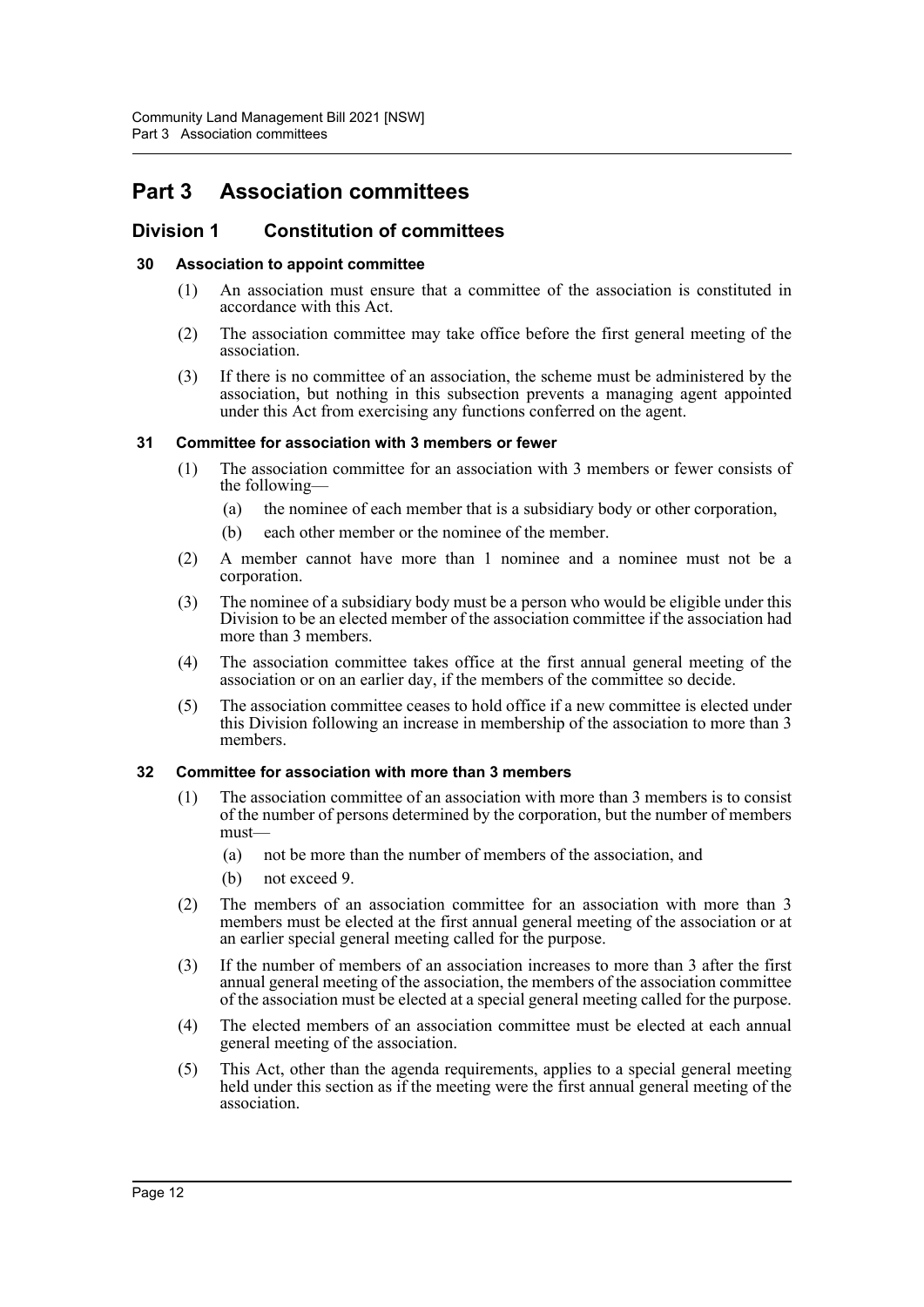#### <span id="page-21-0"></span>**33 Persons who are eligible to be members of community committee or precinct committee**

- (1) The following persons are eligible for nomination, appointment or election to a community committee or a precinct committee—
	- (a) a member of the association (other than a subsidiary body or other corporation) who is the sole owner of a development lot in the scheme,
	- (b) a company nominee of a member of the community association or precinct association that is a corporation but is not a subsidiary body,
	- (c) the only nominee of a member of the community association or precinct association who is eligible to be, but is not, a candidate,
	- (d) a member of a subsidiary body, or a member of the committee of a subsidiary body, who is nominated by a resolution of the subsidiary body and is the only person nominated by it,
	- (e) an individual who is the co-owner of a development lot in the scheme or a company nominee of a corporation that is a co-owner of a development lot in the scheme, if the person is nominated for election by an owner who is not a co-owner of the lot or by a co-owner of the lot who is not a candidate for election as a member,
	- (f) an individual who is not an owner of a development lot in the scheme, if the person is nominated for election by an owner of a development lot who is not a member, or is not seeking election as a member, of the committee.
- (2) To avoid doubt, an individual who is a member of the community association or precinct association who is not a co-owner of a development lot in the scheme may nominate himself or herself for election as a member of the community committee or precinct committee.
- (3) Only 1 co-owner of the same development lot may be a member of a community committee or precinct committee at the same time.

## <span id="page-21-1"></span>**34 Persons who are eligible to be members of neighbourhood committee**

- (1) The following persons are eligible for nomination, appointment or election to a neighbourhood committee—
	- (a) a member of the association (other than a corporation) who is the sole owner of a development lot in the scheme,
	- (b) a company nominee of a member of the neighbourhood association that is a corporation,
	- (c) the only nominee of a member of the neighbourhood association who is eligible to be, but is not, a candidate,
	- (d) an individual who is the co-owner of a neighbourhood lot in the scheme or a company nominee of a corporation that is a co-owner of a neighbourhood lot in the scheme, if the person is nominated for election by an owner who is not a co-owner of the lot or by a co-owner of the lot who is not a candidate for election as a member,
	- (e) an individual who is not an owner of a neighbourhood lot, if the person is nominated for election by an owner of a neighbourhood lot who is not a member, or is not seeking election as a member, of the committee.
- (2) To avoid doubt, an individual who is a member of the neighbourhood association who is not a co-owner of a neighbourhood lot may nominate himself or herself for election as a member of the neighbourhood committee.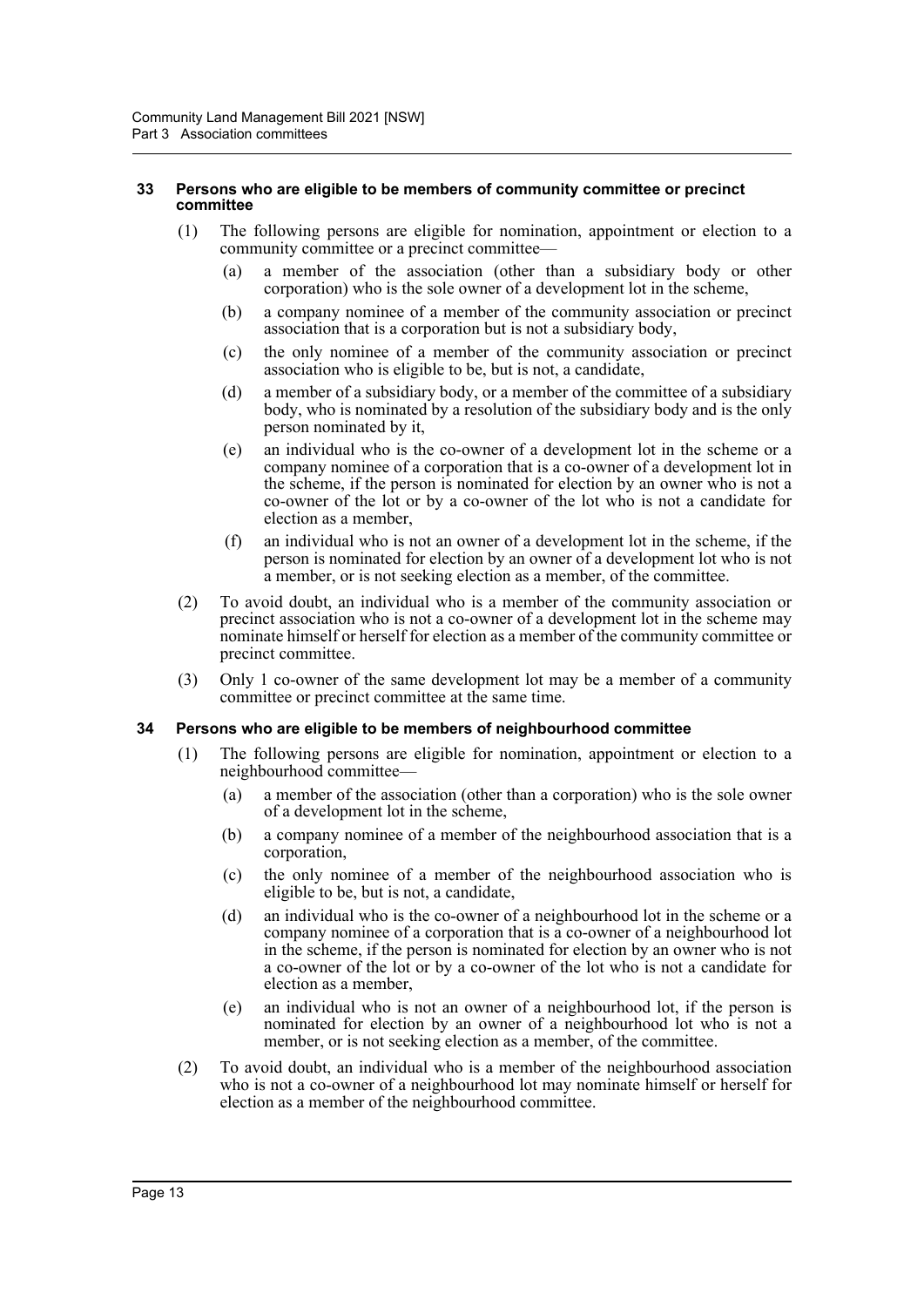(3) Only 1 co-owner of the same neighbourhood lot may be a member of a neighbourhood committee at the same time.

#### <span id="page-22-0"></span>**35 Persons who are not eligible to be elected to association committee**

- (1) The following persons are not eligible for appointment, nomination or election as members of an association committee—
	- (a) the managing agent for the association or for a subsidiary body of the association,
	- (b) the facilities manager for the association or for a subsidiary body of the association,
	- (c) a person who acts as an agent for the leasing of lots in the association scheme or a subsidiary scheme,
	- (d) a person who is connected with the original owner, unless the person discloses that connection at the meeting at which the election is held and before the election is held or before the person is appointed or nominated as a member,
	- (e) other persons prescribed by the regulations for the purposes of this section.
- (2) An owner of a lot in a scheme who was an unfinancial owner at the date notice was given of the meeting at which the election of the association committee is to be held and who did not pay the amounts owing by the owner before the meeting is not eligible for appointment or election to the association committee.
- (3) A person who becomes ineligible to be a member after becoming a member of an association committee must disclose that fact to the secretary or chairperson of the association as soon as possible after becoming aware of that fact.
- (4) The disclosure is to be made by written notice given to the secretary or chairperson of the association, unless it is made at a meeting of the association or association committee.

#### <span id="page-22-1"></span>**36 Tenant representatives on neighbourhood committees**

- (1) This section applies to a neighbourhood scheme if there are tenants (being tenants notified in tenancy notices given in accordance with this Act) for at least half of the neighbourhood lots.
- (2) The tenants of the neighbourhood lots (being tenants notified in tenancy notices given in accordance with this Act) may nominate a tenant representative for the neighbourhood committee.
- (3) The tenant representative on a neighbourhood committee is, in that capacity—
	- (a) not entitled to vote on decisions of the committee or to put a motion or nominate a person for office, and
	- (b) not entitled to act as an officer of the association for committee purposes, and
	- (c) cannot be counted in determining whether there is a quorum of the committee.
- (4) The neighbourhood committee, at any meeting or for the purpose of all meetings, may determine that a tenant representative is not entitled to be present when the following matters are being discussed or determined—
	- (a) financial statements and auditor's reports,
	- (b) levying of contributions,
	- (c) recovery of unpaid contributions,
	- (d) any other financial matter specified by the regulations.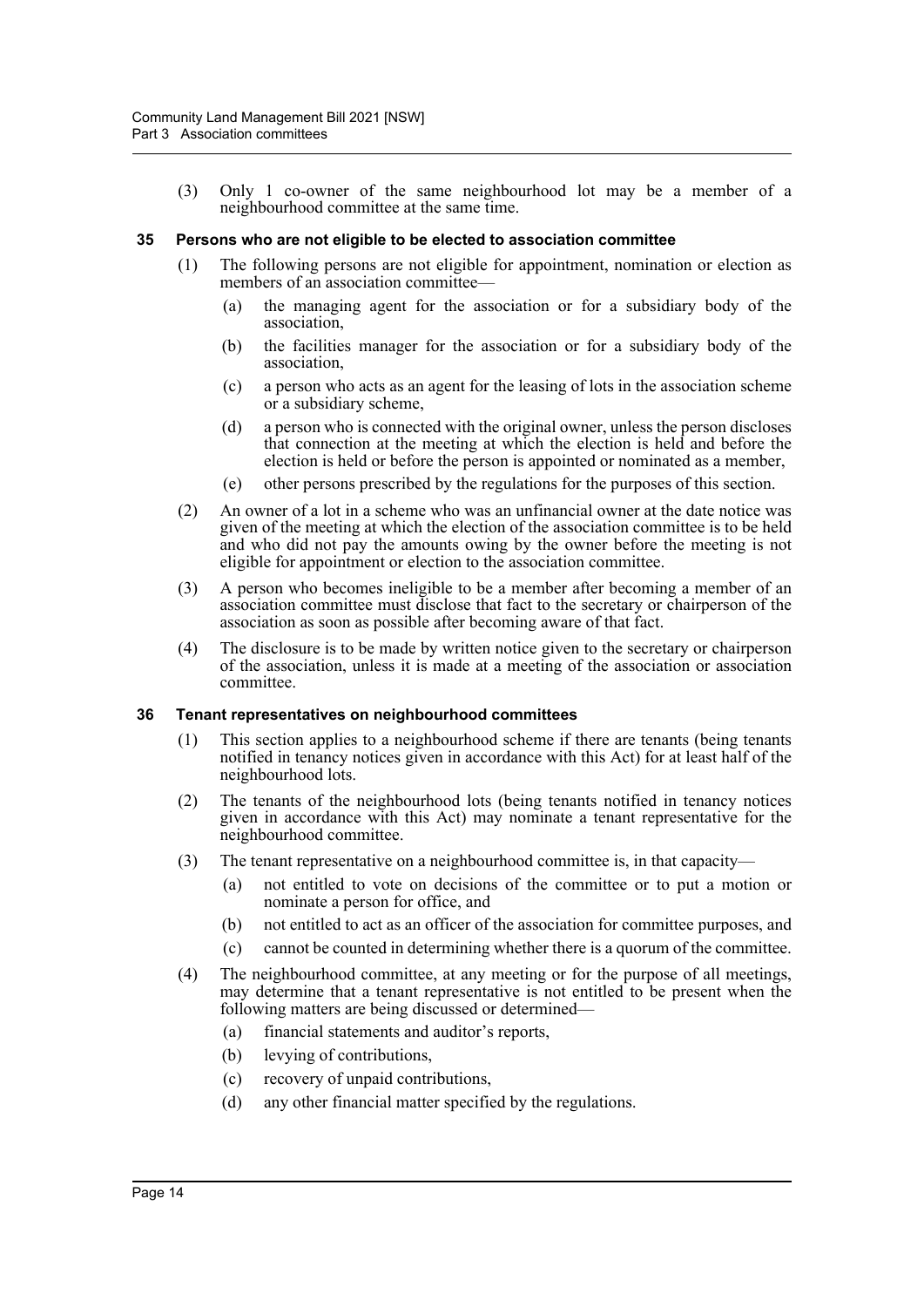(5) The regulations may provide for the procedures for nomination of a tenant representative, including the term for which a tenant representative is appointed and the notification of an appointment.

## <span id="page-23-0"></span>**37 Acting members of association committee**

- (1) A member of an association committee may, with the consent of the committee, appoint a person who is eligible for election to the committee to act in the member's place at a meeting of the committee.
- (2) The person is, while so acting, taken to be a member.
- (3) A person may be appointed whether or not he or she is already a member of the committee.
- (4) A person who is appointed and who is already a member may, at any meeting of the committee, separately vote in the person's capacity as a member and on behalf of the member in whose place the person has been appointed to act.

## <span id="page-23-1"></span>**38 Vacation of office of elected member of community committee or precinct committee**

- (1) An elected member of a community committee or precinct committee vacates office as a member—
	- (a) if the person ceases to be a member of the association or was nominated by a person who ceases to be a member of the association, or
	- (b) if the person was eligible to be a member at the time of appointment or election and the person ceases to be so eligible, or
	- (c) if the person was nominated by a member of the association or was a company nominee and the individual who nominated the person for election or the corporation for which the person is a company nominee gives written notice to the association that the person's office is vacated, or
	- (d) if the person was nominated by a subsidiary body on the basis of being a member of the subsidiary body or of its committee or its council and ceases to be a member, or
	- (e) if the person was nominated by a subsidiary body and the body gives written notice to the association that the person's office is vacated after being authorised to do so by a resolution of the subsidiary body, or
	- (f) on receipt by the association from the person of notice in writing of the person's resignation as a member, or
	- (g) at the end of the next meeting at which a new association committee is elected by the association, or
	- (h) if the association, in accordance with a special resolution, determines that the person's office as a member is vacated.
- (2) A community committee or precinct committee may appoint a person eligible for election as a member to fill a vacancy in the office of a member of the committee, other than a vacancy arising under subsection  $(1)(g)$  or a vacancy in the office of an officer of the association. **Note.** Section 49(2) provides for the filling of vacancies in the office of members who are officers of the association.
- (3) A person so appointed holds office, subject to this section, for the balance of the predecessor's term of office.
- (4) A special resolution that determines that the office of a member is vacated may relate to more than 1 member of a community committee or precinct committee or to all members of a committee.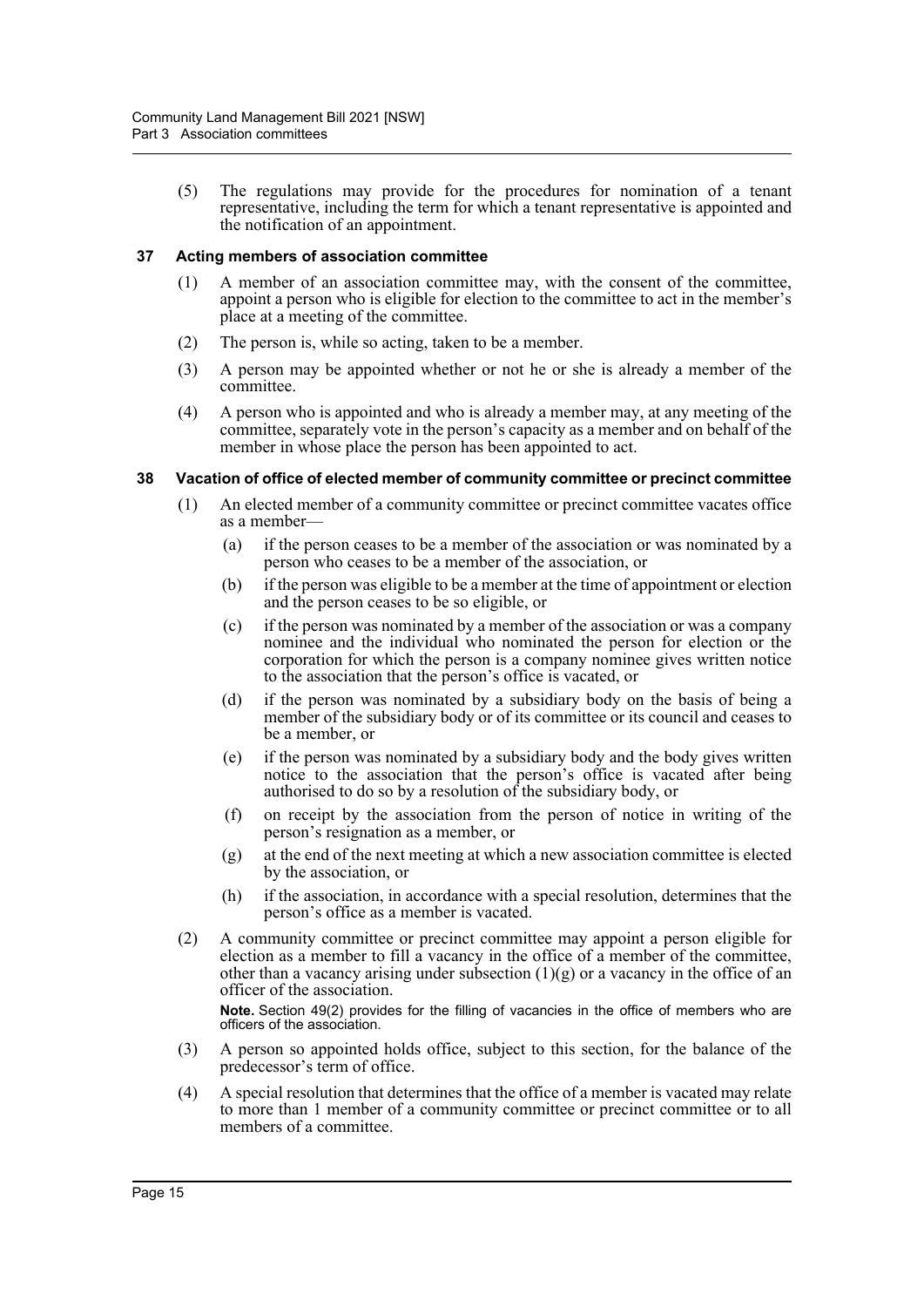## <span id="page-24-0"></span>**39 Vacation of office of elected member of neighbourhood committee**

- (1) An elected member of a neighbourhood committee vacates office as a member—
	- (a) if the person ceases to be a member of the association or was nominated by a person who ceases to be a member of the association, or
	- (b) if the person was eligible to be a member at the time of appointment or election and the person ceases to be so eligible, or
	- (c) if the person was nominated by a member of the association or was a company nominee and the individual who nominated the person for election or the corporation for which the person is a company nominee gives written notice to the association that the person's office is vacated, or
	- (d) on receipt by the association from the person of notice in writing of the person's resignation as a member, or
	- (e) at the end of the next meeting at which a new committee is elected by the association, or
	- (f) if the association, in accordance with a special resolution, determines that the person's office as a member is vacated.
- (2) A neighbourhood committee may appoint a person eligible for election as a member to fill a vacancy in the office of a member of the committee, other than a vacancy arising under subsection  $(1)(e)$  or a vacancy in the office of an officer of the association.

**Note.** Section 49(2) provides for the filling of vacancies in the office of members who are officers of the association.

- (3) A person so appointed holds office, subject to this section, for the balance of the predecessor's term of office.
- (4) A special resolution that determines that the office of a member is vacated may relate to more than 1 member of a neighbourhood committee or to all members of a neighbourhood committee.

## <span id="page-24-1"></span>**Division 2 Functions of association committees**

## <span id="page-24-2"></span>**40 Functions of association committee**

- (1) An association committee has the functions conferred on it by or under this or any other Act.
- (2) A decision of an association committee is taken to be the decision of the association.
- (3) However, in the event of a disagreement between the association and the committee, the decision of the association prevails.
- (4) The following decisions cannot be made by an association committee—
	- (a) a decision that is required by or under an Act to be made by the association by unanimous resolution or special resolution or in general meeting,
	- (b) a decision on a matter or type of matter that the association has determined in general meeting is to be decided only by the association in general meeting.
- (5) An association may in general meeting continue to exercise all or any of the functions conferred on it by this Act or the by-laws even though an association committee holds office.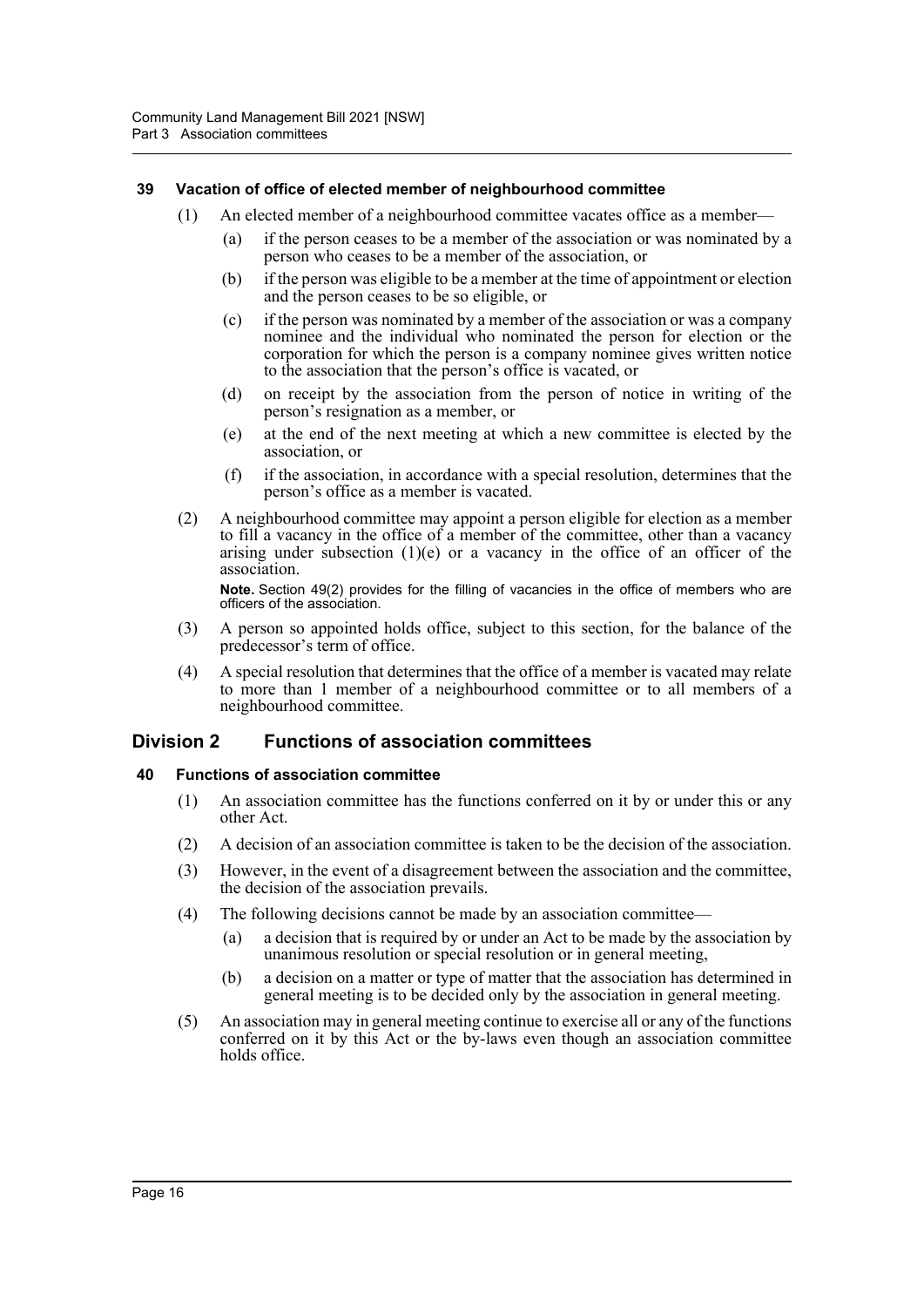## <span id="page-25-0"></span>**41 Duty of members of association committee**

It is the duty of each member of an association committee of an association to carry out the member's functions for the benefit, so far as practicable, of the association and with due care and diligence.

**Note.** Section 222 provides protection from personal liability for members of association committees who act in good faith.

## <span id="page-25-1"></span>**42 Acts and proceedings of association committee valid despite vacancies or defects**

- (1) This section applies if, when an act or proceeding of an association committee was done, taken or commenced there was—
	- (a) a vacancy in the office of an officer of the association or another member of the committee, or
	- (b) a defect in the appointment, or a disqualification, of an officer or member of the committee.
- (2) An act or proceeding of an association committee done in good faith is as valid as if the vacancy, defect or disqualification did not exist and the committee were fully and properly constituted.

## <span id="page-25-2"></span>**Division 3 Meetings of association committee**

## <span id="page-25-3"></span>**43 Meetings must be convened on certain requests**

- (1) The secretary of the association, or another member of the association committee, must convene a meeting of the committee if requested to do so by at least one-third of the members of the committee.
- (2) The meeting must be held within the period, if any, specified in the request, subject to the requirements for notice of meetings.
- (3) If meetings of 2 different association committees are held at the same time in 1 meeting, both meetings are invalid.

## <span id="page-25-4"></span>**44 Meeting procedures and voting**

Other procedures for meetings of an association committee and voting at those meetings are set out in Schedule 2.

## <span id="page-25-5"></span>**Division 4 Office holders**

## <span id="page-25-6"></span>**45 Association committee to appoint officers**

- (1) The members of an association committee must, at the first meeting of the committee after they assume office as members, appoint a chairperson, secretary and treasurer of the committee in accordance with this Act.
- (2) The chairperson, secretary and treasurer of the committee are also, respectively, the chairperson, secretary and treasurer of the association.
- (3) A person may be appointed to 1 or more of the offices of chairperson, secretary and treasurer.
- (4) Nomination for election as an officer of the committee may be made before or at the meeting at which the election is held.
- (5) The regulations may provide for the procedures for nomination of officers of the committee.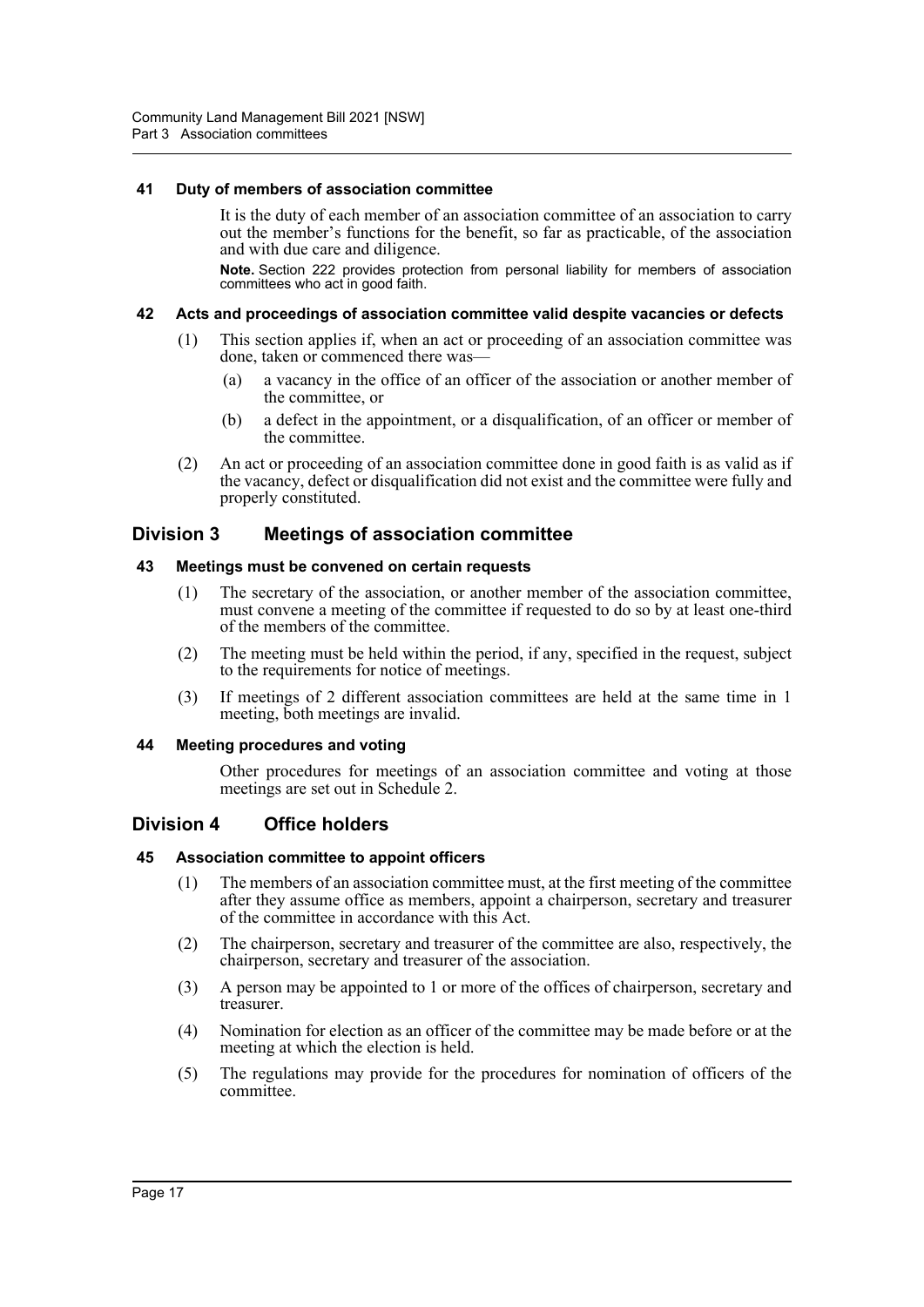## <span id="page-26-0"></span>**46 Functions of chairperson of association**

The functions of the chairperson of an association include the following—

- (a) to preside at meetings of the association and the association committee,
- (b) to make determinations as to quorums and procedural matters at meetings of the association and the association committee.

## <span id="page-26-1"></span>**47 Functions of secretary of association**

The functions of a secretary of an association include the following—

- (a) to prepare and distribute minutes of meetings of the association and submit a motion for confirmation of the minutes of a meeting of the association at the next meeting,
- (b) to give on behalf of the association and the association committee of the association notices required to be given under this Act,
- (c) to maintain the association roll,
- (d) to enable the inspection of documents on behalf of the association in accordance with this Act,
- (e) to answer communications addressed to the association,
- (f) to convene meetings of the association committee and (apart from its first annual general meeting) of the association,
- (g) to attend to matters of an administrative or secretarial nature in connection with the exercise of functions by the association or the association committee,
- (h) any other functions conferred on the secretary under any other Act or law.

#### <span id="page-26-2"></span>**48 Functions of treasurer of association**

#### (1) **General functions**

The functions of a treasurer of an association include the following—

- (a) to notify members of contributions levied in accordance with this Act,
- (b) to receive, acknowledge, bank and account for money paid to the association,
- (c) to prepare association information certificates,
- (d) to keep the accounting records and prepare the financial statements.

#### (2) **Delegation by treasurer of functions**

The treasurer of an association may delegate the exercise of any of the treasurer's functions (other than this power of delegation) to another member of the association committee of the association if—

- (a) the delegation is specifically approved by the committee, and
- (b) the committee specifically approves of the function being delegated to that member, and
- (c) the delegation is subject to the limitations as to time or otherwise that the committee requires.
- (3) While a delegate is acting in accordance with the terms of a delegation, the delegate is taken to be the treasurer of the association.

#### (4) **Association committee may require treasurer to exercise functions jointly**

The association committee of an association may, by a written notice given to the treasurer of the association, order the treasurer not to exercise any of the treasurer's functions that are specified in the notice unless the treasurer does so jointly with another person so specified.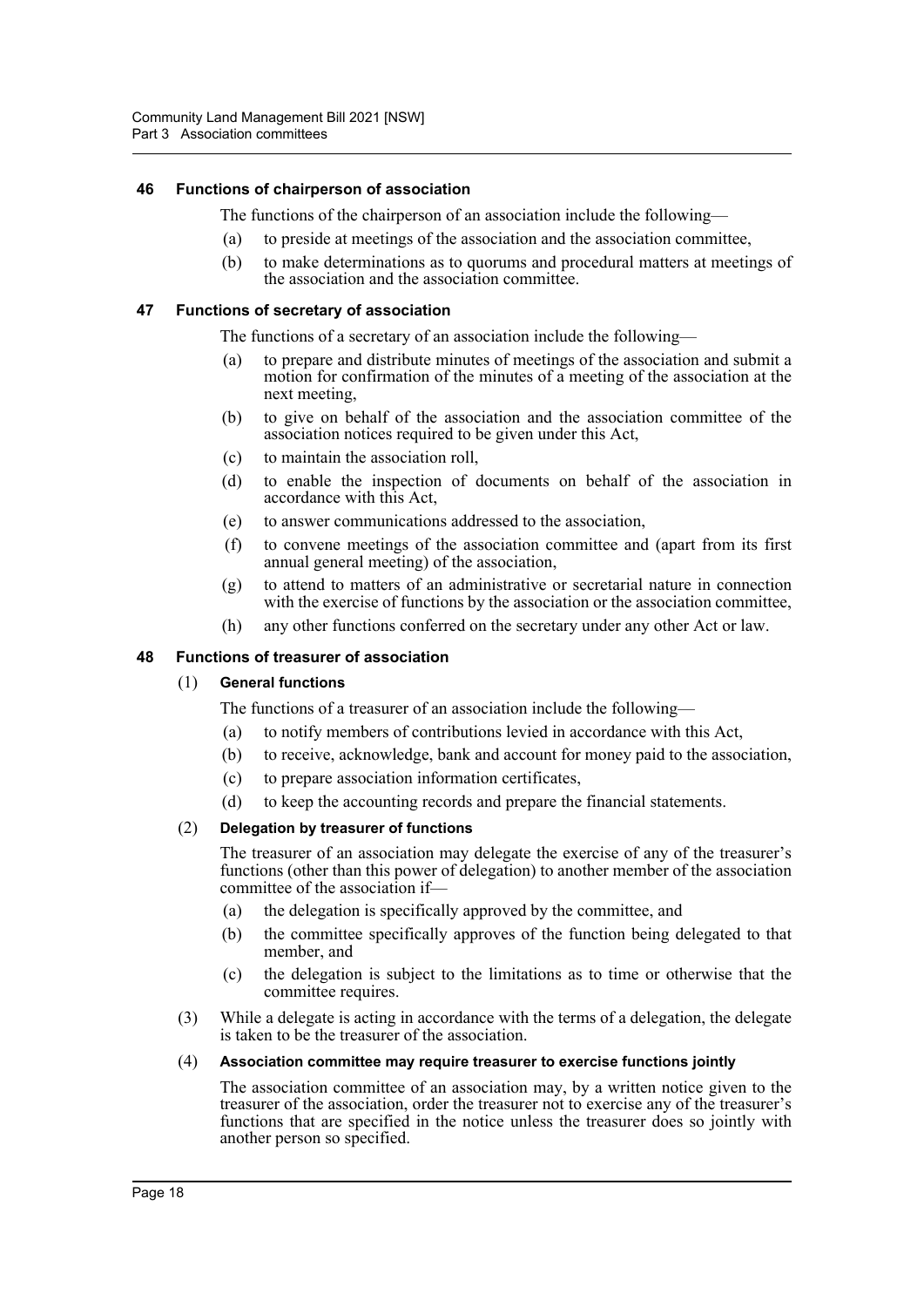## <span id="page-27-0"></span>**49 Vacation of office by officer**

- (1) An officer of an association vacates office as an officer—
	- (a) if the person ceases to be a member of the association committee, or
	- (b) on the receipt by the association from the person of written notice of the person's resignation as an officer, or
	- (c) if another person is appointed by the association committee to hold that office.
- (2) An association committee is to appoint a person who is a member of the committee, or who is eligible to be a member of the committee, to fill a vacancy in the office of an officer of an association, other than a vacancy referred to in section  $38(1)(g)$  or  $39(1)(e)$ .
- (3) A person so appointed holds office, subject to this section, for the balance of the predecessor's term of office.

## <span id="page-27-1"></span>**50 Payment of officers of association**

An association may pay to a person who is an officer of the association or another member of the association committee of the association an amount determined by the association at an annual general meeting in recognition of services performed by the person for the association in the period since the last annual general meeting.

## <span id="page-27-2"></span>**51 Original owner to exercise officers' functions before appointment of officers**

The functions of the chairperson, secretary and treasurer of an association are to be exercised by the original owner, or an agent of the original owner authorised in writing, until the offices are filled or until the end of the first annual general meeting of the association, whichever first occurs.

## <span id="page-27-3"></span>**52 Tribunal may order meeting if no officers or association committee**

- (1) The Tribunal may, on application by a member or an owner, mortgagee or covenant chargee of a development lot in an association scheme, make an order appointing a person to convene and hold a meeting of the association if there is not a chairperson, secretary and treasurer of the association, or if no association committee exists, after the first annual general meeting of the association has been held.
- (2) The Tribunal may make other ancillary orders it thinks fit, including the following orders—
	- (a) orders relating to giving notice of the meeting,
	- (b) orders relating to the person who is to preside at the meeting.
- (3) The person who is to convene and hold the meeting is to be a person nominated by the applicant, or appointed by the Tribunal, who has consented to the nomination or appointment.
- (4) The meeting is to be convened and held within the time (if any) specified in the order.
- (5) A person appointed by an order under this section to preside at a meeting is taken, while so presiding, to be the chairperson of the association.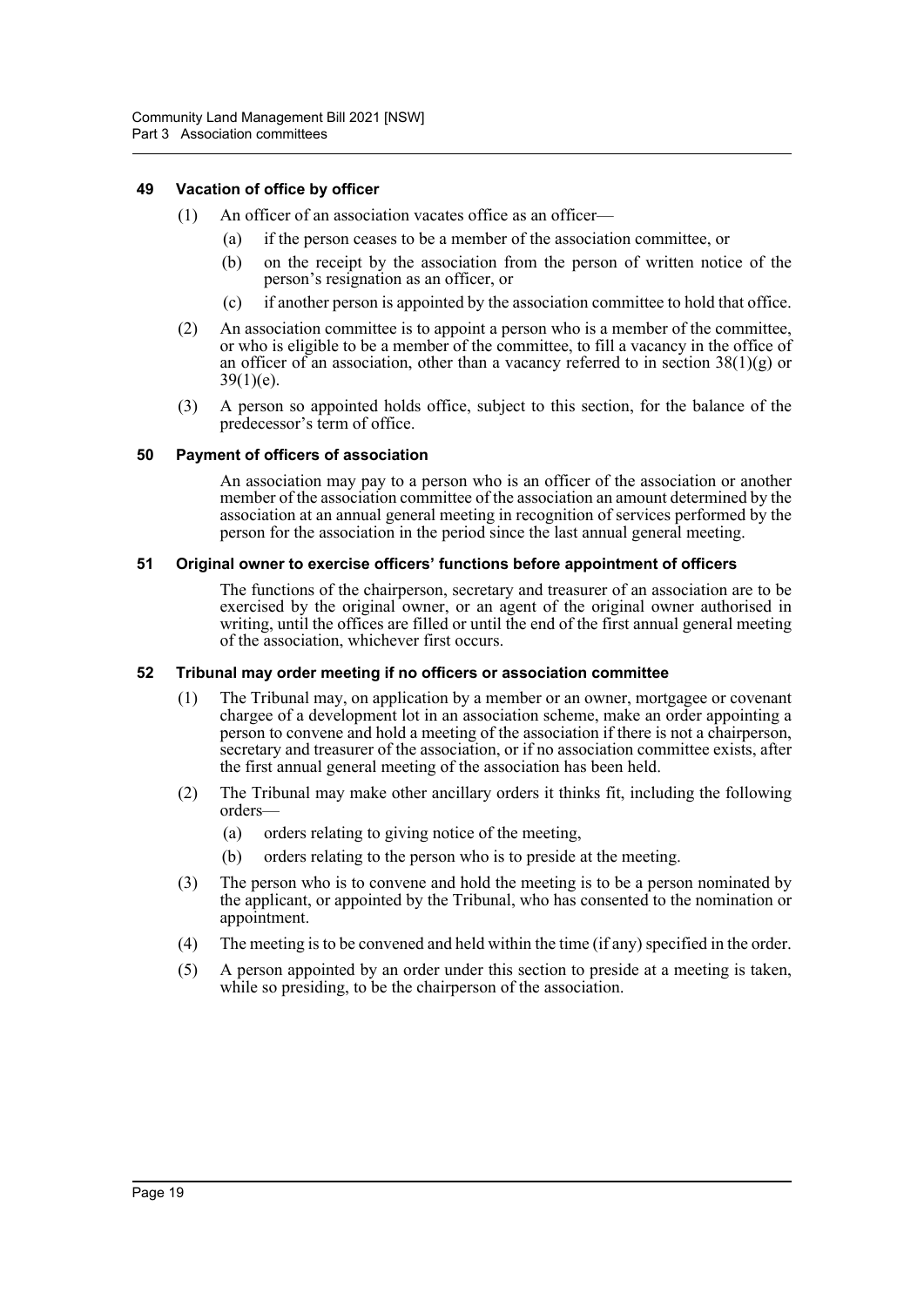# <span id="page-28-0"></span>**Part 4 Managing agents and facilities managers**

## <span id="page-28-1"></span>**Division 1 Appointment of managing agent**

## <span id="page-28-2"></span>**53 Appointment of managing agents**

- (1) An association may appoint a person who is the holder of a strata managing agent's licence under the *Property and Stock Agents Act 2002* to be the managing agent of the scheme.
- (2) The appointment is to be made by instrument in writing authorised by a resolution at a general meeting of the association.
- (3) A reference in this section to a strata managing agent's licence under the *Property and Stock Agents Act 2002* includes a reference to a corporation licence under that Act that authorises the holder to act as, or carry on the business of, a managing agent.
- (4) An owner who is seeking appointment as a managing agent is not entitled to vote or cast a proxy vote on the appointment at a meeting of the association.

## <span id="page-28-3"></span>**54 Term of appointment of managing agents**

- (1) The term of appointment (including any additional term under an option to renew) of a managing agent for a scheme expires (if the term of the appointment does not end earlier or is not ended earlier for any other reason)—
	- (a) if the managing agent is appointed by the association at the first annual general meeting—at the end of the period of 12 months following that appointment, or
	- (b) in any other case—at the end of the period of 3 years following the appointment.
- (2) A person may be reappointed by the association by resolution at a general meeting as the managing agent for a scheme at the end of the person's term of appointment.
- (3) The appointment of a managing agent may be terminated in accordance with the instrument of appointment if authorised by a resolution at a general meeting of the association.
- (4) The term of appointment of a managing agent may be extended by the association committee for successive periods of up to 3 months after it would otherwise expire (but not for any period that would extend beyond the date of the next annual general meeting of the association) pending a decision as to the reappointment of the managing agent.
- (5) However, if an association committee has extended a term of appointment of a managing agent under this section, the association committee must give the managing agent at least 1 month's notice of a decision not to reappoint the managing agent or not to further extend the appointment.
- (6) A managing agent must give the association written notice of the end of a term of appointment—
	- (a) at least 3 months before the end of the term of appointment, and
	- (b) at least 1 month before the end of each extension of a term permitted by this section.
- (7) An instrument of appointment of a managing agent for a period of 3 years (as referred to in subsection  $(1)(b)$  is taken to include an option for the agent to extend the term of the appointment for a maximum period of 3 months after the end of the term of 3 years, if the association decides not to reappoint the agent and does not extend the term of appointment under subsection (4).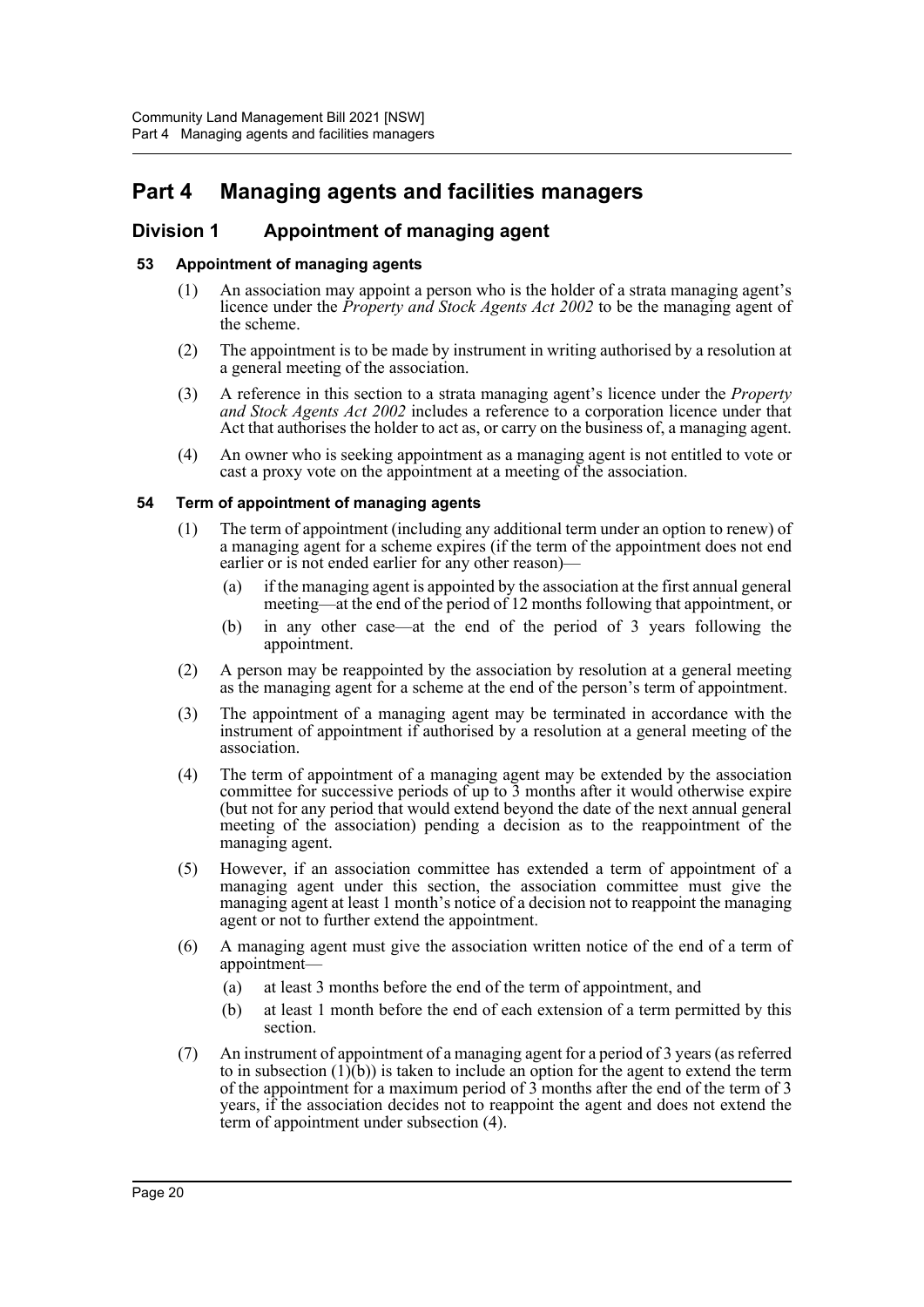- (8) The managing agent must give the association written notice of the exercise of the option.
- (9) A managing agent is not entitled to exercise an option under subsection (7) if the association gives the agent written notice that the agent will not be reappointed at least 3 months before the end of the term.
- (10) In this section, a reference to the *appointment* of a managing agent includes a reference to the reappointment of a managing agent.

## <span id="page-29-0"></span>**55 Transfer of functions of managing agent**

- (1) A managing agent of an association may transfer the managing agent's functions, but only if the transfer is authorised by a resolution at a general meeting of the association for the scheme.
- (2) A person to whom the functions are transferred is taken to be appointed under this Division as a managing agent for the scheme.
- (3) The term of appointment as a managing agent of the person to whom the functions are transferred ends on the same day as the term of the person by whom the functions were transferred would have ended if the transfer had not taken place.

## <span id="page-29-1"></span>**Division 2 Functions of managing agent**

## <span id="page-29-2"></span>**56 Association may delegate functions to managing agent**

- (1) An association may, by the instrument appointing a managing agent or some other instrument, delegate to the managing agent—
	- (a) all of its functions, or
	- (b) any 1 or more of its functions specified in the instrument, or
	- (c) all of its functions except those specified in the instrument.
- (2) An association must not delegate to a managing agent its power to make—
	- (a) a delegation under this section, or
	- (b) a decision on a matter that is required to be decided by the association, or
	- (c) a determination relating to the levying or payment of contributions.
- (3) A delegation may be made subject to the conditions or limitations as to the exercise of all or any of the functions, or as to time or circumstances, that may be specified in the instrument of delegation.
- (4) An association may delegate the functions only if authorised to do so by a resolution at a general meeting.
- (5) An association may, if authorised to do so by a resolution at a general meeting, revoke or vary a delegation under this section.

## <span id="page-29-3"></span>**57 Exercise of delegated functions by managing agent**

- (1) A function delegated under this Division may, while the delegation remains unrevoked, be exercised from time to time in accordance with the delegation.
- (2) Despite a delegation made under this Division, the association may continue to exercise all or any of the functions delegated.
- (3) An act or thing done or suffered by a managing agent while acting in the exercise of a delegation under this Division—
	- (a) has the same effect as if it had been done or suffered by the association, and
	- (b) is taken to have been done or suffered by the association.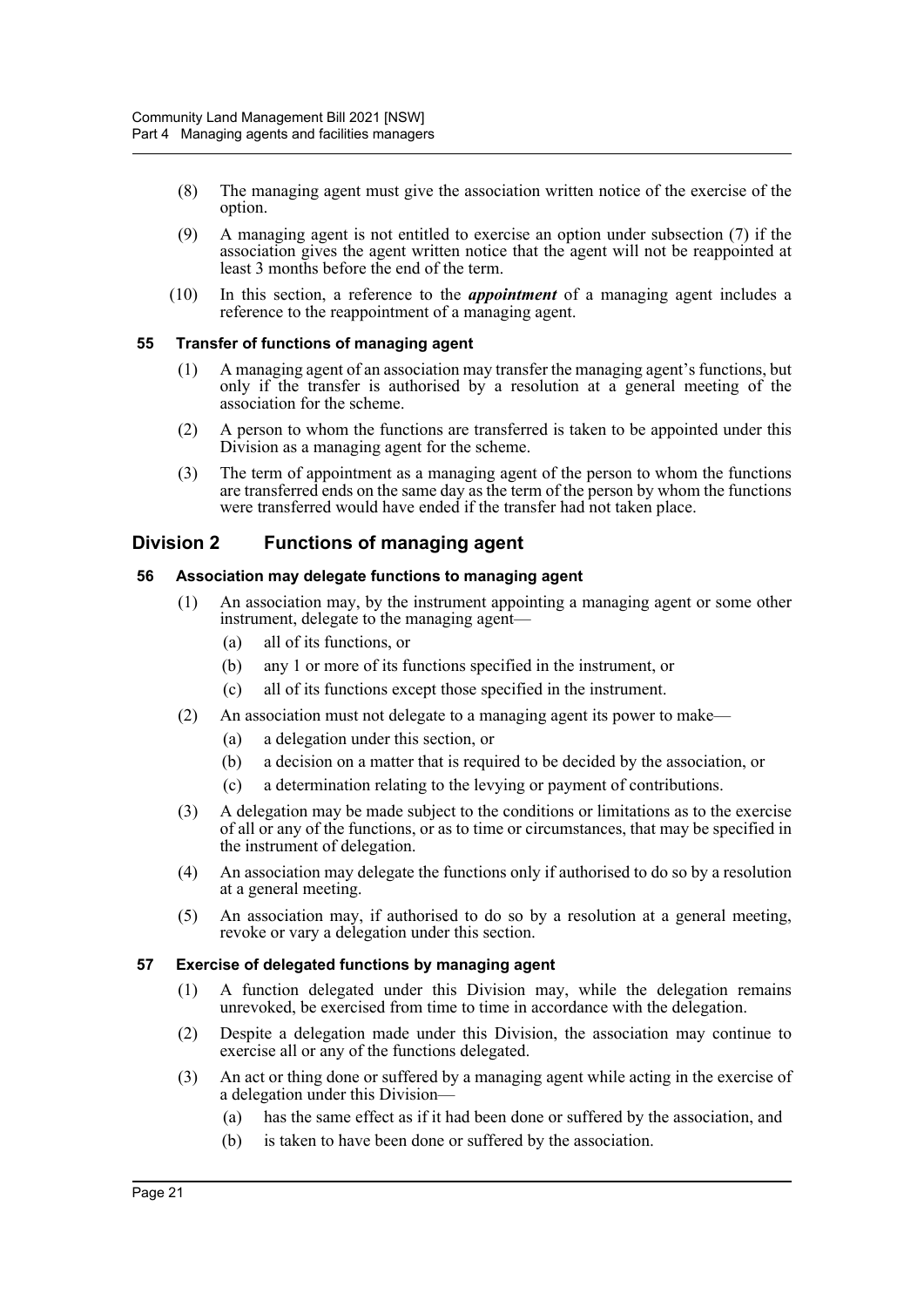(4) This section is subject to section 60.

#### <span id="page-30-0"></span>**58 Functions of officers and association committee may be given to managing agent**

- (1) The instrument of appointment of a managing agent may provide that the managing agent has and may exercise all the functions of the chairperson, secretary, treasurer or association committee of an association or the functions of those officers or the committee that are specified in the instrument.
- (2) However, the chairperson, secretary, treasurer and committee of an association may continue to exercise all or any of the functions that the managing agent is authorised to exercise.
- (3) An act or thing done or suffered by a managing agent in the exercise of a function of the chairperson, secretary, treasurer or committee conferred on the managing agent in accordance with this section—
	- (a) has the same effect as if it had been done or suffered by the chairperson, secretary, treasurer or committee, and
	- (b) is taken to have been done or suffered by the chairperson, secretary, treasurer or committee.
- (4) This section is subject to section 60.

#### <span id="page-30-1"></span>**59 Managing agent to record exercise of functions**

- (1) A managing agent who exercises a function of the association or of an officer of the association must, immediately after its exercise, make a record specifying the function and the manner in which it was exercised.
- (2) The managing agent must give a copy of the records kept for the preceding 12 months to the association at least once each year.

#### <span id="page-30-2"></span>**60 Exercise of functions of managing agent appointed by Tribunal**

If a managing agent is appointed by the Tribunal, or by an association or strata corporation on an order of the Tribunal, to exercise a function-

- (a) the function cannot, while the managing agent holds office, be exercised by another person, and
- (b) anything done or suffered by the managing agent in the exercise of the function has the same effect as it would have if it had been done or suffered by the person who, but for paragraph (a), could have exercised it.

**Note.** The Tribunal may make an order appointing a managing agent under section 196.

#### <span id="page-30-3"></span>**61 Breaches by managing agent**

- (1) If a managing agent has been delegated a duty by an association and a breach of the duty by the association would constitute an offence under a provision of this Act, the agent is guilty of an offence under that provision (instead of the association) for a breach of the duty by the agent occurring while the delegation remains in force.
- (2) A managing agent must not, in connection with the provision of services as a managing agent or the exercise of functions as a managing agent, request or accept a gift or other benefit from another person for himself or herself or for another person. Maximum penalty—20 penalty units.
- (3) Subsection (2) does not apply to—
	- (a) remuneration paid to a managing agent or an employee or contractor of a managing agent by an association, or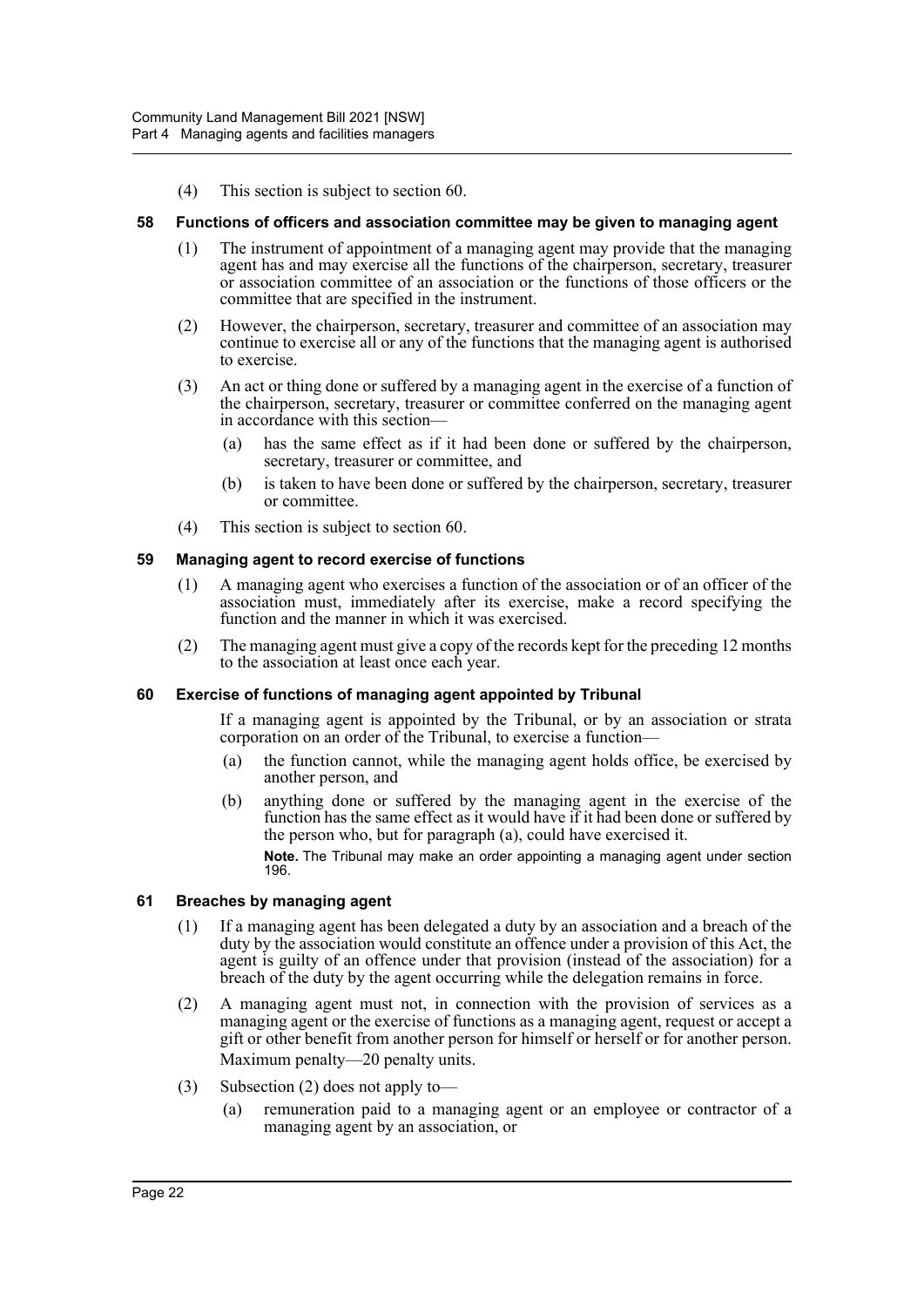- (b) a monetary commission paid to a managing agent, if the payment of the commission is in accordance with the terms of appointment of the managing agent by the association or has been otherwise approved by the association, or
- (c) a gift or other benefit that has a value that is less than the amount prescribed by the regulations for the purposes of this subsection.
- (4) In this section—

*gift* has the same meaning as in the *Electoral Funding Act 2018*.

## <span id="page-31-0"></span>**Division 3 Accountability of managing agent**

#### <span id="page-31-1"></span>**62 Managing agent may be required to provide information about trust account and other accounts**

- (1) An association may require a managing agent to provide the following information relating to the trust account that the agent is required to operate under the *Property and Stock Agents Act 2002*—
	- (a) the name and number of the account,
	- (b) the name of the authorised deposit-taking institution in which the account is current,
	- (c) the balance in the account standing to the credit of the association on a specified date,
	- (d) particulars of all cheques drawn on the account on behalf of the association as at that date and not presented and duly paid.
- (2) An association may require a managing agent to provide the following information relating to other accounts on which the agent operates in the exercise of functions of the association—
	- (a) the names and numbers of the accounts,
	- (b) the names of the authorised deposit-taking institutions in which the accounts are current,
	- (c) the balance in each of the accounts standing to the credit of the association on a specified date,
	- (d) particulars of all cheques drawn on each of the accounts as at that date and not presented and duly paid.

## <span id="page-31-2"></span>**63 Provision of information about money received and other transactions**

- (1) An association may require a managing agent to provide—
	- (a) full particulars relating to the payment of money to, or the receipt of money by, the agent on behalf of the association, and
	- (b) if the money is not still held by the agent, the manner and time of disposal of the money.
- (2) An association may require a managing agent to provide full particulars of any specified transaction that has been entered into by the agent on behalf of the association.

## <span id="page-31-3"></span>**64 Disclosure of commissions**

- (1) A managing agent for a scheme must report the following at the annual general meeting of the association for the scheme—
	- (a) whether commissions have been paid to the agent (other than by the association) in connection with the exercise by the agent of functions for the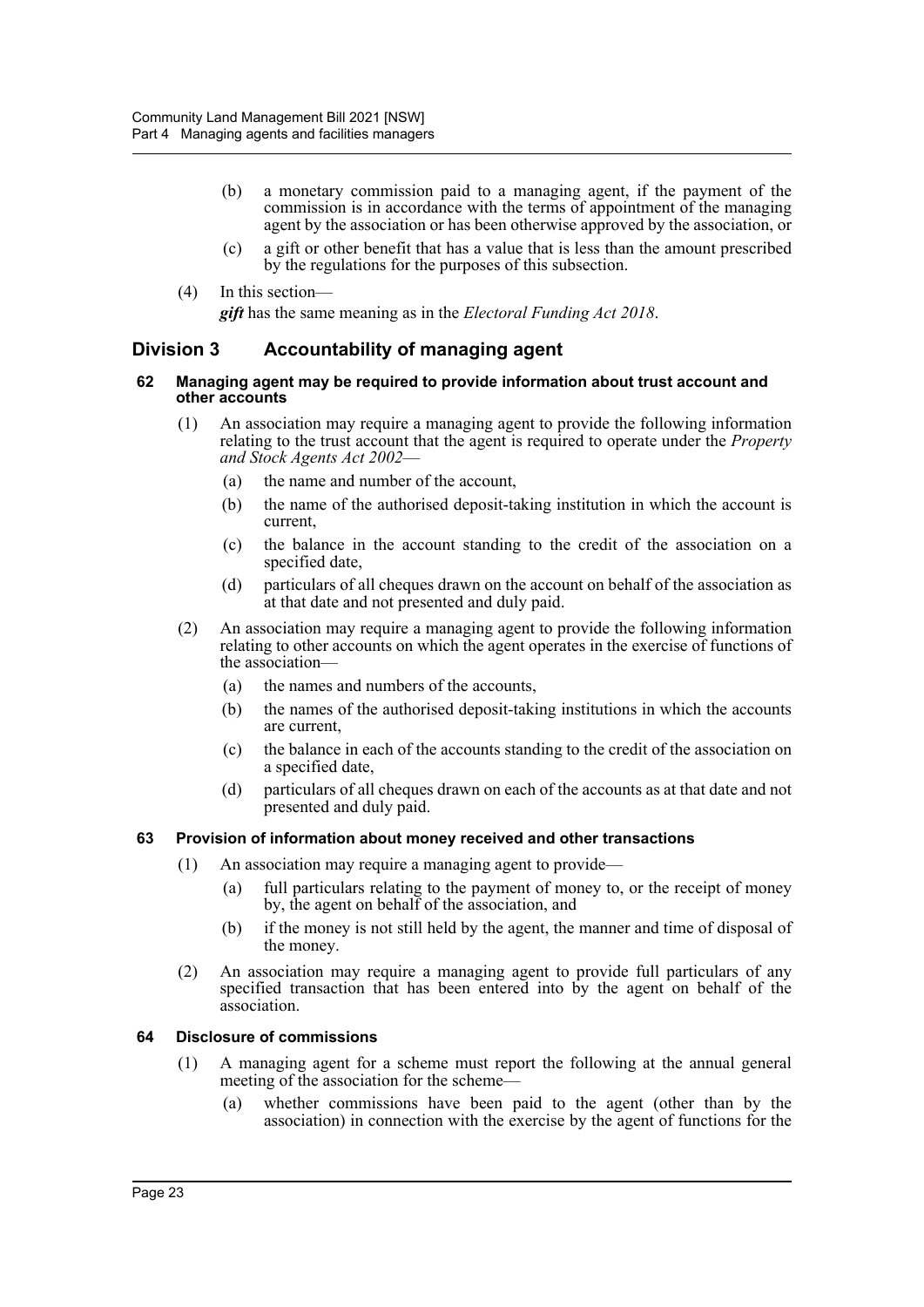scheme during the preceding 12 months and particulars of any such commissions,

(b) any such commissions and the estimated amount of the commissions that the agent believes are likely to be received by the agent in the following 12 months.

Maximum penalty—20 penalty units.

**Note.** It is an offence for an agent to receive commissions that are not of a kind permitted by the agent's terms of appointment or approved by the association (see section 61).

(2) A managing agent must, as soon as practicable after becoming aware that commissions paid to the agent (other than by the association) differ from the commissions or an estimate of commissions disclosed at the annual general meeting, disclose to the association committee the variation and give an explanation for the variation.

Maximum penalty—20 penalty units.

- (3) The Tribunal may, on application by an association, order a managing agent to pay to the association—
	- (a) the whole or part of the amount of commissions paid to the agent and not disclosed in accordance with this section, or
	- (b) the whole or part of the amount of commissions paid to the agent that are not of a kind or an amount disclosed by the agent under this section, if the Tribunal is satisfied that the disclosure of commissions at the previous annual general meeting was not made in good faith.

#### <span id="page-32-0"></span>**65 Procedure for requiring information from managing agent**

- (1) An association is to require information from a managing agent under this Division by written notice given to the managing agent.
- (2) The notice must specify a member of the association committee to whom the information is to be delivered.

#### <span id="page-32-1"></span>**66 Offences**

(1) A managing agent must comply with a notice to provide information under this Division by giving a written statement, in accordance with the notice, within 14 days after the notice is given.

Maximum penalty—20 penalty units.

- (2) A person is not guilty of failing to comply with the notice if reasonable cause for the failure is shown.
- (3) A managing agent must not knowingly provide information that is false or misleading in a material particular in a statement given in response to a notice to provide information under this Division. Maximum penalty—20 penalty units.

#### <span id="page-32-2"></span>**67 Responsibility for providing information if a managing agent ceases to hold a licence or dies**

If a managing agent ceases to hold a licence under the *Property and Stock Agents Act 2002* to carry on business as a managing agent or dies—

(a) this Division (except section 63) applies, as if the person were the managing agent, to any person who is required by that Act to maintain a trust account in connection with the business of the former licensee, and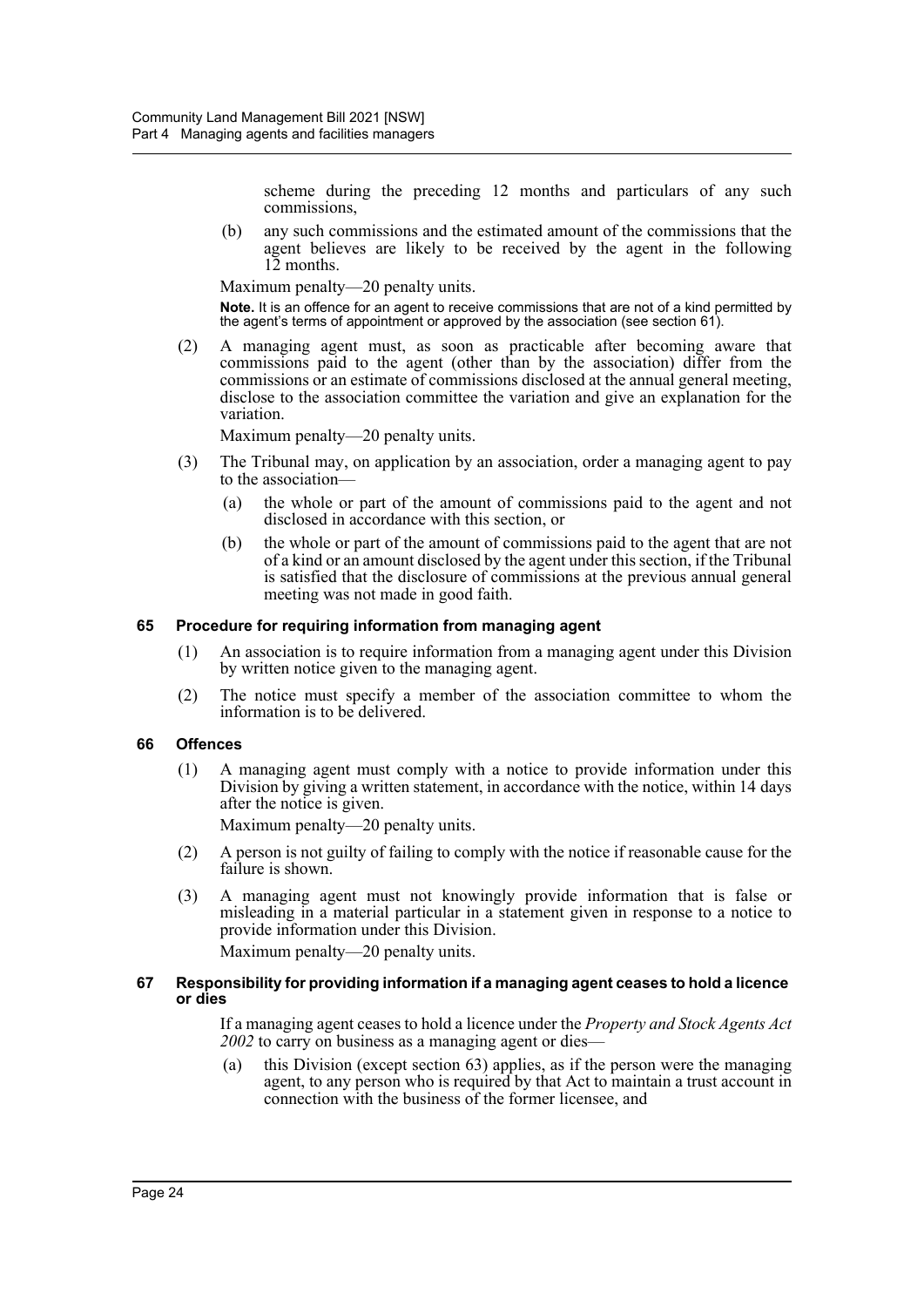(b) this Division (except section  $62(1)$ ) applies, as if the person were the managing agent, to any person who is required by that Act to preserve records kept by the former licensee.

## <span id="page-33-0"></span>**68 Exemption for information relating to certain transactions**

A managing agent or other person is not required to provide information under this Division in relation to a transaction that took place more than 5 years before notice requiring the information was given.

#### <span id="page-33-1"></span>**69 Certain provisions of other Acts requiring agents to provide information not to apply to affairs of association**

Section 101 of the *Property and Stock Agents Act 2002* does not apply to or in respect of a transaction if information about the transaction may be required to be provided to an association under this Division.

**Note.** Section 101 of the *Property and Stock Agents Act 2002* enables a person directly concerned in a transaction with a licensee under that Act to require an itemised account of the transaction from the licensee.

## <span id="page-33-2"></span>**Division 4 Facilities managers**

## <span id="page-33-3"></span>**70 Facilities managers**

- (1) A *facilities manager* is a person who assists in exercising 1 or more of the following functions of the association—
	- (a) managing association property,
	- (b) controlling the use of association property by persons other than the owners and occupiers of lots,
	- (c) maintaining and repairing association property.
- (2) However, a person is not a facilities manager if the person exercises those functions only on a voluntary or casual basis or as a member of the association committee.
- (3) A person may be both a facilities manager and a person who exercises the functions of an on-site residential property manager (within the meaning of the *Property and Stock Agents Act 2002*).
- (4) A facilities manager may be a person who is entitled to exclusive possession (whether or not jointly with another person) of a lot or association property in a scheme.
- (5) For the purposes of this Act, a person is taken to be a facilities manager for a scheme if the person meets the description of a facilities manager set out in this section, regardless of whether the title given to the person's position is facilities manager, caretaker, resident manager or another title.

## <span id="page-33-4"></span>**71 Appointment of facilities managers**

- (1) A facilities manager may be appointed for a scheme.
- (2) The appointment is to be made by instrument in writing (a *facilities manager agreement*) executed before or after the scheme commenced by the facilities manager and—
	- (a) by the original owner, if executed before the scheme commenced, or
	- (b) under the authority of a resolution passed at a general meeting of the association of the scheme, if executed after the scheme commenced.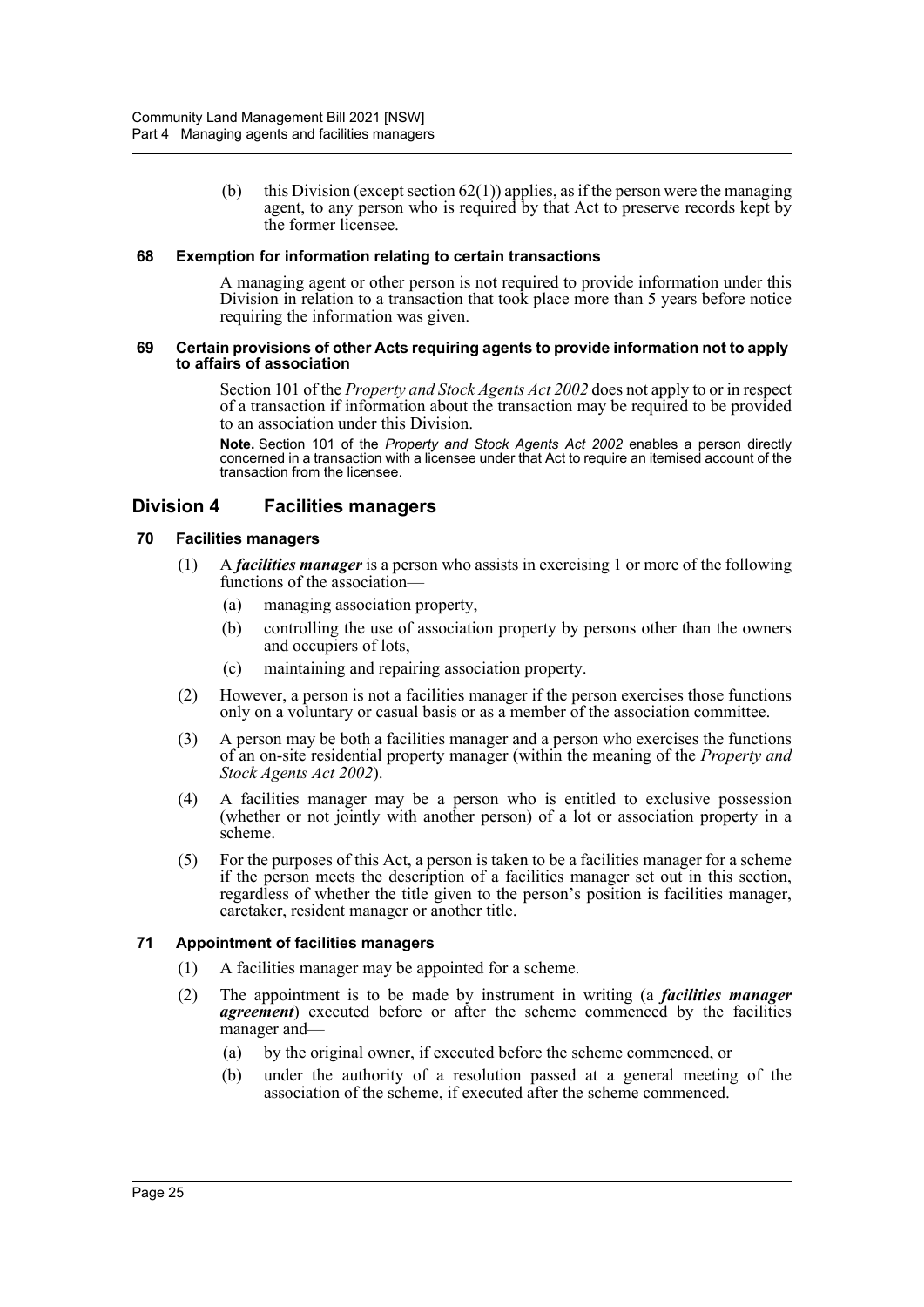## <span id="page-34-0"></span>**72 Term of appointment of facilities managers**

- (1) A facilities manager agreement (including an additional term under an option to renew it) expires (if the appointment is not ended for any other reason)—
	- (a) at the conclusion of the first annual general meeting of the association, if the agreement was executed before the meeting, or
	- (b) when 10 years have expired after it commenced to authorise the facilities manager to act under it, in any other case.
- (2) A person may be reappointed as facilities manager for a scheme at the end of the person's facilities manager agreement.
- (3) The appointment of a facilities manager may be terminated in accordance with the facilities manager agreement, if authorised by a resolution at a general meeting of the association.

## <span id="page-34-1"></span>**73 Transfer of functions of facilities manager**

- (1) A facilities manager may transfer the facilities manager's functions to another person, but only if the transfer is authorised by a resolution at a general meeting of the association.
- (2) A person to whom those functions are transferred is taken to be appointed as a facilities manager by the facilities manager agreement.
- (3) The term of appointment as a facilities manager of the person to whom the functions are transferred ends on the same day as the term of the person by whom the functions were transferred would have ended if the transfer had not taken place.

## <span id="page-34-2"></span>**74 Functions of facilities manager**

- (1) A facilities manager may, in accordance with the facilities manager agreement appointing the facilities manager, assist in exercising 1 or more of the functions of the association of managing and controlling the use of association property (otherwise than by the owners or occupiers of lots) and of maintaining and repairing association property.
- (2) However, the association may continue to exercise all or any of those functions, subject to the facilities manager agreement.
- (3) A person is not a managing agent for the purposes of this or another Act only because the person is a facilities manager acting in accordance with a facilities manager agreement.

## <span id="page-34-3"></span>**Division 5 General**

## <span id="page-34-4"></span>**75 Interests must be disclosed by potential managing agents or facilities managers**

(1) A person appointed as the managing agent or facilities manager for a scheme who has an interest that must be disclosed under this section must disclose the interest to the association before the appointment of the person.

Maximum penalty—50 penalty units.

- (2) The following are interests that must be disclosed to the association by a person—
	- (a) that the person is connected with the original owner,
	- (b) any direct or indirect pecuniary interest in the scheme (other than an interest arising only from an existing or prospective appointment as the managing agent or facilities manager for the scheme).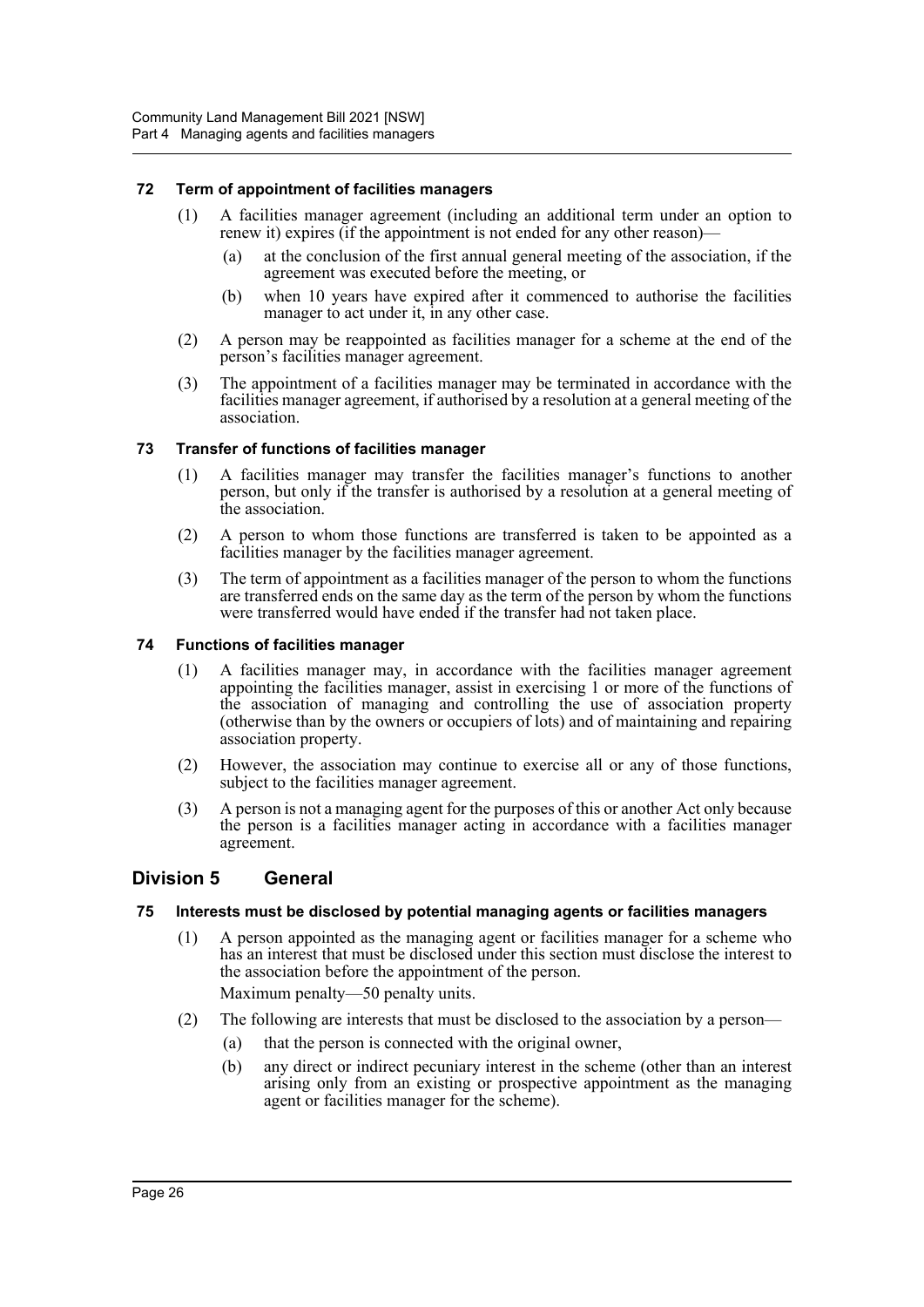#### <span id="page-35-0"></span>**76 Managing agent and facilities manager agreements may be terminated or varied by Tribunal**

- (1) The Tribunal may, on application by an association for a scheme, make any of the following orders in respect of an agreement for the appointment of a managing agent or facilities manager for the scheme—
	- (a) an order terminating the agreement,
	- (b) an order requiring the payment of compensation to a party to the agreement,
	- (c) an order varying the term, or varying or declaring void any of the conditions, of the agreement,
	- (d) an order that a party to the agreement take an action or not take an action under the agreement,
	- (e) an order dismissing the application.
- (2) If the Tribunal makes an order terminating the agreement, the Tribunal may also order the managing agent or facilities manager to return to the association, within the period specified in the order, any documents or other records relating to the association scheme that are in the possession of the agent or manager.
- (3) The Tribunal may make an order under this section on any of the following grounds—
	- (a) that the managing agent or facilities manager has refused or failed to perform the agreement or has performed it unsatisfactorily,
	- (b) that charges payable by the association under the agreement are unfair,
	- (c) that the managing agent has contravened section  $61(2)$ ,
	- (d) that the managing agent has failed to disclose commissions (including estimated commissions or variations and explanations for variations) in accordance with section 64 or has failed to make the disclosures in good faith,
	- (e) that the managing agent or facilities manager has failed to disclose an interest under section 75,
	- (f) that the agreement is, in the circumstances of the case, otherwise harsh, oppressive, unconscionable or unreasonable.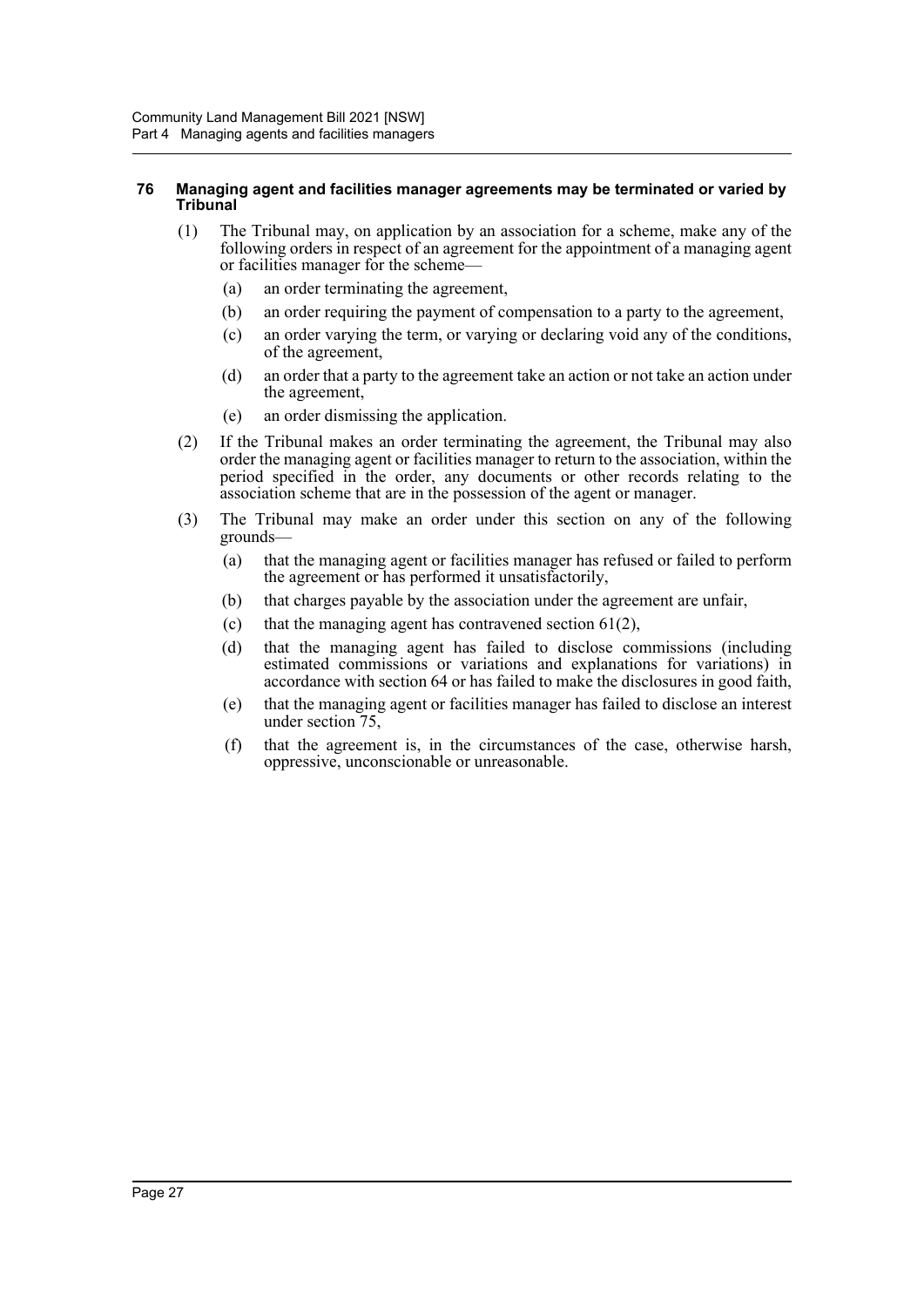# **Part 5 Financial management**

## **Division 1 Funds and accounts of associations**

## **77 Administrative fund**

## (1) **Establishment of fund**

An association must establish an administrative fund.

## (2) **Amounts payable to fund**

An association must pay the following amounts into the administrative fund—

- (a) the contributions levied on, and paid by, members for payment into the fund,
- (b) the proceeds of the disposal of any personal property of the association,
- (c) fees paid to the association for inspection of its records and the provision of information and certificates relating to its records,
- (d) monetary penalties payable to the association under this Act,
- (e) the proceeds of investment of the fund.
- (3) An association may also pay the following amounts into the administrative fund—
	- (a) amounts paid to the association by way of discharge of insurance claims,
	- (b) income of the association, other than proceeds of investment of the capital works fund,
	- (c) amounts that may be, but are not required to be, paid into the fund under this Act.

## (4) **Amounts payable from fund**

An association may pay money from its administrative fund only for the following purposes—

- (a) payments of the kind for which estimates have been made under section 83(1),
- (b) payments made in accordance with this Division on a distribution of a surplus in the fund,
- (c) payments to a member of the association committee in accordance with this Act,
- (d) other payments in connection with exercising its functions under this Act or the by-laws, or the *Community Land Development Act 2021*, except payments that are permitted to be made from the capital works fund,
- (e) monetary penalties payable by the association under this Act,
- (f) the transfer of money to the capital works fund or to pay expenditure that should have been paid from the capital works fund.

## **78 Capital works fund**

## (1) **Establishment of fund**

An association must establish a capital works fund.

## (2) **Amounts payable to fund**

An association must pay the following amounts into the capital works fund—

- (a) the contributions levied on, and paid by, members for payment into the fund,
- (b) amounts paid to the association by way of discharge of insurance claims, unless paid into the administrative fund,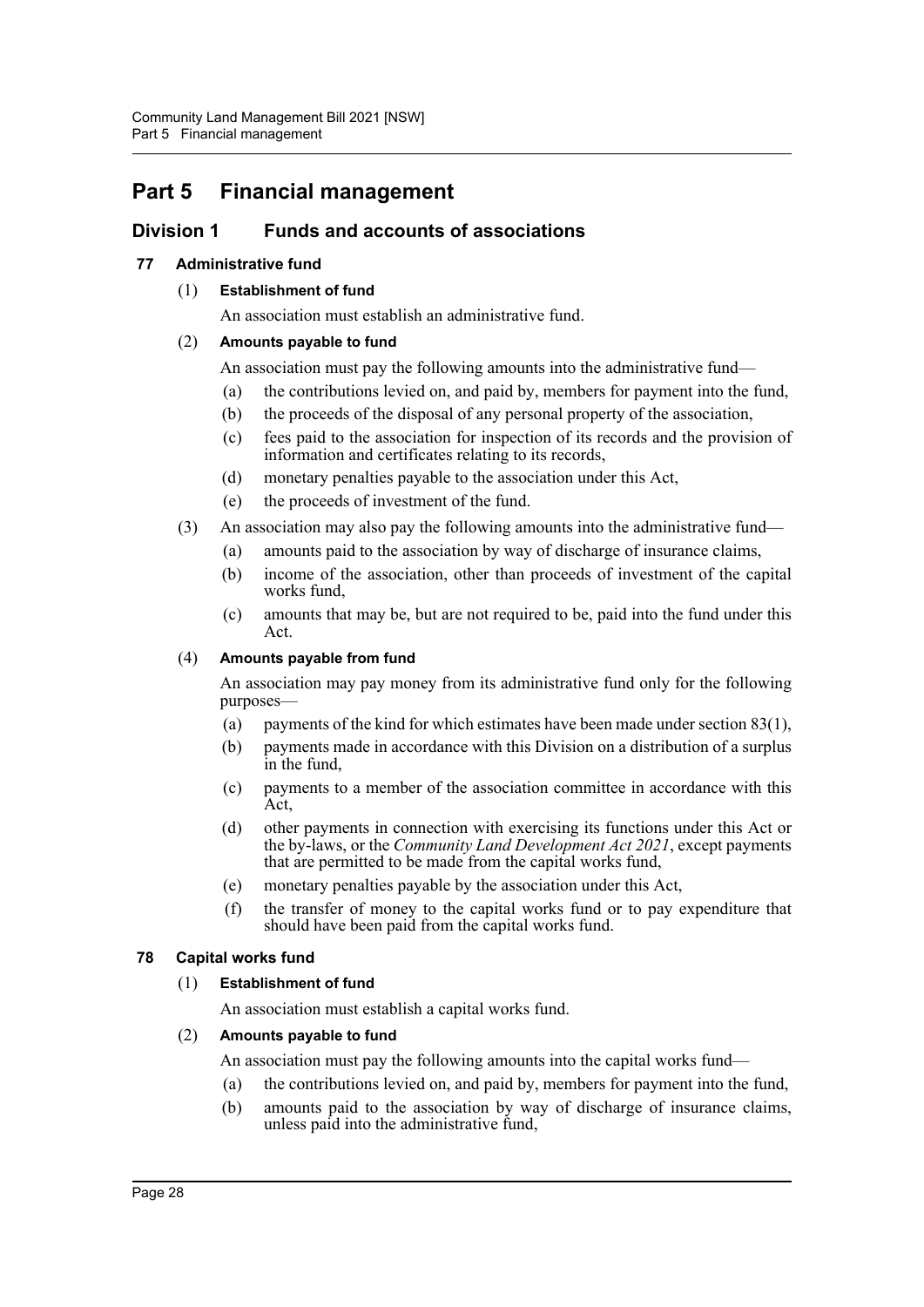- (c) an amount received by the association that is not required or permitted to be paid into the administrative fund,
- (d) the proceeds of investment of the fund.
- (3) An association may also pay the following amounts into the capital works fund—
	- (a) any income of the association,
	- (b) any amount that may be, but is not required to be, paid into the fund under this Act.

### (4) **Amounts payable from fund**

An association may pay money from its capital works fund only for the following purposes—

- (a) payments of the kind for which estimates have been made under section  $83(2)$ ,
- (b) payments made in accordance with this Division on a distribution of a surplus in the fund,
- (c) the transfer of money to the administrative fund or to pay expenditure that should have been paid from the administrative fund.

### **79 Investment of money in administrative fund or capital works fund**

- (1) An association may invest money in its administrative fund or capital works fund in a manner permitted by law for the investment of trust funds or in an investment prescribed by the regulations.
- (2) Interest received on an investment made under this section forms part of the fund to which the investment belongs.

#### **80 Use of administrative fund or capital works fund for purposes of other fund**

- (1) This section applies if an association—
	- (a) transfers money from the administrative fund to the capital works fund or uses the administrative fund to meet expenditure that should have been met from the capital works fund, or
	- (b) transfers money from the capital works fund to the administrative fund or uses the capital works fund to reimburse expenditure that should have been met from the administrative fund.
- (2) The association must, not later than 3 months after the transfer or expenditure, determine the amount to be levied as a contribution to the fund from which the transfer was made to reimburse the amounts paid from the fund.
- (3) Section 84(3) and (5) apply to a contribution determined under subsection (2).

### **81 Distribution of surplus money in administrative fund or capital works fund**

- (1) An association may, in accordance with a unanimous resolution, distribute between its members money in its administrative fund or capital works fund that is not, in the opinion of the association, required for the purposes of either fund.
- (2) A distribution to a member by a community association or precinct association must be made in the same proportion that the following unit entitlements for the community scheme or precinct scheme bear to the total unit entitlement for the scheme—
	- (a) the unit entitlement for the development lot, if the member is the owner of the development lot,
	- (b) the unit entitlement for the applicable former development lot, if the member is a subsidiary body of the association.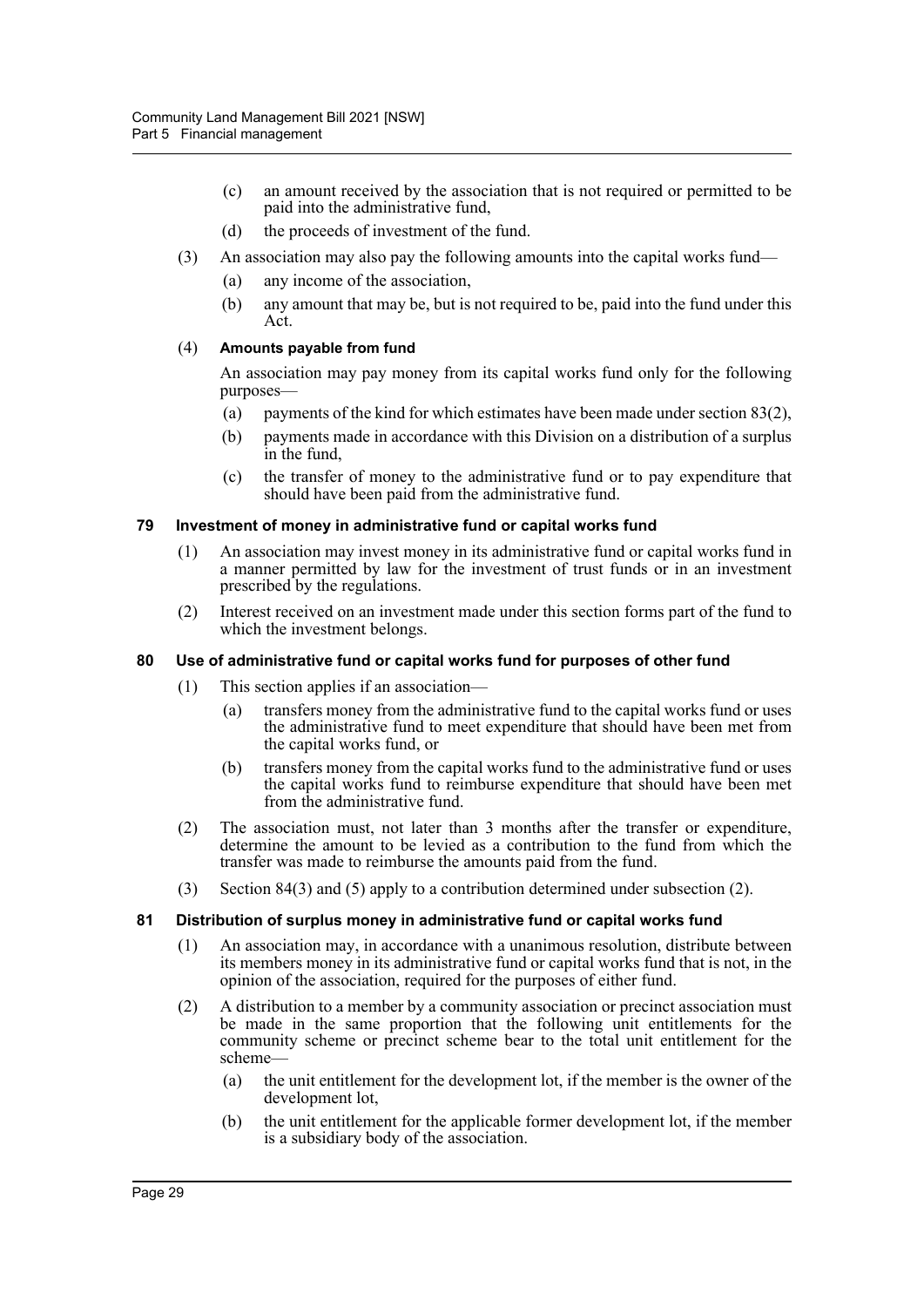- (3) A distribution to a member of a neighbourhood association or strata scheme who is the owner of a lot in the scheme must be made in the same proportion that the unit entitlement of the lot bears to the total unit entitlement of the neighbourhood scheme or strata scheme.
- (4) Money distributed under this section in relation to a lot that is subject to a mortgage or covenant charge shown on the association roll is to be paid—
	- (a) in accordance with the joint directions of the owner of the lot and the mortgagee or covenant chargee, or
	- (b) if they cannot agree—in accordance with an order under this section.
- (5) The Tribunal may, on application by an association, an owner of a lot that is subject to a mortgage or covenant charge, or the mortgagee or covenant chargee concerned, make an order as to the payment of money under subsection (4).
- (6) An application under this section is to be made to, and determined by, the Supreme Court (and not the Tribunal) if—
	- (a) the title to land is in question otherwise than incidentally, or
	- (b) the matter is incidental to other proceedings being dealt with by the Court.

### **82 Accounts of association**

- (1) An association must pay amounts that are received by it and are not otherwise invested in accordance with this Act into an account established in an authorised deposit-taking institution in the name of the association.
- (2) This section does not apply to an association that has appointed a managing agent to whom the duty of the association under this section is delegated in accordance with this Act.

## **Division 2 Contributions by members**

### **83 Estimates to be prepared of contributions to administrative and capital works funds**

- (1) An association must, not later than 1 month after the constitution of the association and at each annual general meeting after that, estimate how much money it will need to credit to its administrative fund for actual and expected expenditure—
	- (a) to maintain in good condition on a day-to-day basis the association property and any personal property vested in the association, and
	- (b) to provide for insurance premiums, and
	- (c) if the association is a subsidiary body—to pay contributions levied on it by the community association or precinct association, or both, and
	- (d) to meet other recurrent expenses.
- (2) An association must, not later than 1 month after the constitution of the association and at each annual general meeting after that, estimate how much money it will need to credit to its capital works fund for actual and expected expenditure—
	- (a) for painting or repainting any part of the association property that is a building or other structure, and
	- (b) to acquire personal property, and
	- (c) to renew or replace personal property, and
	- (d) to renew or replace fixtures and fittings that are part of the association property, and
	- (e) to replace or repair the common property, and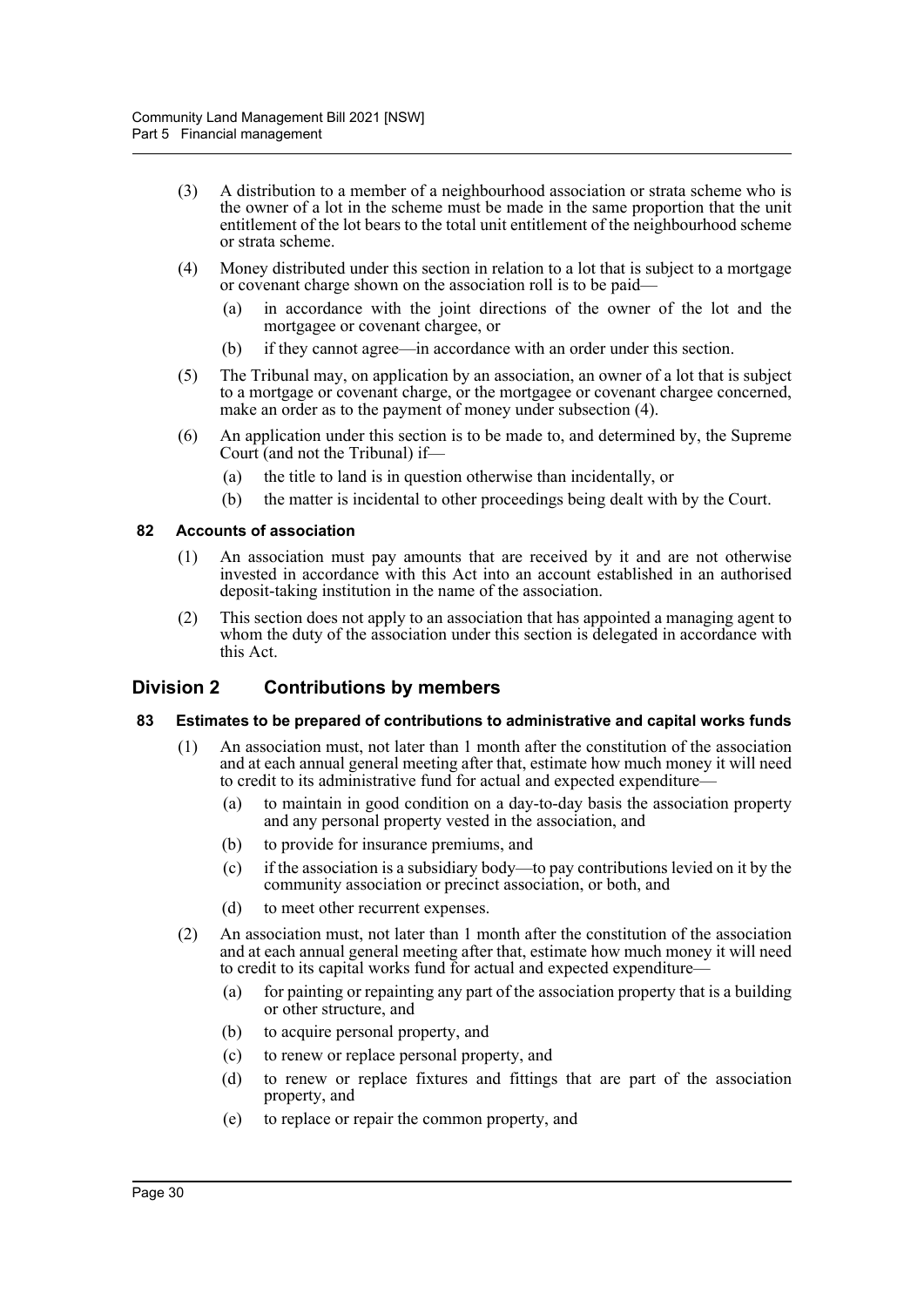- (f) to meet other expenses of a capital nature.
- (3) When estimating amounts needed to be credited to the administrative fund or the capital works fund, the association must have before it, and take into account, a statement of the existing financial situation of the scheme and an estimate of receipts and payments.
- (4) An estimate prepared before the first annual general meeting of an association is to take into account the initial maintenance schedule provided by the original owner for that meeting.

### **84 Association to set contributions to administrative and capital works funds**

- (1) The association must determine the amounts to be levied as a contribution to the administrative fund and the capital works fund to raise the amounts estimated as needing to be credited to those funds.
- (2) The determination must be made at the same meeting at which those estimated amounts are determined.
- (3) The association must levy on each member the contribution determined.
- (4) If the association is subsequently faced with other expenses it cannot at once meet from either fund, it must levy on each member a contribution to the administrative fund or capital works fund, determined at a meeting of the association, in order to meet the expenses.
- (5) A contribution is, if an association so determines, payable by the regular periodic instalments specified in the determination setting the amount of the contribution.

### **85 Contributions payable by members of community and precinct associations**

The contribution to be paid to a community association or precinct association by each of its members is the amount that is in the same proportion to the total amount of contributions that the following unit entitlements for the community scheme or precinct scheme bear to the total unit entitlement for the scheme—

- (a) the unit entitlement for the development lot, if the member is the owner of the development lot,
- (b) the unit entitlement for the applicable former development lot, if the member is a subsidiary body of the association.

### **86 Contributions payable by members of neighbourhood schemes**

The contribution to be paid to a neighbourhood association by the owner of a neighbourhood lot is the amount that is in the same proportion to the total amount of contributions that the unit entitlement of the lot bears to the total unit entitlement of the neighbourhood scheme.

### **87 Individual contributions may be larger if greater insurance costs**

- (1) If the use to which a development lot, a former development lot or a neighbourhood lot is put by a member of the association causes an insurance premium for the scheme to be greater than it would be if it were not put to that use, so much of a contribution payable by the member as is attributable to insurance premiums may, with the consent of the member, be increased to reflect the extra amount of the premium.
- (2) The Tribunal may, on application, make an order for payment of contributions of a different amount to one or more contributions levied or proposed by an association on a member if the Tribunal is of the opinion that the owner's consent has been unreasonably refused under this section.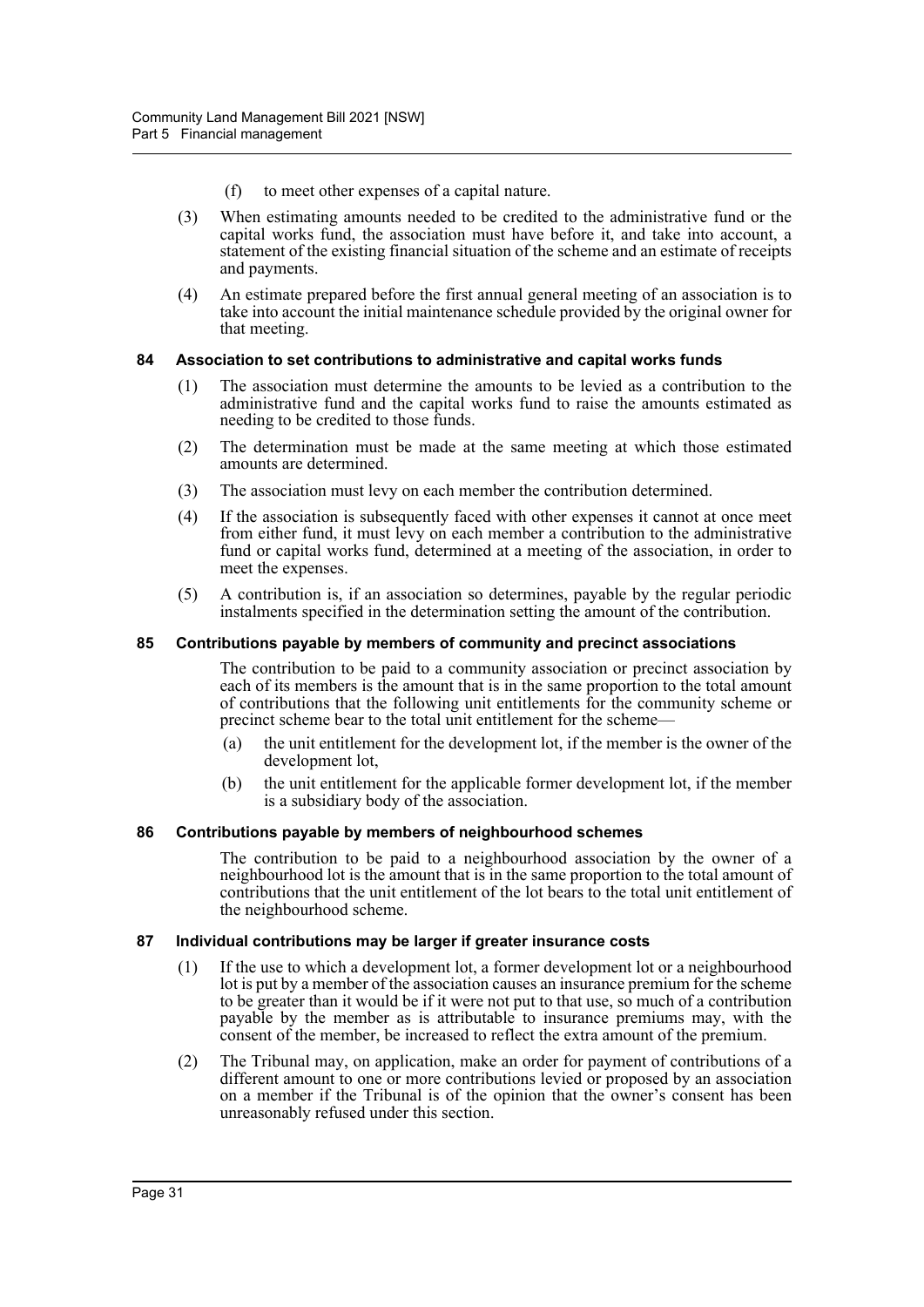#### **88 Levying of contributions**

- (1) An association levies a contribution required to be paid to the administrative fund or capital works fund by a member by giving the member written notice of the contribution payable.
- (2) A contribution levied by an association becomes due and payable to the association on the date set out in the notice of the contribution.
- (3) The date must be at least 30 days after the notice is given.
- (4) A notice by a precinct association levying a contribution payable by a subsidiary body must include the following information—
	- (a) the amounts of any regular periodic contributions required to be made by the precinct association to the administrative fund, and the capital works fund, of the community association of which the precinct association is a member,
	- (b) the dates on which those contributions are required to be paid,
	- (c) the amount of any contributions of that kind that are unpaid when the notice is given.
- (5) Regular periodic contributions to the administrative fund and capital works fund of an association are taken to have been duly levied on a member even though notice levying the contributions was not given to the member.

#### **89 Liability of persons other than members for contributions**

- (1) If, at the time a person becomes the owner of a development lot or a neighbourhood lot, another person is liable to pay a contribution in respect of the lot, the owner is jointly and severally liable with the other person for the payment of the contribution and any interest on the contribution.
- (2) If, at the time a development lot becomes subject to a precinct scheme, a neighbourhood scheme or a strata scheme, the owner of the development lot was liable to pay a contribution in respect of the lot, the precinct association, neighbourhood association or strata corporation is jointly and severally liable with the other owner for the payment of the contribution and any interest on the contribution.
- (3) A mortgagee or covenant chargee in possession of a development lot or neighbourhood lot is jointly and severally liable with the owner of the lot—
	- (a) for any regular periodic contributions to the administrative fund or capital works fund together with any interest on those contributions, and
	- (b) for any other contribution together with interest on that contribution, taken to recover unpaid contributions, if the mortgagee or covenant chargee has been given written notice of the levy of the contribution, and
	- (c) for any costs payable as a debtor in respect of enforcement action to recover unpaid contributions.
- (4) Subsection (3) does not affect the liability under this section of an owner of a lot for a contribution.

#### **90 Interest, discounts on contributions and payment plans**

- (1) A contribution, if not paid when it becomes due and payable, bears until paid simple interest at an annual rate of 10% or, if the regulations provide for another rate, that other rate.
- (2) Interest is not payable if the contribution is paid not later than 1 month after it becomes due and payable.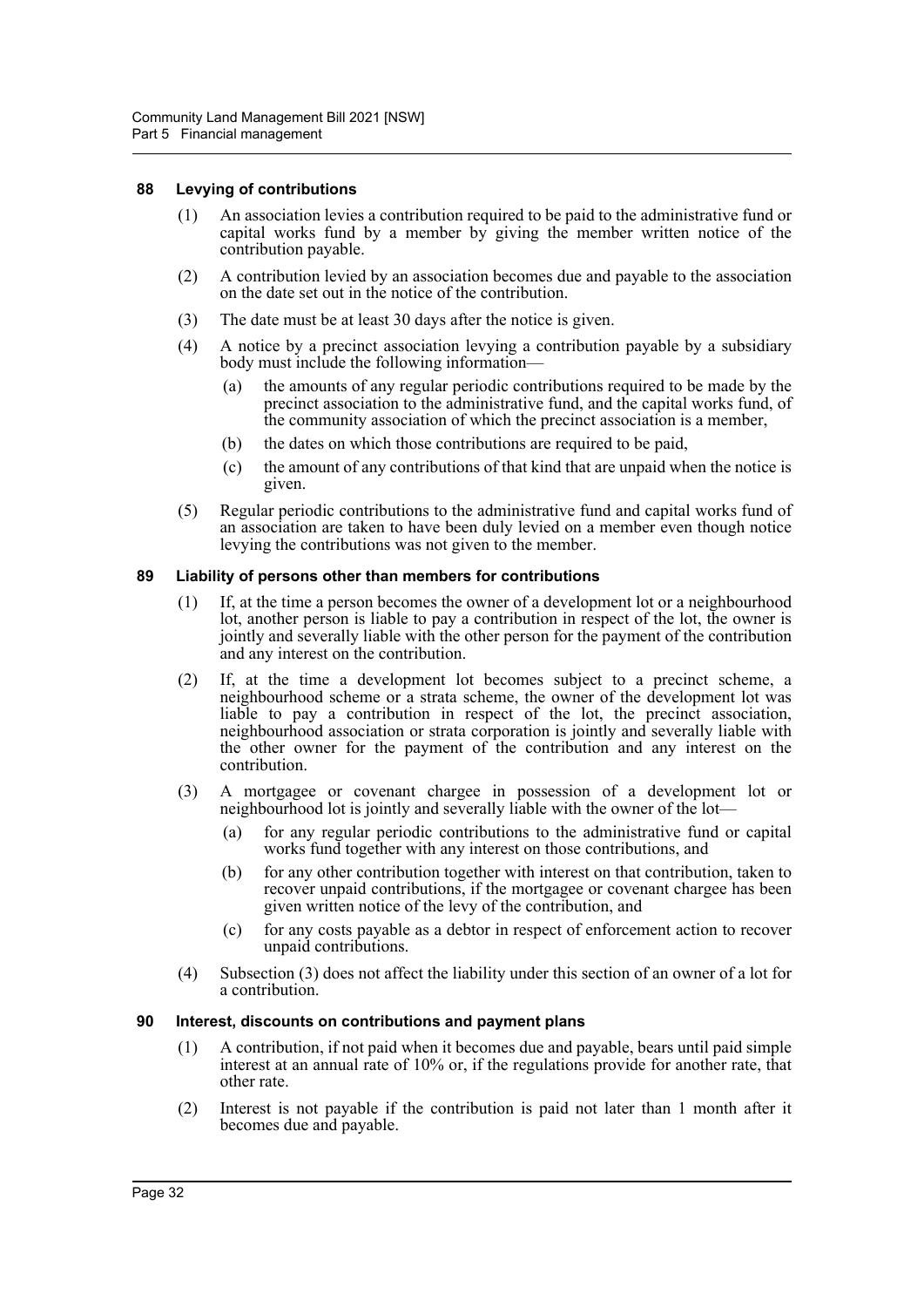- (3) However, an association may, by resolution at a general meeting, determine (either generally or in a particular case) that a contribution is to bear no interest.
- (4) An association may, by resolution at a general meeting, determine (either generally or in a particular case) that a person may pay 10% less of a contribution levied if the person pays the contribution before the date on which it becomes due and payable.
- (5) An association may, by resolution at a general meeting, agree to enter into payment plans, either generally or in particular cases, for the payment of overdue contributions.
- (6) A payment plan is to be limited to a period of 12 months but a further plan may be agreed to by the owners corporation by resolution.
- (7) The regulations may prescribe requirements for payment plans.
- (8) The existence of a payment plan does not limit any right of the association to take action to recover the amount of unpaid contributions.
- (9) The Tribunal or a court may, on application by a member, order that no interest is chargeable on a specified contribution if the Tribunal or the court is satisfied that the association should reasonably have made a determination not to charge interest for the late contribution.

### **91 Recovery of unpaid contributions and interest**

- (1) The Tribunal may order a member of the association, or other person, to pay any of the following that are payable by the member or other person under this Act—
	- (a) a contribution not paid at the end of 1 month after it becomes due and payable,
	- (b) interest payable on an unpaid contribution,
	- (c) the expenses of the association incurred in recovering any such amounts.
- (2) The Tribunal may make an order under subsection (1) only—
	- (a) on the application of the association, and
	- (b) if proceedings between the association and the member or other person are pending before the Tribunal.
- (3) An association may, without obtaining an order under this section, recover as a debt in a court of competent jurisdiction the following—
	- (a) a contribution not paid at the end of 1 month after it becomes due and payable,
	- (b) interest payable on an unpaid contribution,
	- (c) the expenses of the association incurred in recovering those amounts.

**Note.** Schedule 4, clause 6 to the *Civil and Administrative Tribunal Act 2013* provides for the transfer of proceedings between the Tribunal and a court which has jurisdiction (and vice versa) if the parties to the proceedings agree or if the Tribunal or court of its own motion or on the application of a party so directs.

- (4) Interest paid or recovered forms part of the fund to which the relevant contribution belongs.
- (5) An association must not take action to recover an amount under this section unless it has given the person against whom the action is to be taken at least 21 days notice of the action.
- (6) The notice of the action must set out the following—
	- (a) the amount of the contribution, interest or expenses sought to be recovered,
	- (b) the recovery action proposed,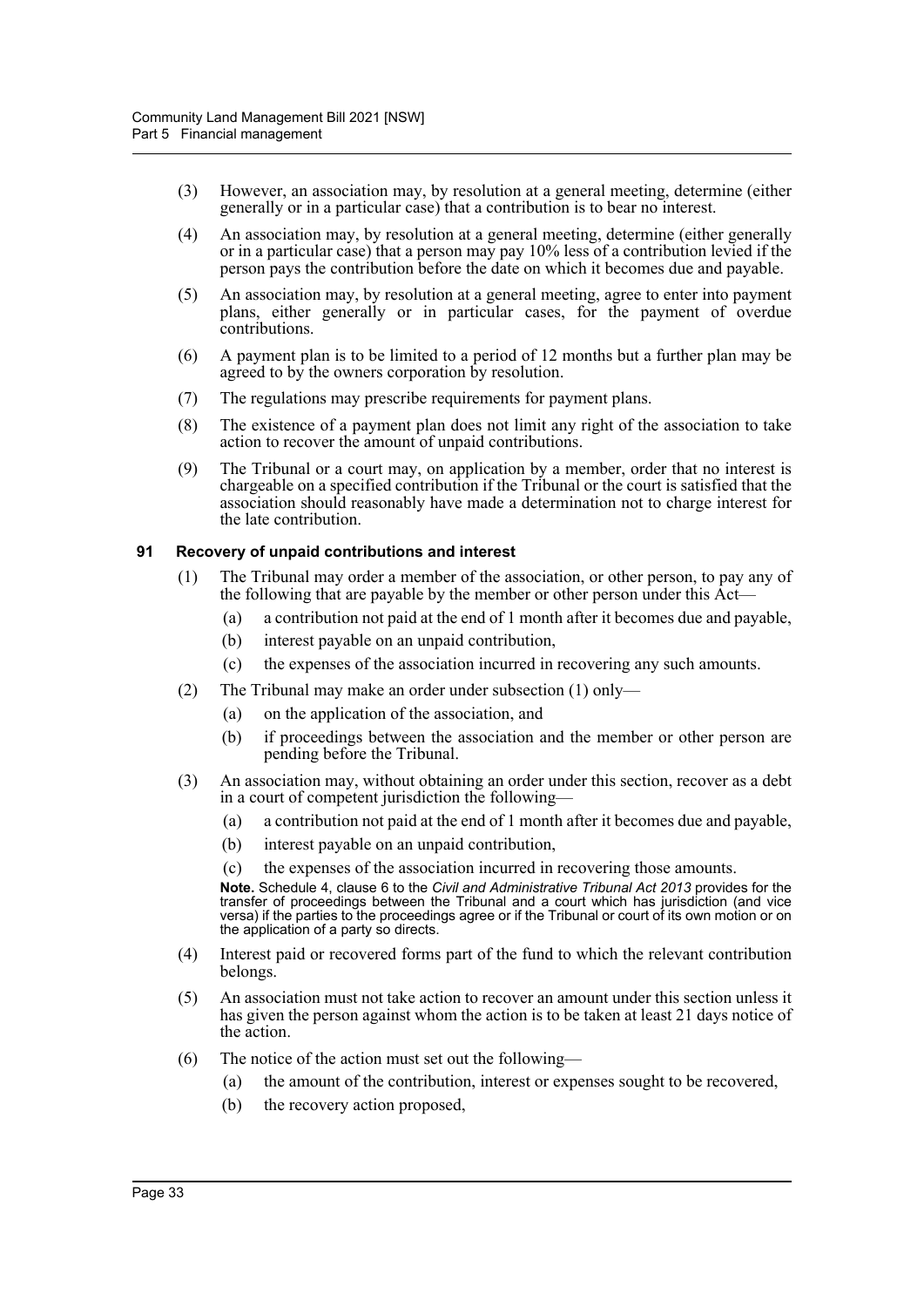(c) any other matter prescribed by the regulations for the purposes of this subsection.

### **92 Orders varying contributions or payment methods**

- (1) The Tribunal may, on application, make either or both of the following orders if the Tribunal considers that an amount levied or proposed to be levied by way of contributions is inadequate or excessive or that the manner of payment of contributions is unreasonable—
	- (a) an order for payment of contributions of a different amount,
	- (b) an order for payment of contributions in a different manner.
- (2) An application for an order may be made by an association, a member of an association or a mortgagee or covenant chargee in possession.

#### **93 Effect of order varying contributions where payments have been made**

If a contribution that is the subject of an order by the Tribunal under this Division has been wholly or partly paid—

- (a) an order to pay more has effect as if the association had decided to levy a contribution equal to the difference, and
- (b) an order to pay less imposes a duty on the association to refund the difference.

#### **94 Order requiring original owner to pay compensation for inadequate estimates and levies**

- (1) The Tribunal may, on application by the association or a member of a scheme, order the original owner to pay compensation to the association if the Tribunal determines that the estimates and levies determined during the initial period for the purposes of determining and meeting expenditures relating to the scheme were inadequate to meet the actual or expected expenditures of the association.
- (2) The Tribunal must not make an order under this section if the original owner satisfies the Tribunal that the original owner used due care and diligence in determining the estimates and levies.
- (3) An application under this section must be made not later than 3 years after the end of the initial period.

#### **95 Contributions for legal costs awarded in proceedings between members and association**

- (1) This section applies to proceedings brought by 1 or more members against an association or by an association against 1 or more members, including 1 or more members joined in third party proceedings.
- (2) The court may order in the proceedings that any money (including costs) payable by an association under an order made in the proceedings must be paid from contributions levied only in relation to the members and in the proportions that are specified in the order.
- (3) The association must, for the purpose of paying the money ordered to be paid by it, levy contributions in accordance with the terms of the order and must pay the money out of the contributions paid in accordance with that levy.
- (4) This Division (other than provisions relating to the amount of contributions) applies to and in respect of contributions levied under this section in the same way as it applies to other contributions levied under this Division.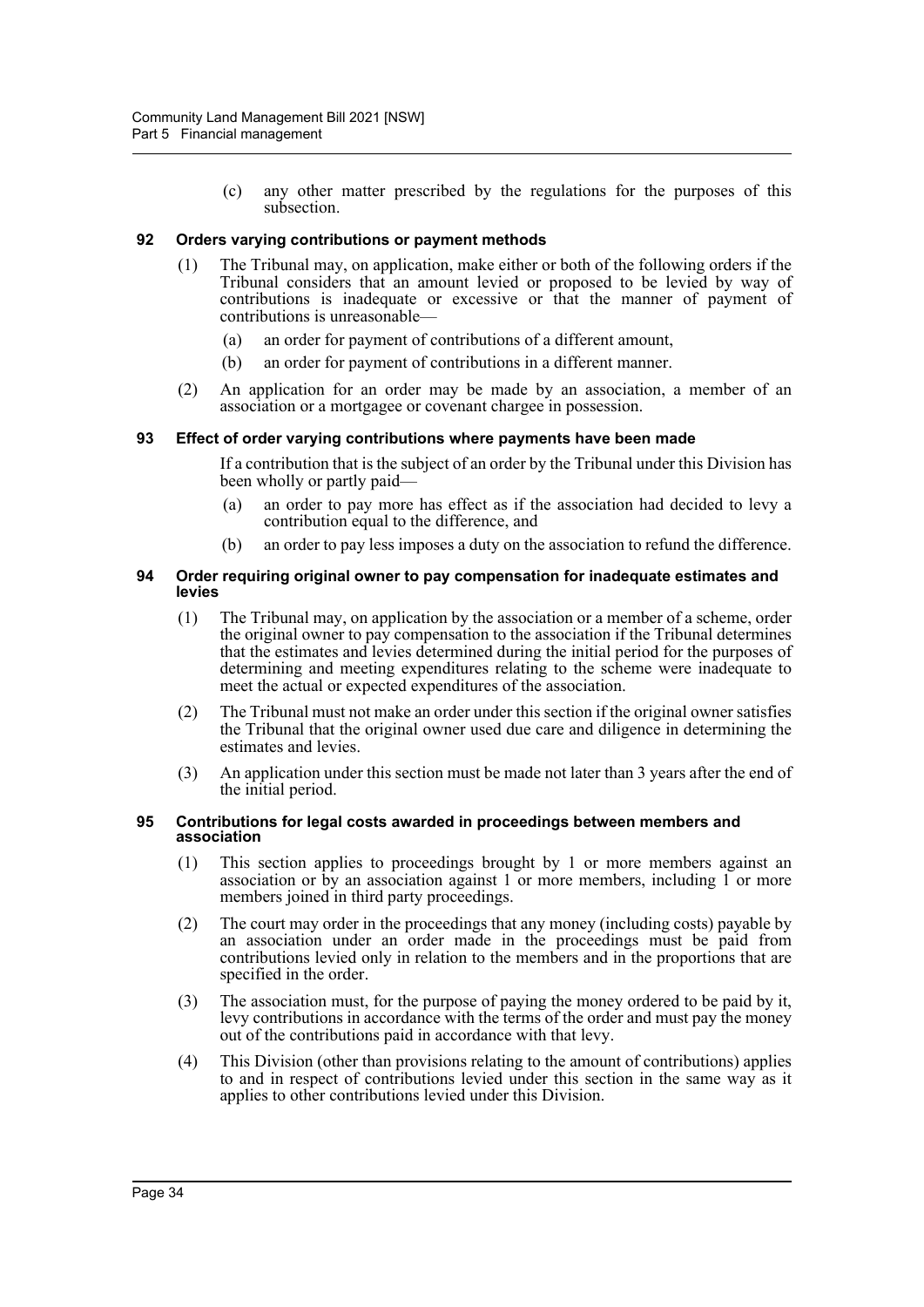## **Division 3 Financial statements**

#### **96 Association must prepare financial statements and statements of key financial information**

- (1) An association must cause financial statements, and a statement of key financial information, to be prepared for each reporting period for the administrative fund, the capital works fund and any other fund kept by the associations.
- (2) The *reporting period* for financial statements or a statement of key financial information prepared under this Division is—
	- (a) the period that commences on the date of the constitution of the association and ends on a date that is not earlier than 2 months before the date of the first annual general meeting, and
	- (b) each period that commences on the date up to which those statements were last prepared under this Division and ends on a date that is not earlier than 2 months before the next succeeding annual general meeting.

#### **97 Requirements for financial statements**

- (1) The financial statements are to be prepared on a cash or accrual basis and to comprise only the following matters—
	- (a) a statement of income and expenditure for the administrative fund,
	- (b) a statement of income and expenditure for the capital works fund,
	- (c) a statement of income and expenditure for any other fund that is the property of the association.
- (2) The financial statement for an administrative fund or capital works fund must specify the following—
	- (a) the fund, and the reporting period, for which it is prepared,
	- (b) the balance carried forward in the fund from the previous period,
	- (c) the particulars and amount of each item of income of the fund received during the current period,
	- (d) the particulars and amount of each item of expenditure from the fund during the current period,
	- (e) the amount of the contribution to the fund determined for each person liable to make a contribution,
	- (f) the balance outstanding for each contribution,
	- (g) the cash in the fund at the end of the current period,
	- (h) the balance of the fund,
	- (i) in respect of each liability to contribute to the fund—any unpaid arrears and any balance outstanding,
	- (j) the extent to which, at the end of the current period, the fund is in debit or credit.

**Note.** The financial statements of an association prepared under this section can deal only with income and expenditure from the administrative and capital works funds and any other fund authorised to be established under this Act and are therefore separate from any other financial statements that might be prepared in relation to the scheme (for example, financial statements in relation to the provision of services for a retirement village).

- (3) The financial statements for other funds must specify the following—
	- (a) the fund, and the reporting period, for which it is prepared,
	- (b) the balance carried forward in the fund from the previous period,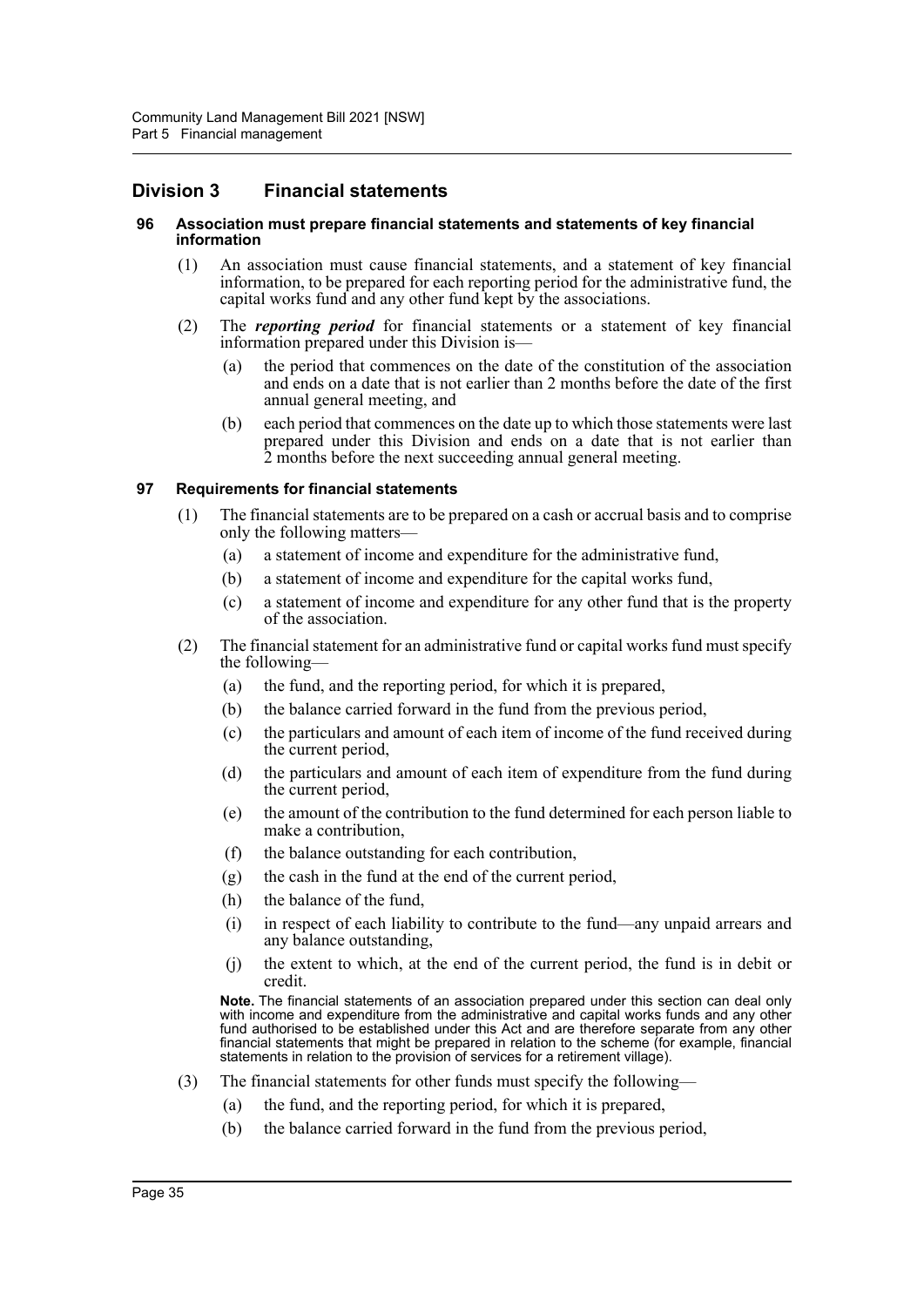- (c) the particulars and amount of each item of income of the fund received during the current period,
- (d) the particulars and amount of each item of expenditure from the fund during the current period,
- (e) the cash in the fund at the end of the current period,
- (f) the balance of the fund,
- (g) the extent to which, at the end of the current period, the fund is in debit or credit.

### **98 Statement of key financial information**

The statement of key financial information for an administrative or capital works fund or other fund must be in the form approved by the Secretary and specify the following matters—

- (a) the fund, and the reporting period, for which it is prepared,
- (b) the balance carried forward in the fund from the previous period,
- (c) the total income of the fund received during the period,
- (d) the total interest earned by the fund during the period,
- (e) the total contributions paid to the fund during the period and the total of all arrears in contributions payable to the fund,
- (f) the total expenditure for maintenance from the fund during the period,
- (g) the total expenditure for administration costs from the fund during the period,
- (h) the balance of the fund and the balance of the fund shown in the statement for the previous period,
- (i) the principal items of expenditure for maintenance proposed during the next year.

### **99 Auditing of accounts and financial statements**

- (1) The association for a scheme for which the annual budget exceeds \$250,000 (or another amount prescribed for the purposes of this section by the regulations), must ensure that the accounts and financial statements of the association are audited before presentation to the annual general meeting.
- (2) The association for a scheme for which the annual budget does not exceed \$250,000 may determine that the accounts and financial statements of the association are to be audited.
- (3) An audit of the accounts and financial statements of an association under this section must be carried out in accordance with the Australian Auditing Standards.
- (4) The regulations may specify the manner in which the annual budget of an association scheme is to be determined for the purposes of this section.
- (5) In this section—

*Australian Auditing Standards* means the standards issued by the Australian Accounting Standards Board, as in force for the time being, and including any modifications prescribed by the regulations.

## **Division 4 Accounting records**

#### **100 Accounting records must be kept by association**

(1) An association must keep accounting records in accordance with this Division.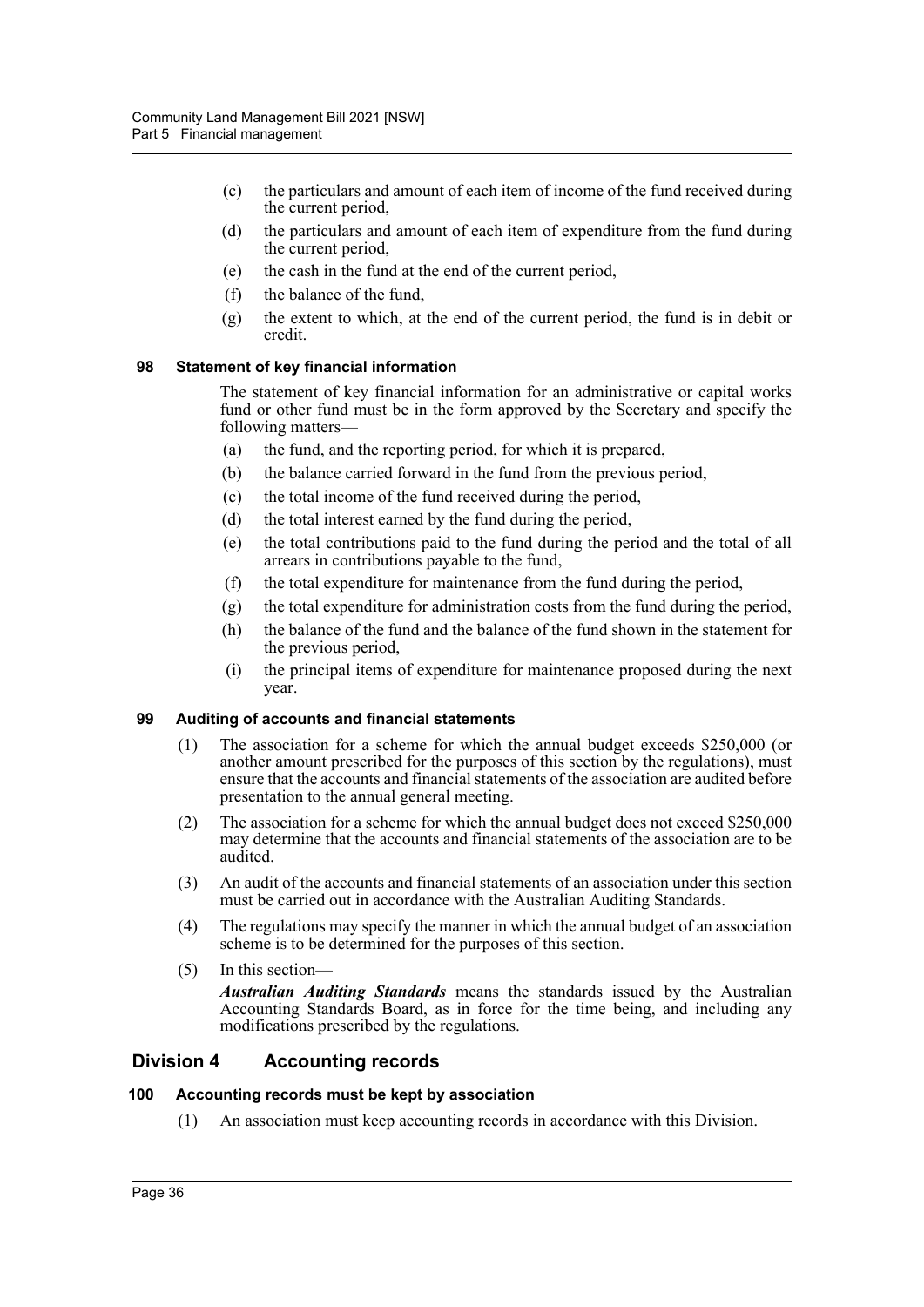Maximum penalty—5 penalty units.

- (2) The accounting records may be made and stored in the form determined by the association.
- (3) Separate accounting records must be kept for the administrative fund and the capital works fund.
- (4) The regulations may prescribe accounting records that are required to be kept by an association.

#### **101 Receipts**

- (1) The treasurer of an association must, if requested to do so, issue a receipt for each payment received by the treasurer for the association and must cause a record to be kept of the details of the receipts.
- (2) Each receipt must contain the information prescribed by the regulations for the purposes of this section.

#### **102 Transaction records**

- (1) The treasurer of an association must record particulars of money received or money disbursed by the association as soon as practicable after each transaction occurs.
- (2) The treasurer must balance the records of transactions and carry the balance forward at the end of each prescribed period.
- (3) At the end of each prescribed period, the treasurer must compare the entries in the records of transactions with the banking records for the account of the association and enter in the records of transactions—
	- (a) the amounts credited to the account and appearing in the banking records for which no receipt had been given, and
	- (b) the amounts debited to the account and appearing in the banking records for which no cheque had been drawn.
- (4) Any necessary reconciliation (showing the balance in the account of the association as indicated in the banking records, and adding money received but not banked and deducting cheques drawn but not presented for payment) must be entered by the treasurer in the record of transactions at the end of the entries for the relevant prescribed period.
- (5) In this section—

*prescribed period* means 12 months or, if an annual general meeting of the association determines a shorter period, that shorter period.

### **103 Levy register**

The treasurer of an association must keep a levy register that includes, for each member in the scheme, the following particulars in relation to contributions payable—

- (a) the date on which the contribution is due and payable,
- (b) the type of contribution and the period in respect of which it is to be made,
- (c) the amount of the contribution levied shown as a debit,
- (d) the amount of each payment shown as a credit,
- (e) the date on which each payment relating to the contribution is made,
- (f) whether a payment made was made in cash or in some other specified manner,
- (g) whether an amount paid comprised full payment or part payment,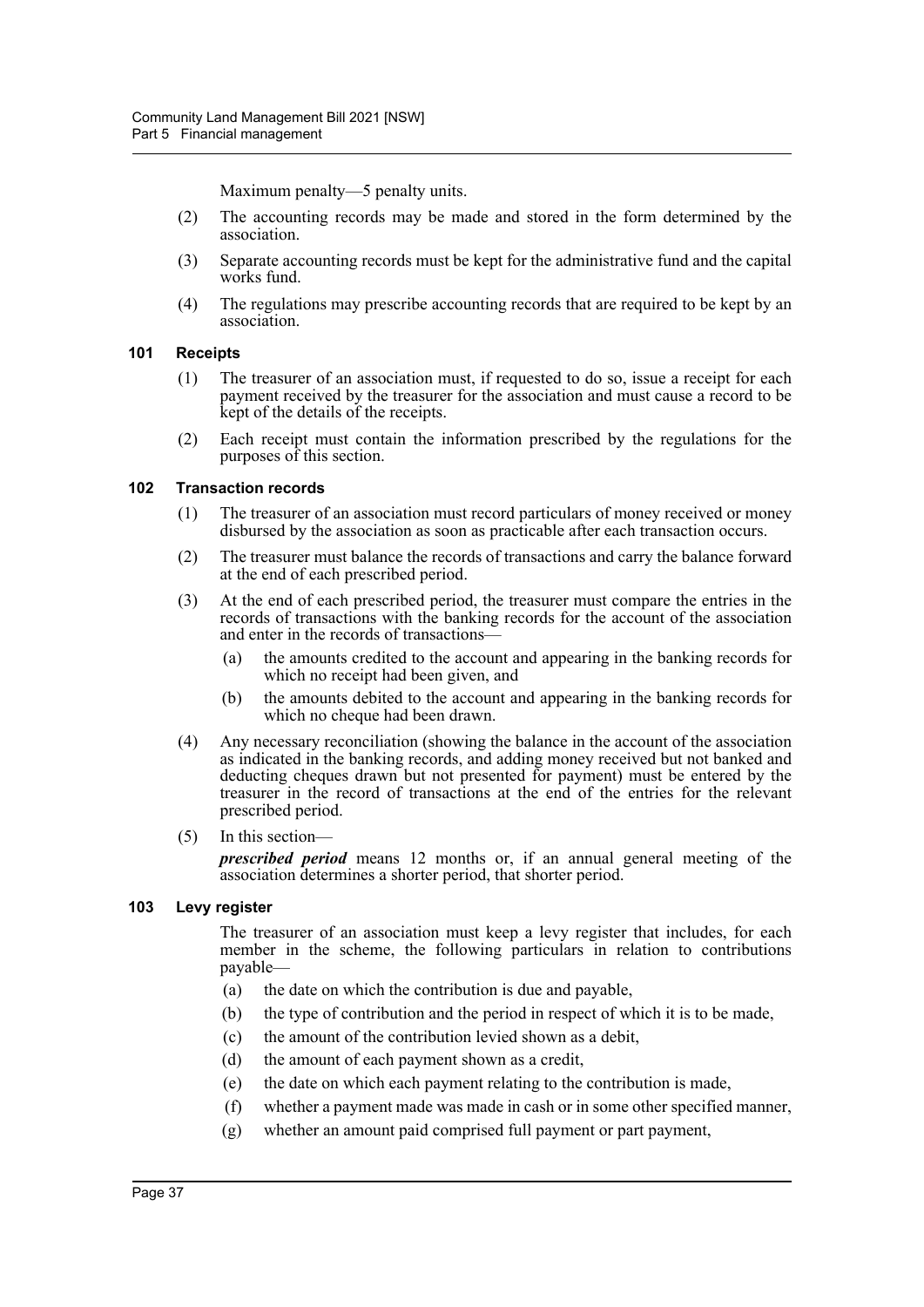- (h) details of any discount given for early payment,
- (i) the balance of the account.

## **Division 5 Financial functions generally**

#### **104 Power to borrow money**

- (1) An association may borrow money and secure the repayment of money and of any interest in a manner agreed between the association and the lender, otherwise than by charging the repayment on the association property.
- (2) An association must not borrow money, or secure the payment of money and interest, unless a resolution approving the relevant loan has been passed at a general meeting of the association.

#### **105 Persons who can exercise functions relating to the finances and accounts of the association**

A person must not exercise the functions of an association or the treasurer of an association relating to the receipt or expenditure of, or accounting for, money of the association or the keeping of the books of account of the association unless the person is—

- (a) the treasurer of the association, or
- (b) a managing agent who is empowered to exercise that function, or
- (c) a person with whom the treasurer of the association is required by an order of the association committee to exercise that function jointly, and who is enabling the treasurer to comply with the order, or
- (d) a member of CPA Australia, or a member of the Institute of Chartered Accountants in Australia, authorised by the association to exercise the function, or
- (e) a member of the Institute of Public Accountants authorised by the association to exercise the function, or
- (f) during the initial period only—a person authorised by the association to exercise the function.

Maximum penalty—5 penalty units.

### **106 Legal services to be approved by general meeting**

- (1) An association or association committee must not obtain legal services for which a payment may be required unless a resolution approving the obtaining of those services is passed at a general meeting of the association.
- (2) An association or association committee may obtain legal services without approval under subsection (1) if—
	- (a) it is of the opinion that urgent action is necessary to protect the interests of the association, and
	- (b) the cost of the legal services does not exceed \$10,000 or another amount prescribed by the regulations for the purposes of this subsection.
- (3) Approval under this section is not required for the following—
	- (a) to obtain legal advice before commencing legal action,
	- (b) to take legal action to recover unpaid contributions, interest on unpaid contributions or related expenses,
	- (c) to take other legal action prescribed by the regulations.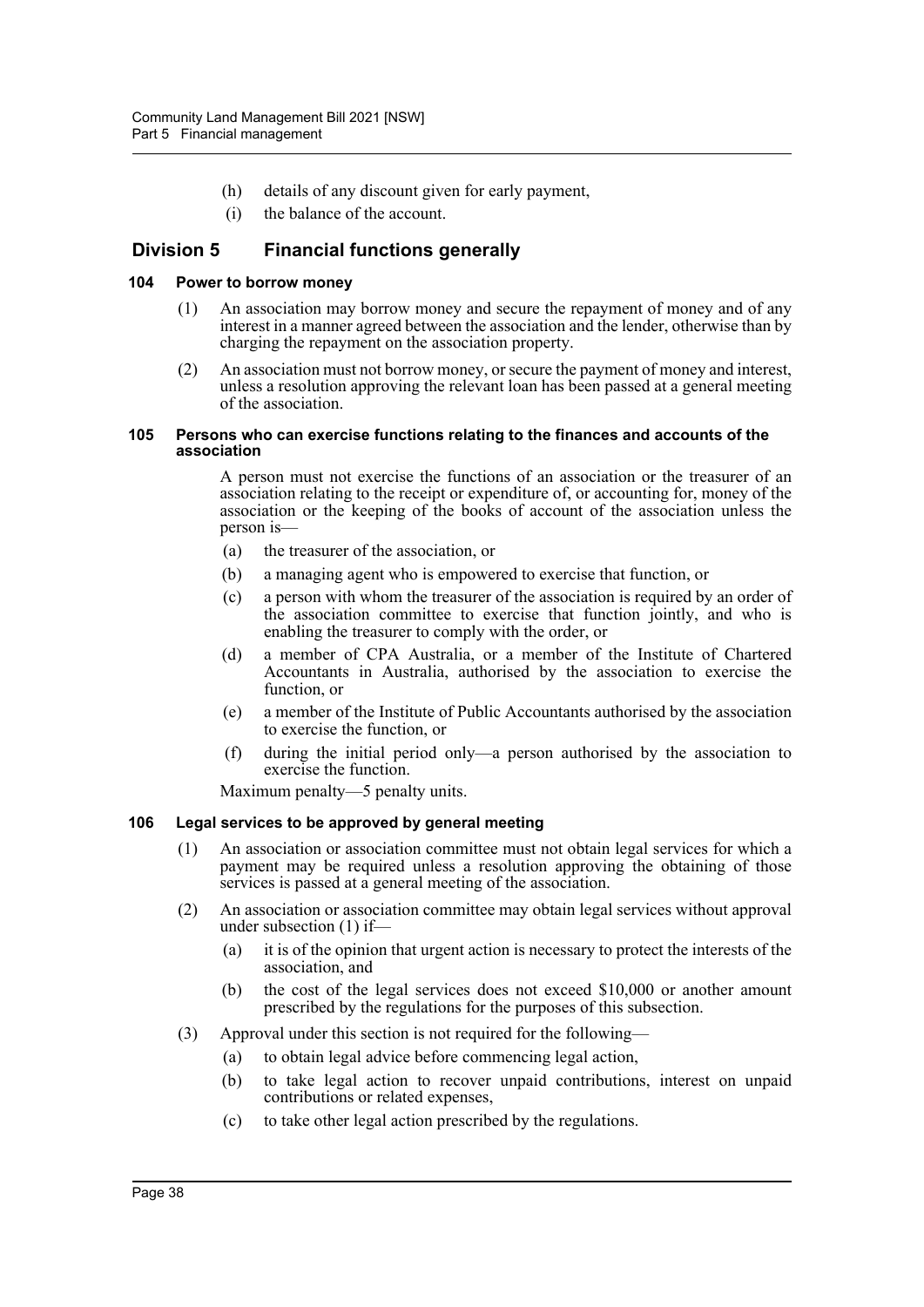- (4) A failure by an association or the association committee to obtain an approval under this section does not affect the validity of any proceedings or other legal action taken by the association.
- (5) In this Division *legal services* includes obtaining legal advice and taking legal action.

#### **107 Restrictions on payment of expenses incurred in Tribunal proceedings**

- (1) A community association or precinct association cannot, in respect of its costs and expenses in proceedings brought by or against it for an order by the Tribunal, levy a contribution on-
	- (a) another party who is successful in the proceedings, or
	- (b) a subsidiary body of which the party is a member.
- (2) A neighbourhood association or a strata corporation cannot, in respect of its costs and expenses in proceedings brought by or against it for an order by the Tribunal, levy a contribution on another party who is successful in the proceedings.
- (3) A neighbourhood association or a strata corporation that is unsuccessful in proceedings brought by or against it for an order by the Tribunal cannot pay the whole or a part of its costs and expenses in the proceedings from its administrative fund or capital works fund, but may make a levy for the purpose (other than as provided by subsection (2)).
- (4) In this section, a reference to *proceedings* includes a reference to proceedings on appeal from the Tribunal.

#### **108 Disclosure of matters relating to legal costs**

If a disclosure under another Act is made to an association in respect of the costs of legal services to be provided to the association and the legal services are services for which approval is required under section 106, the association must give a copy of the disclosure to each member and association committee member within 7 days of the disclosure being made.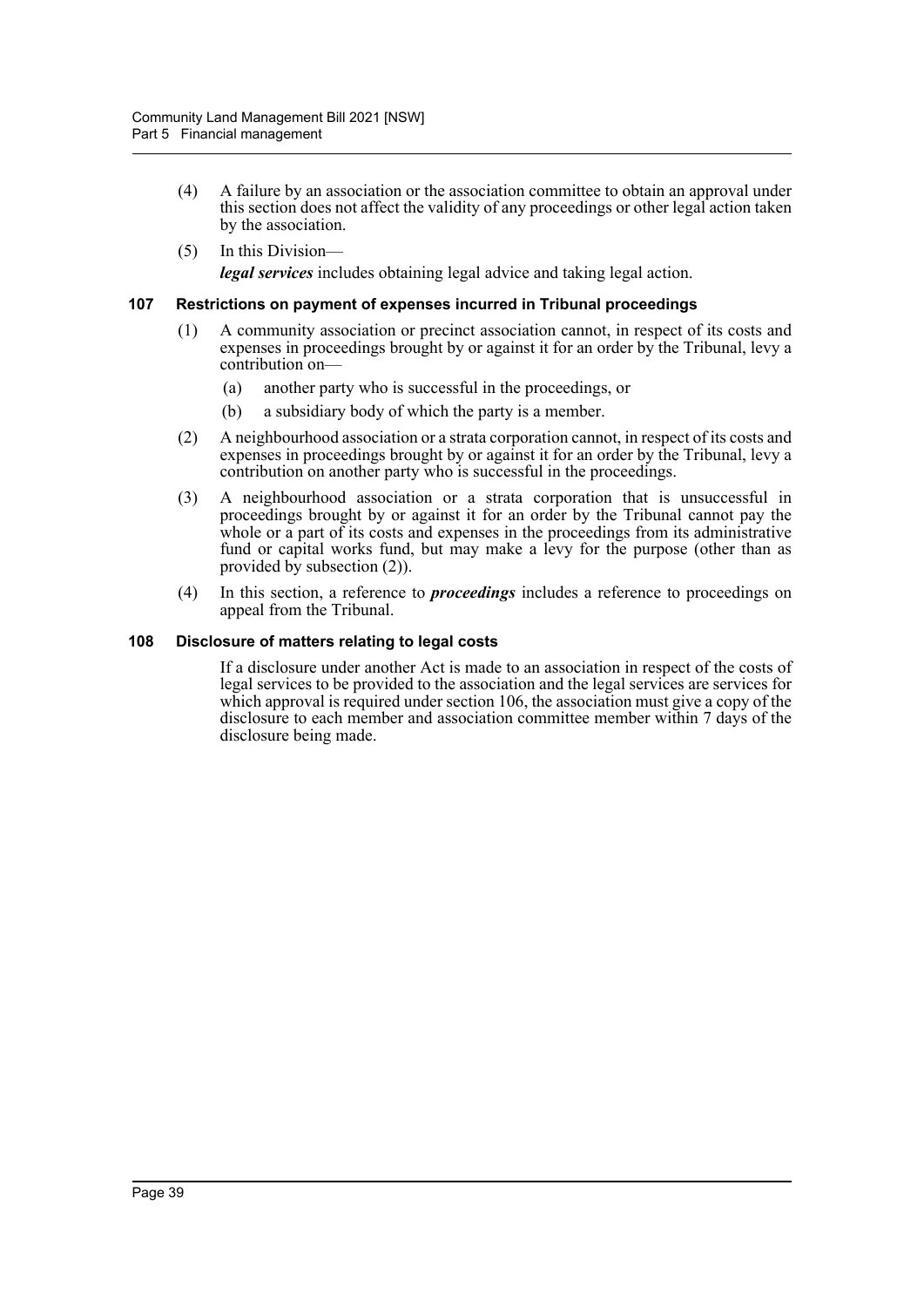# **Part 6 Property management**

## **Division 1 Association property**

## **109 Duty of association to maintain and repair property**

- (1) An association must properly maintain and keep in a state of good and serviceable repair the association property and personal property vested in the association, including any open access ways or private access ways.
- (2) An association must renew or replace fixtures or fittings comprised in the association property and personal property vested in the association.
- (3) This section does not apply to a particular item of property if the association determines by special resolution that—
	- (a) it is inappropriate to maintain, renew, replace or repair the property, and
	- (b) its decision will not affect the safety of a building, structure or common property in the scheme or detract from the appearance of property in the scheme.
- (4) If an association has taken action against a member or other person in respect of damage to the association property, it may defer compliance with this section until the completion of the action if the failure to comply will not affect the safety of a building, structure or property in the association scheme.
- (5) A member of an association may recover from the association, as damages for breach of statutory duty, any reasonably foreseeable loss suffered by the member as a result of a contravention of this section by the association.
- (6) A member of an association may not bring an action under this section for breach of a statutory duty more than 2 years after the member first becomes aware of the loss.
- (7) This section is subject to the provisions of any by-law made under this Act.
- (8) This section does not affect a duty or right of the association under another law.

### **110 Control and management of access ways and other property**

- (1) An association must control and manage its open access ways and private access ways, and all other parts of the association property, and must do so for the benefit of its members.
- (2) This section does not authorise an action that would be inconsistent with the application of the provisions of an Act to an access way, or a function that may be exercised on or in relation to an access way, in accordance with section 112.

### **111 Use of association property for commercial purposes**

An association must inform the local council if any part of the association property is to be, or is, used for commercial purposes, or a different commercial purpose.

## **112 Open and private access ways**

- (1) An open access way is not a road or road related area or a public place but, except to the extent that this Act or the *Community Land Development Act 2021* otherwise provides, the following provisions apply to an open access way as if it were a road or road related area—
	- (a) the road transport legislation within the meaning of the *Road Transport Act 2013*,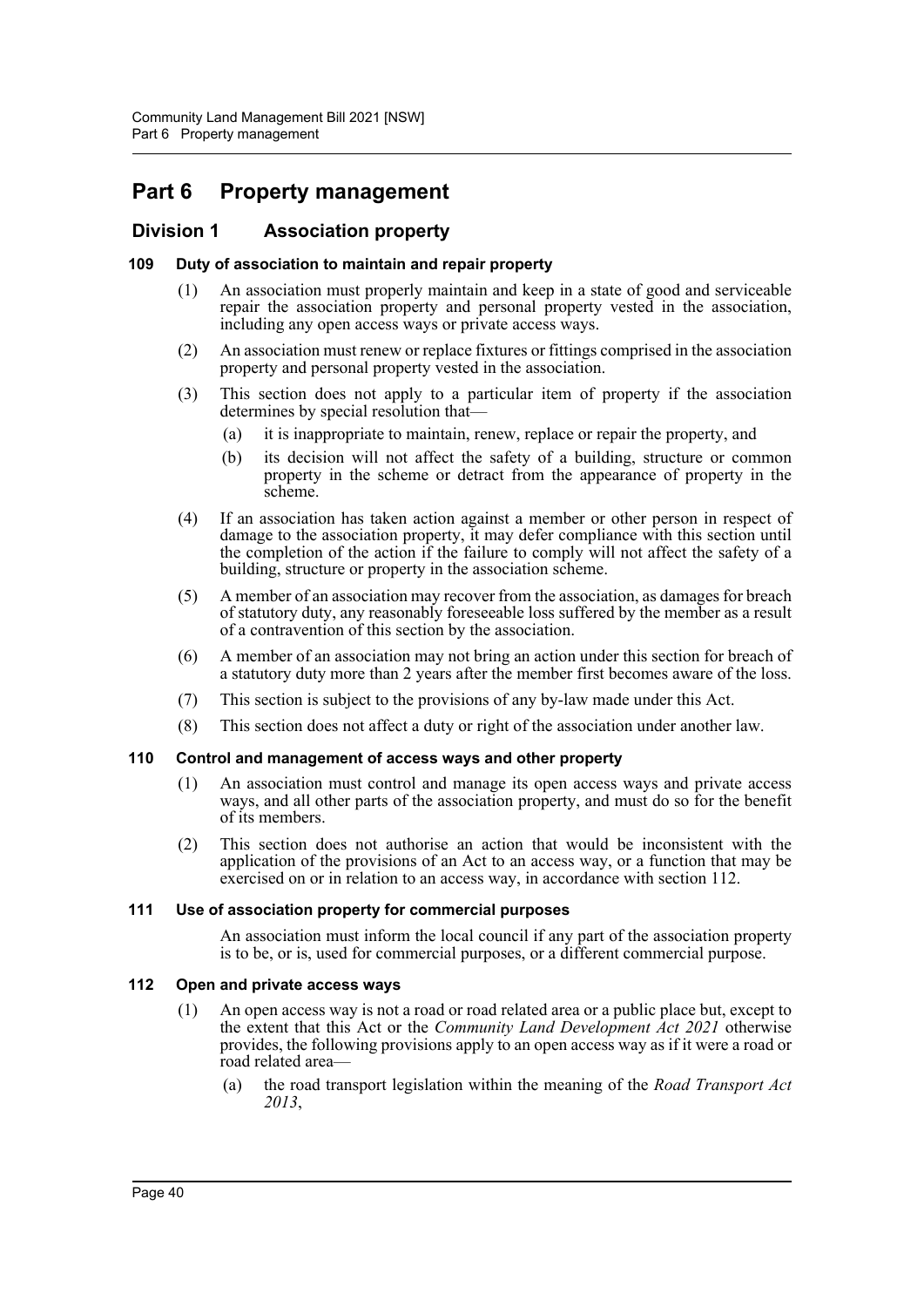- (b) the *Motor Accidents Compensation Act 1999* or the *Motor Accident Injuries Act 2017*,
- (c) Division 2 of Part 7 of the *Roads Act 1993*,
- (d) the *Summary Offences Act 1988*.
- (2) An open access way is a private road for the purposes of the *Roads Act 1993* and is not a public road for the purposes of that Act.
- (3) A private access way is a road or road related area for the purposes of the *Motor Accidents Compensation Act 1999* and a road for the purposes of the *Motor Accident Injuries Act 2017*.
- (4) An authorised person may enter an open access way or a private access way and there exercise a function that the person could have exercised if the access way had been a road or road related area.
- (5) Except as provided by subsections (3) and (4), a private access way is not for any purpose a road or road related area, a public road or a public thoroughfare or way.
- (6) In this section
	- *authorised person* means—
	- (a) a police officer, or
	- (b) an employee of Transport for NSW, or
	- (c) a person authorised by Transport for NSW, or
	- (d) a person prescribed by the regulations as an authorised person for the purposes of this section.

*road* or *road related area* means a road or road related area within the meaning of section 4(1) of the *Road Transport Act 2013* (other than a road or road related area that is the subject of a declaration made under section  $18(1)(b)$  of that Act relating to all of the provisions of that Act).

### **113 Payments to or by association in relation to association property**

An association may, in accordance with a special resolution, make an agreement with a member of the association regarding—

- (a) payment to the member of money that would otherwise be payable to the association under a transaction involving association property, or
- (b) payment of money by the member in relation to restricted property.

### **114 Carrying out of work on association property by developer**

- (1) This section applies to an agreement for the carrying out of a work of preparation, construction or maintenance on association property made between the developer of a scheme and a person other than the association in which the property is vested.
- (2) For the purpose of ensuring that a work is carried out in accordance with an agreement to which this section applies, the association on whose association property the work has been, or is to be, carried out may, as if it were a party to the agreement—
	- (a) enforce against the developer a right or remedy available to another party to the agreement, or
	- (b) enforce against another party to the agreement a right or remedy available to the developer.
- (3) Subsection (2)—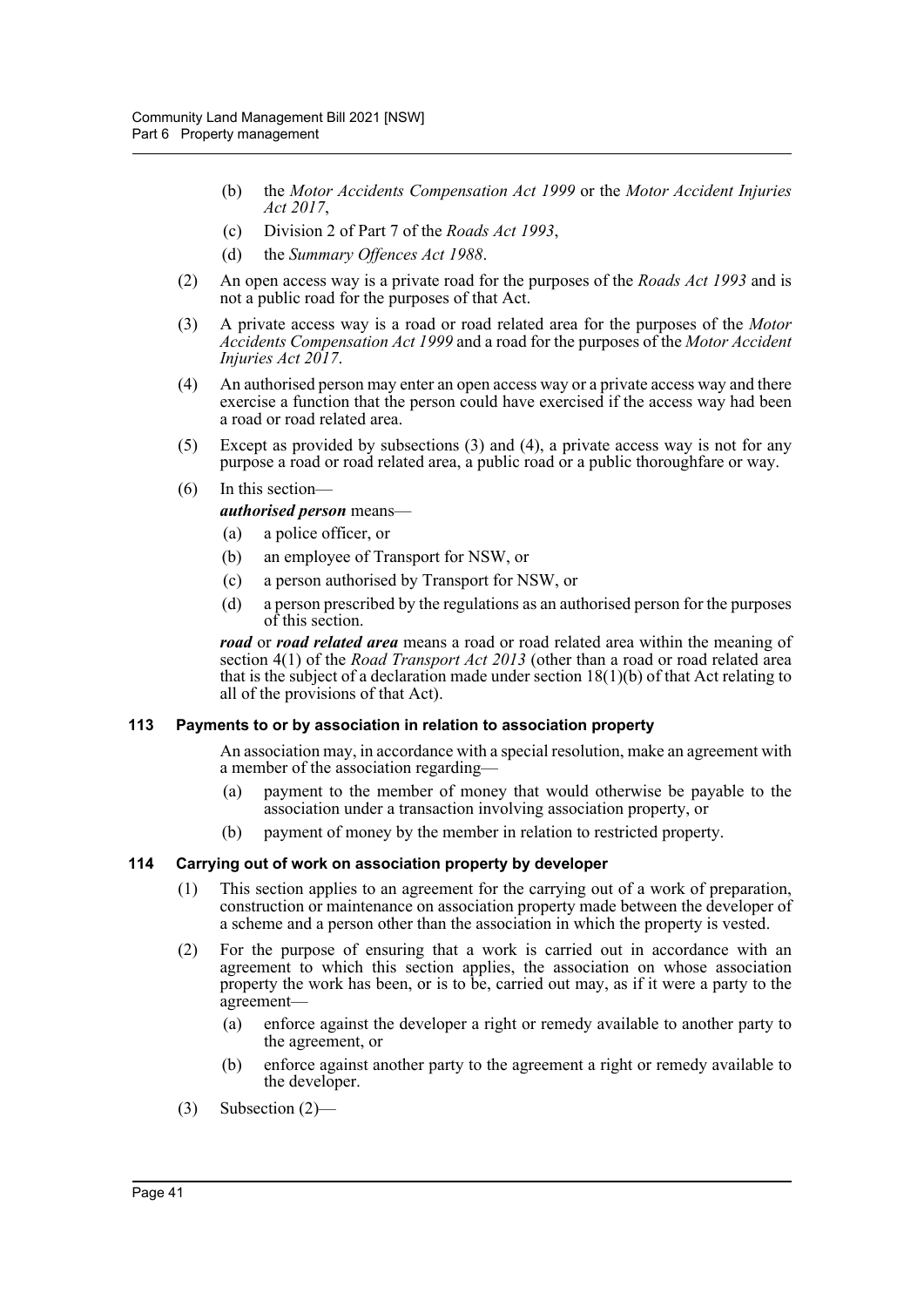- (a) does not oblige an association to carry out a work or pay for the carrying out of a work, and
- (b) does not relieve the developer from any obligation to pay for the carrying out of a work.
- (4) The rights conferred by subsection (2) are in addition to, and do not derogate from, a right or remedy enforceable under the agreement—
	- (a) against the developer by another party, or
	- (b) by the developer against another party.

#### **115 Initial maintenance schedule must be prepared**

(1) The original owner must prepare an initial maintenance schedule for the maintenance of the association property setting out the matters prescribed by the regulations for the purposes of this section.

**Note.** The purpose of the initial maintenance schedule is to provide information to the association about obligations and costs relating to the maintenance of the association property.

- (2) An association is not required by this Act to comply with the initial maintenance schedule for the association property vested in it.
- (3) The initial maintenance schedule may be considered in proceedings for the purpose of determining whether or not a defect in or damage to a building could have been avoided by the taking of specific action.

#### **116 Mail**

- (1) An association must provide proper means for the receipt of its mail.
- (2) The means provided—
	- (a) must be clearly identified as a receptacle for the receipt of mail addressed to the association, and
	- (b) may be provided in more than 1 position.

### **117 Powers to deal with property**

- (1) An association may dispose of or otherwise deal with a lot vested in the association as a result of a subdivision effected under the *Community Land Development Act 2021*.
- (2) An association may acquire or dispose of personal property or otherwise deal with personal property of the association.
- (3) Section 50(1)(d) of the *Interpretation Act 1987* does not apply to an association. **Note.** Section 50(1)(d) of the *Interpretation Act 1987* provides that a statutory corporation may, for the purpose of enabling it to exercise its functions, purchase, exchange, take on lease, hold, dispose of and otherwise deal with property.

## **Division 2 Powers of associations**

#### **118 Association may carry out work required to be carried out by others**

### (1) **Application of section**

For the purposes of this section, the *association* that may carry out work on a lot is as follows—

- (a) for a community development lot—the community association,
- (b) for a precinct development lot—the precinct association,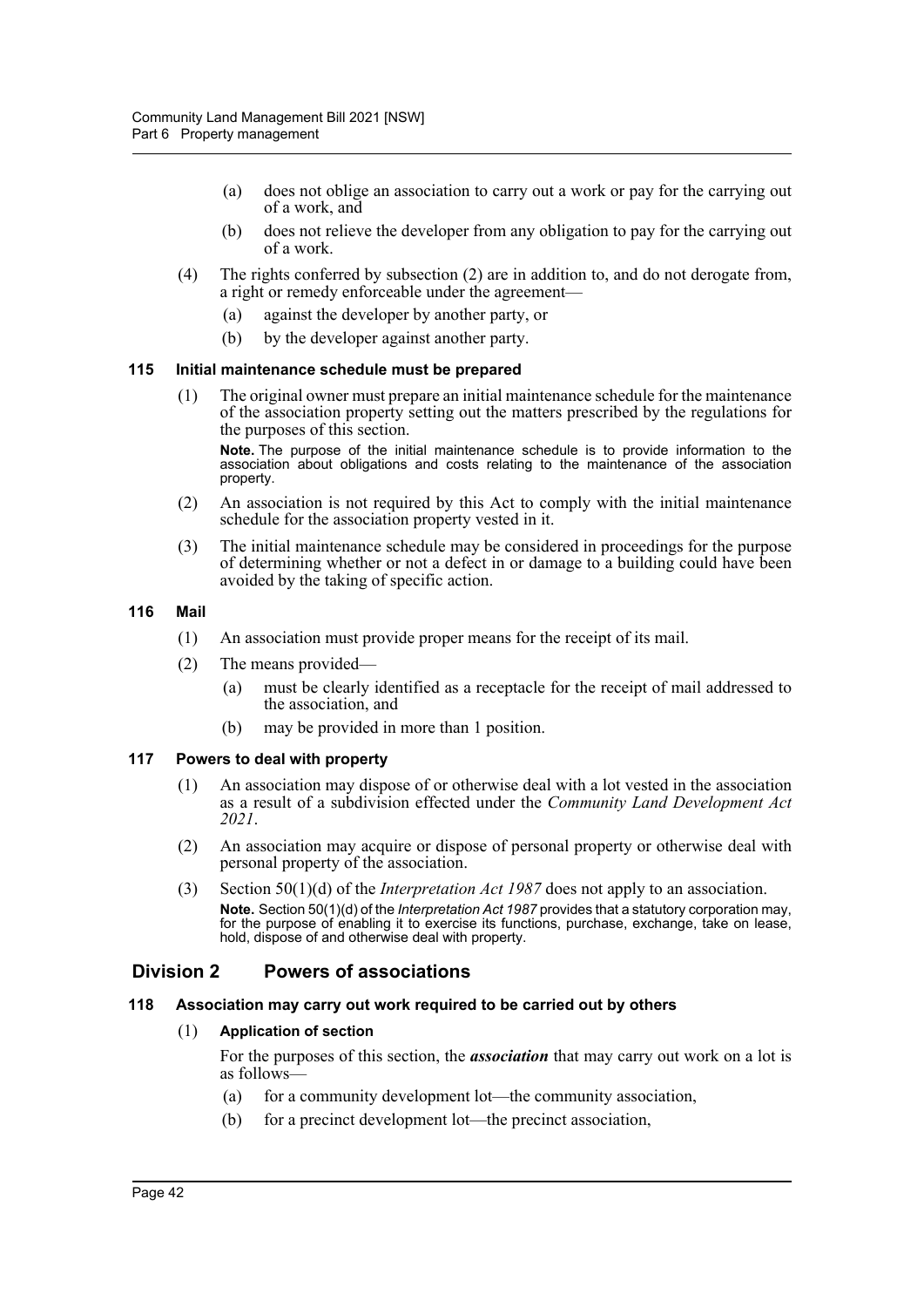(c) for a neighbourhood lot—the neighbourhood association.

## (2) **Work required by public authority**

If the owner of a community development lot, precinct development lot or neighbourhood lot does not do work on or in relation to the lot in accordance with a notice given to the owner by a public authority, the association may carry out the work after giving the owner notice that it proposes to do so.

#### (3) **Work required to be carried out under term or condition of by-law**

If the owner, mortgagee or covenant chargee in possession, lessee or occupier of a community development lot, precinct development lot or neighbourhood lot is required to do work under a by-law relating to restricted property of the association and fails to carry out the work, the association may carry out the work.

#### (4) **Work that is duty of owner or occupier to carry out**

If the owner, mortgagee or covenant chargee in possession, lessee or occupier of a community development lot, precinct development lot or neighbourhood lot is in breach of a duty imposed by Part 8 and does not carry out the work required to remedy the breach, the association may carry out the work.

#### (5) **Work resulting from breach of duty not to interfere with services**

If the owner, mortgagee or covenant chargee in possession, lessee or occupier of a community development lot, precinct development lot or neighbourhood lot is in breach of the duty not to interfere with the passage or provision of services and does not carry out the work required to remedy the breach, the association may carry out the work.

#### (6) **Work required to be carried out under order**

If the owner, mortgagee or covenant chargee in possession, lessee or occupier of a community development lot, precinct development lot or neighbourhood lot fails to comply with an order to carry out work in relation to a lot, the association may carry out the work.

### (7) **Recovery of costs as a debt**

The costs incurred by an association in carrying out work referred to in this section may be recovered by the association as a debt from the person who failed to carry out the work or from a subsequent owner of the lot.

### **119 Powers of entry of association**

- (1) An association may, by its agents, employees or contractors, enter any part of the community, precinct or neighbourhood parcel to do any of the following—
	- (a) to exercise its powers under this Part,
	- (b) to carry out work ordered by the Tribunal,
	- (c) to carry out work required to be carried out by the association by a notice given to it by a public authority,
	- (d) to renew or replace its personal property or any fixtures that are part of its association property.
- (2) An association may, by its agents, employees or contractors, enter on any part of the parcel for the purpose of determining whether work is required to be carried out by the association in accordance with this Act.
- (3) In an emergency, the association may enter any part of the parcel for those purposes at any time.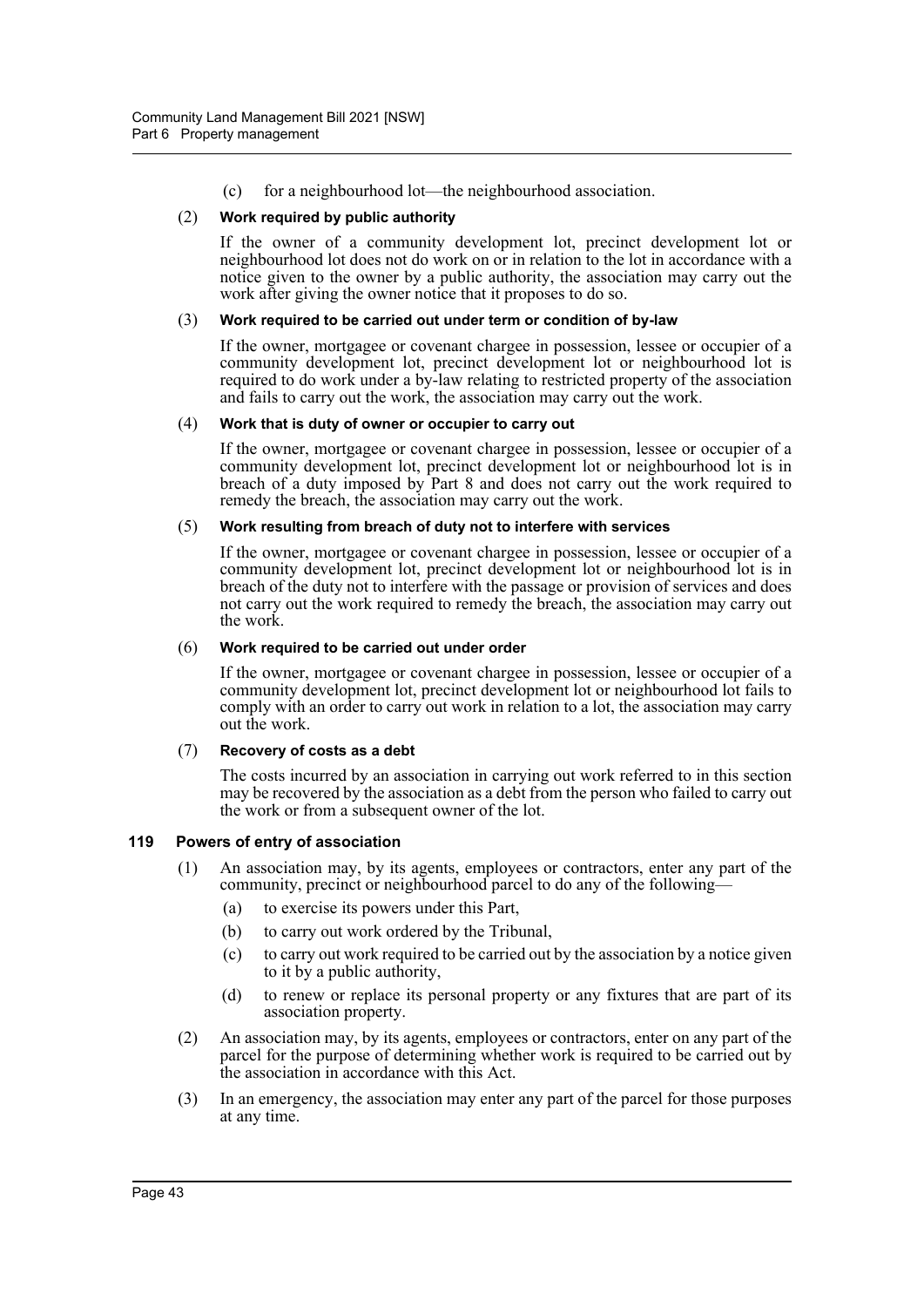- (4) In a case that is not an emergency, the association may enter any part of the parcel for those purposes with the consent of any occupier of that part of the parcel or, if the occupier does not consent, in accordance with an order of the Tribunal under this Division.
- (5) A person must not obstruct or hinder an association in the exercise of its powers under this section.

Maximum penalty—2 penalty units.

(6) An association is liable for any damage to a development lot, neighbourhood lot or strata lot, or its contents, caused by, or arising from the carrying out of work, or the exercise of powers referred to in this section, unless the damage arose because the association was obstructed or hindered.

## **120 Orders by Tribunal relating to entry to carry out work**

- (1) The Tribunal may, on application by an association, make an order requiring the occupier of a lot or part of a lot in the association scheme to allow access to the lot for the following purposes—
	- (a) to enable the association to carry out work referred to in section 118 or to determine whether the work needs to be carried out,
	- (b) to enable an entry referred to in section 119 to be carried out.
- (2) This section does not limit the power of an association to enter a lot under this Division in an emergency without applying for an order.

## **Division 3 Amenities or services**

### **121 Provision of amenities or services**

- (1) A community association may agree with the owner or occupier of a development lot, a neighbourhood lot or a strata lot within the community scheme to provide amenities or services to the lot or to the owner or occupier.
- (2) A precinct association may agree with the owner of a precinct development lot, a neighbourhood lot or a strata lot within the precinct scheme to provide amenities or services to the lot or to the owner or occupier.
- (3) A neighbourhood association may agree with the owner or occupier of a neighbourhood lot to provide amenities or services to the lot or to the owner or occupier.

### **122 Termination of certain agreements**

- (1) This section applies to an agreement with a person (other than a public authority) for the continuing provision to an association, or to the members of an association, of services or recreational facilities.
- (2) If an association enters into an agreement to which this section applies during the initial period for a scheme, the agreement terminates at the end of the first annual general meeting of the association unless—
	- (a) its effect was disclosed in the association's management statement before the transfer of any lots in the scheme, or
	- (b) it is ratified at the meeting.
- (3) An association is guilty of an offence if—
	- (a) during the initial period, it enters into an agreement to which this section applies, and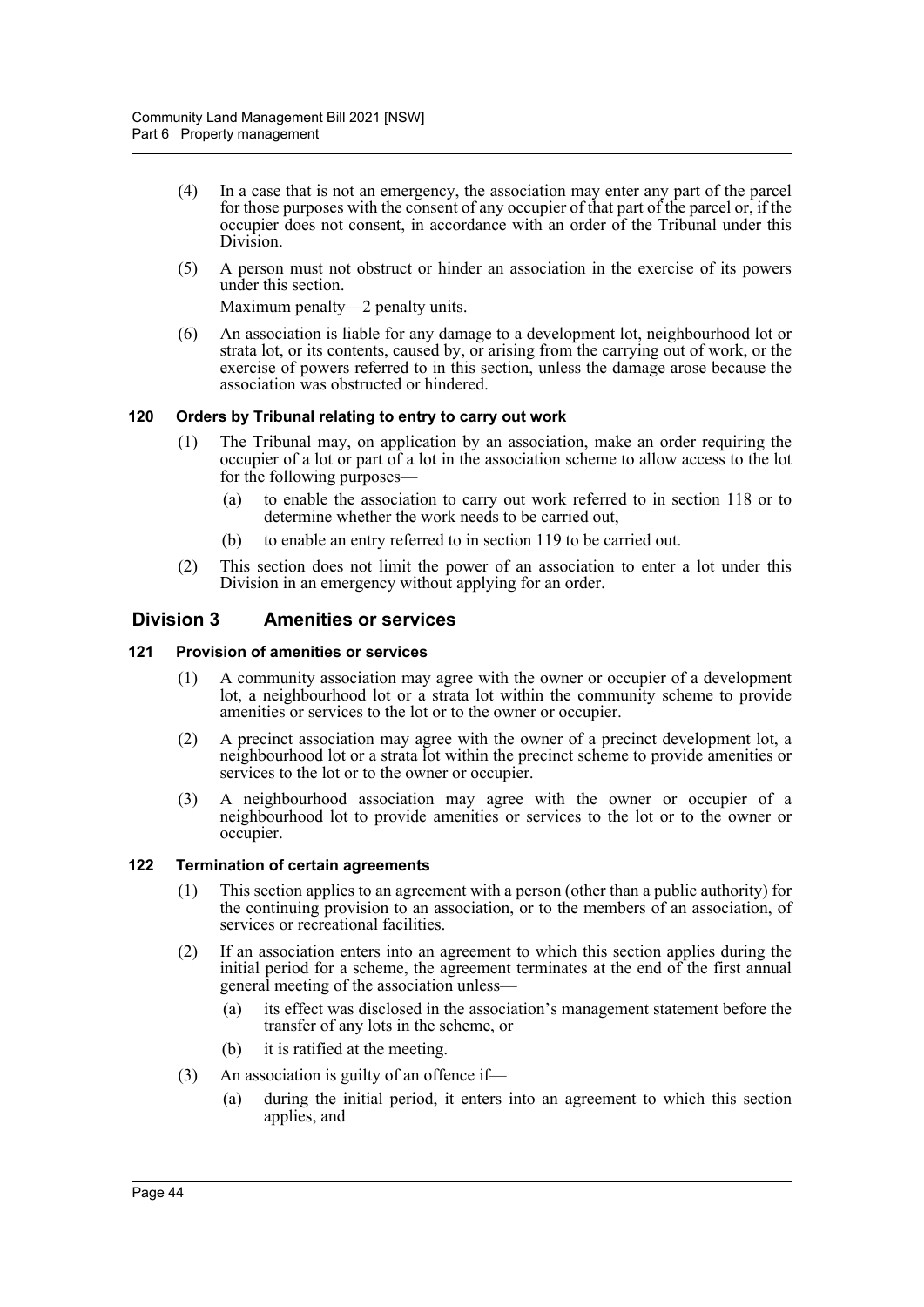- (b) the agreement would terminate at the end of the first annual general meeting of the association unless ratified at the meeting, and
- (c) the association did not, before entering into the agreement, inform the other party, or each of the other parties, to the agreement that it would so terminate.
- Maximum penalty—5 penalty units.
- (4) In this section—

*services* does not include the services of a managing agent.

## **Division 4 Orders about property**

#### **123 Rectification where work done by owner or occupier**

- (1) The Tribunal may, on application by an association, make either of the following orders if the Tribunal is satisfied that work carried out by or for an owner or occupier of a development lot or neighbourhood lot in the scheme has caused damage to association property or another lot in the scheme—
	- (a) an order that the owner or occupier performs the work or takes other steps specified in the order to repair the damage,
	- (b) an order that the owner or occupier pay to the association or the owner of the lot a specified amount for the cost of repairs of the damage and any associated costs, including insurance and legal costs.
- (2) An amount payable by an owner or occupier to an association under this section is payable, and may be recovered, under this Act as if it were an amount of unpaid contributions.

## **Division 5 Service agreements and sustainability infrastructure**

### **124 Agreements for supply of electricity, gas or other utilities**

- (1) An agreement (including any additional term under an option to renew) for the supply of electricity, gas or any other utility with a neighbourhood association expires (if the term of the agreement does not end earlier or is not ended earlier for any other reason)—
	- (a) at the conclusion of the first annual general meeting of the association if the agreement was executed before the meeting, or
	- (b) in any other case—3 years after the date on which the agreement commenced.
- (2) Nothing in subsection (1) prevents the association from renewing an agreement for the supply of electricity, gas or any other utility by resolution at a general meeting on or after the expiry of the agreement.
- (3) An agreement for the supply of electricity, gas or any other utility in relation to a neighbourhood scheme that commenced before the commencement of this section expires 10 years after the date on which the agreement commenced (unless the term of the agreement ends earlier or is ended earlier for any other reason).
- (4) This section does not affect any agreement to supply electricity to residents in a neighbourhood scheme through an embedded network.

#### **125 Financing and installation of sustainability infrastructure**

- (1) Before approving a sustainability infrastructure resolution, an association must consider the following—
	- (a) the cost of the sustainability infrastructure and works including any expected running and maintenance costs,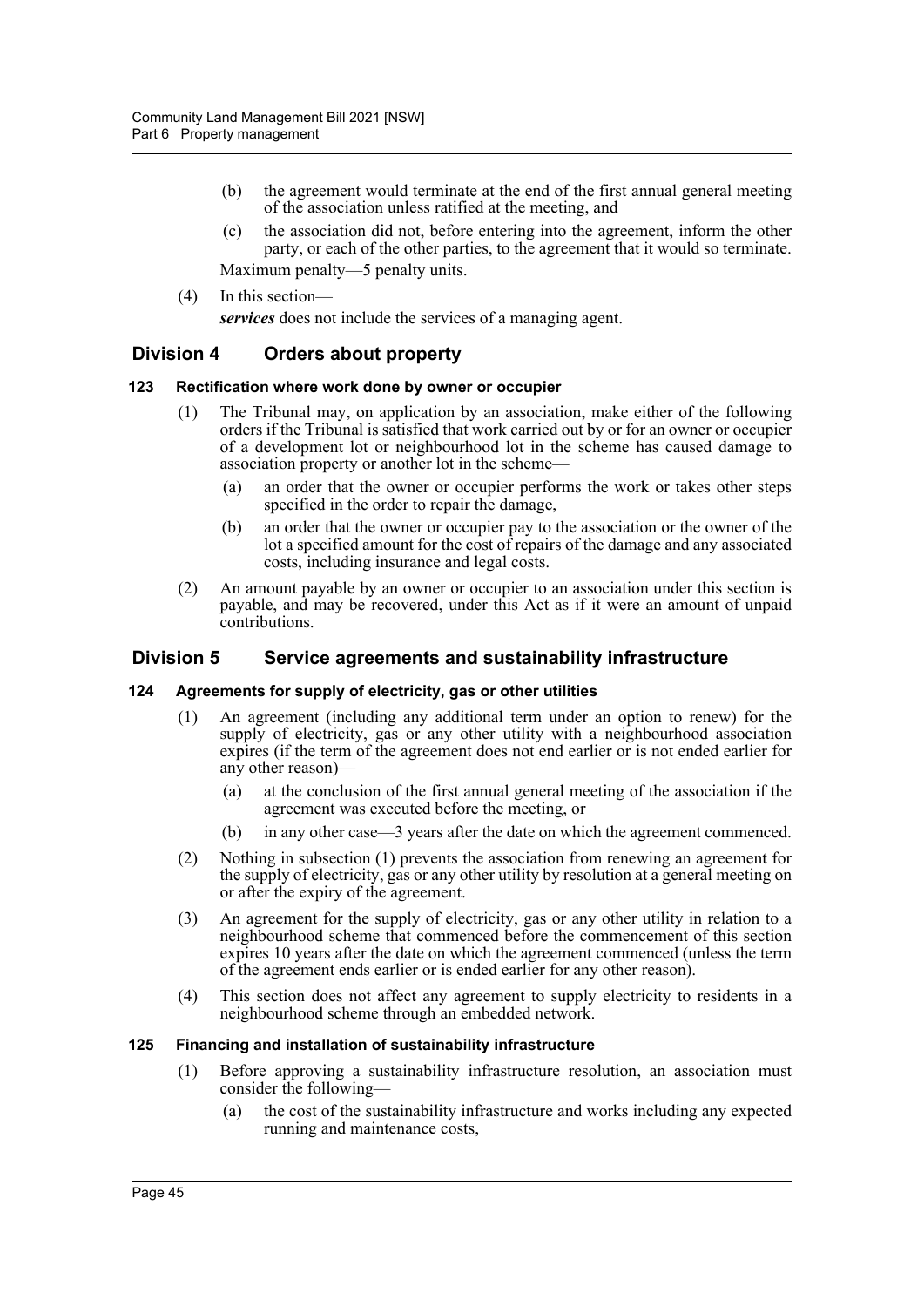- (b) who will own, install and maintain the sustainability infrastructure,
- (c) the extent to which the use of the sustainability infrastructure will be available to all or some of the members of the association,
- (d) any matter prescribed by the regulations.
- (2) In this Act—

*sustainability infrastructure* means changes to part of the association property (which includes the installation, removal, modification or replacement of anything on or forming part of that property) for any one or more of the following purposes—

- (a) to reduce the consumption of energy or water or to increase the efficiency of its consumption,
- (b) to reduce or prevent pollution,
- (c) to reduce the amount of waste sent to landfill,
- (d) to increase the recovery or recycling of materials,
- (e) to reduce greenhouse gas emissions,
- (f) to facilitate the use of sustainable forms of transport,
	- **Note.** For example, installing electric vehicle charging stations.
- (g) a purpose prescribed by the regulations.

*sustainability infrastructure resolution* means a resolution to do any one or more of the following that is specified to be a sustainability infrastructure resolution—

- (a) to finance sustainability infrastructure,
- (b) to add to the association property, alter the association property or erect a new structure on association property for the purpose of installing sustainability infrastructure,
- (c) to amend the management statement of the association to change the by-laws of the scheme for the purposes of the installation or use (or both) of sustainability infrastructure.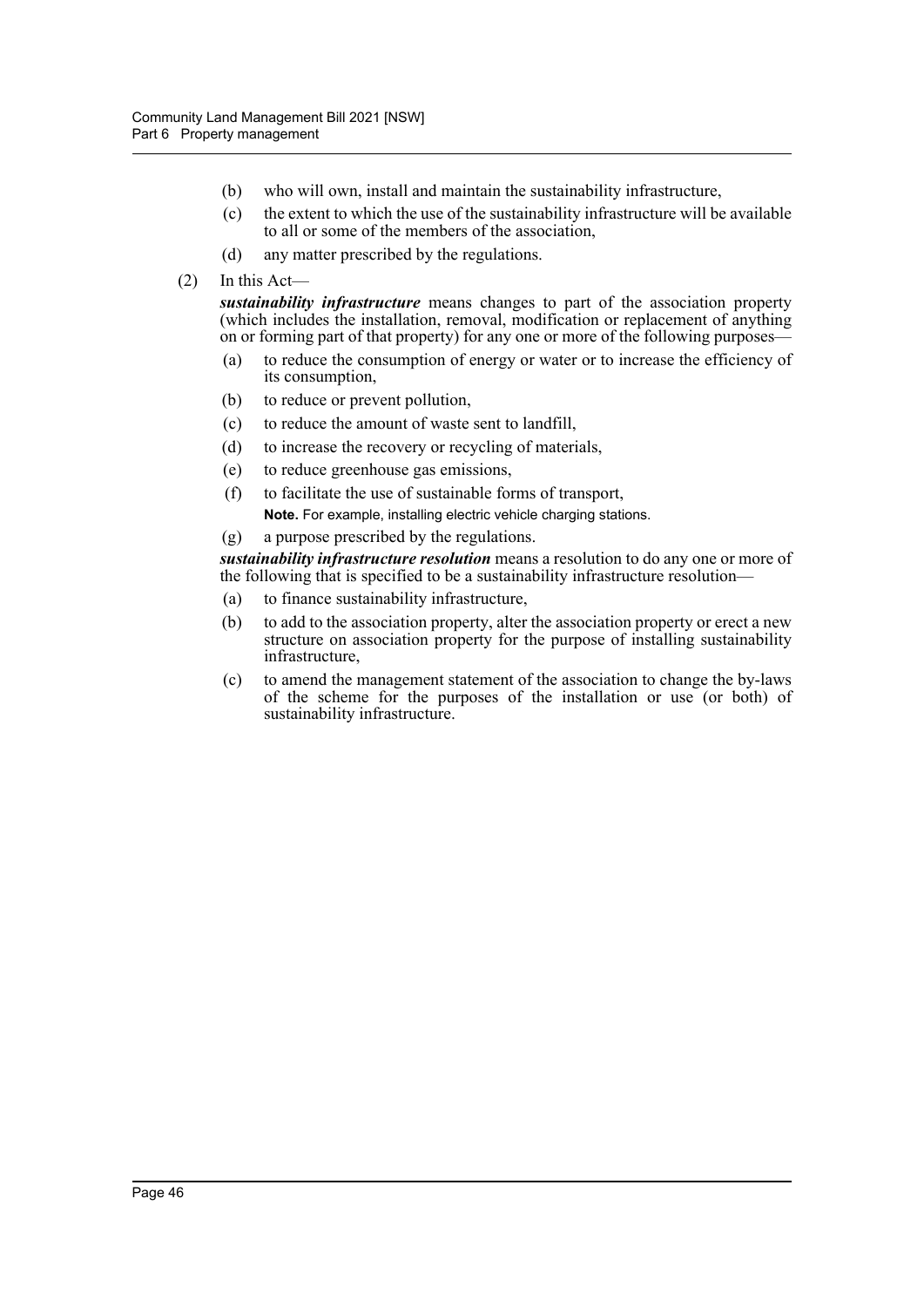# **Part 7 Management statements and by-laws for associations**

## **Division 1** Interpretation

## **126 Definitions**

In this Part—

*change* a by-law means amend or repeal a by-law contained in a management statement.

*make* a by-law means amend a management statement to include a new by-law.

## **Division 2 Management statements**

## **127 Binding effect of management statement**

- (1) A management statement for a scheme applies to the scheme and each subsidiary scheme and is binding on—
	- (a) the association for the scheme, and
	- (b) each subsidiary body for the scheme, and
	- (c) each person who is the owner, lessee or occupier, or the mortgagee or covenant chargee in possession, of a development lot, neighbourhood lot or strata lot within the scheme or a subsidiary scheme.
- (2) A management statement has effect as if—
	- (a) it includes mutual covenants by each person on whom it is binding to observe and perform its provisions, and
	- (b) the persons so bound had signed and sealed the management statement.

### **128 By-laws that may be included in management statements**

- (1) By-laws may relate to the management, administration, control, use or enjoyment of the lots in an association scheme or the association property.
- (2) By-laws for a scheme may relate to the control or preservation of the essence or theme of the development under the scheme by—
	- (a) limiting occupancy under the scheme to persons of a particular description, or
	- (b) fixing the architectural, building or landscaping styles to be permitted, or
	- (c) limiting the kind of materials that may be used in buildings and other structures, or
	- (d) requiring that specified association property be used only for particular purposes, or
	- (e) imposing any other kind of restriction.
- (3) A management statement has no force or effect to the extent that it is inconsistent with this or any other Act or law.

### **129 Occupancy limits**

- (1) A by-law for an association scheme may limit the number of adults who may reside in a lot by reference to the number of bedrooms of the residence.
- (2) The limit may not be fewer than 2 adults per bedroom.
- (3) The by-law has no effect—
	- (a) to the extent to which it is inconsistent with a planning approval or other law applicable to the lot, or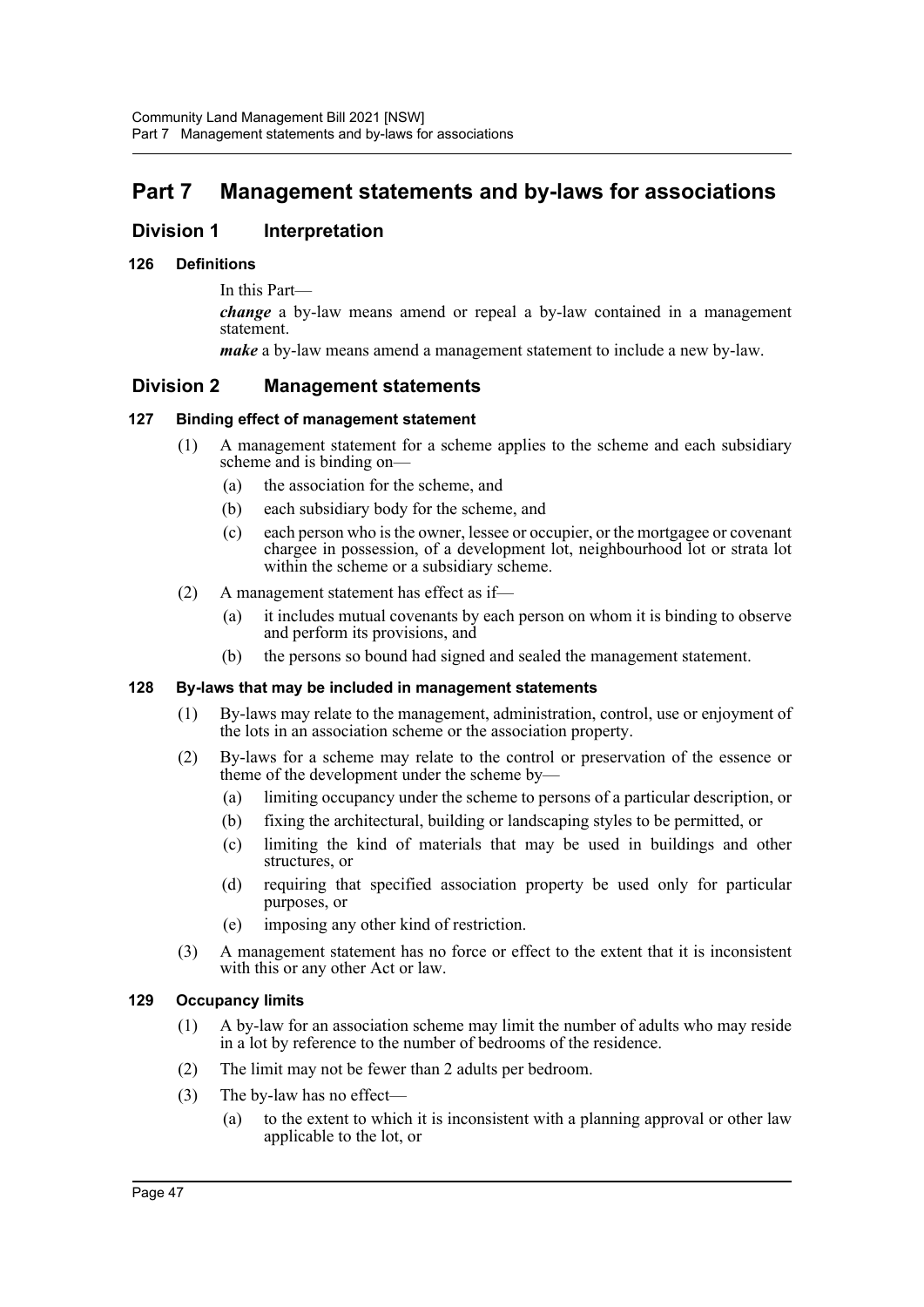- (b) in other circumstances that are prescribed by the regulations for the purposes of this section.
- (4) To avoid doubt, the Tribunal may make an order under Division 5 about a by-law made under this section.
- (5) The regulations may provide for the circumstances when a person is a resident of a lot for the purposes of a by-law made under this section.
- (6) For the purposes of this section, a *bedroom* is a room approved for use as a bedroom under, or indicated as a bedroom in plans the subject of, a planning approval and includes any other room prescribed by the regulations as a bedroom for the purposes of this section.

### **130 Restrictions on by-laws for association schemes**

#### (1) **By-law cannot be unjust**

A by-law for an association scheme must not be harsh, unconscionable or oppressive. **Note.** The by-law may be invalidated by the Tribunal (see section 140).

#### (2) **By-law cannot prevent dealing relating to lot**

No by-law of an association scheme is capable of operating to prohibit or restrict the devolution of a lot or a transfer, lease, mortgage or other dealing relating to a lot.

#### (3) **By-law resulting from order cannot be changed**

If an order made by the Tribunal under this Act has effect as if its terms were a by-law of an association scheme, that by-law is not capable of being amended or repealed except by a by-law made in accordance with a unanimous resolution.

#### (4) **By-law cannot restrict children**

A by-law of an association scheme has no force or effect to the extent to which it purports to prohibit or restrict persons under 18 years of age occupying a residential lot.

(5) Subsection (4) does not apply to a by-law for a scheme for a retirement village (within the meaning of the *Retirement Villages Act 1999*) or housing exclusively for aged persons.

### (6) **By-law cannot prevent keeping of assistance animal**

A by-law of an association has no force or effect to the extent to which it purports to prohibit or restrict the keeping on a lot of an assistance animal (as referred to in section 9 of the *Disability Discrimination Act 1992* of the Commonwealth) used by an owner or occupier of the lot as an assistance animal or the use of an assistance animal for that purpose by a person on a lot or association property.

(7) A by-law of an association may require a person who keeps an assistance animal on a lot to produce evidence to the association that the animal is an assistance animal as referred to in section 9 of the *Disability Discrimination Act 1992* of the Commonwealth.

### **131 Procedure for amending management statement**

- (1) An association may, in accordance with a special resolution, amend the management statement of the association to change the by-laws of the scheme. **Note.** If the special resolution is a sustainability infrastructure resolution fewer votes may be needed to pass it (see section 5(1)(b)).
- (2) A management statement must not be amended—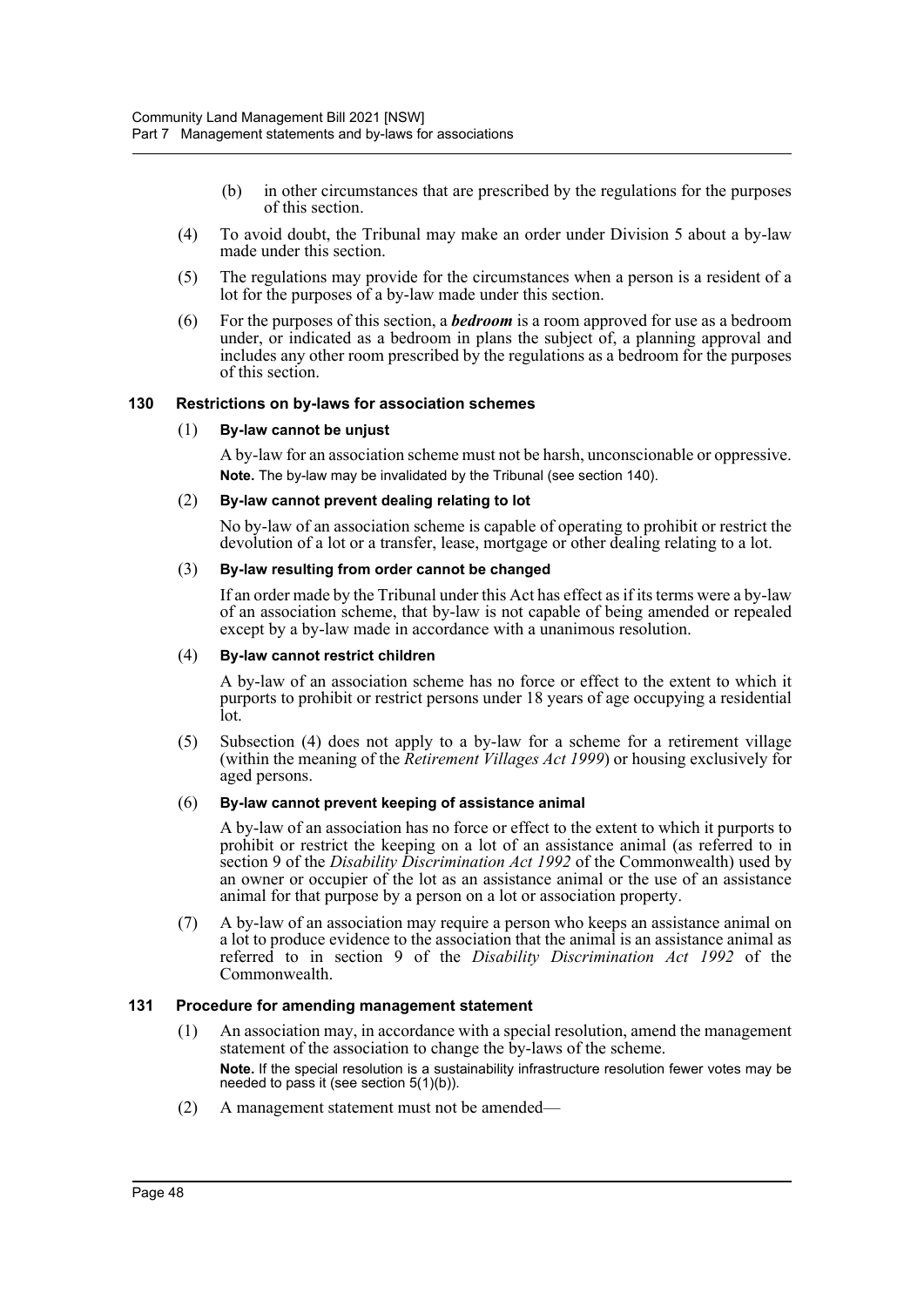- (a) in a manner inconsistent with a restriction imposed by this Act on the making of the amendment, or
- (b) in a manner that would make the management statement inconsistent with this Act or the *Community Land Development Act 2021*.
- (3) A change to a management statement has no effect until—
	- (a) the association has lodged a notification with the Registrar-General in the manner approved by the Registrar-General, and
	- (b) the Registrar-General has made an appropriate recording of the notification in the folio of the Register for the common property.
- (4) A notification cannot be lodged with the Registrar-General more than 6 months after the passing of the resolution to make the by-law.

## **132 Lessee to comply with management statement**

- (1) There is an implied term in a lease of the following land that the lessee will comply with each management statement that applies to the land—
	- (a) association property,
	- (b) a development lot,
	- (c) a neighbourhood lot,
	- (d) common property,
	- (e) a strata lot.
- (2) This section applies to a sublease in the same way as it applies to a lease.

### **133 Lessor to provide copy of management statement**

- (1) This section applies to a lease of the following land—
	- (a) association property,
	- (b) a development lot,
	- (c) a neighbourhood lot,
	- (d) common property,
	- (e) a strata lot.
- (2) A lessor of land must ensure the copy of the lease submitted for execution by the lessor is accompanied by a copy of all relevant documents that apply to the land. Maximum penalty—5 penalty units.
- (3) If a relevant document that applies to leased land is changed, the lessor must give the lessee a copy of the changed document within 14 days after the change takes effect. Maximum penalty—5 penalty units.
- (4) This section does not apply to the following leases—
	- (a) a lease of association property to a member of the association,
	- (b) a lease of a development lot to a member of the community association or precinct association for which the lot is a development lot,
	- (c) a lease of a neighbourhood lot to a member of the neighbourhood association,
	- (d) a lease of a common property to a member of the strata corporation,
	- (e) a lease of a strata lot to a member of the strata corporation.
- (5) This section applies to a sublease in the same way as it applies to a lease.
- (6) In this section—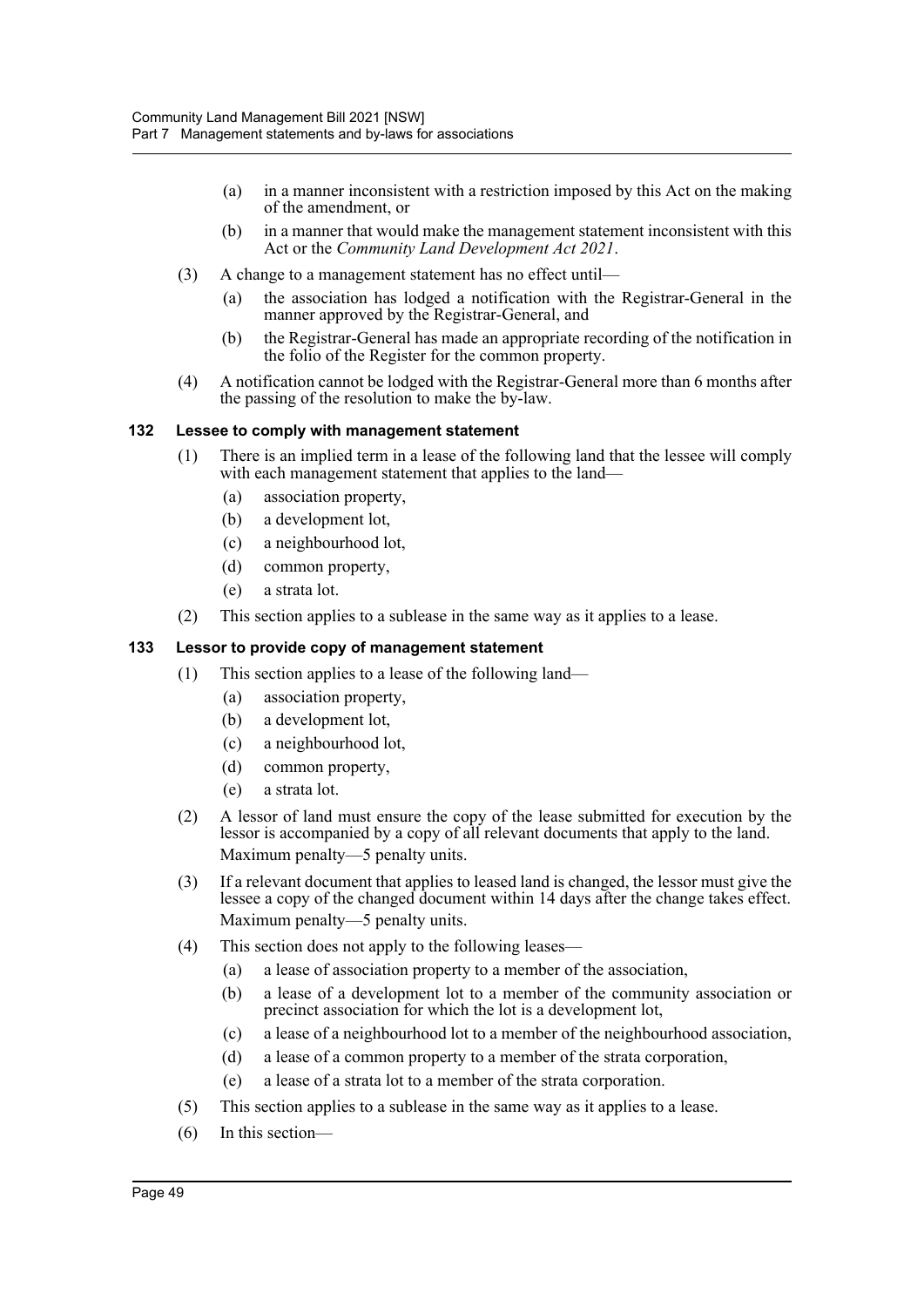*relevant document* means the following—

- (a) a management statement,
- (b) the by-laws of a strata scheme,
- (c) a strata management statement within the meaning of the *Strata Schemes Development Act 2015*.

## **Division 3 By-laws conferring rights over association property**

#### **134 Association property rights by-laws**

#### (1) **Definition**

In this Act, an *association property rights by-law* is a by-law referred to in this section or a by-law that revokes or changes a by-law referred to in this section.

### (2) **Use of community property**

A by-law in a community management statement may—

- (a) confer a right of exclusive use and enjoyment of the whole or a specified part of the community property on the owner or owners of 1 or more development lots, neighbourhood lots or strata lots within the community scheme or on 1 or more precinct associations, neighbourhood associations or strata corporations within the scheme, or
- (b) confer special privileges in respect of the whole or a specified part of the community property on the owner or owners of 1 or more development lots, neighbourhood lots or strata lots within the community scheme or on 1 or more precinct associations, neighbourhood associations or strata corporations within the scheme.

**Note.** An example of a special privilege might be a licence to use the whole or any specified part of the association property in a particular manner or for particular purposes.

## (3) **Use of precinct property**

A by-law in a precinct management statement may—

- (a) confer a right of exclusive use and enjoyment of the whole or a specified part of the precinct property on the owner or owners of 1 or more development lots, neighbourhood lots or strata lots within the precinct scheme or on 1 or more precinct associations, neighbourhood associations or strata corporations within the scheme, or
- (b) confer special privileges in respect of the whole or a specified part of the precinct property on the owner or owners of 1 or more development lots, neighbourhood lots or strata lots within the precinct scheme or on 1 or more neighbourhood associations or strata corporations within the scheme.

**Note.** An example of a special privilege might be a licence to use the whole or any specified part of the association property in a particular manner or for particular purposes.

#### (4) **Use of neighbourhood property**

A by-law in a neighbourhood management statement may—

- (a) confer a right of exclusive use and enjoyment of the whole or a specified part of the neighbourhood property on the owner or owners of the neighbourhood lots within the neighbourhood scheme, or
- (b) confer special privileges in respect of the whole or a specified part of the neighbourhood property on the owner or owners of 1 or more neighbourhood lots within the neighbourhood scheme.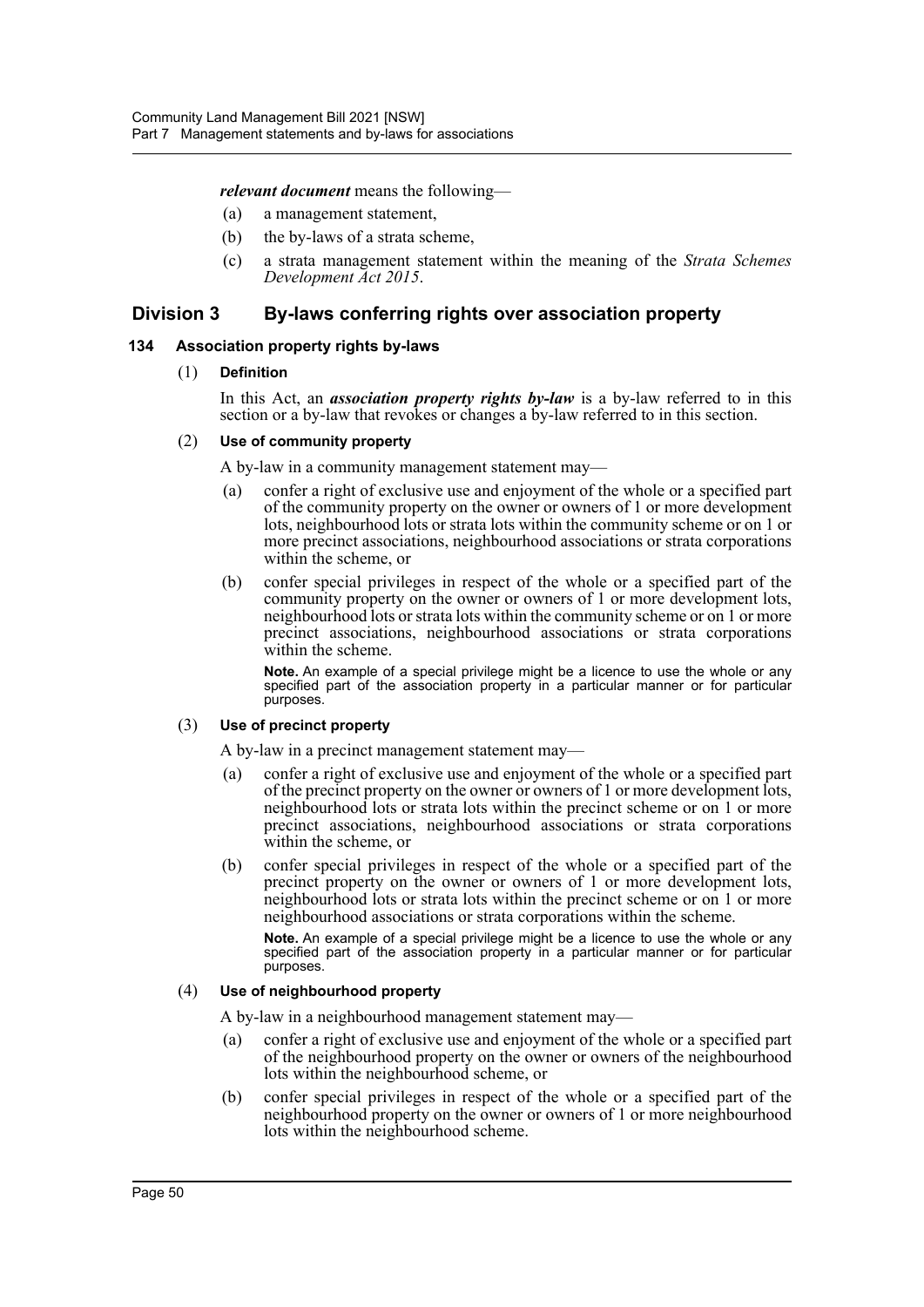**Note.** An example of a special privilege might be a licence to use the whole or any specified part of the association property in a particular manner or for particular purposes.

### (5) **Use of subsidiary scheme property**

A by-law for a subsidiary scheme within a community scheme or a precinct scheme may confer a right of exclusive use and enjoyment of, or special privileges in respect of, association property or common property on 1 or more of the following—

- (a) the owner or owners of 1 or more development lots within the community scheme or precinct scheme,
- (b) the owner or owners of 1 or more precinct development lots, neighbourhood lots or strata lots within another subsidiary scheme,
- (c) the community association,
- (d) if the subsidiary scheme is part of a precinct scheme—the precinct association,
- (e) a precinct association, neighbourhood association or strata corporation within another subsidiary scheme.

## **135 Requirements for association property rights by-laws**

- (1) An association property rights by-law must not be made or changed—
	- (a) during the initial period for the community scheme, precinct scheme, neighbourhood scheme or strata scheme affected, or
	- (b) without the written consent of each person entitled by the by-law to use the restricted property.
- (2) The consent under subsection (1)(b) of an association or a strata corporation must be given by special resolution.
- (3) An association property rights by-law may confer rights or special privileges subject to conditions specified in the by-law (such as a condition requiring the payment of money by the owner or owners or association or associations concerned, at specified times or as determined by the association).
- (4) An association property rights by-law may be made even though the person on whom the right of exclusive use and enjoyment or the special privileges are to be conferred had that exclusive use or enjoyment or enjoyed those special privileges before the making of the by-law.
- (5) An association property rights by-law must include the following—
	- (a) a description of the property to which it applies,
	- (b) details of the persons entitled to use the property,
	- (c) the terms and conditions on which those persons may use the property,
	- (d) particulars relating to access to the property and the provision and keeping of any key necessary,
	- (e) particulars of the hours during which the property may be used,
	- (f) provisions relating to the maintenance of the property,
	- (g) matters relating to the determination, imposition and collection of levies on those entitled to use the property.
- (6) After 2 years from the making, or purported making, of an association property rights by-law, it is conclusively presumed that all conditions and preliminary steps precedent to the making of the by-law were complied with and performed.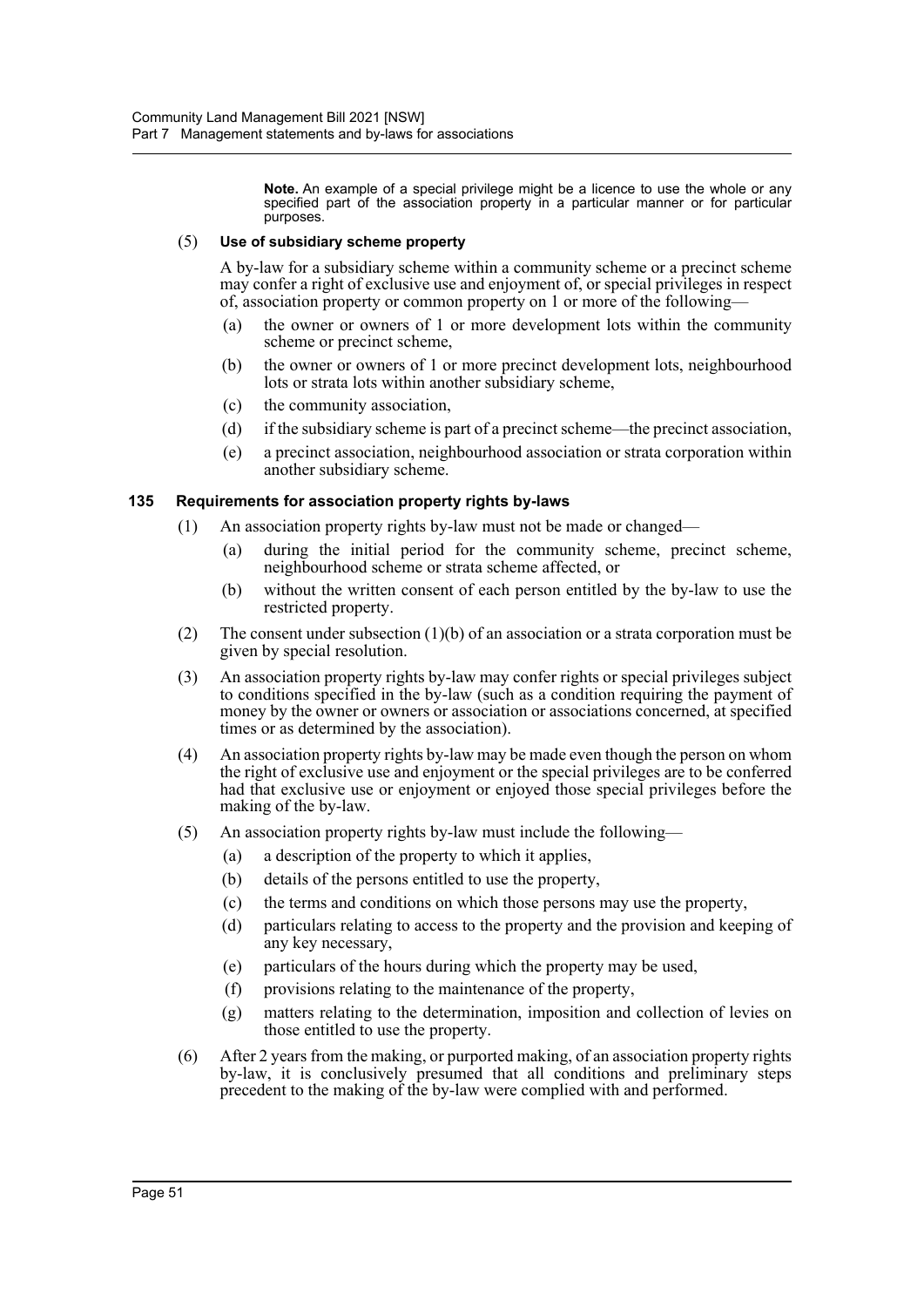### **136 Effect of association property rights by-laws**

- (1) An association property rights by-law, while it is in force, continues to operate for the benefit of, and is binding on, the following—
	- (a) the owner or occupier of a development lot, former development lot, neighbourhood lot or strata lot specified in the by-law,
	- (b) an association or strata corporation to which the use of the property is restricted or on which a privilege is conferred,
	- (c) the owner or occupier of a development lot, neighbourhood lot or strata lot to which the use of the property is restricted.
- (2) An association property rights by-law must—
	- (a) provide that the association is to continue to be responsible for the proper maintenance of, and keeping in a state of good and serviceable repair, the association property or the relevant part of it, or
	- (b) impose on the owner or owners or associations or strata corporations to whom the use of the property or the relevant part of the property is restricted the responsibility for that maintenance and upkeep.
- (3) To the extent to which an association property rights by-law makes a person directly responsible for the proper maintenance of, and keeping in a state of good and serviceable repair, any association property, it discharges the association from its obligations to maintain and repair the property under this Act.
- (4) If an owner, association or strata corporation is required at any time under an association property rights by-law to pay an amount to an association or strata corporation, the person required to make the payment owes the amount to the association or strata corporation in which the restricted property is vested.
- (5) If a person becomes the owner of a development lot, neighbourhood lot or strata lot when, under an association property rights by-law or this section another person owes money in respect of the lot, the new owner is jointly and severally liable with the other person for payment of the money.
- (6) Any money payable by an owner to the association or a strata corporation under a common property rights by-law or under subsection (5) may be recovered, as a debt in a court of competent jurisdiction, by the association or strata corporation.

## **Division 4 Enforcement of by-laws**

### **137 Notice by association to owner or occupier**

- (1) An association may give a notice, in a form approved by the Secretary, to the owner or occupier of a lot in the scheme requiring the owner or occupier to comply with a specified by-law if the association is satisfied that the owner or occupier has contravened the by-law.
- (2) The notice must contain a copy of the specified by-law.
- (3) If a notice given to a person relates to a breach by the person of a condition of an association property rights by-law or a failure to pay an amount under an association property rights by-law—
	- (a) the person ceases to be entitled to use the restricted property until the notice is complied with or, whether the notice is complied with or not, if the management statement is amended to remove the person's right to use the property, and
	- (b) the person is not entitled to vote on a motion to amend the management statement in so far as it relates to the restricted property.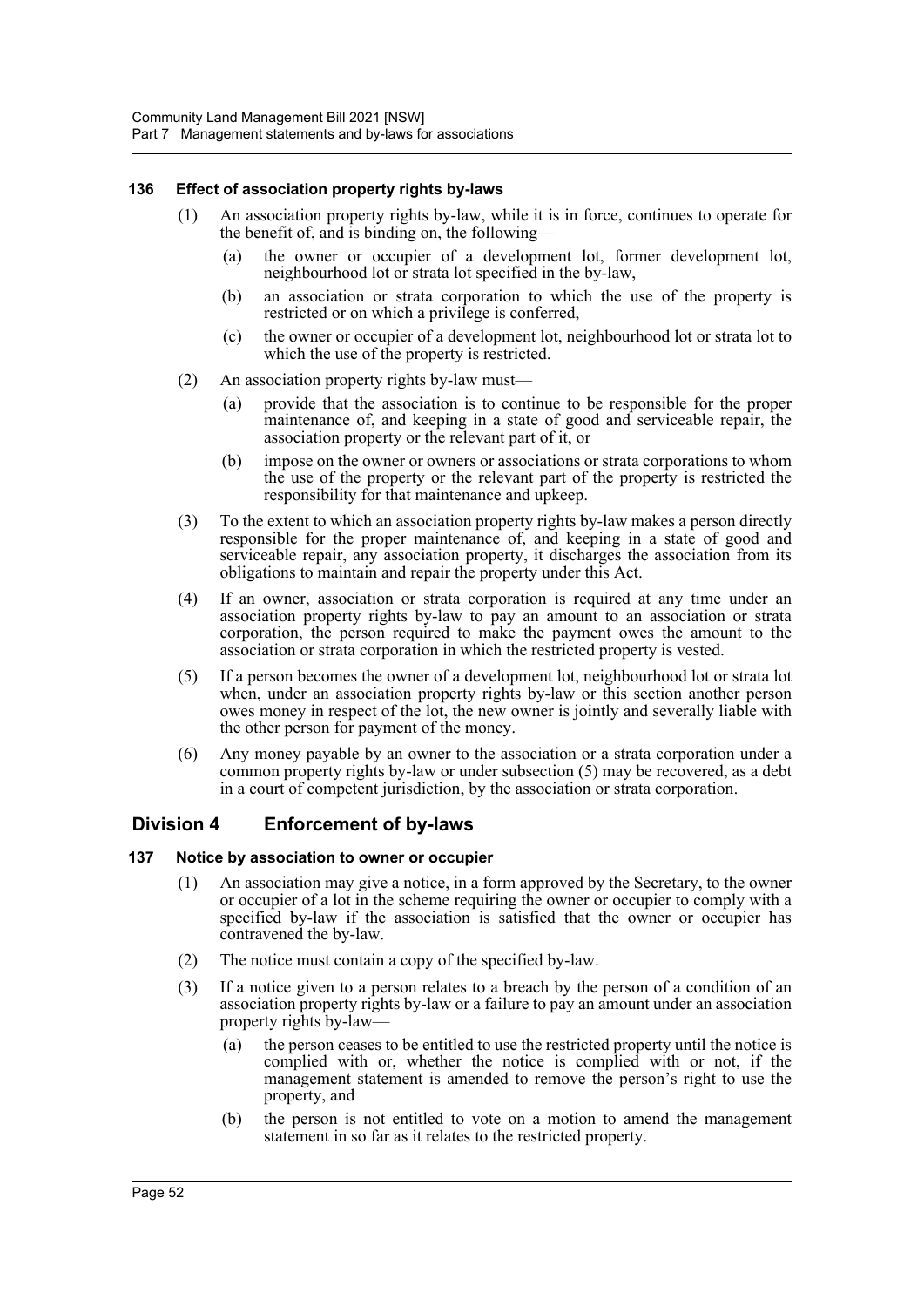### **138 Civil penalty for breach of by-laws**

- (1) The Tribunal may, on application by an association, order a person to pay a monetary penalty of up to 10 penalty units if the Tribunal is satisfied that—
	- (a) the association gave a notice under this Division to the person requiring the person to comply with a by-law, and
	- (b) the person has since contravened the by-law.
- (2) The Tribunal may, on application by an association, order a person to pay a monetary penalty of up to 20 penalty units if the Tribunal is satisfied that the person has contravened a by-law within 12 months after the Tribunal had imposed a monetary penalty on the person for a previous breach of the by-law.
- (3) Despite subsections (1) and (2), the Tribunal may, in dealing with a contravention of a by-law, impose a penalty of up to 50 penalty units under subsection (1) and a monetary penalty of up to 100 penalty units under subsection (2).
- (4) An application for an order under subsection (1) must be made not later than 12 months after the notice was given.
- (5) An association is not required to give notice under this Division before applying for an order under subsection (2).
- (6) A monetary penalty is payable to the association, unless the Tribunal otherwise orders.

**Note.** The penalty may be registered as a judgment debt and will be enforceable accordingly (see section 78 of the *Civil and Administrative Tribunal Act 2013*).

## **Division 5 Orders about management statements**

### **139 Order by Tribunal relating to variation of management statement**

- (1) The Tribunal may, on application by a person entitled to vote on the amendment or repeal of a management statement or a provision of a management statement, by order make 1 of the following orders—
	- (a) an order that the amendment be revoked,
	- (b) an order that the repealed statement or provision be revived,
	- (c) an order that a new statement or provision be repealed.
- (2) The Tribunal may make an order only if the Tribunal considers that, having regard to the interests of the members of the association or the owners of neighbourhood lots or strata lots within the scheme to which the management statement relates, the change to the management statement should not have been made by the association.
- (3) When making an order under this section in relation to an association property rights by-law, the Tribunal may direct the payment by the association of compensation to the owner or owners or strata associations referred to in the by-law.
- (4) An order under this Division, when recorded under section 205, has effect as if its terms were a provision of a management statement (but subject to any relevant order made by a superior court).

### **140 Order by Tribunal revoking invalid part of management statement**

(1) The Tribunal may, on application by a person entitled to vote at a meeting of the association (including a mortgagor as well as a first mortgagee or covenant chargee), by order, revoke so much of a management statement as the Tribunal considers to be invalid.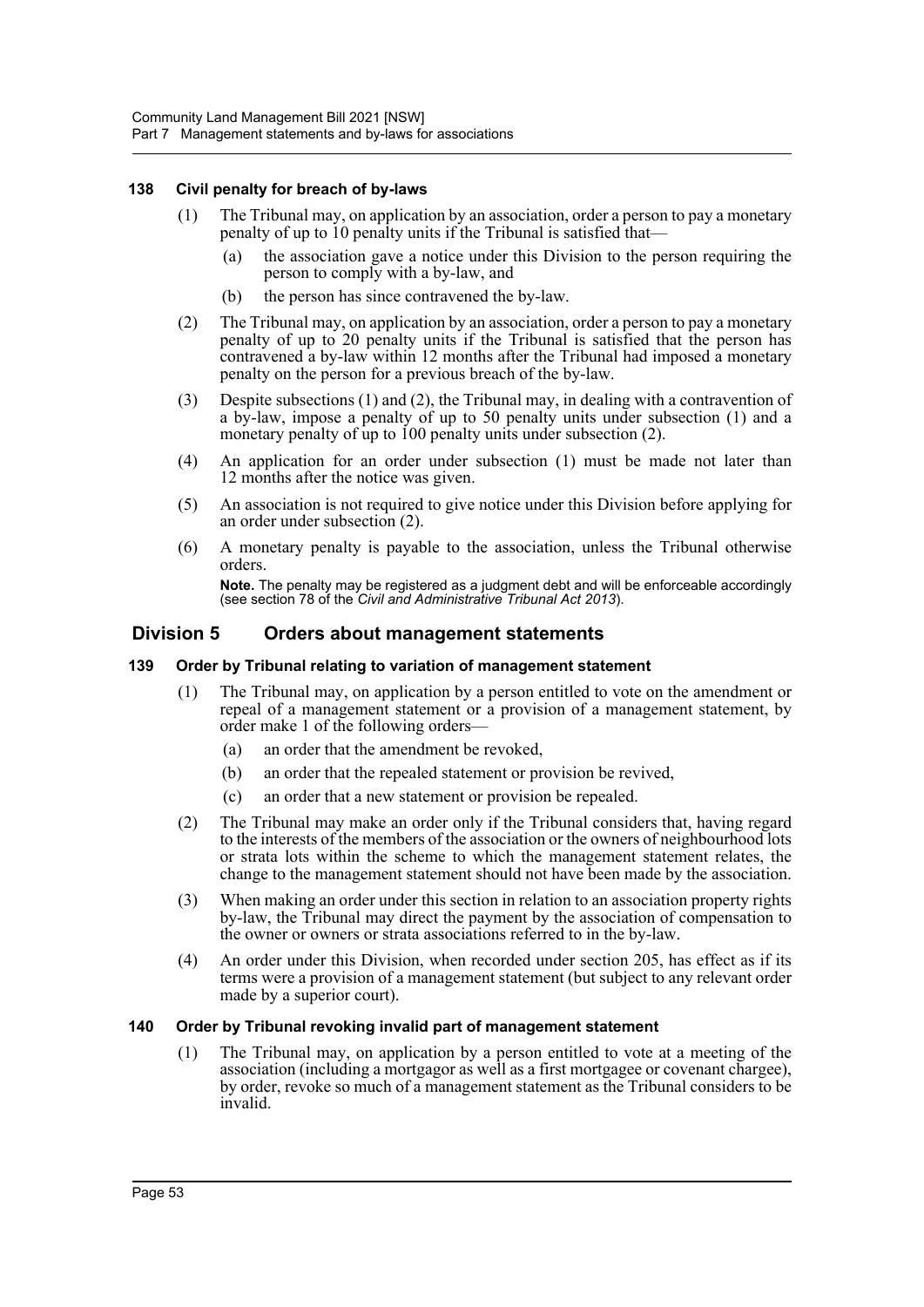- (2) Without limiting subsection (1), the Tribunal may revoke part of a management statement if the Tribunal is of the opinion that it contains a by-law that is harsh, unconscionable or oppressive.
- (3) An order under this section, when recorded under section 205, has effect as if its terms were a provision of a management statement repealing the part of the management statement declared invalid by the order (but subject to any relevant order made by a superior court).

## **141 Order affecting association property**

- (1) The Tribunal may, on application by a person entitled to vote at a meeting of an association or a strata corporation, make an order amending the management statement of the association or the by-laws of the strata corporation if—
	- (a) the association or corporation decides to make or refuses to make an association property rights by-law or if a necessary consent by the association or corporation or an owner or lessor of a lot to the creation of an association property rights by-law has been refused or failed to be given, and
	- (b) the Tribunal is satisfied that the order is in the best interests of all the members of the association or corporation.
- (2) Without limiting the orders that the Tribunal may make under this section, an order may revoke an association property rights by-law.

## **142 Effect of orders**

An order under this Division operates on and from the date on which it is so recorded or from an earlier date specified in the order.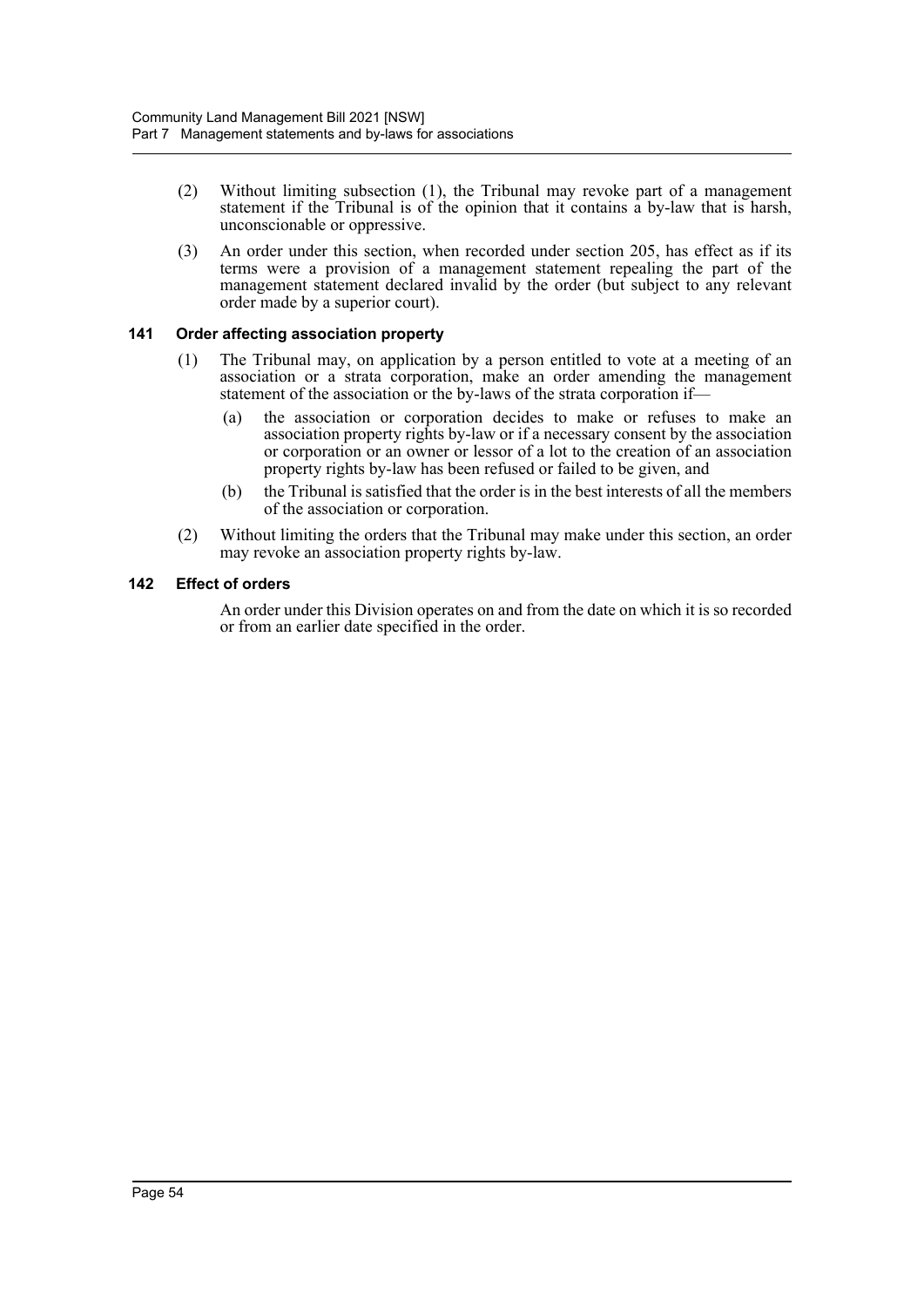## **Part 8 Obligations of owners, occupiers and others relating to lots**

## **Division 1 Obligations relating to lots**

#### **143 Owners, occupiers and other persons not to interfere with support or shelter provided by lot, services or access ways**

An owner, mortgagee or covenant chargee in possession, tenant or occupier of a development lot, neighbourhood lot or strata lot, must not—

- (a) do anything, or permit anything to be done, on or in relation to the lot that interferes with support or shelter provided by the lot for another lot, for association property or for common property, or
- (b) do anything, or permit anything to be done, on or in relation to the lot so that the passage or provision of water, sewage, drainage, gas, electricity, garbage, artificially heated or cooled air, heating oil and other services (including telephone, internet, radio and television services) through or by means of any pipes, wires, cables or ducts for the time being in the parcel is interfered with, or
- (c) use or enjoy the lot, or allow it to be used or enjoyed, in a manner, or for a purpose, that causes a nuisance (by noise or otherwise) or hazard to any other person who is exercising a right to use and enjoy another lot, or
- (d) do anything, or allow anything to be done, on an open access way or a private access way that interferes with the use of the access way.

### **144 Owners, occupiers and other persons not to create nuisance**

An owner, mortgagee or covenant chargee in possession, lessee or occupier of a development lot, neighbourhood lot or strata lot must not—

- (a) use or enjoy association property or common property in a way or for a purpose that interferes unreasonably with the right of another person to use and enjoy the lot or the property, or
- (b) use or enjoy restricted property in a way that unreasonably interferes with the right of a person to use and enjoy other association property or common property, or
- (c) unless authorised to do so by a management statement or the by-laws for a strata scheme—damage, or use for their own purposes as a garden, any association property or common property, or
- (d) obstruct the lawful use of association property or common property by another person, or
- (e) use or enjoy association property or common property in a way that interferes with the passage or provision of water, sewage, drainage, gas, electricity, garbage, artificially heated or cooled air, heating oil and other services (including telephone, internet, radio and television services) through or by means of any pipes, wires, cables or ducts for the time being in the parcel.

## **Division 2 Agents for owners**

### **145 Definition**

In this Division—

*lot* means a development lot, neighbourhood lot or strata lot.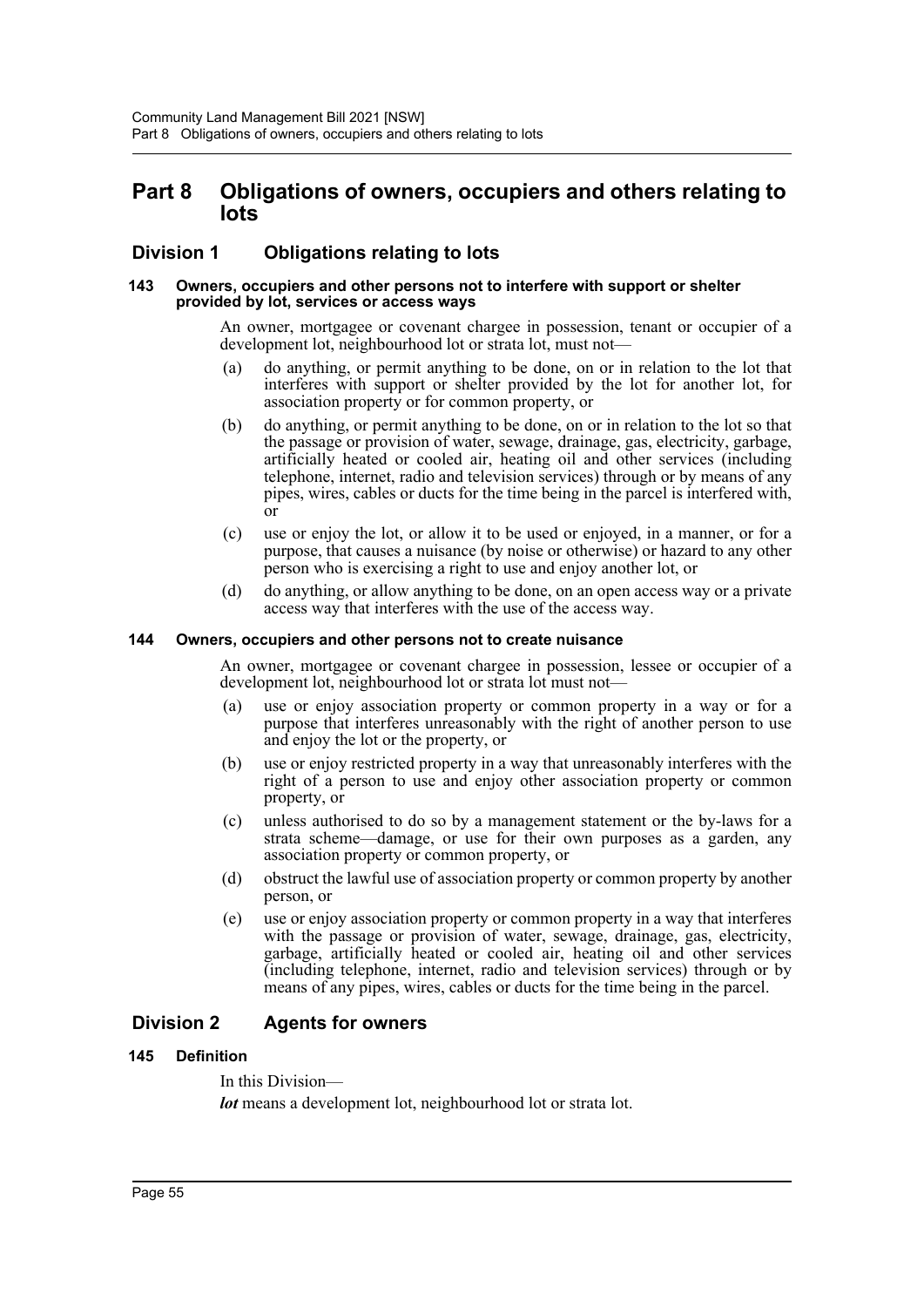### **146 Appointment of agents by corporations to exercise functions in relation to lots**

- (1) A corporation may authorise an individual (a *company nominee*) to exercise on its behalf any function conferred by or under this Act on the corporation as owner or mortgagee of a lot or as a covenant chargee having the benefit of a covenant charge affecting a lot.
- (2) The corporation may revoke the authority of an individual so authorised.
- (3) A function exercised with respect to a lot by a company nominee of an owner, mortgagee or covenant chargee is taken to have been exercised with respect to the lot by the owner, mortgagee or covenant chargee.
- (4) This section does not affect a liability or obligation imposed by or under this Act on a corporation that is an owner or mortgagee of a lot or a covenant chargee.
- (5) A document under the seal of a corporation purporting to be an authorisation under this section or to be a revocation of an authorisation is admissible in evidence and is, unless the contrary is proved, taken to be an authorisation or revocation.

## **147 Owner may appoint agent if not able to deal with notices**

- (1) An owner of a lot may appoint an agent to receive notices and other documents under this Act if the owner is unable to deal with those notices because of intellectual impairment or physical impairment, illiteracy or an inability to read or write English sufficiently well or absence from the lot.
- (2) A person must not be appointed as an agent unless the person is a resident of Australia.
- (3) An appointment of an agent may be made at any time and may be revoked at any time.
- (4) However, the appointment or revocation has no effect until communicated to the association and recorded in the association roll.
- (5) If an agent for an owner has been so appointed and the name and address for service of the agent is recorded on the association roll, notices or other documents required to be given to the owner under this Act are to be given to the agent.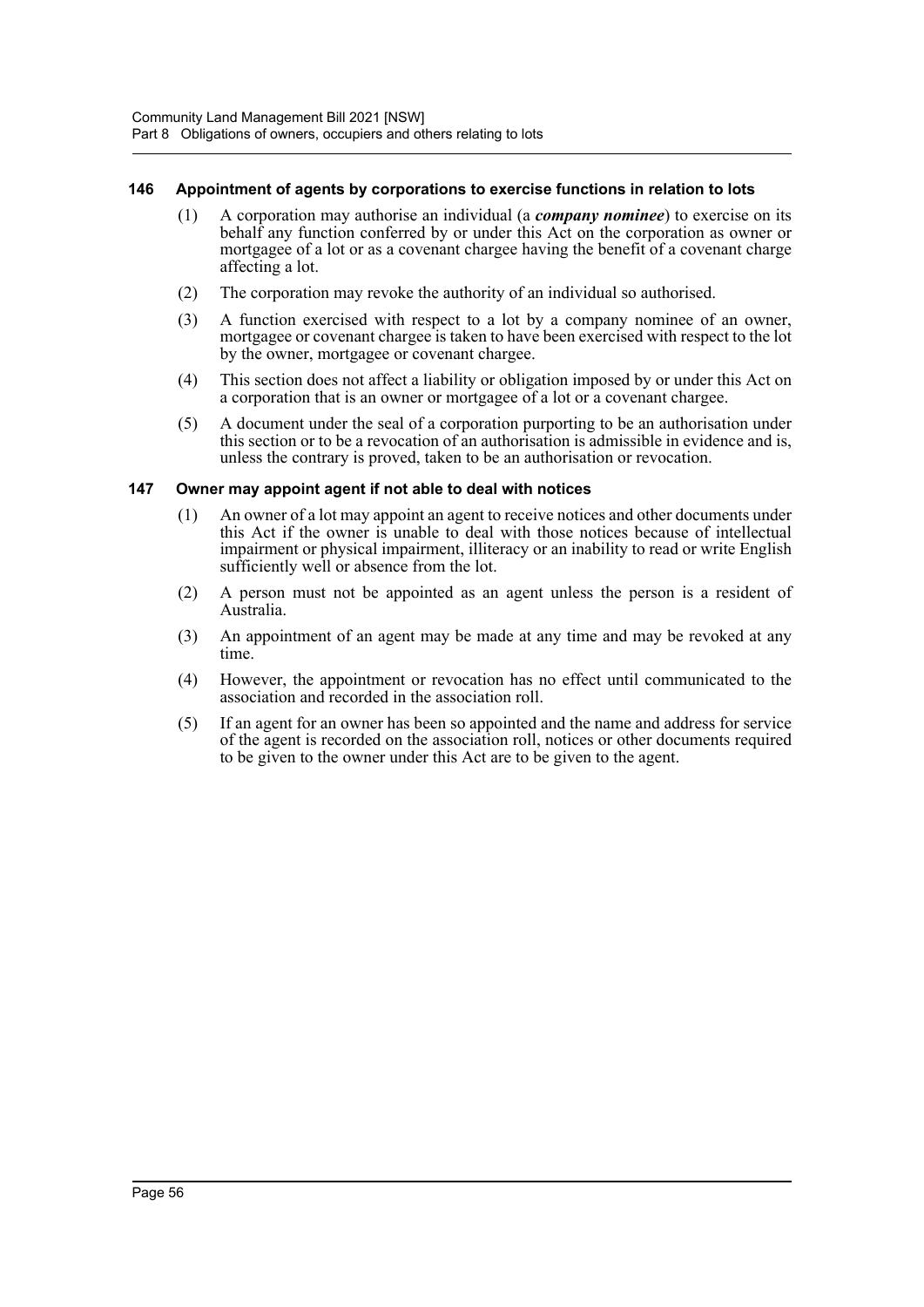# **Part 9 Insurance**

## **Division 1 Association insurance obligations**

### **148 Association to insure buildings and structures on association property**

An association must insure a building or structure on the association property and keep the building insured under a contract of insurance, in accordance with this Division, that insures the building or structure if it is destroyed or damaged by fire, lightning, explosion or other occurrence specified in the policy or prescribed by the regulations (a *damage policy*).

Maximum penalty—5 penalty units.

#### **149 Requirements for damage policy**

The damage policy for a building or structure must be with an approved insurer, be in the name of the association and provide for the following—

- (a) the building or structure is to be insured for at least the amount determined in accordance with the regulations,
- (b) if the building or structure is destroyed, the building or structure is to be rebuilt or replaced so that the condition of every part of the rebuilt or replacement building is not worse or less extensive than that part when new,
- (c) if the building or structure is damaged but not destroyed, the damaged part of the building or structure is to be repaired or restored so that the condition of the repaired or restored part is not worse or less extensive than that part when new,
- (d) expenses incurred in removing debris are payable,
- (e) the remuneration of architects and other persons whose services are necessary as an incident to the rebuilding, replacement, repair or restoration is payable.

#### **150 Valuations to be obtained for the purposes of insurance**

- (1) A valuation of a building or structure that is required to be insured under this Division must be obtained at least once every 5 years by the association.
- (2) The valuation must be carried out by a person who has the qualifications prescribed by the regulations.

### **151 Use of insurance money by association**

- (1) An association that receives money from an insurer for the destruction of or damage to a building on association property must immediately apply that money in rebuilding, replacing, repairing or restoring the building.
- (2) This section does not apply to an association if the association determines, by unanimous resolution, that the money is not to be so applied.
- (3) This section is subject to any order made under the *Community Land Development Act 2021*.

### **152 Other mandatory insurance requirements for association**

- (1) An association must take out the following insurance with an approved insurer, in addition to any other requirements of this Part—
	- (a) insurance in respect of any occurrence against which it is required by law to insure, including any insurance required by the *Workers Compensation Act 1987* and the *Workplace Injury Management and Workers Compensation Act 1998* to be taken out,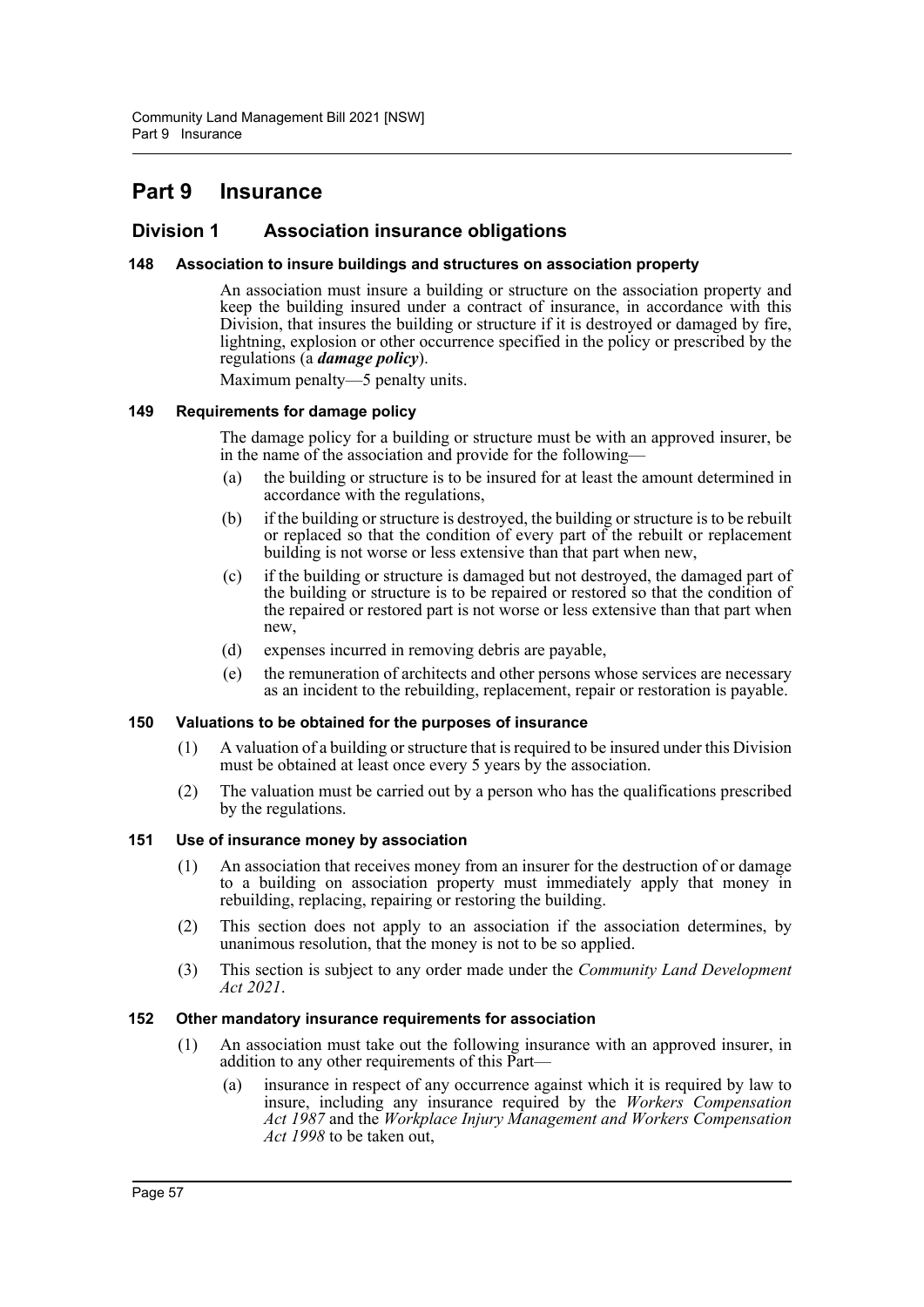- (b) insurance in respect of damage to property, death or bodily injury (including damage, death and bodily injury occurring on an open access way or a private access way) for which the association could become liable in damages,
- (c) insurance against the possibility of members of the association becoming jointly liable because of a claim arising in respect of any other occurrence against which the association, in accordance with a special resolution, decides to insure,
- (d) insurance against damages for which the association could become liable because, without fee or reward or any expectation of fee or reward, a person acting on behalf of the association does work in a building or on the association property,
- (e) insurance against accidental injury to, or accidental death of, a person who, without fee or reward or expectation of fee or reward, on behalf of the association does work in a building or structure or on the association property,
- (f) insurance of other classes prescribed by the regulations for the purposes of this subsection.

Maximum penalty—5 penalty units.

(2) Insurance taken out in accordance with subsection (1) must be for an amount calculated or determined in the manner prescribed by the regulations.

### **153 Association may take out other insurance**

- (1) An association may insure property that it is not required to insure by this Part and in which it has an insurable interest.
- (2) An association may take out insurance, at its own expense, in respect of any of the following—
	- (a) damage to property, death or bodily injury for which a person holding the office of chairperson, secretary or treasurer of the association or of a member of the association committee could become liable in damages because of an act or omission, committed or omitted in good faith, in performing the functions of that office,
	- (b) misappropriation of money or other property of the association.
- (3) Insurance taken out under this section must be taken out with an approved insurer.

## **154 Managing agent to obtain insurance quotations**

A managing agent must provide the association with not less than 3 quotations from different providers for each type of insurance proposed by the agent to the association or provide written reasons to the association if fewer than 3 quotations are provided.

## **Division 2 Insurance claims and other matters affecting insurance**

### **155 Part does not limit owner's insurance rights**

- (1) This Part does not limit a right of an owner of a development lot, neighbourhood lot or strata lot to take out insurance.
- (2) Insurance taken out by an owner of a lot does not affect, and is not to be taken into consideration in determining, the amount payable to an association under a contract of insurance entered into between it and an insurer in accordance with this Part.
- (3) Subsection (2) has effect despite anything contained in the relevant contract of insurance.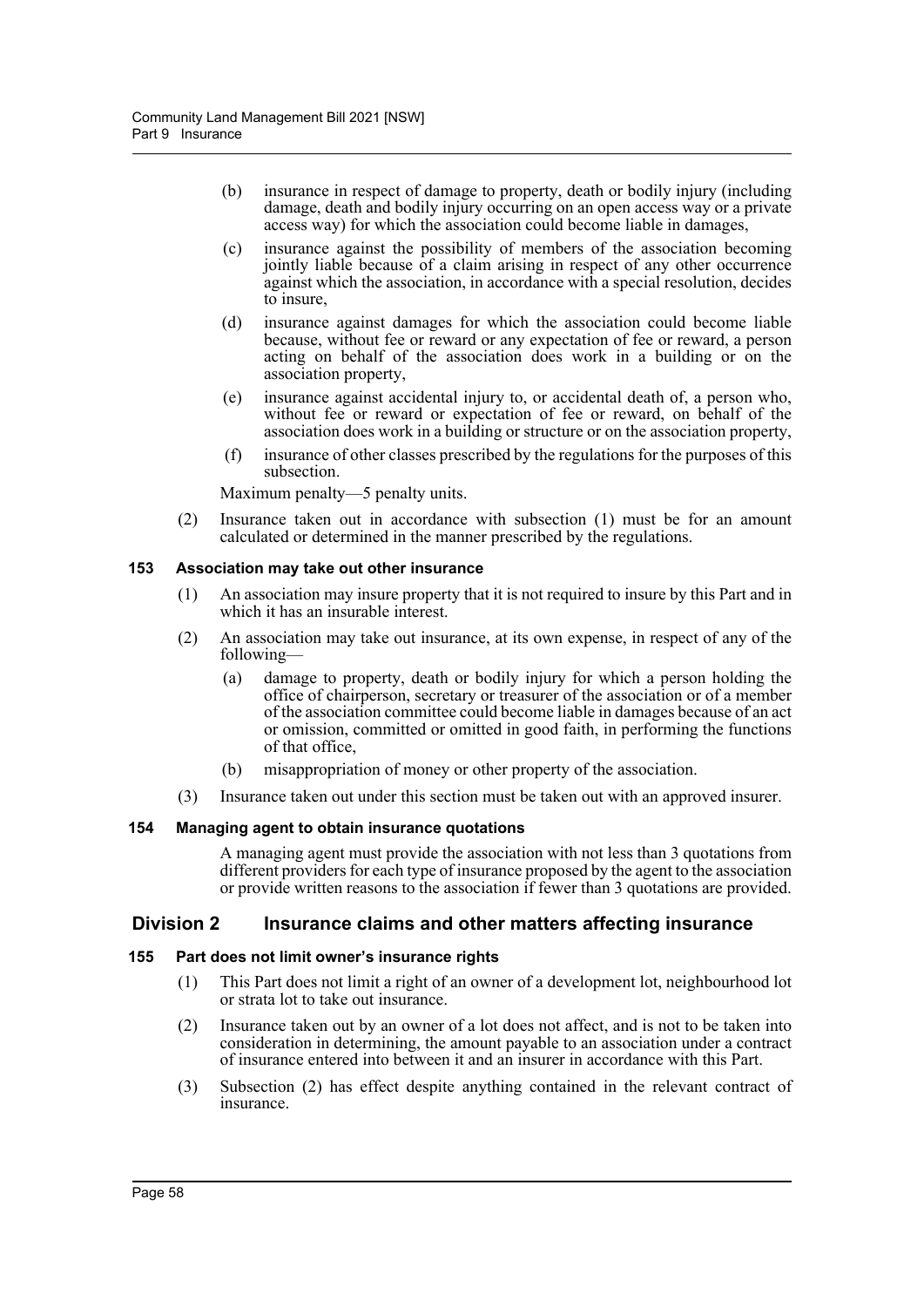#### **156 Insurable interests**

- (1) A person (including an association) is taken to have an insurable interest in the subject-matter of a contract of insurance entered into by the person in accordance with this Part.
- (2) This section applies despite the provisions of section 23 of the *Imperial Acts Application Act 1969* or any other law relating to insurance.

#### **157 Insurance claim where owner at fault**

If an insurer of an association accepts a claim by the association based on an act or omission by a member of the association scheme, the insurer has no right of subrogation in relation to the member based on that act or omission unless it is proved that the act or omission was wilful.

#### **158 Action against association by member**

A member of an association may bring any action against the association that the member might have brought against the association had the member not been a member.

## **Division 3 Orders about insurance**

#### **159 Exemption by Tribunal from building insurance requirements**

- (1) The Tribunal may, on application by an association required by this Part to insure a building or structure, by order exempt the association—
	- (a) from compliance with the requirements to insure unconditionally, or
	- (b) with the written consent of the association, from compliance with those requirements subject to a condition that the association takes out insurance for the building or structure that is specified in the order.
- (2) The Tribunal must not make an order unless—
	- (a) it is of the opinion that compliance with the requirements to insure is unnecessary or impracticable, and
	- (b) each other person required to insure the building or structure has consented in writing to the making of the order or has, before the making of the order, been given an opportunity to make representations to the Tribunal with respect to the application for the order.
- (3) An association may apply for an order, or give a consent for the purposes of this section, only in accordance with a unanimous resolution.

### **160 Effect of exemption from building insurance requirements**

- (1) An association exempted by the Tribunal from the requirement to insure a building is not under a duty to comply with the requirement or any corresponding requirement of a positive covenant.
- (2) However, if the exemption was granted subject to a condition, the person is under the duty, if in breach of that condition.

#### **161 Order to make or pursue insurance claim**

(1) The Tribunal may, on application, order a person who is entitled to the benefit of insurance taken out under this Act to make or pursue an insurance claim in relation to damage to the building or structure or any other property to which the insurance relates, if the Tribunal considers the person has unreasonably refused to make or pursue the claim.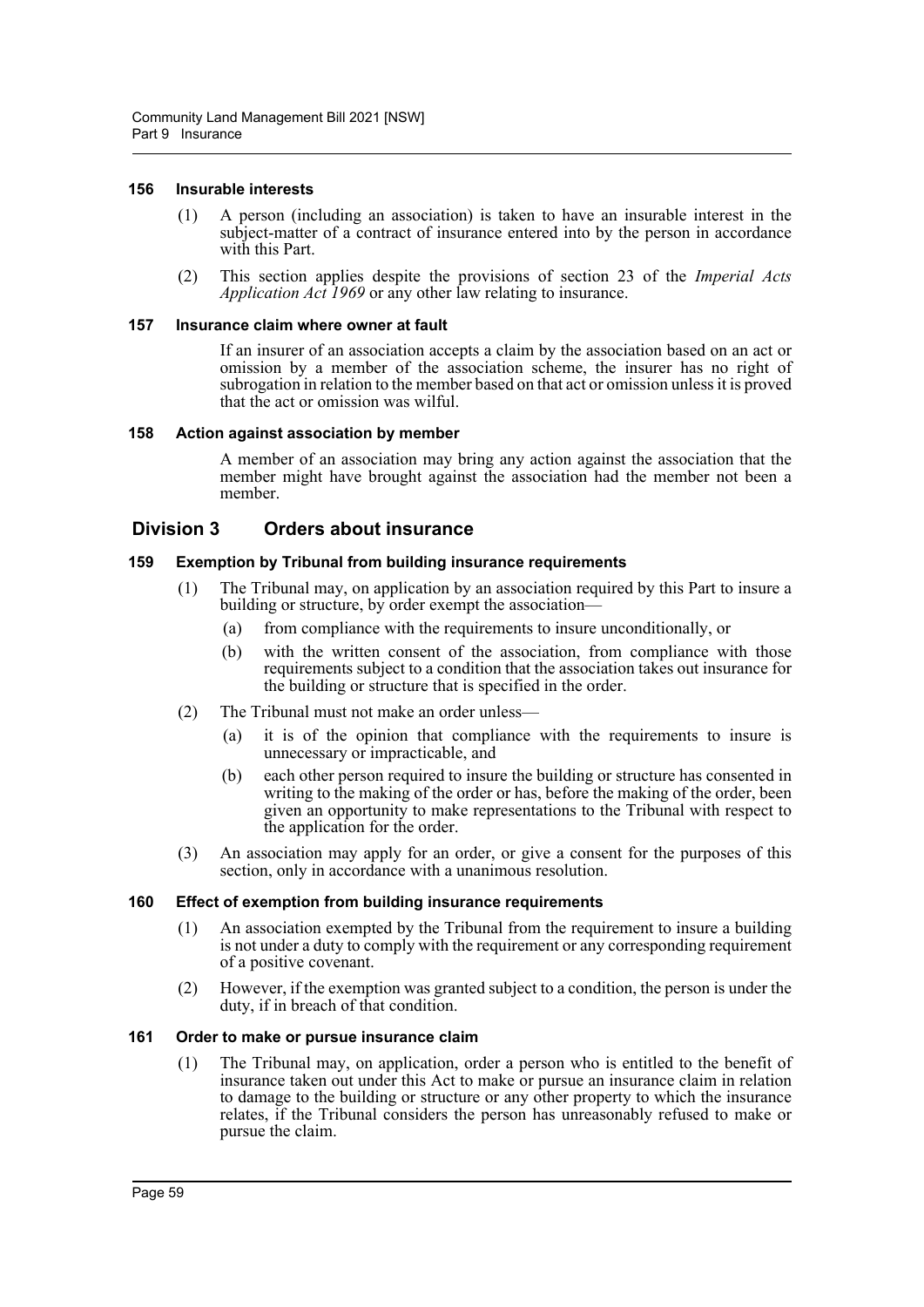(2) An application for an order may be made by an owner or tenant of a development lot or neighbourhood lot within the scheme for the building or structure or part of the building or structure or the land on which the building or structure was situated.

## **162 Orders requiring damage policy**

- (1) The Tribunal may, on application, order that the amount of insurance taken out for a damage policy or other policy must be varied to a specified amount, if the Tribunal considers that the amount of the current insurance is unreasonable.
- (2) An application for an order under this section may be made by any of the following—
	- (a) a member of the association,
	- (b) an owner or a mortgagee of a development lot, neighbourhood lot or strata lot within the scheme under which the association was constituted or a person having an interest in any such lot,
	- (c) an authority having the benefit of a positive covenant affecting the building or its site.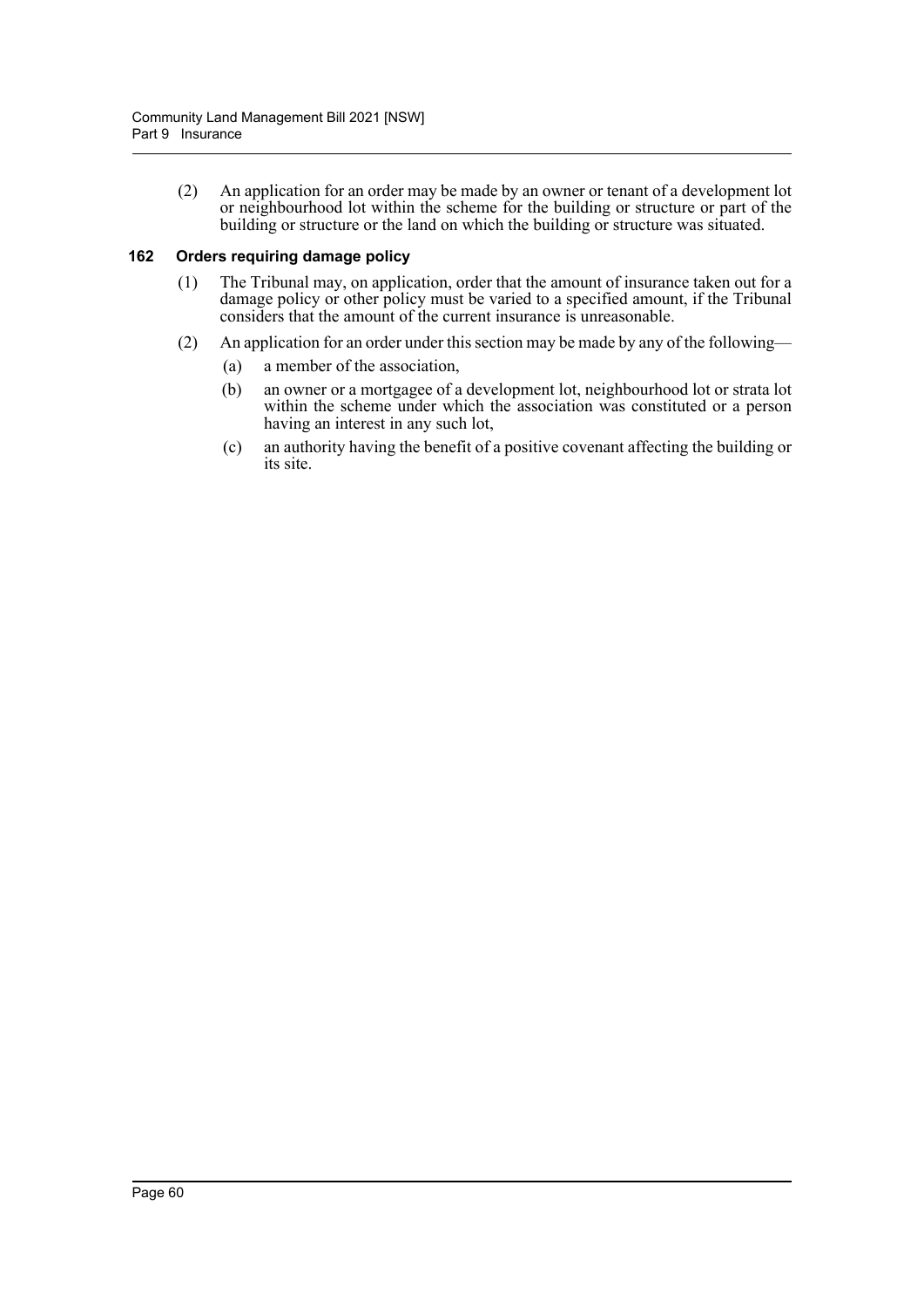# **Part 10 Records and information about association schemes**

## **Division 1 Association roll and other records**

## **163 Definition**

In this Division and Division 3—

*lot*, in relation to an association, means—

- (a) a community development lot, if the association is a community association, or
- (b) a precinct development lot, if the association is a precinct association, or
- (c) a neighbourhood lot, if the association is a neighbourhood association.

### **164 Form of records**

An association roll or other record required to be made or stored by an association may be made or stored in the form determined by the association.

### **165 Association must prepare association roll**

An association must prepare and maintain an association roll in accordance with this Division.

Maximum penalty—5 penalty units.

### **166 Association rolls for community associations and precinct associations**

- (1) An association must keep in the association roll separate entries for—
	- (a) each lot, and
	- (b) in the case of a community association or precinct association—each subsidiary scheme within the scheme, and
	- (c) its association property and the scheme in general.
- (2) The entries for a lot in the association roll must include the following—
	- (a) the name of, and an Australian address for service of notices on, the owner,
	- (b) an Australian postal address, and an email address if the holder has one, if not provided as the address for service,
	- (c) the name of, and an Australian address for service of notices on, the owner's agent (if any) appointed in accordance with this Act,
	- (d) information provided under a tenancy notice,
	- (e) information provided under an association interest notice,
	- (f) information provided under section 221(1) or the same kind of information obtained from the Register.
- (3) The entries for the association property and the scheme in general must include the following—
	- (a) the number of the plan for the association,
	- (b) the names of the original owner and of any managing agent for the association and their respective Australian addresses for the service of notices,
	- (c) in the case of a community association or precinct association—the number of the precinct plan, neighbourhood plan or strata plan for each subsidiary body within the scheme,
	- (d) the total unit entitlement for the scheme,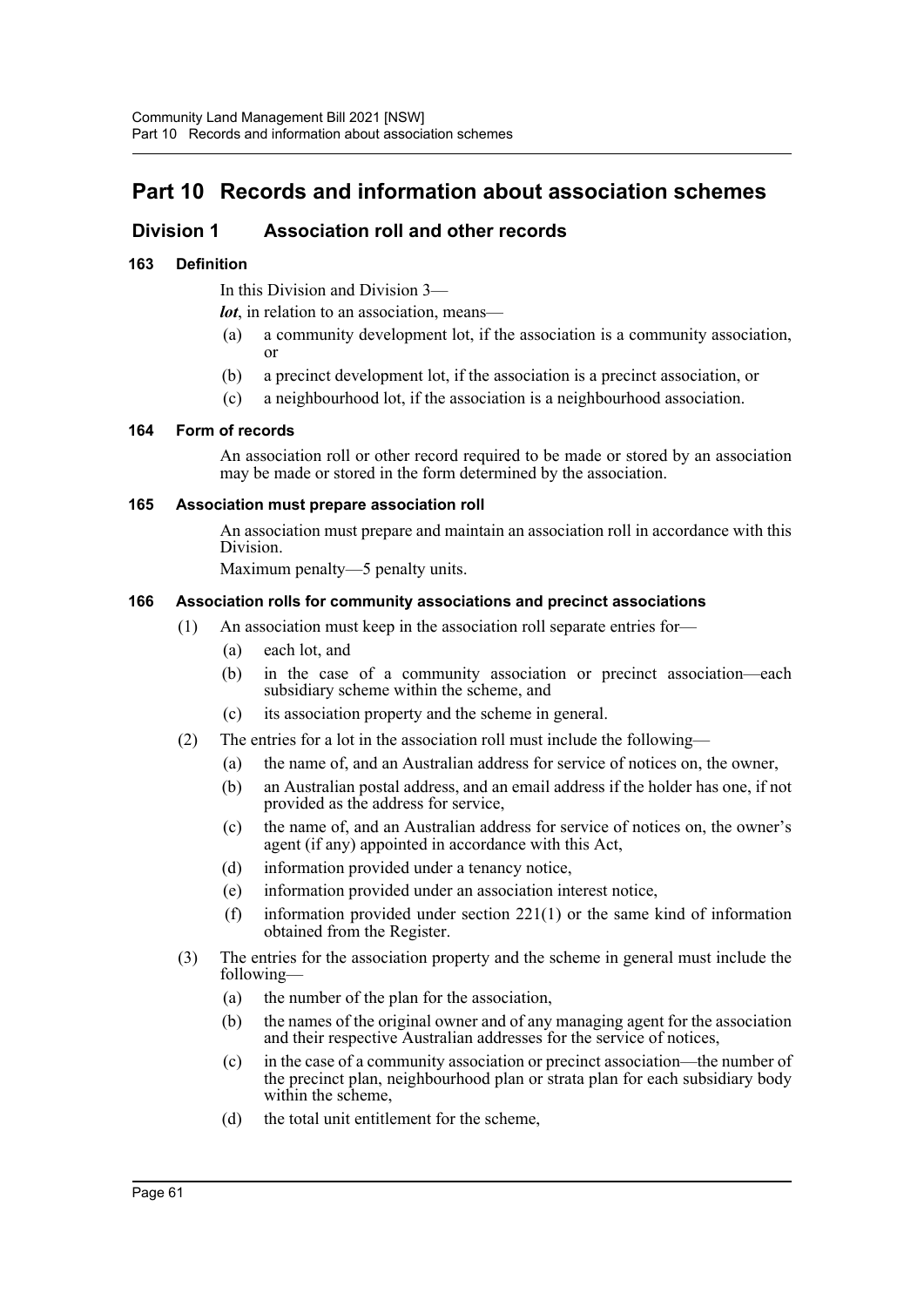- (e) the unit entitlement for each lot and former lot,
- (f) the particulars of insurance taken out by the association, including the following—
	- (i) the name of the insurance company,
	- (ii) the number of the insurance policy,
	- (iii) the nature of the risk insured against,
	- (iv) the amount of the insurance,
	- (v) the due date for payment of the premium,
	- (vi) the date on which the premium was last paid,
- (g) information provided under section 221(1) or the same kind of information obtained from the Register.
- (4) An association must keep in the association roll an up to date copy of each management statement for the association and any subsidiary body of the association.

#### **167 Sources of information for association roll**

- (1) An association may make or amend entries in the association roll on the basis of information contained in the Register or provided under a notice given under this Act (to the extent that the information so provided is not inconsistent with information contained in the Register).
- (2) Information provided under a notice may be presumed to be consistent with information contained in the Register until the contrary is evident.

#### **168 Notices and orders served on association**

An association must cause the following to be recorded—

- (a) particulars of a notice given to the association under this or another Act, any order under this Act given to the association and an order made by a court or tribunal and given to the association,
- (b) the date on which it was given and the manner in which it was given,
- (c) the part of the parcel to which it relates,
- (d) the date by which compliance is required,
- (e) the date on which it is complied with.

Maximum penalty—5 penalty units.

### **169 Retention of records for prescribed period**

An association must cause the following to be retained for 7 years or another period prescribed by the regulations—

- (a) the records of the proceedings at its meetings,
- (b) its financial statements and accounting records,
- (c) the records required to be recorded in relation to notices and orders served on it,
- (d) copies of correspondence received and sent by it,
- (e) notices of its meetings and of meetings of its association committee,
- (f) proxies delivered to the association,
- (g) voting papers relating to motions for resolutions by the association and to the election of officers or its association committee,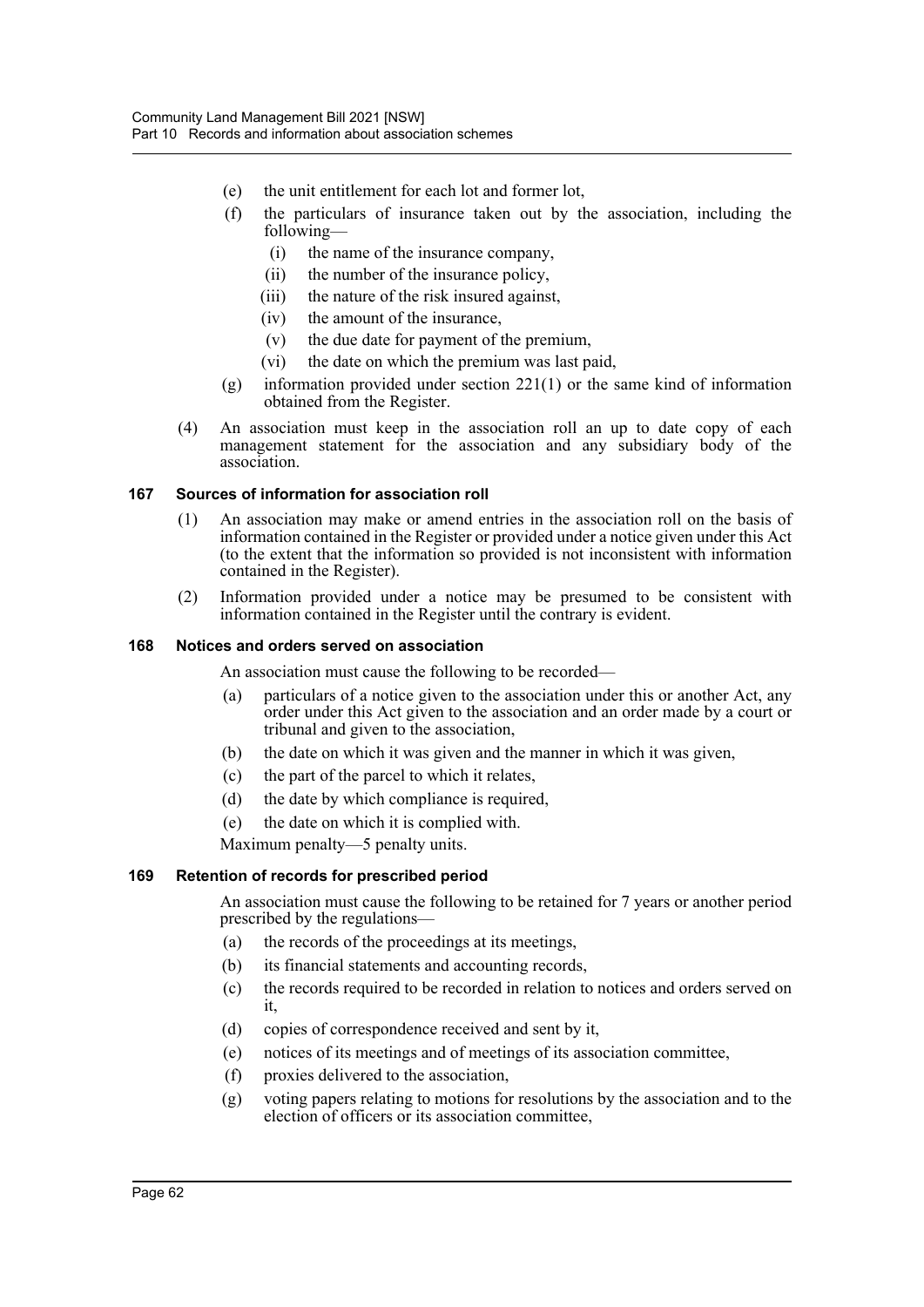- (h) records given to the association by its managing agent relating to the exercise of functions by the managing agent,
- (i) notices specifying an address for service,
- (j) other documents prescribed by the regulations for the purposes of this section. Maximum penalty—5 penalty units.

#### **170 Association may require certain persons to produce records, accounts and property of association**

(1) If the association committee of an association gives a written notice to a person who has possession or control of property (including records) of the association requiring the person to deliver the property to the committee, the person must, within 14 days after the notice is given, deliver that property to a member of the committee specified in the notice.

Maximum penalty—20 penalty units.

- (2) If the association committee of an association gives a written notice to a person who has possession or control of property (including records) of the association advising of the decision of the association to terminate the person's appointment as the managing agent, the person must, within 14 days after the notice is given, deliver that property to a member of the committee specified in the notice. Maximum penalty—20 penalty units.
- (3) This section does not take away or affect a just claim or lien that a person may have against or on records or other property of an association.
- (4) This section does not affect the operation of the *Property and Stock Agents Act 2002*.

## **Division 2 Provision of information about schemes**

## **171 Requests of inspection of records and certificates about associations**

- (1) The following persons may request an association to allow an inspection or provide a certificate (an *association information certificate*) under this Division—
	- (a) in relation to a development lot—the owner or mortgagee of the lot or another person authorised in writing by the owner or mortgagee,
	- (b) in relation to a subsidiary scheme—an owner or mortgagee of a neighbourhood lot or strata lot within the scheme or another person authorised in writing by the owner or mortgagee,
	- (c) in relation to a subsidiary scheme—the association or strata corporation constituted under the subsidiary scheme or another person authorised in writing by the association or strata corporation.
- (2) The request must be made by written notice given to the association and be accompanied by the fee (if any) prescribed by the regulations.
- (3) The requirements of subsection (2) do not apply to a request made by the original owner (whether or not having ceased to be an owner), or the agent of the original owner, to inspect the association roll for the purpose of complying with requirements for giving notice of an annual general meeting of an association.
- (4) If a request is made in accordance with this section and the prescribed fee (if any) is paid, an association must—
	- (a) make records available for inspection in accordance with this Division, or
	- (b) supply a certificate in accordance with this Division not later than 14 days after receipt by it of the request for the certificate.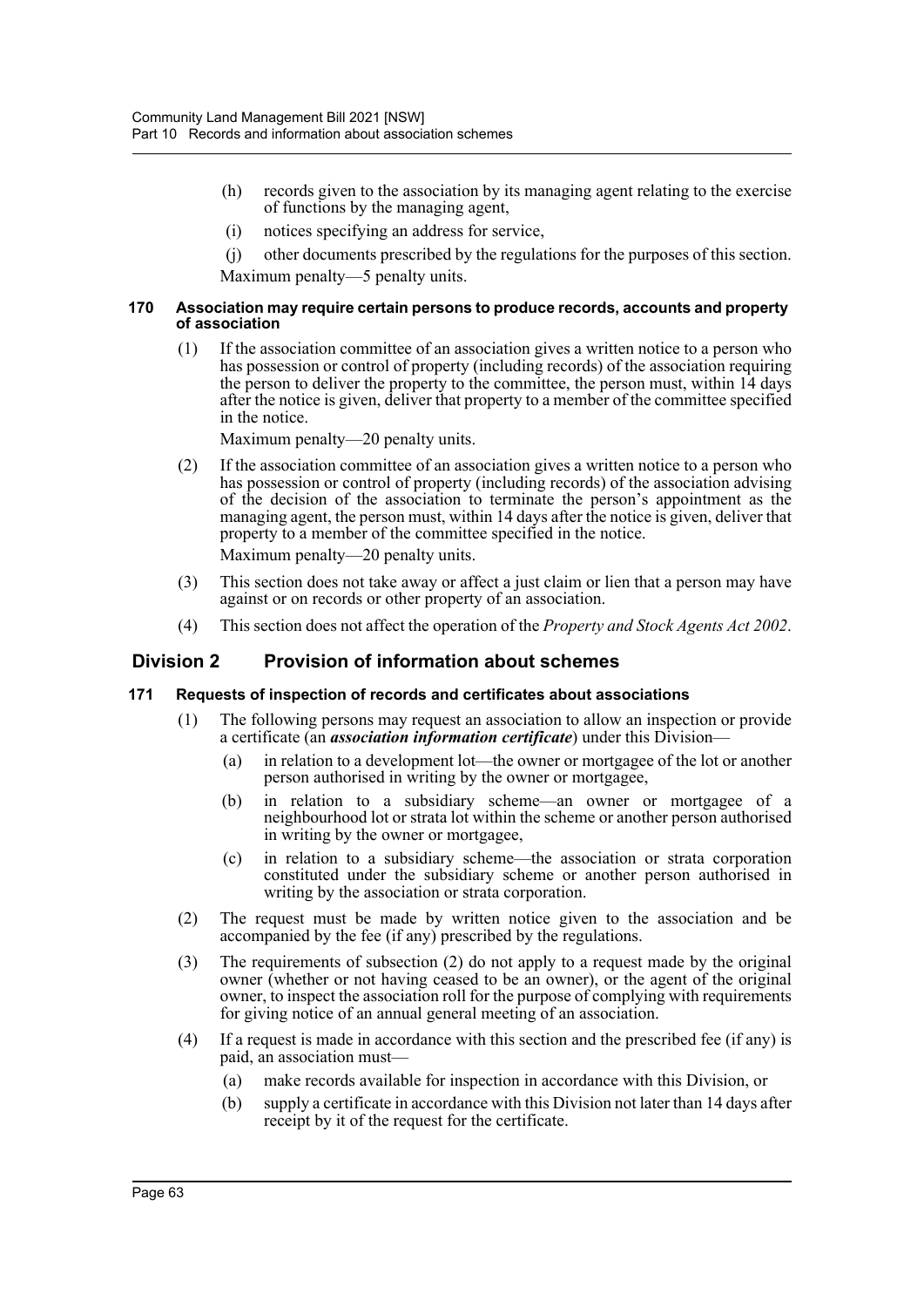Maximum penalty—5 penalty units.

- (5) If a request is made to an association by the Secretary that records be made available for inspection or for an association certificate in order to assist the Secretary in the exercise of the Secretary's functions, the association must, without charge—
	- (a) make records available for inspection by the Secretary in accordance with this Division, or
	- (b) supply the Secretary with a certificate in accordance with this Division.

Maximum penalty—5 penalty units.

(6) Despite any other provision of this section, a neighbourhood association must not make available for inspection any record that would disclose how an owner of a neighbourhood lot voted in a secret ballot unless the neighbourhood association is directed to do so by the Tribunal or a court.

# **172 Inspection of records**

An association must make the following items available for inspection by a person who makes a request in accordance with this Division—

- (a) the association roll kept by the association,
- (b) the management statement for the association,
- (c) an applicable development contract,
- (d) any other records or documents required to be kept under this Part,
- (e) the plans, specifications, certificates, diagrams, policies of insurance and other documents required to be delivered to the association by the original owner at the first annual general meeting,
- (f) if it is in its custody or under its control—the certificate of title for the association property,
- (g) the last financial statements prepared,
- (h) every current policy of insurance taken out by the association and the receipt for the premium last paid for each policy,
- (i) in the case of a precinct association or a neighbourhood association— records provided by the association of which it is a member,
- (j) if a managing agent has been appointed, a copy of the instrument of appointment,
- (k) any other record or document in the custody or under the control of the association,
- (l) if the duties of the association under this subsection have been delegated to a managing agent—any other records (including records of the managing agent) relating to the scheme that are prescribed by the regulations,
- (m) if a facilities manager agreement is in force or has been entered into but has not yet commenced—a copy of the facilities manager agreement,
- (n) if the request is made within 5 years after the end of the initial period particulars of any orders made under section 28 and copies of related contracts or other documents.

# **173 Inspection of association documents**

(1) An inspection under this Division is to take place at the time and place, or by the means, agreed on and, failing agreement, at the parcel at a time, and on a date, or by the means, fixed by the association under this section.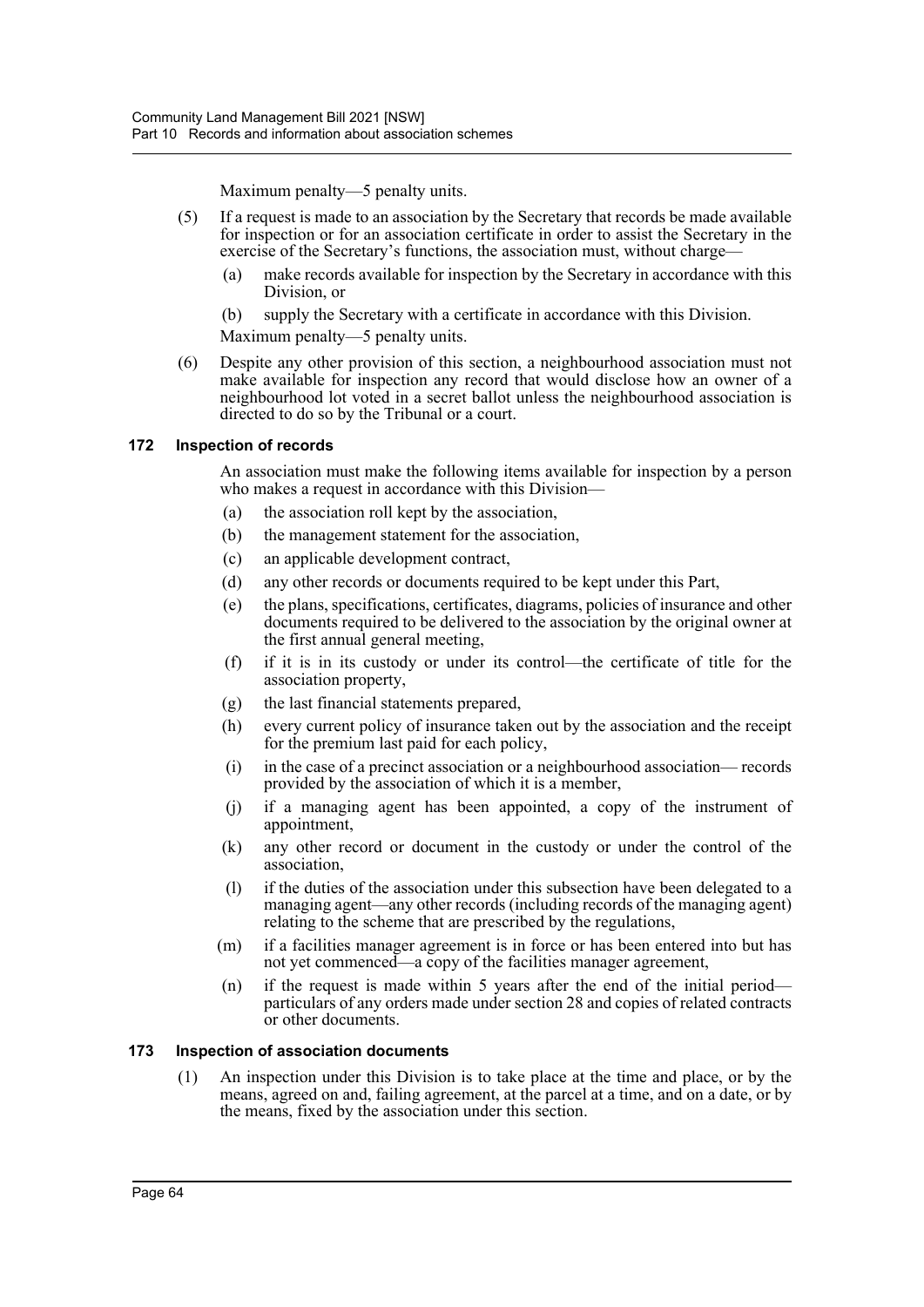- (2) If an applicant and the association fail to reach an agreement within 3 days after the association receives the application, the association must immediately give the applicant a written notice fixing a specified time (between 9 am and 8 pm) on a specified date (not later than 10 days after the association receives the application), or a specified means, for the inspection to take place.
- (3) The means for inspecting documents may be in person or through electronic access to the documents or other means agreed on or fixed under this section.
- (4) A person entitled to inspect a document may take extracts from, or make a copy of, the document but must not, without the consent of the association, remove the document from the custody of the association.

# **174 Certificate by association as to financial and other matters relating to lot**

#### (1) **Contents of association information certificate**

An association information certificate must specify the following information in relation to the lot or scheme to which the application for the certificate relates—

- (a) the amount of any regular periodic contributions required to be made to the administrative fund, and the capital works fund, of the association and the periods for which those contributions are payable and any discounts for early payment,
- (b) whether there is an amount unpaid of the contributions and, if so, the amount unpaid,
- (c) the date on which a regular periodic contribution to the administrative fund, and the capital works fund, of the association was levied,
- (d) in the case of a precinct association or a neighbourhood association within a community scheme—the particulars referred to in paragraphs (a), (b) and (c) in relation to contributions to the community association and to a precinct association of which it is a member,
- (e) any unpaid amount levied to meet expenses the association could not at once meet from its administrative fund or its capital works fund and the date on which it was levied,
- (f) if the application relates to a development lot, neighbourhood lot or strata lot to which is attached the use of restricted property—any amount unpaid by the owner in relation to that use,
- (g) any unpaid amount levied as provided by the order of a court for payment of costs by the association and the date on which it was levied,
- (h) if the application relates to a development lot or a neighbourhood lot—the amount of any debt recoverable from the owner of the lot in respect of work done by the association on, or in relation to, the lot,
- (i) the amount and rate of interest payable in relation to an unpaid contribution referred to in this section,
- (j) other information required to complete the form of the certificate.

#### (2) **Information relating to management of association to be included in association information certificate**

The association information certificate must state, as at the date of the certificate, the name and address of each member of the association committee and the name and address of any managing agent appointed under this Act for the scheme.

#### (3) **Form of association information certificate**

The association information certificate must be in the form approved by the Secretary.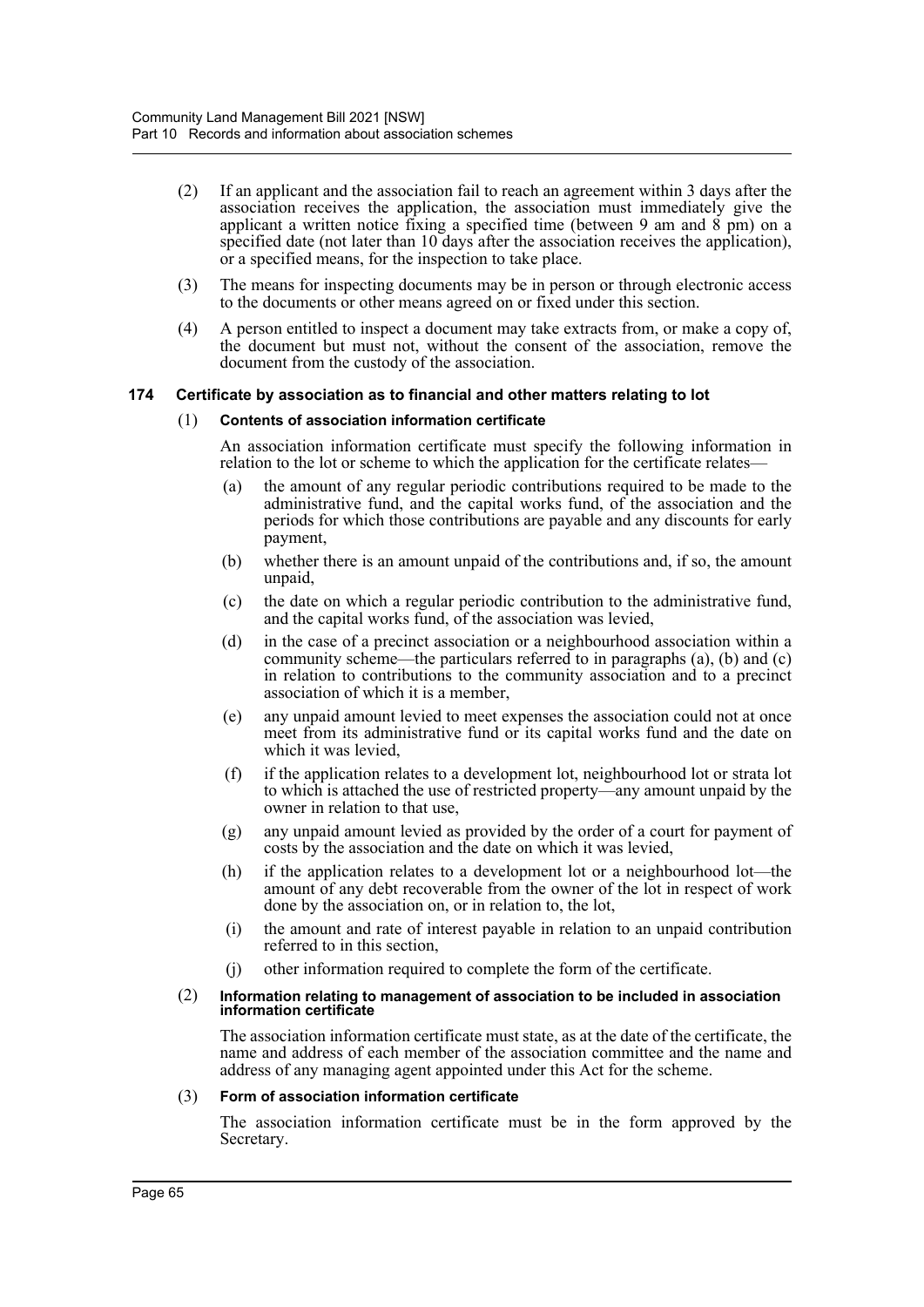## **175 Association information certificate is evidence of matters stated in it**

An association information certificate is conclusive evidence, as at the date of the certificate, of the matters stated in it in favour of a person (whether or not the applicant for the certificate or a person referred to in the certificate) taking for valuable consideration an estate or interest in a lot to which the certificate relates.

# **Division 3 Orders about association roll and records**

# **176 Order confirming information for association roll**

- (1) The Tribunal may, on application by an association, owner or other person having or acquiring an estate or interest in a lot, order an association to enter information contained in an association interest notice in the association roll if a person fails to provide the required written confirmation of the notice.
- (2) In making the order, the Tribunal may amend the information in the association interest notice to which the order relates in any manner the Tribunal thinks fit.
- (3) The Tribunal must dismiss an application for an order if the Tribunal considers that the rights of a person would be prejudiced if the order were made.
- (4) A copy of an order under this section given to an association is taken to be an association interest notice given to the association and information entered on an association roll in accordance with the order is taken to have been entered from a notice with any written confirmation required.

#### **177 Order to supply information or documents**

- (1) The Tribunal may, on application by a person, order an association, managing agent, officer or former managing agent of an association to supply to the applicant information that the Tribunal considers that the association, managing agent, officer or former managing agent has wrongfully withheld from the applicant and to which the applicant is entitled under this Act.
- (2) The Tribunal may, on application by a person, order an association, managing agent, officer or former managing agent of an association to supply or make available to the applicant a record or document if—
	- (a) the Tribunal considers that the association, managing agent, officer or former managing agent has wrongfully failed to make the record or document available for inspection by the applicant or the applicant's agent, and
	- (b) the applicant is entitled under this Act to inspect the record or document.
- (3) The order may specify the manner in which information is to be supplied or made available.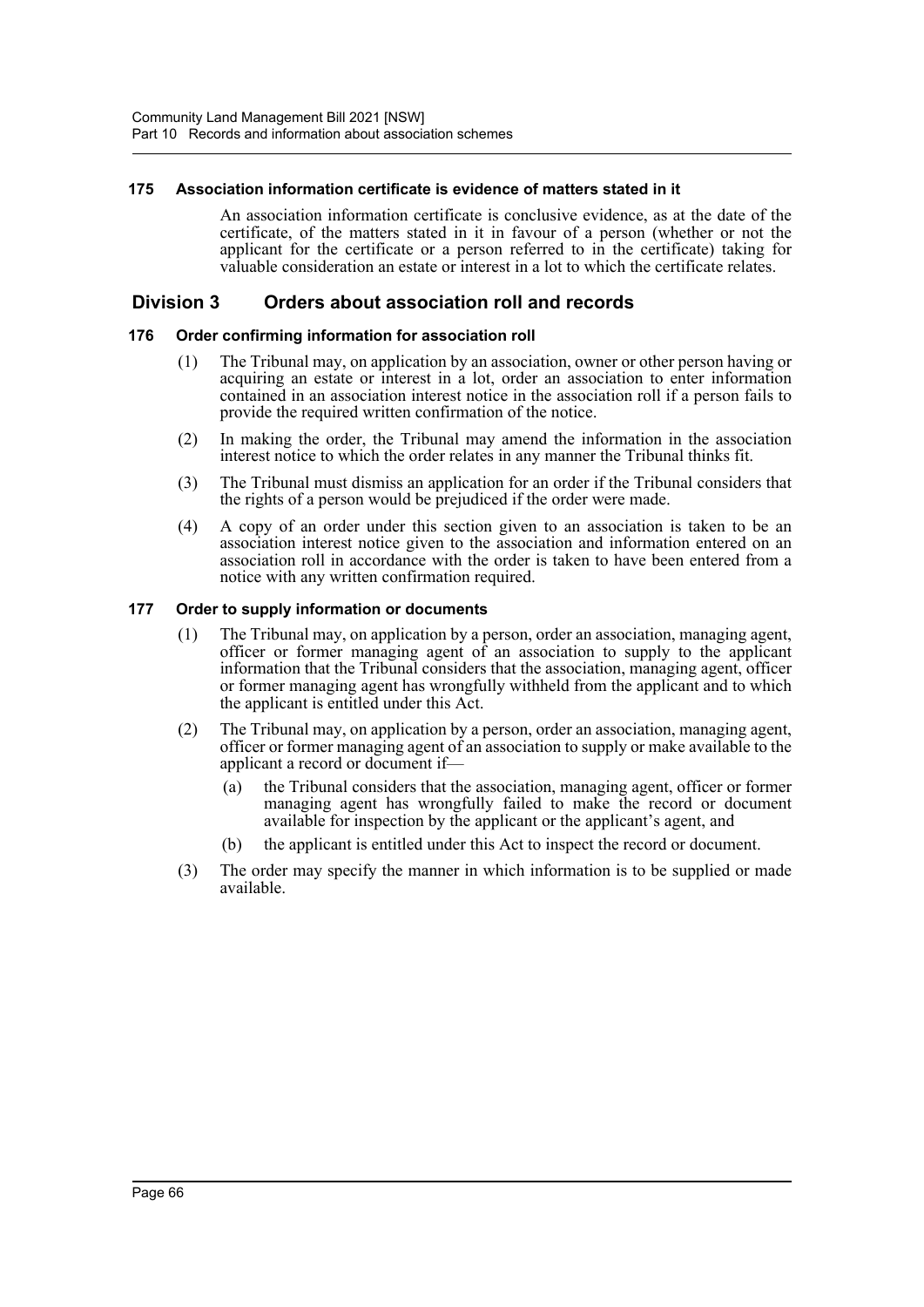# **Part 11 Disputes and Tribunal powers**

# **Division 1 Internal dispute resolution**

# **178 Internal dispute resolution procedures for schemes**

- (1) An association may establish, by a means it thinks fit, a voluntary process for resolving disputes between any 1 or more owners of lots in, or members of, the scheme, other interested persons, the association, the association committee, the managing agent and the facilities manager.
- (2) The fact that a person has or has not participated in a voluntary process established by an association, or the fact that a person has done or omitted to do anything in the course of or as a result of a voluntary process established by an association, is not to be considered for the purposes of mediation or other proceedings under this Act and does not prevent mediation occurring, or proceedings being taken, in that case.

# **Division 2 Alternative dispute resolution by Secretary**

# **179 Definitions**

# In this Part—

*mediation* means a structured negotiation process in which the mediator, as a neutral and independent party, assists the parties to a dispute to achieve their own resolution of the dispute.

*mediation session* means a meeting arranged for the mediation of a matter under this Part and, for the purposes of the provisions of this Division relating to privilege, disclosure and admissibility, includes steps taken in the course of arranging or following-up a session.

*mediator* means the Secretary or a person approved by the Secretary in writing to be a mediator for the purposes of this Division.

# **180 Matters that may be subject to mediation**

- (1) A person may apply to the Secretary for mediation of a matter for which an order may be sought from the Tribunal under this Act.
- (2) On receipt of an application for mediation, the Secretary must, if the Secretary thinks the circumstances of the case are appropriate, arrange for mediation in accordance with the regulations.
- (3) The Secretary may dismiss an application for mediation if the Secretary believes that the application is frivolous, vexatious, misconceived or lacking in substance.

# **181 Representation of parties**

A party to a dispute is not entitled to be represented by another person at a mediation session under this Division unless all the other parties consent to the representation.

# **182 Privilege**

- (1) The same privilege with respect to defamation as exists with respect to judicial proceedings and a document produced in judicial proceedings exists with respect to—
	- (a) a mediation session, or
	- (b) a document or other material sent to, or produced at an office of, the Secretary for the purpose of enabling a mediation session to be arranged.
- (2) The privilege conferred only extends to a publication made—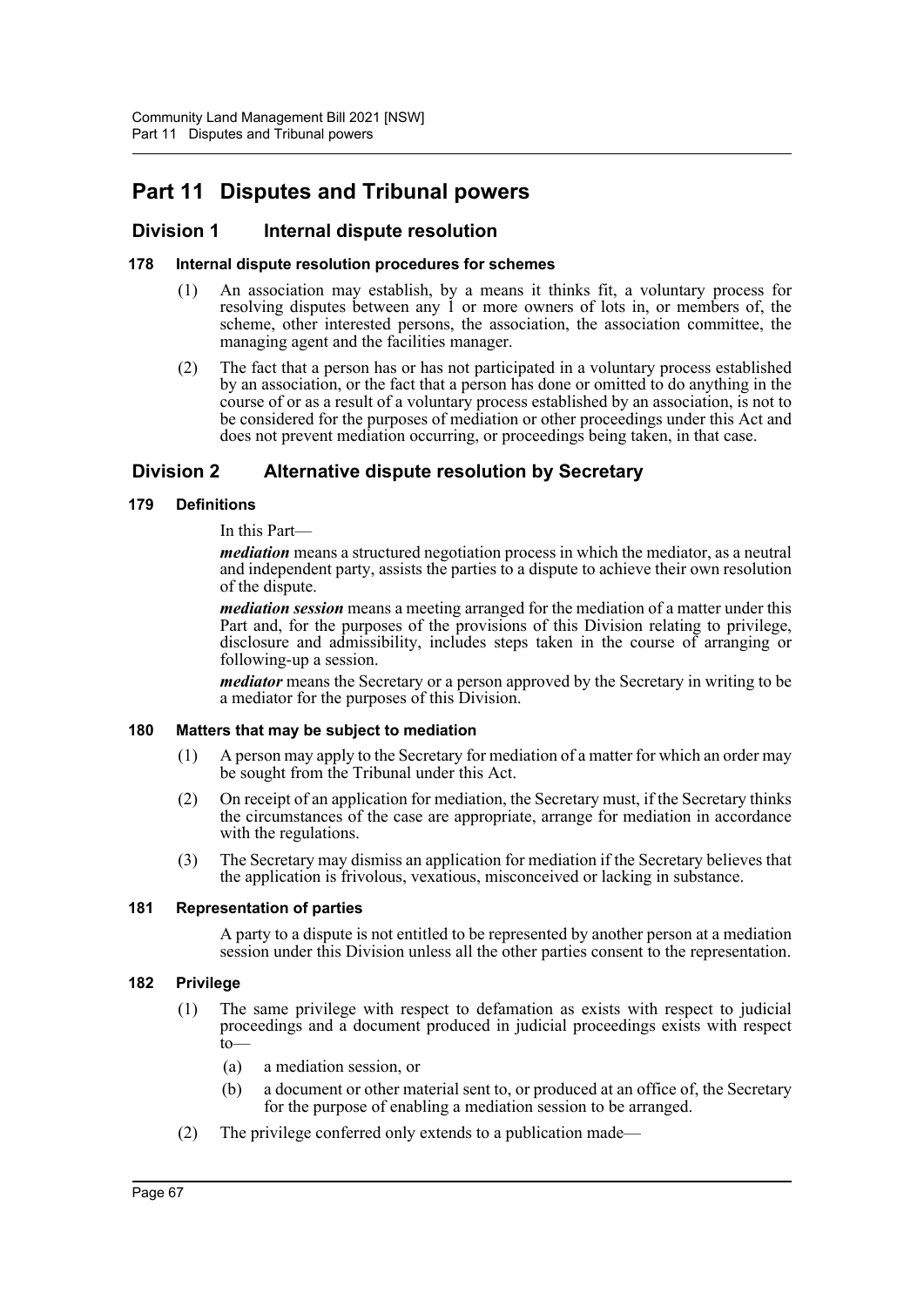- (a) at a mediation session, or
- (b) as provided by subsection (1)(b), or
- (c) as a disclosure permitted by this Division.

## **183 Evidence of mediation sessions not admissible**

- (1) Evidence of anything said or of an admission made in a mediation session is not admissible in proceedings before a court, tribunal or body.
- (2) A document prepared for the purposes of, or in the course of, or as a result of, a mediation session, or a copy of the document, is not admissible in evidence in proceedings before a court, tribunal or body.
- (3) This section does not apply to evidence or a document—
	- (a) if the persons in attendance at, or identified during, the mediation session and, in the case of a document, all persons identified in the document, consent to the admission of the evidence or document, or
	- (b) in proceedings instituted with respect to an act or omission in connection with which a disclosure has been made under this Division on the ground specified in section 184(c).

#### **184 Confidentiality**

A mediator may disclose information obtained in connection with the administration or execution of this Division only in 1 or more of the following circumstances—

- (a) with the consent of the person from whom the information was obtained,
- (b) in connection with the administration or execution of this Division,
- (c) if there are reasonable grounds to believe that the disclosure is necessary to prevent or minimise the danger of injury to a person or damage to property,
- (d) if the disclosure is reasonably required for the purpose of referring a party or parties to a mediation session to a person, agency, organisation or other body and the disclosure is made with the consent of the parties to the mediation session for the purpose of aiding in the resolution of a dispute between those parties or assisting the parties in any other manner,
- (e) in accordance with a requirement imposed by or under a law of the State (other than a requirement imposed by a subpoena or other compulsory process) or the Commonwealth.

# **185 Exoneration from liability for mediators**

No matter or thing done or omitted to be done by a mediator subjects the mediator to any action, liability, claim or demand if the matter or thing was done or omitted to be done in good faith for the purposes of a mediation session under this Division.

#### **186 Effect of Division on other agreements or arrangements**

This Division does not affect the enforceability of other agreements or arrangements that may be made, whether or not arising out of a mediation session, in relation to the matters the subject of a mediation session.

# **Division 3 Procedures for applications to Tribunal**

# **187 Interested persons**

The following persons are *interested persons* for the purpose of making an application to the Tribunal under this Act—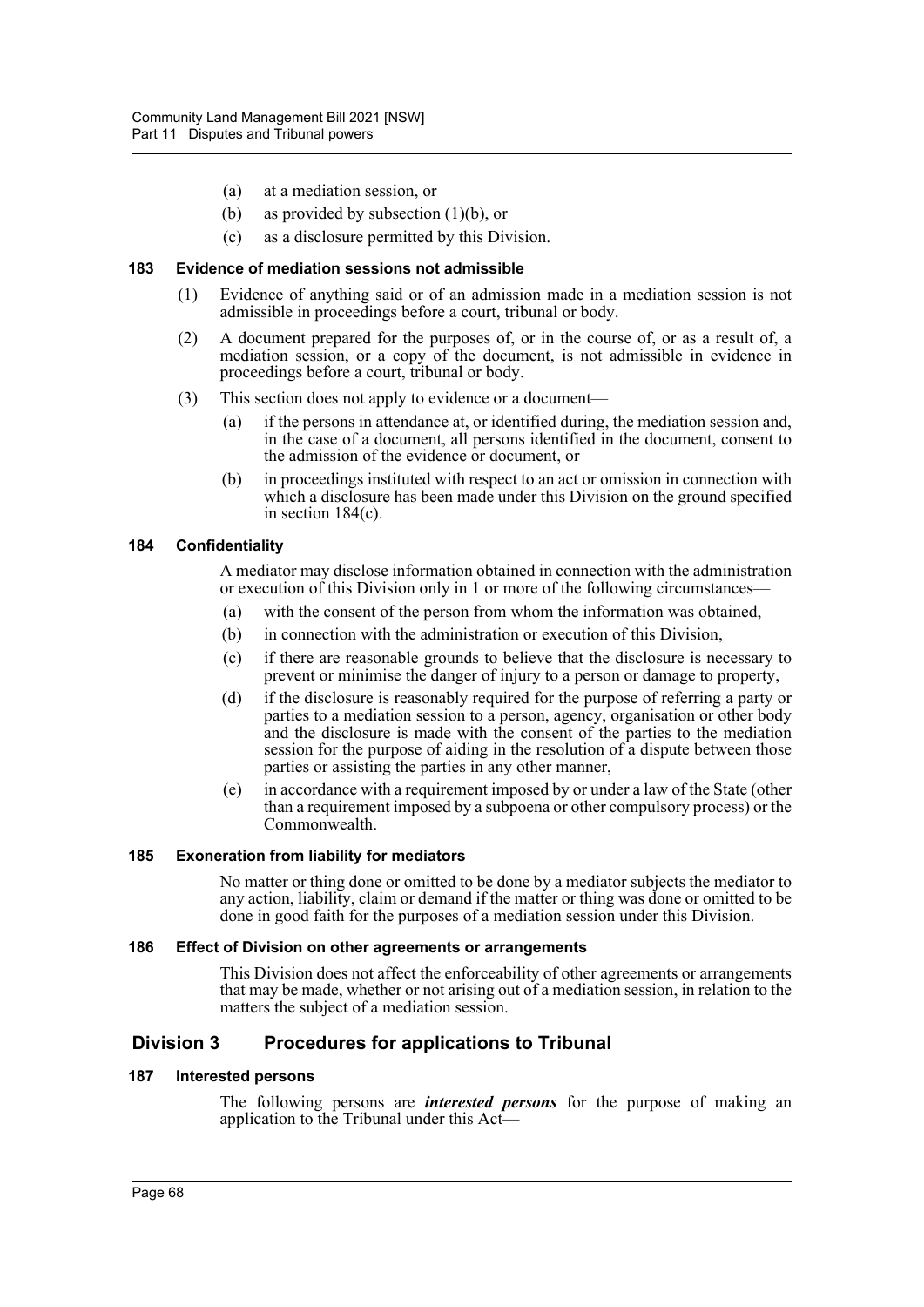- (a) an association or a strata corporation,
- (b) an officer of an association or strata corporation,
- (c) a managing agent,
- (d) an owner of a development lot, neighbourhood lot or strata lot, a person having an estate or interest in a development lot, neighbourhood lot or strata lot or an occupier of a development lot, neighbourhood lot or strata lot.

#### **188 Certain applications cannot be accepted without prior mediation**

- (1) A registrar must not accept an application made to the Tribunal under this Act unless—
	- (a) mediation by the Secretary under Division 2 or otherwise has been attempted but was not successful, or
	- (b) a party refused to participate in the mediation, or
	- (c) the registrar considers that mediation is unnecessary or inappropriate in the circumstances.
- (2) The registrar must inform an applicant that the applicant should arrange for mediation if the registrar rejects an application under this section.
- (3) The applicant may arrange for mediation under Division 2 or otherwise.
- (4) This section does not apply to applications for the following orders—
	- (a) an order to appoint, or requiring the appointment of, a managing agent,
	- (b) an order varying or revoking an order that varies or revokes another order by the Tribunal,
	- (c) an order with respect to waiving, varying or extinguishing a restriction relating to the initial period,
	- (d) an order allocating unit entitlements,
	- (e) an order with respect to access to a lot by the association to inspect or repair association property,
	- (f) an order seeking provision of records to an association by a former managing agent,
	- (g) an order with respect to the inspection of records of an association,
	- (h) an order imposing a monetary penalty and any associated order as to the payment of costs.

# **189 Notice of applications to Tribunal**

- (1) The registrar must give the named parties to the application and the relevant association a copy of an application for an order, but not if the application is for an order imposing a monetary penalty.
- (2) The association must immediately serve a copy of the application on each member of the association other than a member who is a named party to the application.

# **Division 4 Orders that may be made by Tribunal**

# **190 General order-making power of Tribunal**

The Tribunal may, in proceedings before it under this Act, make 1 or more of the following orders or other decisions—

(a) an order or decision that provides for any ancillary or consequential matter the Tribunal thinks appropriate,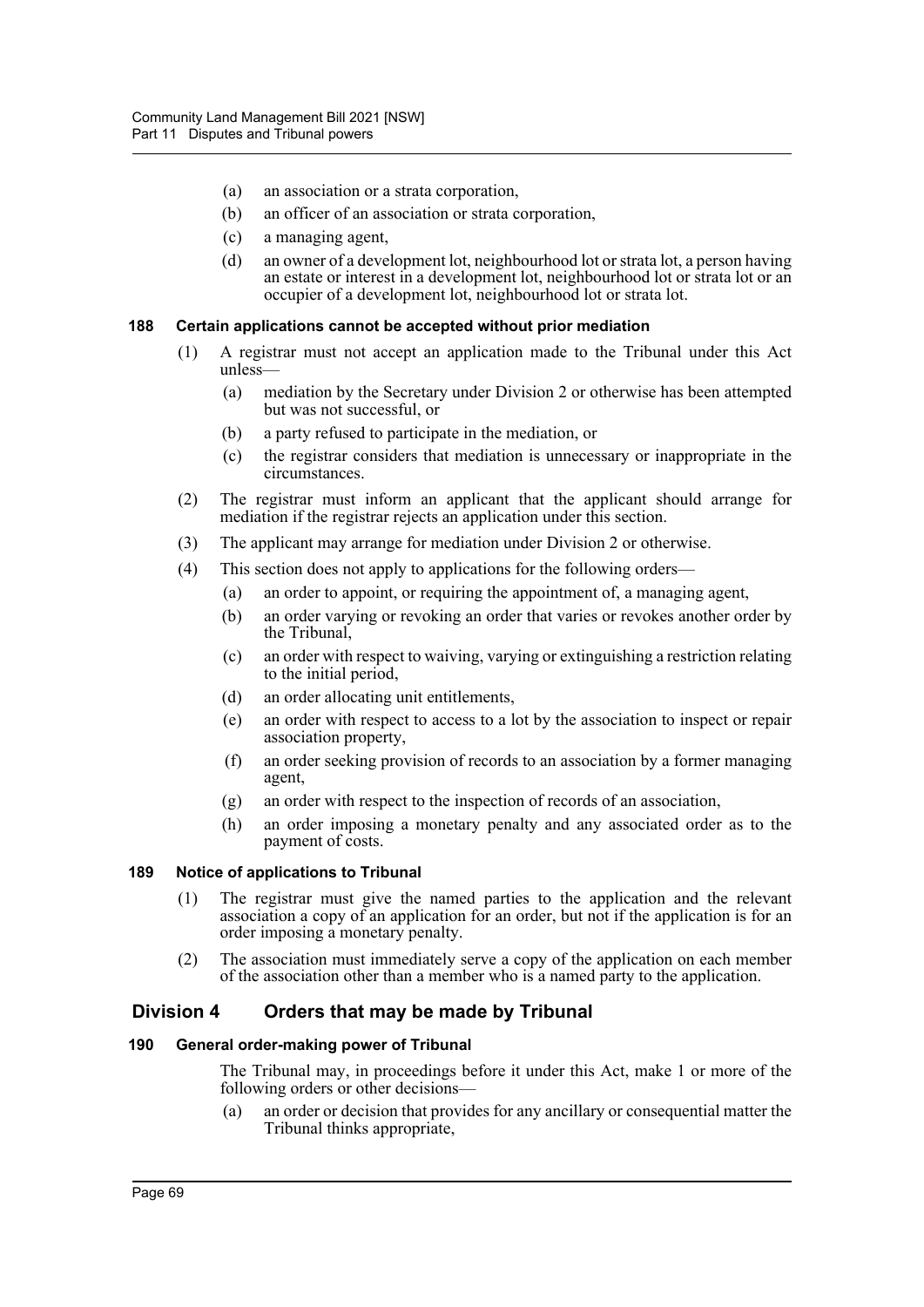(b) an interlocutory decision within the meaning of the *Civil and Administrative Tribunal Act 2013*.

# **191 Agreements and arrangements arising from mediation sessions**

- (1) The Tribunal may make orders to give effect to an agreement or arrangement arising out of a mediation session.
- (2) An order may be made whether or not the mediation was carried out in accordance with this Part or by a mediator within the meaning of this Part.
- (3) Without limiting subsection (1), the Tribunal may make an order that gives effect to the terms of a written agreement signed during a mediation session by persons who were parties to the mediation.
- (4) A mediator may request the registrar to refer a matter to the Tribunal for the making of an order under this section, but only with the consent of the parties to the mediation.
- (5) This Part does not affect the enforceability of other agreements or arrangements that may be made, whether or not arising out of a mediation session, in relation to the matters the subject of a mediation session.

#### **192 Interim orders**

- (1) If an applicant for an order by the Tribunal under this Act requests the making of an interim order and the Tribunal is satisfied on reasonable grounds that urgent considerations justify the making of the order, the Tribunal may—
	- (a) make an interim order in the form of any order that could otherwise be made by the Tribunal, and
	- (b) renew the interim order by giving notice that the order is renewed if a request for its renewal is made not later than 3 months after the order was made.
- (2) The Tribunal may revoke an interim order, or a renewal of an order.
- (3) The Tribunal must give notice that the order has been revoked.
- (4) A person must not in, or in connection with, a request for an interim order or for the renewal of an interim order make a statement that the person knows is false or misleading in a material respect.

Maximum penalty—5 penalty units.

- (5) An interim order may be made or renewed even if—
	- (a) since receipt of the application, any procedure under this Act has not been followed or a function of the Tribunal has not been exercised in relation to the application, or
	- (b) the time, or extended time, for making written submissions on the application has not expired, or
	- (c) a right of appearance or representation has not been exercised.
- (6) An interim order continues in force until—
	- (a) the end of the period of 3 months that commenced with the making of the order or an earlier date specified in the order, or
	- (b) if application is duly made for its renewal—until the renewal is granted or refused, or
	- (c) if it is renewed—the end of the period of 6 months that commenced with the making of the order or any earlier date specified in the order.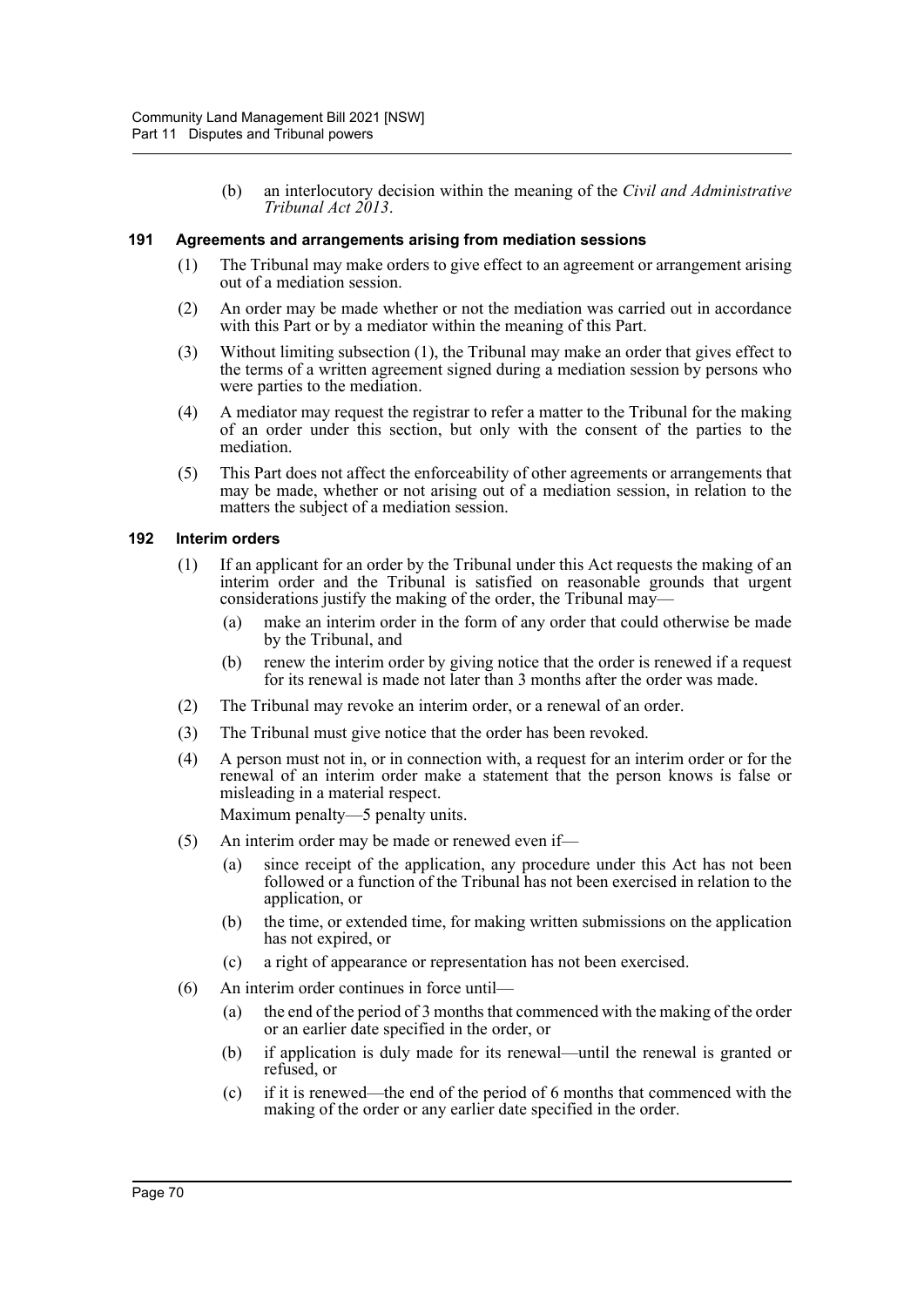(7) Subsection (6) does not apply if the order is revoked by the Tribunal or the application is determined in accordance with another provision of this Act.

# **193 Orders to settle disputes or rectify complaints**

#### (1) **Orders relating to complaints and disputes**

The Tribunal may, on application by an interested person, make an order to settle a complaint or dispute about any of the following—

- (a) the operation, administration or management of a scheme under this Act,
- (b) an agreement authorised or required to be entered into under this Act,
- (c) an agreement appointing a managing agent or a facilities manager,
- (d) an agreement between the association or strata corporation and an owner, mortgagee or covenant chargee of a lot in a scheme that relates to the scheme or a matter arising under the scheme,
- (e) an exercise of, or failure to exercise, a function conferred or imposed by or under this Act or the by-laws of a scheme,
- (f) an exercise of, or failure to exercise, a function conferred or imposed on an association or strata corporation under another Act.

#### (2) **Failure to exercise a function**

For the purposes of this section, an association, strata corporation or association committee is taken not to have exercised a function if—

- (a) it decides not to exercise the function, or
- (b) application is made to it to exercise the function and it fails for 2 months after the making of the application to exercise the function in accordance with the application or to inform the applicant that it has decided not to exercise the function in accordance with the application.

#### (3) **Other proceedings and remedies**

A person is not entitled—

- (a) to commence other proceedings in connection with the settlement of a dispute or complaint the subject of a current application by the person for an order under this section, or
- (b) to make an application for an order under this section if the person has commenced, and not discontinued, proceedings in connection with the settlement of a dispute or complaint the subject of the application.

#### (4) **Disputes relating to consent to development applications**

The Tribunal must consider the interests of all the owners of lots in a scheme in the use and enjoyment of their lots and the association property or common property in determining whether to make an order relating to a dispute concerning the failure of an association or strata corporation to consent to the making of a development application under the *Environmental Planning and Assessment Act 1979* relating to association property or common property.

#### (5) **Excluded complaints and disputes**

This section does not apply to a complaint or dispute relating to an agreement that is not an agreement entered into under this Act, or the exercise of, or failure to exercise, a function conferred or imposed by or under any other Act, if another Act confers jurisdiction on another court or tribunal with respect to the subject-matter of the complaint or dispute and the Tribunal has no jurisdiction under a law (other than this Act) with respect to that subject-matter.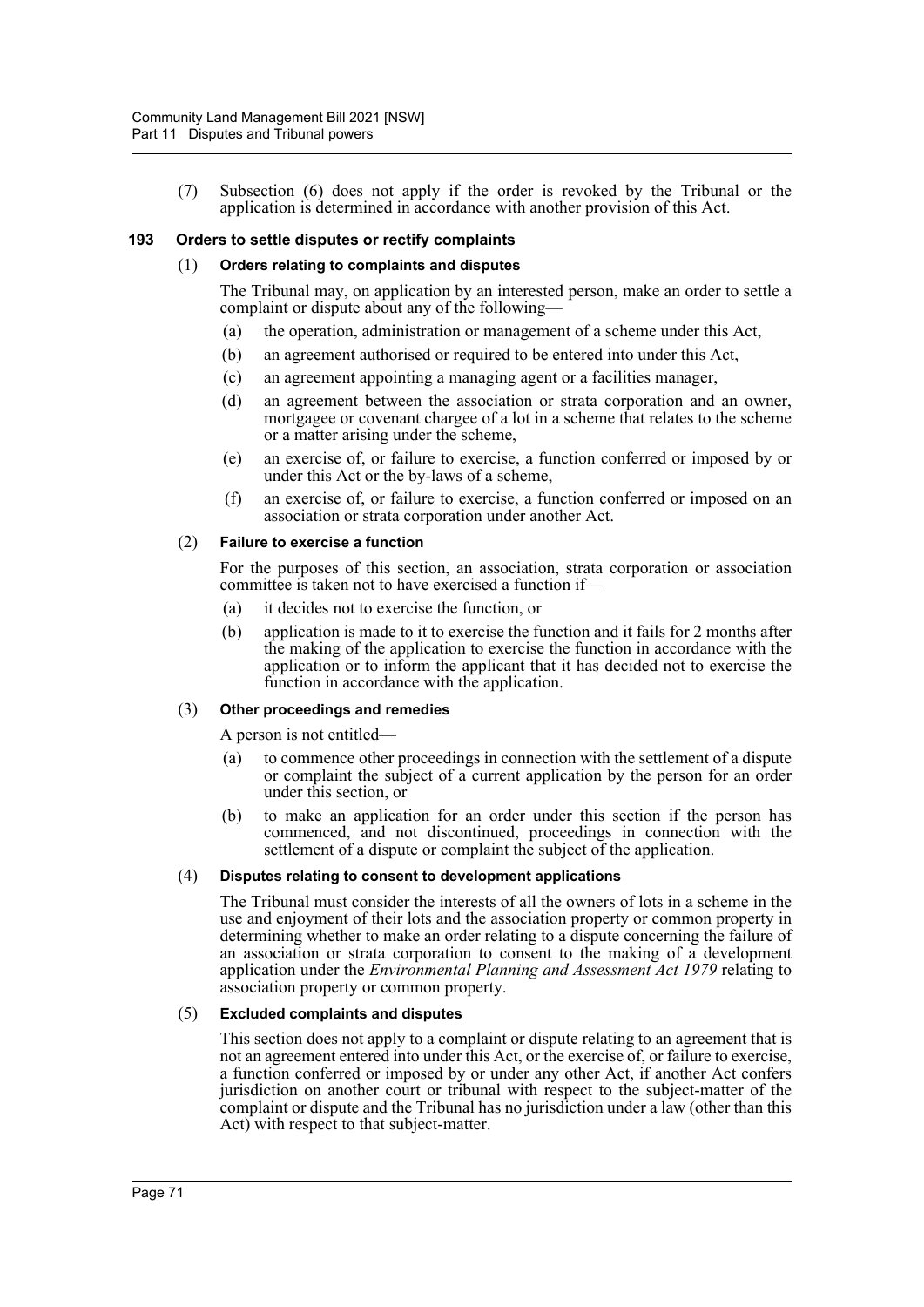(6) This section does not apply to a complaint or dispute relating to a function of, or a failure to exercise a function by, an association or strata corporation if the function may be exercised only in accordance with a unanimous resolution or a special resolution (other than a special resolution relating to association property or common property).

# **194 Order substituting schedule of unit entitlements**

- (1) The Tribunal may, on application, make an order that the schedule of unit entitlements for a community scheme, precinct scheme or neighbourhood scheme be replaced by a schedule based on revaluations made by a qualified valuer if the Tribunal considers that—
	- (a) the initial schedule is based on unreasonable valuations, or
	- (b) the schedule should be reviewed or replaced.
- (2) The Tribunal may, on application, make an order that the schedule of unit entitlements for a neighbourhood scheme be replaced by a schedule based on valuations made by a different qualified valuer if the Tribunal considers that the developer's or subdivider's estimate of proportionate values for a neighbourhood scheme is inaccurate.
- (3) An application for an order under this section may be made by any of the following—
	- (a) an association or a strata corporation within the scheme,
	- (b) the owner of a development lot, a neighbourhood lot or a strata lot within the scheme.
- (4) In this section—

*qualified valuer* has the same meaning as in the *Community Land Development Act 2021*.

# **195 Order with respect to restricted property**

- (1) The Tribunal may, on application, make an order prescribing a change to an association property rights by-law or amending the management statement for an association in relation to restricted property if—
	- (a) an association or a strata corporation decides to create, or refuses to create, restricted property, or
	- (b) a consent that is required to the creation of, or a refusal to create, restricted property is not given.
- (2) In determining an application, the Tribunal is to make an order on the basis of what it considers to be the best interests of all the members of the association or strata corporation.
- (3) Without limiting subsection (1), an order may have the effect of revoking so much of a management statement or by-laws as creates restricted property.
- (4) An application for an order under this section may be made by any of the following—
	- (a) the association or strata corporation,
	- (b) the owner of a lot within the scheme under which the association or strata corporation is constituted.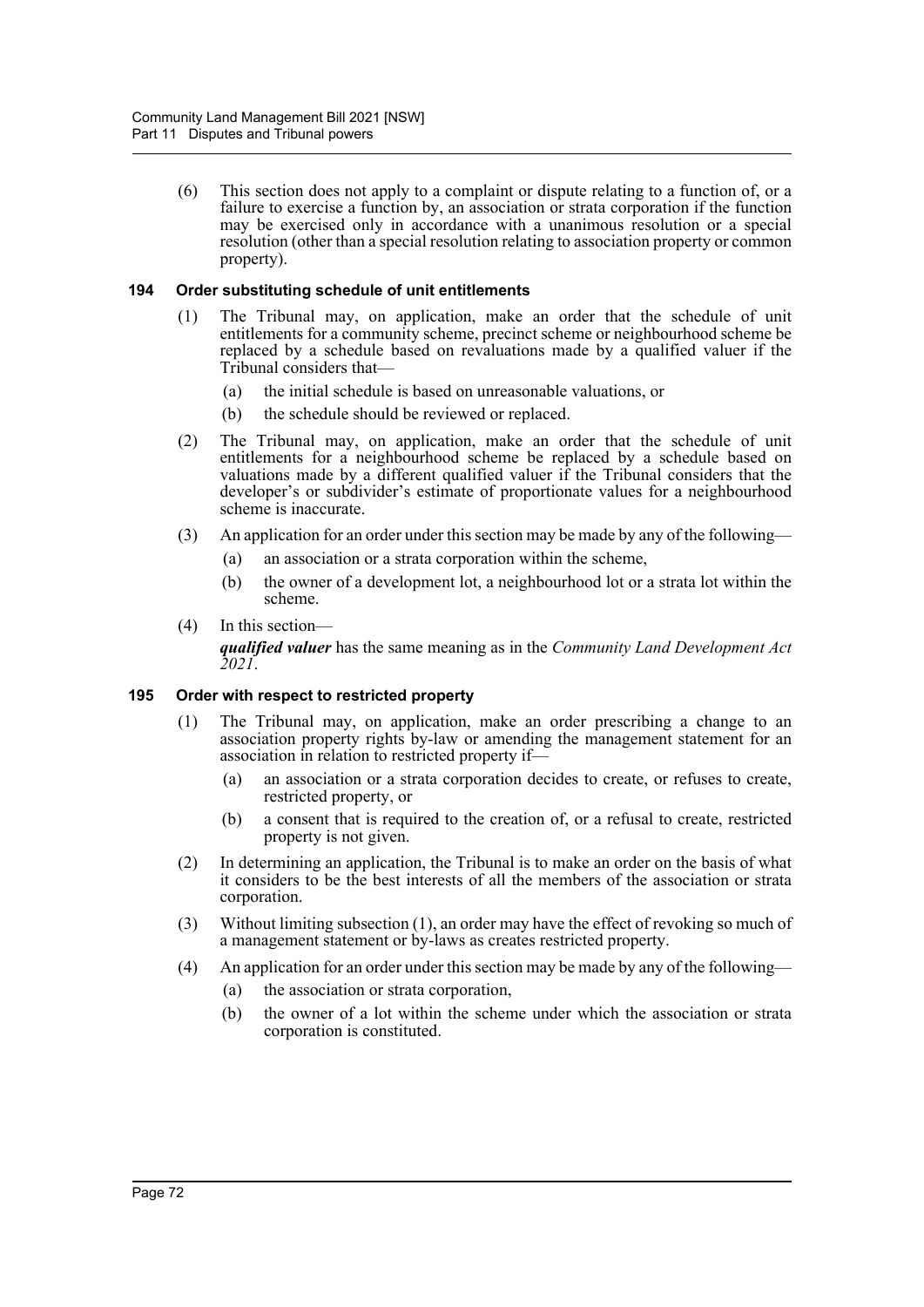# **196 Orders for appointment of managing agent**

#### (1) **Order appointing or requiring the appointment of managing agent to exercise functions of association or strata corporation**

The Tribunal may, on its own motion or on application, make an order appointing a person as a managing agent or requiring an association or strata corporation to appoint a person as a managing agent—

- (a) to exercise all the functions of an association or strata corporation, or
- (b) to exercise specified functions of an association or strata corporation, or
- (c) to exercise all the functions other than specified functions of an association or strata corporation.

#### (2) **Order may confer other functions on managing agent**

The Tribunal may also order, when making an order under this section, that the managing agent is to have and may exercise—

- (a) all the functions of the chairperson, secretary, treasurer or committee of the association or strata corporation, or
- (b) specified functions of the chairperson, secretary, treasurer or committee of the association or strata corporation, or
- (c) all the functions of the chairperson, secretary, treasurer or committee of the association or strata corporation other than specified functions.

#### (3) **Circumstances in which order may be made**

The Tribunal may make an order only if satisfied that—

- (a) the management of a scheme the subject of an application for an order under this Act or an appeal to the Tribunal is not functioning or is not functioning satisfactorily, or
- (b) an association or strata corporation has failed to comply with a requirement imposed on the association or strata corporation by an order made under this Act, or
- (c) an association or strata corporation has failed to perform 1 or more of its duties, or
- (d) an association or strata corporation owes a judgment debt.

# (4) **Qualifications of person appointed**

A person appointed as a managing agent as a consequence of an order made by the Tribunal must—

- (a) hold any licence issued under the *Property and Stock Agents Act 2002* required to be held by a person exercising the functions of a managing agent, and
- (b) have consented in writing to the appointment, which consent, in the case of a strata managing agent that is a corporation, may be given by the Secretary, an officer of the corporation or another person authorised by the corporation to do so.

#### (5) **Terms and conditions of appointment**

A managing agent may be appointed as a consequence of an order under this section on the terms and conditions (including terms and conditions relating to remuneration by the association or strata corporation and the duration of appointment) specified in the order making or directing the appointment.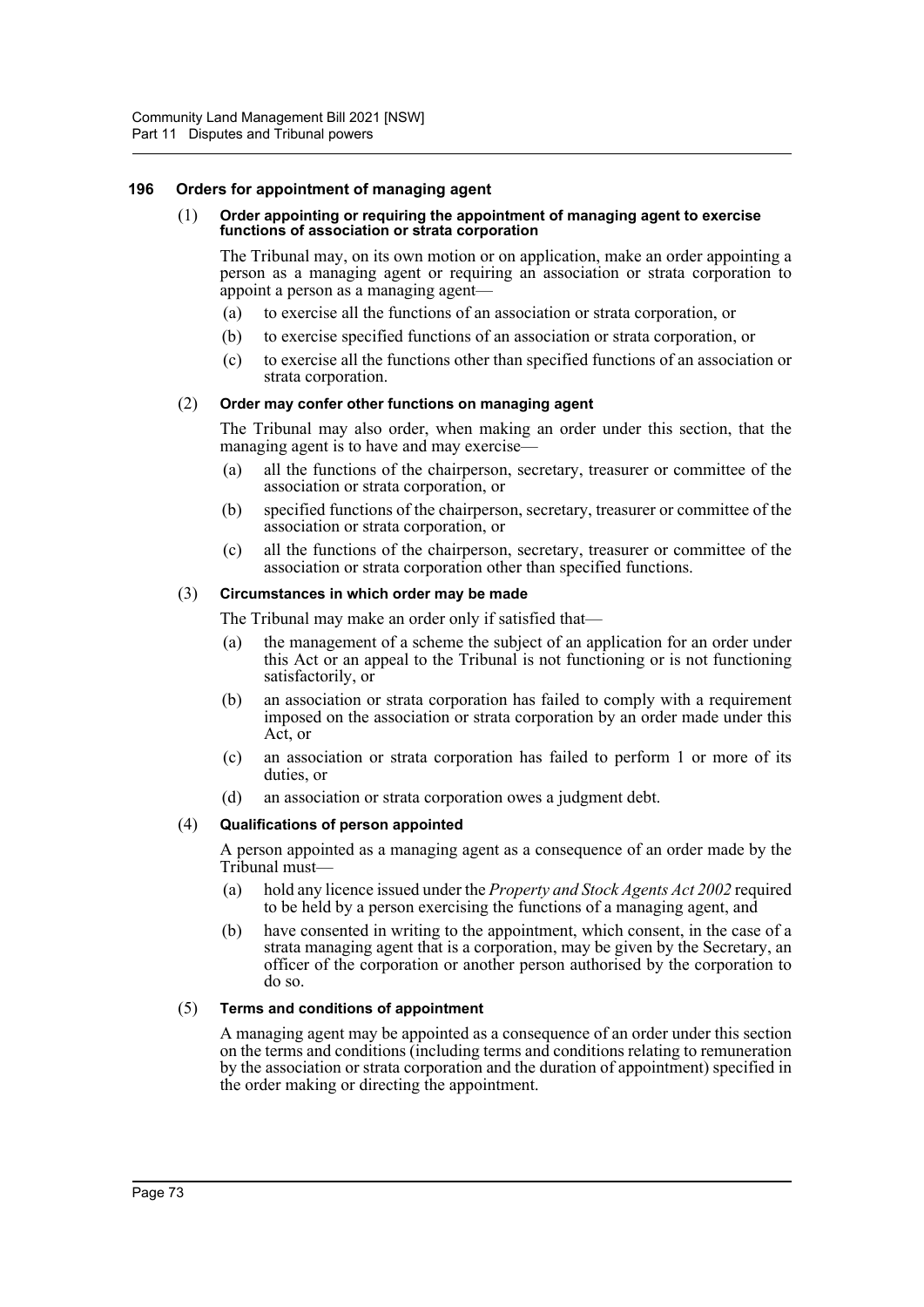#### (6) **Return of documents and other records**

A strata managing agent appointed as a consequence of an order under this section must cause a general meeting of the association to be held not later than 14 days before the end of the agent's appointment and must on or before that meeting make arrangements to return to the association all documents and other records of the association held by the agent.

#### (7) **Revocation of certain appointments**

An order may be revoked or varied on application to the Tribunal and, unless sooner revoked, ceases to have effect at the expiration of the period after its making (not exceeding 2 years) that is specified in the order.

# (8) **Persons who may make an application**

An application for an order under this section may be made by—

- (a) a person who obtained an order under this Act that imposed a duty on the association or strata corporation or on the committee or an officer of the association or strata corporation and that has not been complied with, or
- (b) a person having an estate or interest in a development lot, neighbourhood lot or strata lot in the scheme concerned, or
- (c) the authority having the benefit of a positive covenant that imposes a duty on the association or strata corporation, or
- (d) a judgment creditor to whom the association or strata corporation owes a judgment debt.

# **197 Orders relating to association committee and officers**

- (1) The Tribunal may, on its own motion or on application by an interested person, make any of the following orders—
	- (a) an order removing a person from an association committee,
	- (b) an order prohibiting an association committee from determining a specified matter and requiring the matter to be determined by resolution of the association,
	- (c) an order removing 1 or more of the officers of an association from office and from the association committee.
- (2) Without limiting the grounds on which the Tribunal may order the removal from office of a person, the Tribunal may remove a person if it is satisfied that the person has—
	- (a) failed to comply with this Act or the regulations, or the by-laws or management statement of the association scheme, or
	- (b) failed to exercise due care and diligence, or engaged in serious misconduct, while holding the office.

# **Division 5 General provisions relating to Tribunal powers and orders**

# **198 Title to land**

- (1) The Tribunal may determine a question of title to land only for the purpose of deciding a matter under this Act.
- (2) A determination under this section does not have any force or effect except as provided by this Act.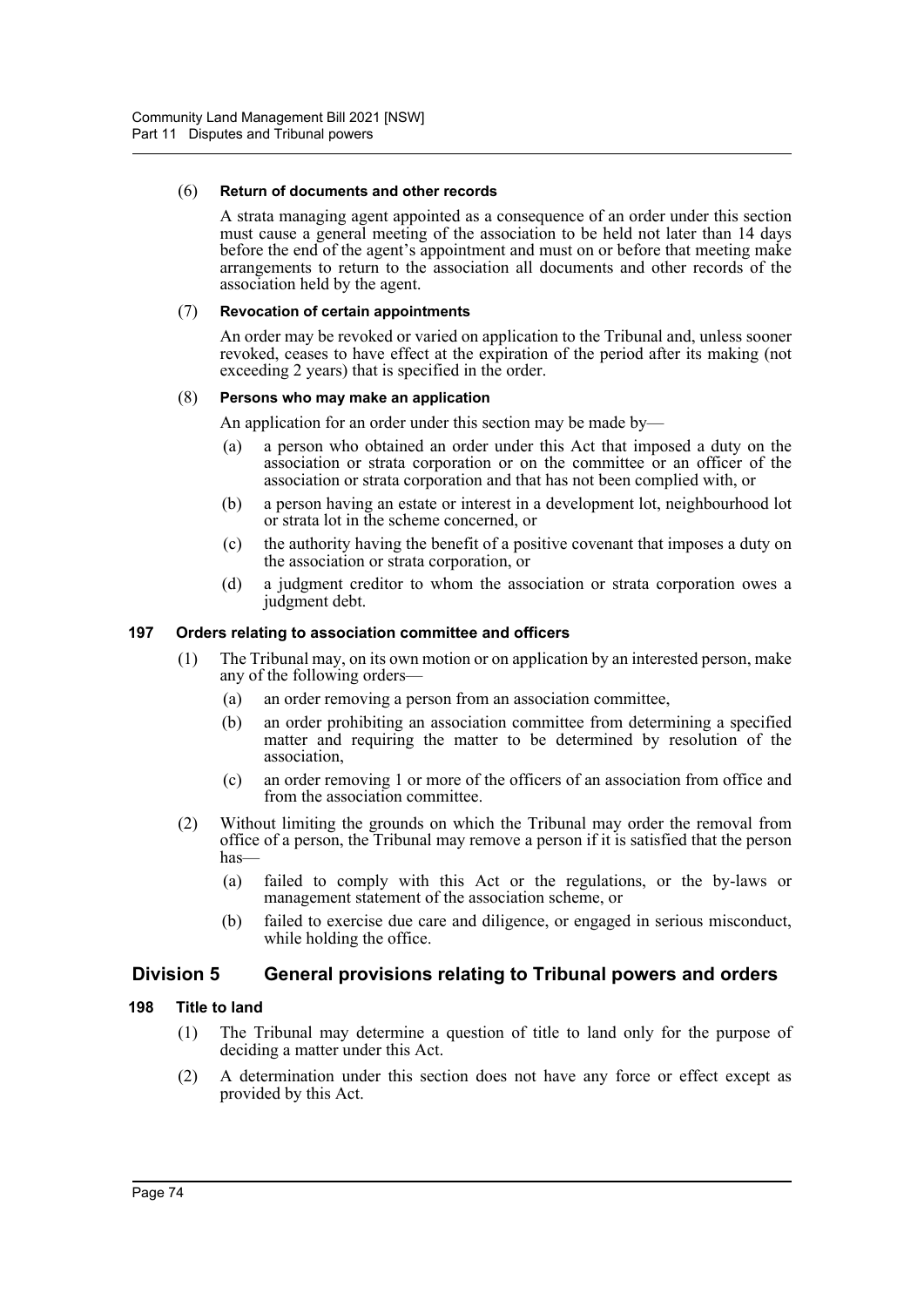# **199 Tribunal may make order of another kind**

The Tribunal may deal with an application for an order under a specified provision of this Act by making an order under a different provision of this Act if it considers it appropriate to do so.

## **200 Other matters for which Tribunal may provide**

- (1) The Tribunal may order a person the subject of an application for an order to do or refrain from doing a specified act in relation to a scheme.
- (2) The Tribunal may in proceedings for an order under this Act order a party who, without reasonable excuse, failed (after previously agreeing to mediation) to attend a mediation session relating to the subject-matter of the proceedings to pay the whole or any part of the costs of mediation.

## **201 Dismissal of application on certain grounds**

The Tribunal may dismiss an application for an order if—

- (a) the ground for the application is the absence of a quorum at a meeting or a defect, irregularity or deficiency of notice or time, and
- (b) the Tribunal believes no substantial injustice has resulted.

#### **202 Copies of orders**

- (1) The Tribunal is to cause a copy of an order under this Act to be given to the association or strata corporation for the scheme to which the order relates (whether or not the association or strata corporation is a party to the proceedings).
- (2) The association or strata corporation must—
	- (a) display the copy of the order in a prominent position on the notice board of the association or strata corporation within 3 days after receiving it, and for 14 days after that, or
	- (b) if the association or strata corporation does not have a notice board, cause a further copy of the order to be given to each person whose name appears on the association or strata roll.

# **203 Tribunal to be provided with association report and inspections**

- (1) An association must, if required to do so by the Tribunal for the purposes of its functions under this Act, provide to the Tribunal—
	- (a) information under Division 2 of Part 10, or
	- (b) an opportunity to inspect items under that Division.
	- Maximum penalty—5 penalty units.
- (2) The Tribunal is not liable to pay a fee for any information provided for inspection under this section.

#### **204 Resolution purporting to alter effect of order**

- (1) If an order by the Tribunal under this Act has effect as if it were a resolution, the order may be amended or revoked only by a unanimous resolution or as provided by subsection (3).
- (2) The association must cause the terms of the order to be recorded in its minute book when it is given a copy of the order by the registrar.
- (3) If an order fixes a period during which a resolution of an association or strata corporation purporting to alter the effect of the order would be inoperative, a resolution passed during that period has effect only if—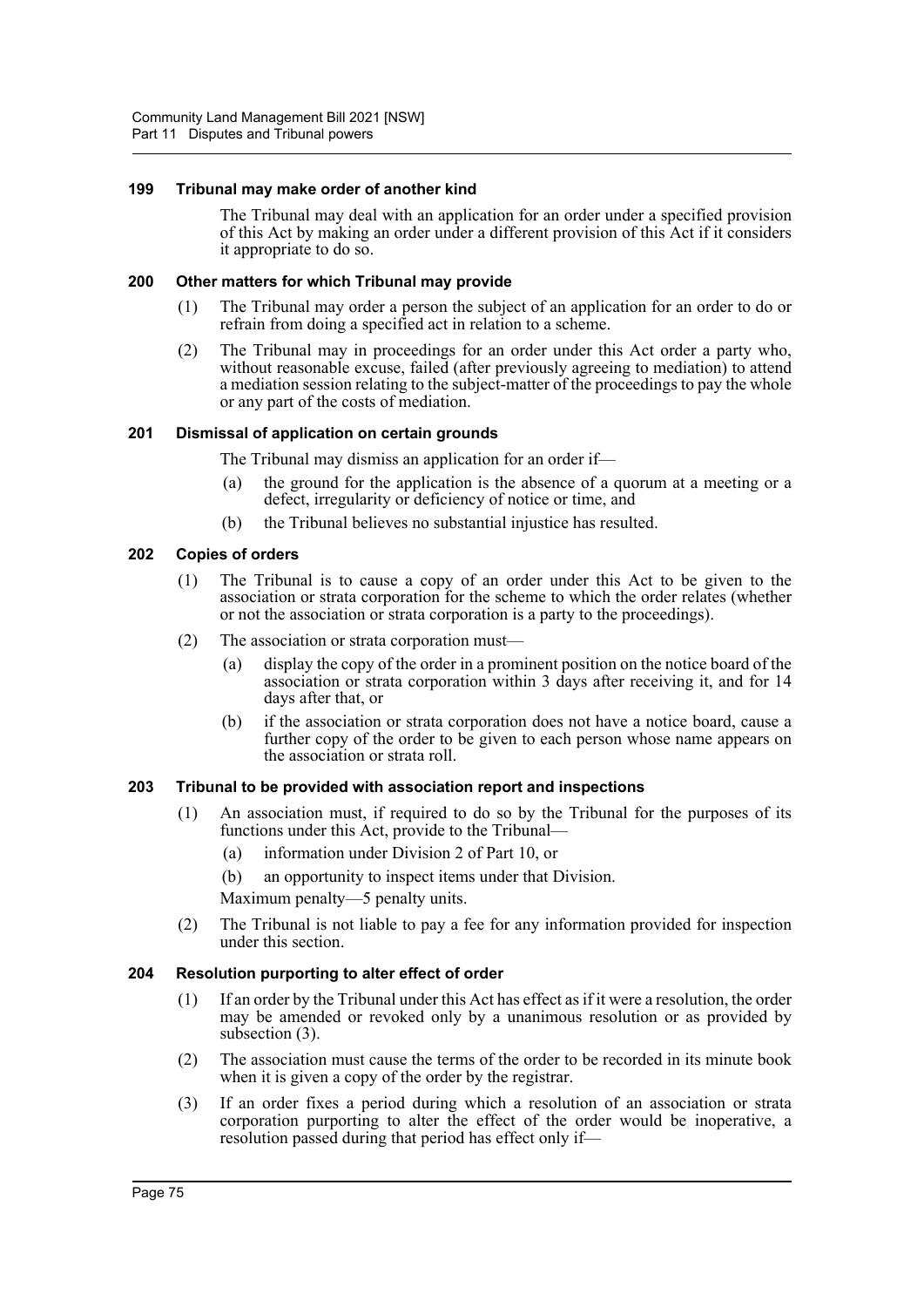- (a) it is a unanimous resolution, or
- (b) it is passed on a motion submitted to a general meeting after being authorised, by order, by the Tribunal.
- (4) A resolution that is so authorised and passed may amend or revoke an order before the end of the period.
- (5) An application to the Tribunal for an order authorising a motion for submission to a general meeting may be made by any person who, at the time of the application, could have applied for the order to which the proposed motion relates.

## **205 Recording in Register of effect of certain orders**

- (1) The Registrar-General is to make any recordings in the Register with respect to an order under this Act that appear to the Registrar-General to be necessary or proper to give effect to the order if—
	- (a) a copy of the order, certified by the Tribunal as a true copy, has been lodged with the Registrar-General, and
	- (b) the copy is accompanied by the certificate of title comprising the common property in the strata scheme, and
	- (c) any fee payable for the recordings has been paid.
- (2) The Registrar-General may waive the requirement for the certificate of title under subsection  $(1)(b)$  if-
	- (a) the certificate of title has not been lodged within 21 days after written notice is given by the person lodging the copy of the order to the association requesting the lodging of the certificate of title, or
	- (b) an application under section 111 of the *Real Property Act 1900* for the issue of a new certificate of title has not been made within that period.

# **206 Changes to Register after orders allocating unit entitlements**

- (1) This section applies if—
	- (a) a copy of an order allocating unit entitlements among lots in a neighbourhood scheme is lodged with the Registrar-General in accordance with this Act, or
	- (b) a copy of an order made by a superior court with respect to any such order is lodged with the Registrar-General and is certified by the appropriate officer of that court to be a true copy.
- (2) The Registrar-General must amend the schedule of unit entitlement recorded in the folio of the Register comprising the common property to which the order relates, to the extent necessary to give effect to the order.

#### **207 Civil penalties for contravention of orders**

- (1) The Tribunal may, by order, require a person to pay a pecuniary penalty of an amount of up to 50 penalty units for contravention of an order under this Act (*the original order*).
- (2) An application for the order may be made—
	- (a) by the applicant for the original order, or
	- (b) by the association or strata corporation for the scheme to which the order relates, or
	- (c) in the case of an order that gives effect to any agreement or arrangement arising out of a mediation session, by either party to the mediation.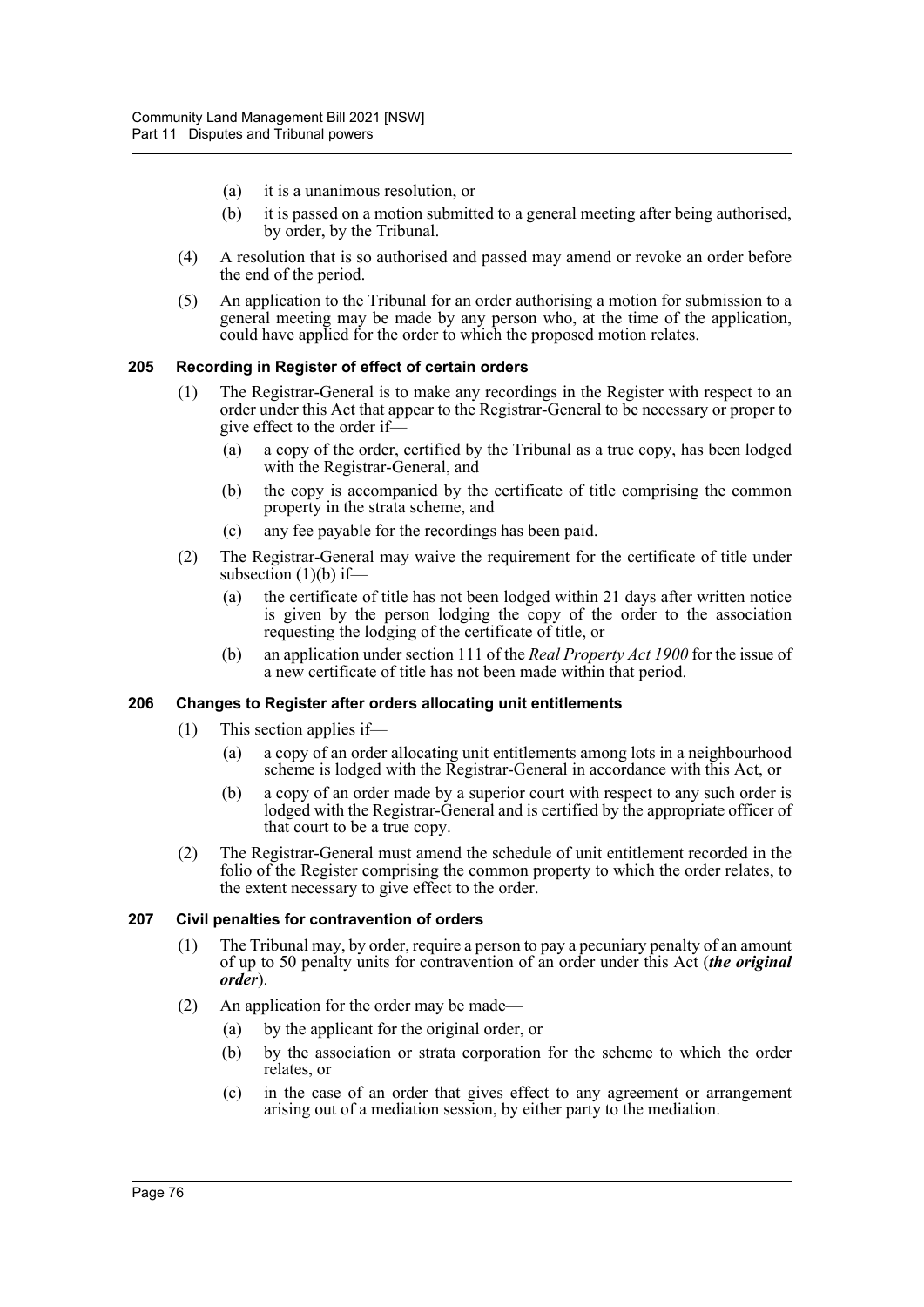- (3) A person is not liable to be punished twice if the person's act or omission constitutes both a contravention for the purposes of this section and—
	- (a) a contravention for the purposes of a civil penalty provision of the *Civil and Administrative Tribunal Act 2013*, or
	- (b) a contempt of the Tribunal.

#### **208 Recovery of unpaid civil penalty**

A civil penalty imposed by the Tribunal as a result of a contravention of an order under this Act that is to be paid by an owner of a lot to the association may be recovered under this Act as if it were an amount of unpaid contributions.

**Note 1.** Section 72(3) of the *Civil and Administrative Tribunal Act 2013* provides for a civil penalty for a contravention of an order of the Tribunal. A monetary penalty of up to \$11,000 for an individual and \$22,000 for a corporation may be imposed for the contravention and may be imposed for the contravention and recovered as a debt due to the Crown in a court of competent jurisdiction (see section 77 of that Act). Other penalties ordered to be paid by the Tribunal may also be recovered as debts under that Act (see section 78 of that Act).

**Note 2.** Section 91 of this Act provides for the recovery of unpaid contributions.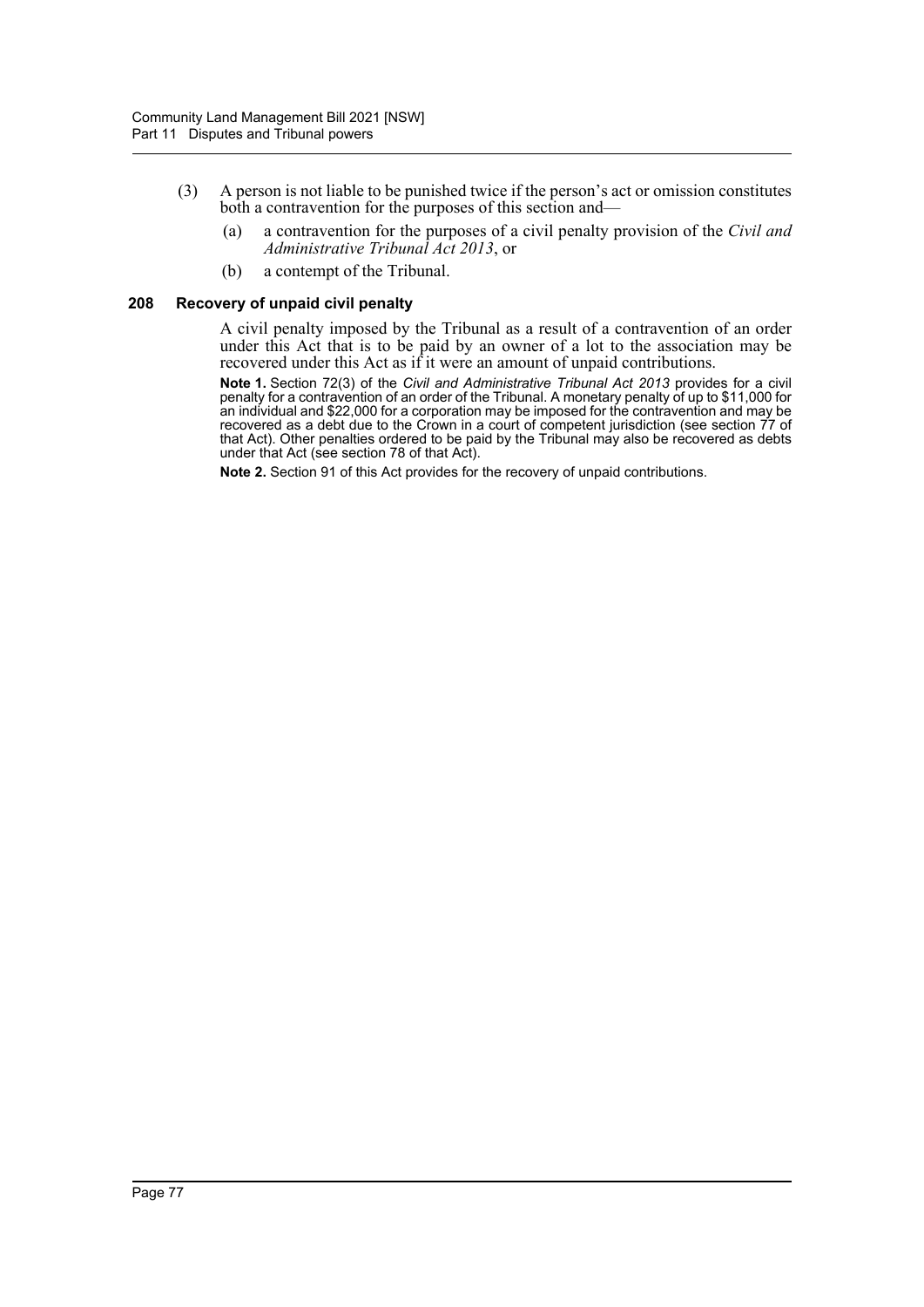# **Part 12 Offences and penalties**

# **Division 1 Offences and enforcement**

# **209 Investigations by Secretary**

- (1) If the Secretary believes on reasonable grounds that an offence under this Act has been or may be committed, the Secretary may exercise the following powers to investigate the grounds for the belief—
	- (a) enter association property or common property,
	- (b) enter a development lot,
	- (c) enter a neighbourhood lot or a strata lot at a reasonable time on notice given to the occupier,
	- (d) request an association or strata corporation to provide information to the Secretary and allow the Secretary to inspect its records under Division 2 of Part 10.
- (2) When exercising a power under this section, the Secretary may, if the Secretary thinks fit, be accompanied by—
	- (a) a member of the committee of an association or strata corporation, or
	- (b) the managing agent (if any) of the scheme concerned.
- (3) A person must not obstruct or hinder the Secretary, or a delegate of the Secretary, in the exercise of powers conferred by this section. Maximum penalty—5 penalty units.
- (4) An association or strata corporation must not neglect or fail to comply with a request under subsection  $(1)(d)$ .

Maximum penalty—5 penalty units.

(5) No charge is payable by the Secretary in connection with a request made under subsection  $(1)\overline{(d)}$ .

**Note.** The Secretary may delegate the Secretary's functions under this Act (see section 218).

# **210 Penalty notices**

- (1) An authorised officer may issue a penalty notice to a person if it appears to the officer that the person has committed a penalty notice offence.
- (2) A penalty notice offence is an offence against this Act or the regulations that is prescribed by the regulations as a penalty notice offence.
- (3) The *Fines Act 1996* applies to a penalty notice issued under this section. **Note.** The *Fines Act 1996* provides that, if a person issued with a penalty notice does not wish to have the matter determined by a court, the person may pay the amount specified in the notice and is not liable to any further proceedings for the alleged offence.
- (4) The amount payable under a penalty notice issued under this section is the amount prescribed for the alleged offence by the regulations (not exceeding the maximum amount of penalty that could be imposed for the offence by a court).
- (5) This section does not limit the operation of any other provision of, or made under, this or any other Act relating to proceedings that may be taken in respect of offences.
- (6) In this section, *authorised officer* means a member of staff of the Department of Customer Service designated by the Secretary of the Department as an authorised officer for the purposes of this section.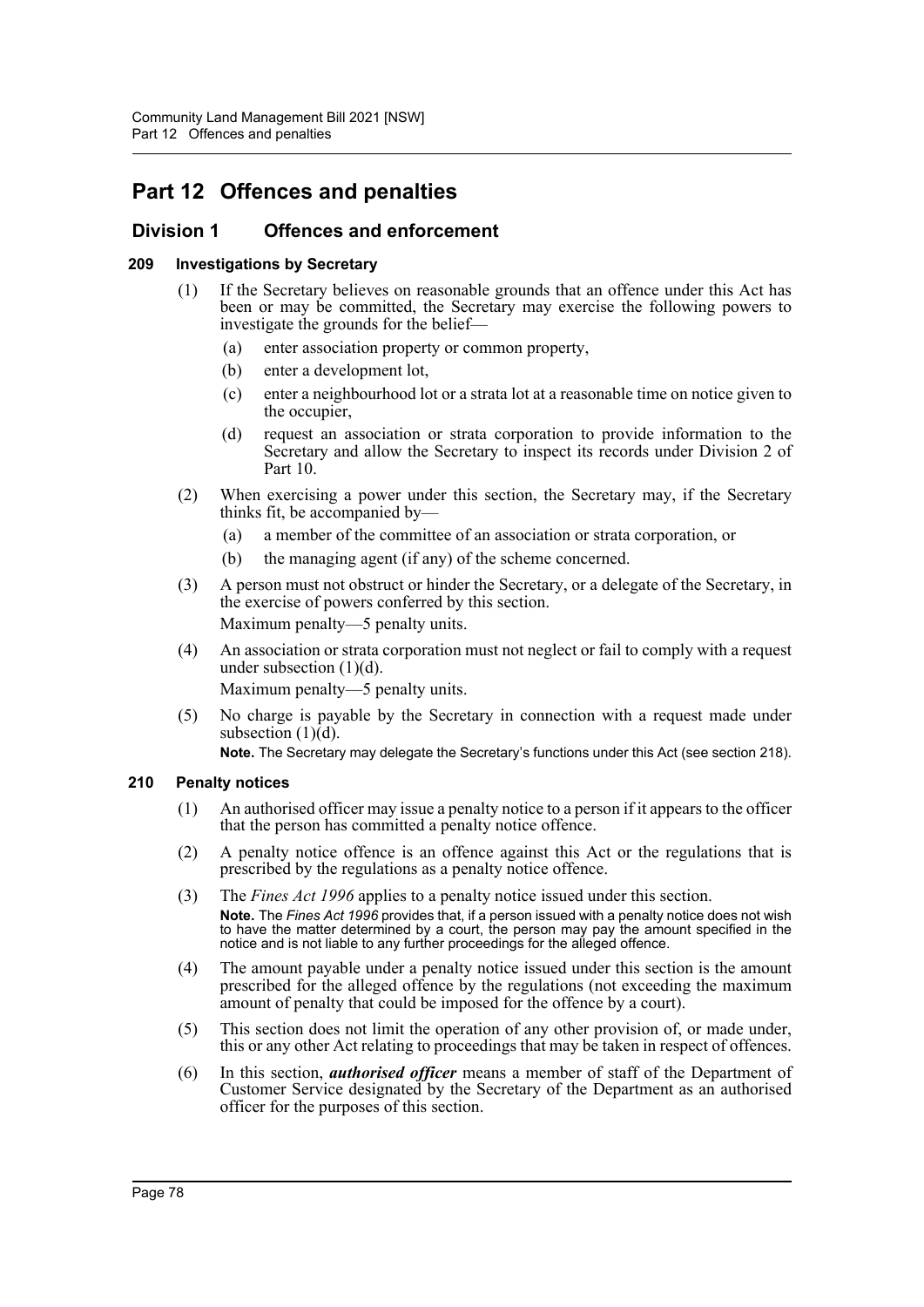# **211 Nature of proceedings**

Proceedings for an offence under this Act or the regulations may be dealt with summarily before the Local Court.

# **212 Proof of reasonable excuse**

In any proceedings for an offence against a provision of this Act or the regulations, the onus of proving that a person had a reasonable excuse (as referred to in the provision) lies with the defendant and must be proved on the balance of probabilities.

# **Division 2 Other proceedings**

# **213 Other rights and remedies not affected by this Act**

- (1) Nothing in this Act derogates from any rights or remedies that any of the following persons may have in relation to a lot, association property or common property apart from this Act, the *Strata Schemes Management Act 2015* or the *Strata Schemes Development Act 2015*—
	- (a) an association or a strata corporation,
	- (b) the owner, mortgagee or covenant chargee of a development lot, a neighbourhood lot or a strata lot.
- (2) In proceedings to enforce any such right or remedy, the court in which the proceedings are taken must order the plaintiff to pay the defendant's costs if the court is of the opinion that, having regard to the subject-matter of the proceedings, the taking of the proceedings was not justified because this Act or the *Strata Schemes Management Act 2015* makes adequate provision for the enforcement of those rights or remedies.
- (3) The defendant's costs are to be as determined by the court.

# **214 Costs in proceedings between association and members**

- (1) This section applies to legal proceedings brought—
	- (a) against an association by 1 or more of its members, or
	- (b) by an association against 1 or more of its members,

including legal proceedings involving a member joined in third party proceedings.

(2) In proceedings to which this section applies, the Court may order that any costs and expenses payable by the association under an order made in the proceedings must be paid from a levy made only in respect of the lots, and in the proportions, specified in the order.

# **215 Association may represent members in certain proceedings**

- (1) This section applies to proceedings in relation to association property.
- (2) If the members of an association are jointly entitled to take proceedings against a person or are liable to have proceedings taken against them jointly, the proceedings may be taken by or against the association.
- (3) A judgment or order given or made in favour of or against the association in those proceedings has effect as if it were a judgment or order given or made in favour of or against its members.
- (4) A contribution required to be made by a member of an association to another member in relation to the judgment debt is to be the proportion of the judgment debt specified in subsection  $(5)$ ,  $(6)$  or  $(7)$ , as applicable.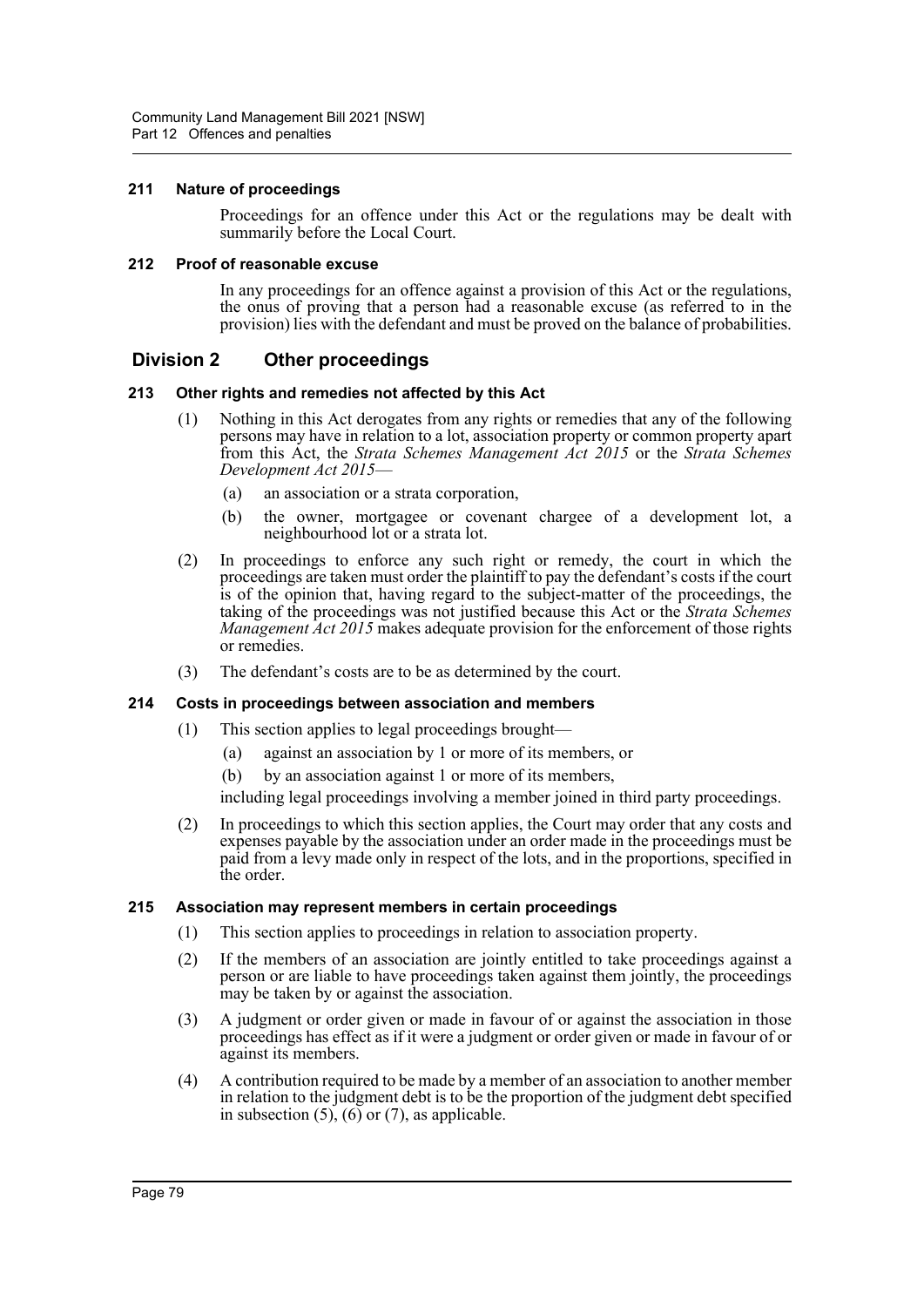- (5) The proportion for a member of a community association for a judgment debt relating to community property is—
	- (a) if the member is the owner of a community development lot—the proportion that the unit entitlement of the development lot bears to the total unit entitlement of the community scheme, or
	- (b) if the member is a precinct association, neighbourhood association or strata corporation—the proportion that the unit entitlement for the former development lot that became subject to the precinct scheme, neighbourhood scheme or strata scheme bears to the total unit entitlement of the community scheme.
- (6) The proportion for a member of a precinct association for a judgment debt relating to precinct property is—
	- (a) if the member is the owner of a precinct development lot—the proportion that the unit entitlement of the precinct development lot bears to the total unit entitlement of the precinct scheme, or
	- (b) if the member is a neighbourhood association or strata corporation—the proportion that the unit entitlement for the former development lot that became subject to the neighbourhood scheme or strata scheme bears to the total unit entitlement of the precinct scheme.
- (7) The proportion for an owner of a neighbourhood lot for a judgment debt relating to neighbourhood property is the proportion that the unit entitlement for the neighbourhood lot bears to the total unit entitlement of the neighbourhood scheme.

# **216 Structural defects—proceedings as agent**

- (1) An interested person may take proceedings for the rectification of the condition of a part of a building, or a part of the site of a building, if that condition affects or is likely to affect the support or shelter provided by that part to any other part of the building or its site.
- (2) The proceedings may be taken only if—
	- (a) they could have been taken by an owner of a lot or by another person in whom is vested an estate in fee simple in a part of the building or its site, and
	- (b) they have not been taken by the owner or other person within a reasonable time.
- (3) The proceedings are taken by an interested person as agent for the person who might have taken the proceedings and at the cost of the interested person.
- (4) In this section, *interested person* means—
	- (a) the association or the strata corporation for the scheme for the building or, if part of the building is included in a part strata parcel, for a strata scheme for part of the building, or
	- (b) a person in whom is vested an estate in fee simple or, in the case of a leasehold strata scheme, a leasehold estate, registered under the *Real Property Act 1900* in any part of the building or its site that is not included in a part strata parcel.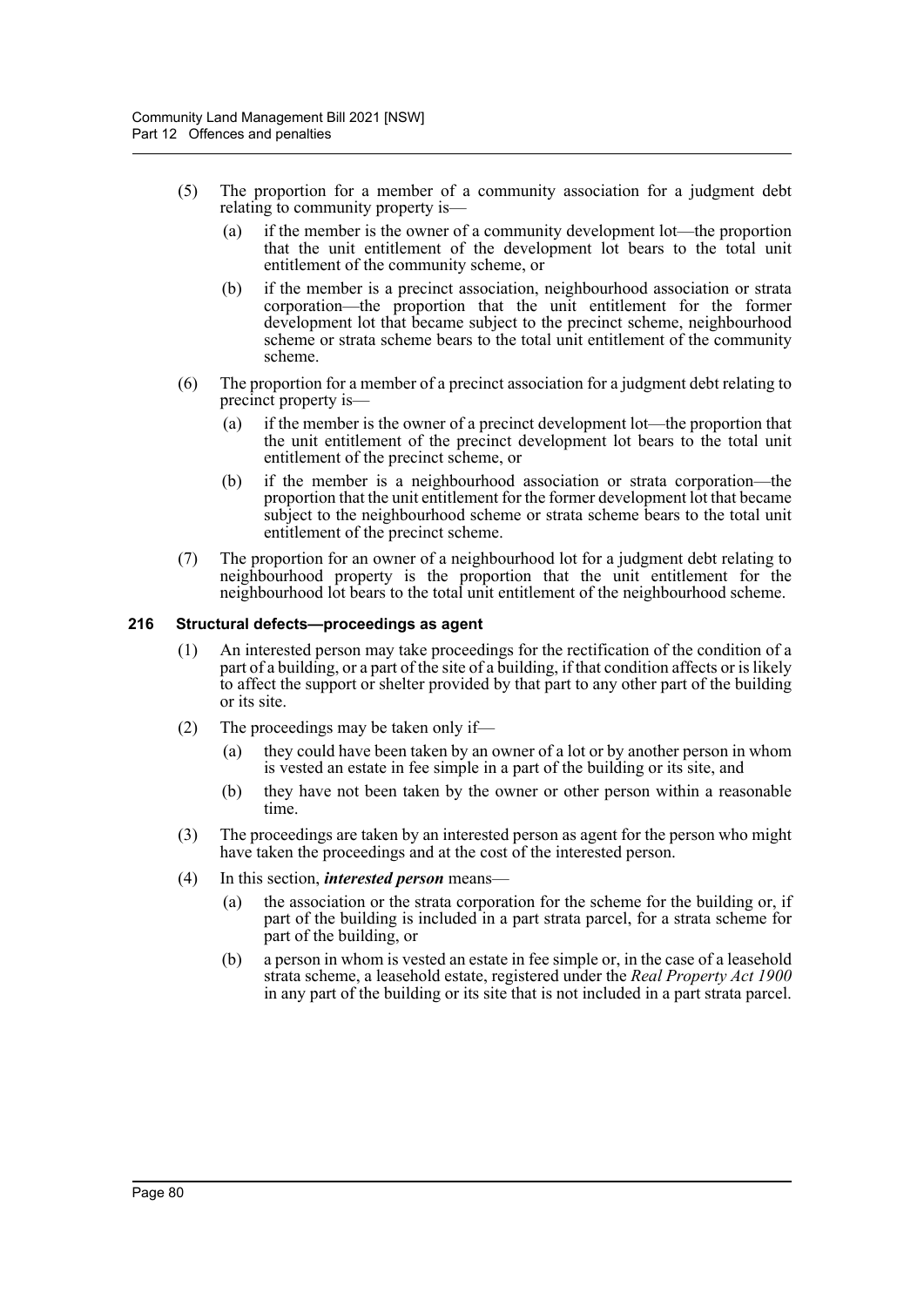# **Part 13 Miscellaneous**

# **217 Functions of Secretary**

The functions of the Secretary under this Act include the following—

- (a) investigating and carrying out research into matters relating to or affecting schemes,
- (b) investigating and attempting to resolve complaints and disputes relating to schemes and taking any action that the Secretary thinks appropriate,
- (c) prosecuting an offence under this Act or the regulations,
- (d) providing information to owners, occupiers, associations, managing agents and the public about this Act and the services provided by the Secretary and the Tribunal,
- (e) investigating and reporting on matters, or making inquiries in relation to matters, referred to the Secretary by the Minister in connection with this Act.

# **218 Delegation by Secretary**

The Secretary may delegate the exercise of any function of the Secretary under this Act (other than this power of delegation) to—

- (a) any member of staff of the Department of Customer Service, or
- (b) any person, or any class of persons, authorised for the purposes of this section by the regulations.

# **219 Tenancy notice to be given**

- (1) If a development lot or neighbourhood lot is leased, the lessor must give notice of the lease, in accordance with this section, to the association of the scheme within which the lot is situated within 14 days after the commencement of the lease. Maximum penalty—5 penalty units.
- (2) If a development lot or neighbourhood lot is subleased, the sublessor must give notice of the sublease, in accordance with this section, to the association of the scheme within which the lot is situated within 14 days after the commencement of the sublease.

Maximum penalty—5 penalty units.

(3) If a lease or sublease of a development lot or neighbourhood lot is assigned, the assignor must give notice of the assignment, in accordance with this section, to the association of the scheme within which the lot is situated within 14 days after the execution of the assignment.

Maximum penalty—5 penalty units.

- (4) The notice must be in writing and specify—
	- (a) the name of the tenant and an address for service of the tenant, and
	- (b) the date of commencement or assignment of the lease or sublease, as the case requires, and
	- (c) the name of any agent acting for the owner in respect of the lease or sublease. **Note.** An address for service of notices may be an Australian postal address or other electronic address, including an email address (see section 224).
- (5) A notice under this section is to be given to the original owner if it is given during the initial period of the scheme.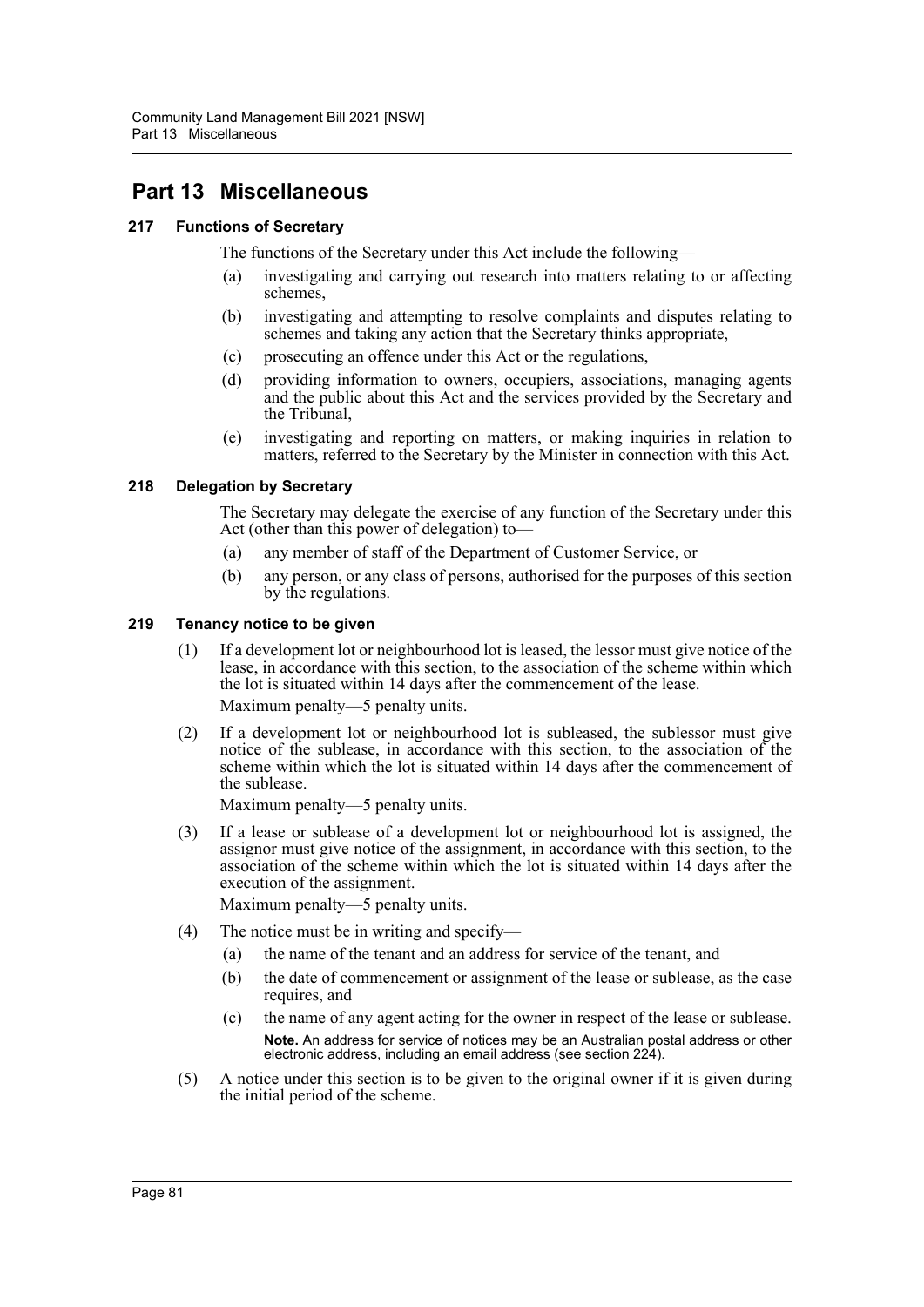# **220 Notice to be given to association of mortgagee taking possession of lot**

If a mortgagee of a lot takes possession of the lot, the mortgagee must give notice of that fact to the association within 14 days of taking possession of the lot. Maximum penalty—5 penalty units.

# **221 Notices relating to subsidiary body**

- (1) A person who was the owner of a development lot immediately before it became subject to a subsidiary scheme must, not later than 14 days after registration of a precinct plan, or the neighbourhood plan or strata plan for the subsidiary scheme, give the community association and, if there is a precinct association, the precinct association, written notice of—
	- (a) the name of the person, and
	- (b) the name of the subsidiary body, and
	- (c) the date of registration, and the number, of the relevant precinct plan, neighbourhood plan or strata plan.

Maximum penalty—1 penalty unit.

- (2) A subsidiary body must, not later than 14 days after the registration of the plan by which it is constituted, give written notice of the address for service of notices on the subsidiary body that is recorded in the Register—
	- (a) to the community association, and

(b) if it is also a subsidiary body in a precinct scheme—to the precinct association. Maximum penalty—1 penalty unit.

## **222 Personal liability of officers and association committee members**

- (1) A protected person of an association is not personally subject to any liability for anything done—
	- (a) in good faith, and
	- (b) for the purpose of executing functions under this or any other Act.
- (2) The liability instead attaches to the association.
- (3) In this section—

*done* includes omitted to be done.

*liability* means civil liability and includes action, claim or demand.

# *protected person of an association* means—

- (a) an officer of the association, or
- (b) a member of an association committee, or
- (c) a person acting under the direction of a person referred to in paragraph (a) or (b).

# **223 Value of interests of members of an association**

- (1) The comparative value of the relevant interests of the members of a community association or a precinct association is the same as the proportion that is borne to the total unit entitlement for the community scheme or precinct scheme—
	- (a) in the case of a member who is the owner of a development lot—by the unit entitlement for the development lot, or
	- (b) in the case of a member that is a precinct association, a neighbourhood association or a strata corporation—by the unit entitlement for the former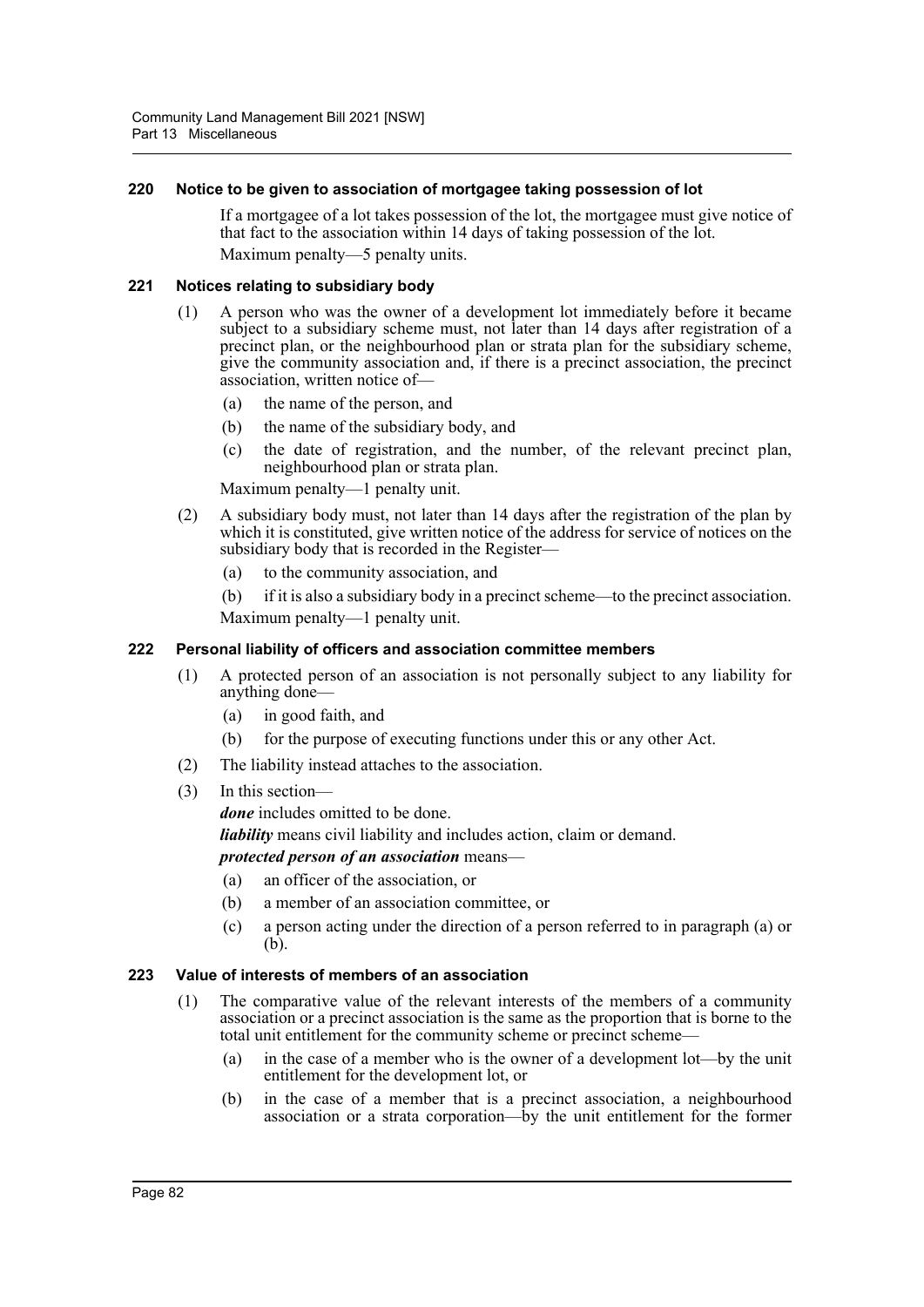development lot that is subject to the precinct scheme, neighbourhood scheme or strata scheme.

- (2) The comparative value of the relevant interests of the members of a neighbourhood association is the same as the proportion that is borne to the total unit entitlement for the neighbourhood scheme by the respective unit entitlements for the neighbourhood lots.
- (3) In this section—

*relevant interest*, in relation to a member, means—

- (a) the value of the member's vote on a poll at a meeting of the association, or
- (b) the amount of a levy on the member in relation to the total levies on all members of the association, or
- (c) the interest of the member in the association property, or
- (d) the interest of the member in an amount of surplus funds being distributed by the association, or
- (e) the interest of the member in the community parcel, precinct parcel, neighbourhood parcel or strata parcel on termination of the applicable scheme.

# **224 Address for service**

- (1) A postal address for service given under this Act must be an Australian postal address.
- (2) An address for service given under this Act may be an email address.

# **225 Service of documents on association**

- (1) A summons or other legal process may be given to an association—
	- (a) by leaving it with the chairperson or secretary, or with any other member of its committee or the managing agent, or
	- (b) by posting it, by prepaid mail, to the association at its address recorded in the folio of the Register comprising the association property.
- (2) A document other than a summons or other legal process may be given to an association as provided by its management statement or, if the management statement does not so provide—
	- (a) by leaving it with the chairperson or secretary or at the location and by the means provided by the association for the receipt of mail, or
	- (b) by posting it by prepaid mail to the association at its address recorded in the folio of the Register comprising the association property, or
	- (c) by sending it by electronic transmission to an address or location nominated (in correspondence or otherwise) by the chairperson or secretary of the association or a member of the association committee as an address or location to which correspondence can be sent.
- (3) A document (including a summons or other legal process) may be given by a person to an association in any manner agreed on between the person and the association.

# **226 Service of documents by certain persons**

# (1) **Application of section**

This section applies to a notice or other document required or authorised to be given by or under this Act or the by-laws by the Secretary, the Tribunal, an association, a strata corporation, an association committee, a strata committee, the secretary of an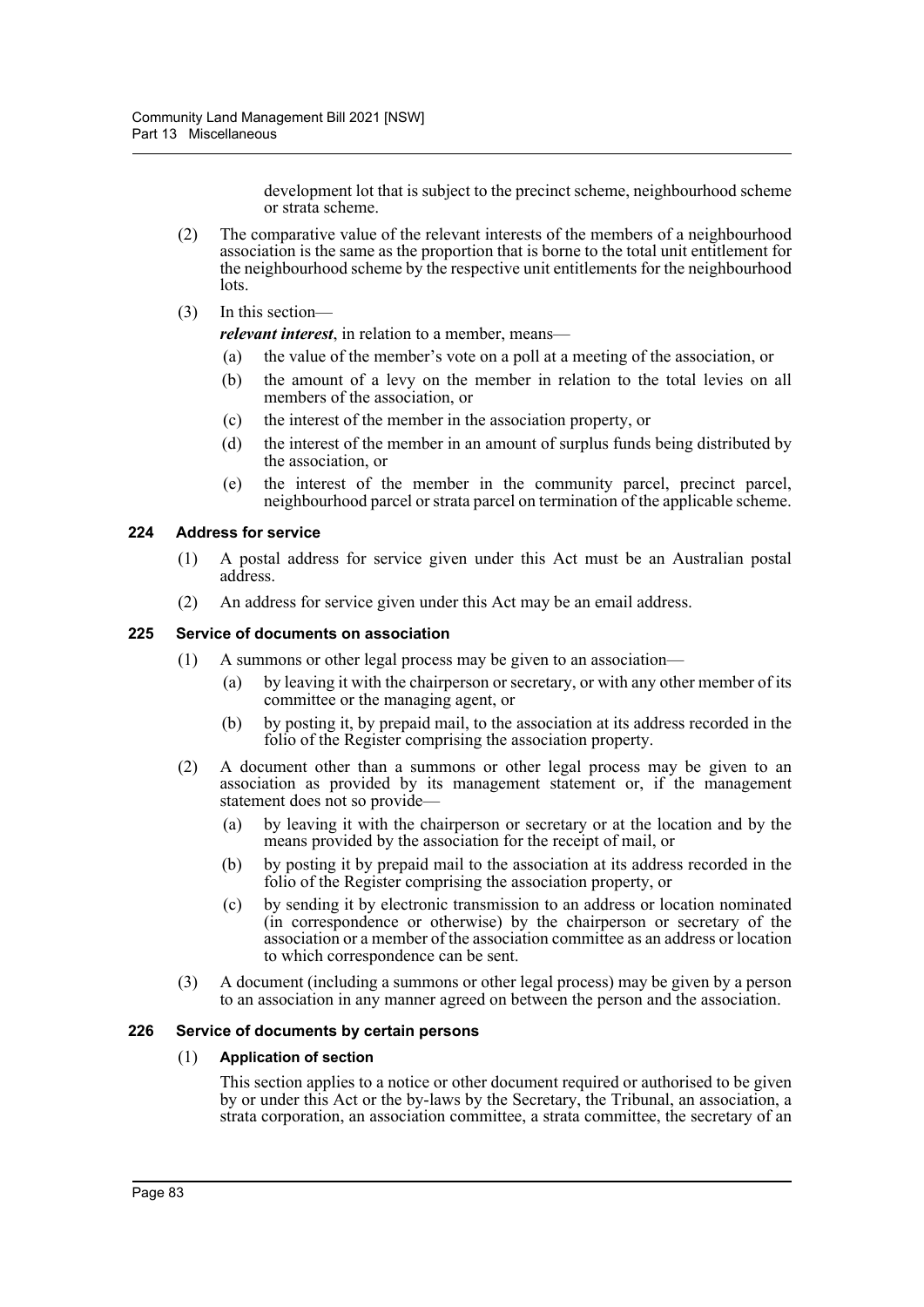association or strata committee or a managing agent and is subject to the other provisions of this Act.

## (2) **Service on occupier of lot**

A notice or other document may be given to the occupier of a lot—

- (a) by post at the address of the lot, or
- (b) by leaving it at the address of the lot with someone apparently of or above the age of 16 years old.

# (3) **Service where address included in association or strata roll**

If an address for service of notices on a person is recorded in the association roll or strata roll or has been notified in a tenancy notice, a document may be served on the person—

- (a) in the case of a postal address, by post at that address or by leaving it at that address with someone who seems to be at least 16 years old, or
- (b) by sending it by electronic transmission to an address or location nominated (in correspondence or otherwise) by the person as an address or location to which correspondence can be sent.

#### (4) **Service on owner of lot**

A document may be served on the owner of a lot in accordance with subsection (3) or if no address for service is recorded on the association or strata roll—

- (a) personally, or
- (b) by post at the address of the lot, or
- (c) by leaving it on a part of the lot that is the owner's place of residence or business (otherwise than on a part of the lot provided for the accommodation of a vehicle or as a storeroom), or
- (d) by leaving it at a place provided at the parcel for receiving mail posted to the lot, or
- (e) in any manner provided by the by-laws for the service of notices on owners.

# (5) **Service of notice to produce certain records and property**

Notice under section 170 may be given to a person—

- (a) personally or by post, or
- (b) by leaving it with a person apparently of or above the age of 16 years at the place of residence or place of business of the person who is to be given the notice.
- (6) In this section—

*lot* means a development lot, a neighbourhood lot or a strata lot. *parcel* means a community parcel, a precinct parcel or a neighbourhood parcel.

#### **227 Service of documents**

- (1) A document that is authorised or required by this Act or the regulations to be given to any person (other than as required by section 225 or 226) may be given by—
	- (a) in the case of an individual—
		- (i) delivering it to the person personally, or
		- (ii) sending it by post to the address specified by the person for the giving of documents or, if no such address is specified, the residential or business address of the person last known to the person giving the document, or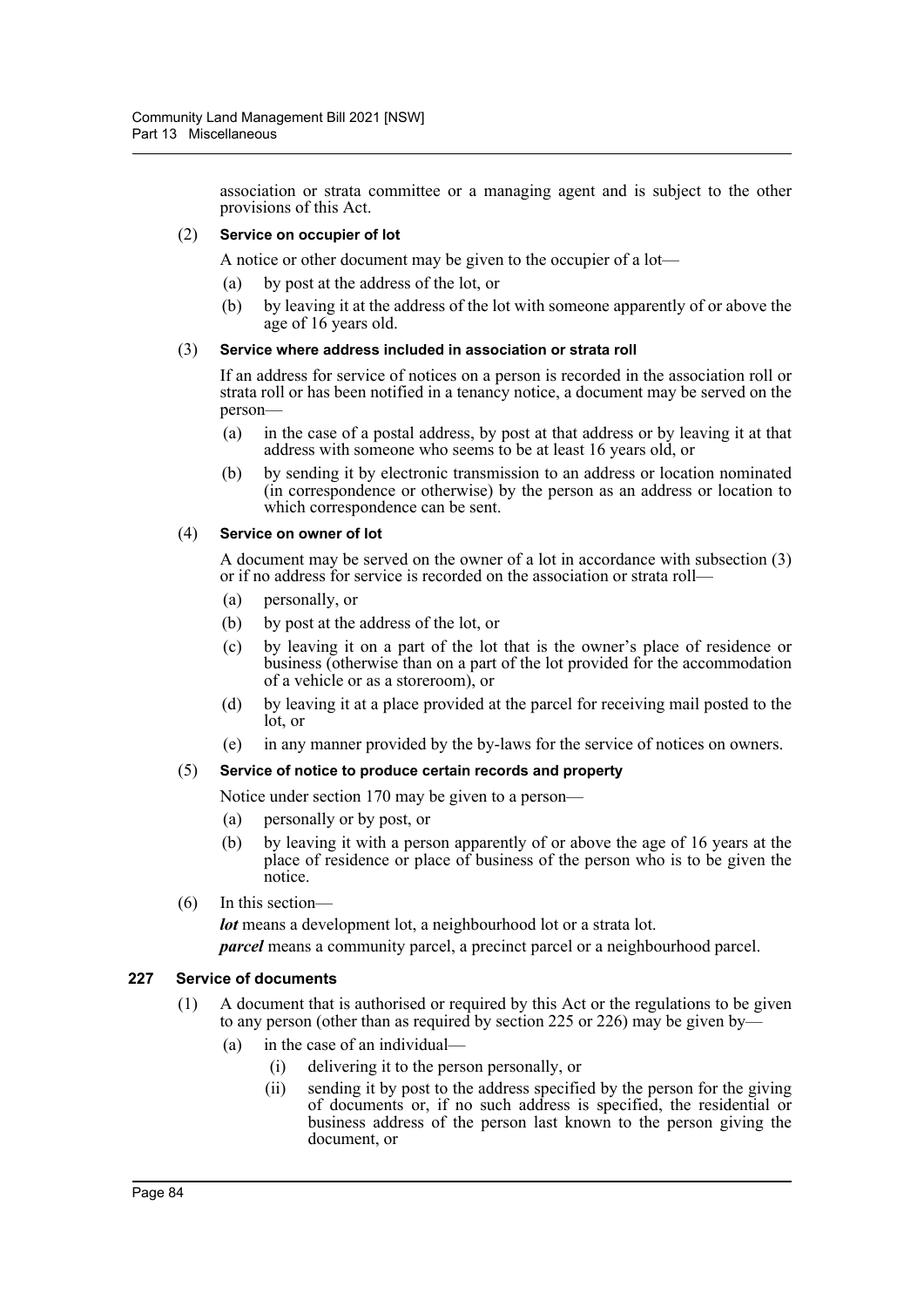- (iii) sending it by electronic transmission to an address or location nominated (in correspondence or otherwise) by the person as an address or location to which correspondence can be sent, or
- (b) in the case of a body corporate—
	- (i) leaving it with a person apparently of or above the age of 16 years at, or by sending it by post to, the head office, a registered office or a principal office of the body corporate or to an address specified by the body corporate for the giving or service of documents, or
	- (ii) sending it by electronic transmission to an address or location nominated (in correspondence or otherwise) by the body corporate as an address or location to which correspondence can be sent.
- (2) Nothing in this section affects the operation of a provision of a law or of the rules of a court authorising a document to be given to a person in any other manner.

# **228 Change of association's address for service**

- (1) An association may change its address for the service of notices by deciding in general meeting to make the change and lodging with the Registrar-General a notice in the form approved under the *Real Property Act 1900* of the change of address.
- (2) Notice of a change of address for the service of notices must also be given—
	- (a) by a precinct association to the community association of which it is a member, and
	- (b) by a neighbourhood association within a community scheme to the community association and, if it is a member of the precinct association, to the precinct association.
- (3) On receiving the notice, the Registrar-General is to make the recordings that the Registrar-General considers appropriate in the folio of the Register comprising the common property for the scheme.
- (4) A change of address does not take effect until it is recorded in the Register in accordance with this section.

# **229 Dividing fences**

The following are taken to be the owners of land for the purposes of the *Dividing Fences Act 1991*—

- (a) for land comprising a community parcel—the community association,
- (b) for land comprising a precinct parcel, neighbourhood parcel or strata parcel within a community scheme—the community association,
- (c) for land comprising a neighbourhood parcel that is not part of a community scheme—the neighbourhood association.

# **230 Powers of entry by public authority**

A public authority that is authorised by an Act to enter on part of a community parcel, precinct parcel or neighbourhood parcel for the purpose of exercising a power conferred on it may enter on any other part of that parcel if it is necessary to do so in order to exercise the power.

#### **231 Notices under Real Property Act 1900 to association taken to be notices to owners**

A notice given to an association under Part 2, 4 or 15 of the *Real Property Act 1900* is taken to have been given to each member of the association in the absence of evidence that the contents of the notice were not communicated by the association to any member of the association.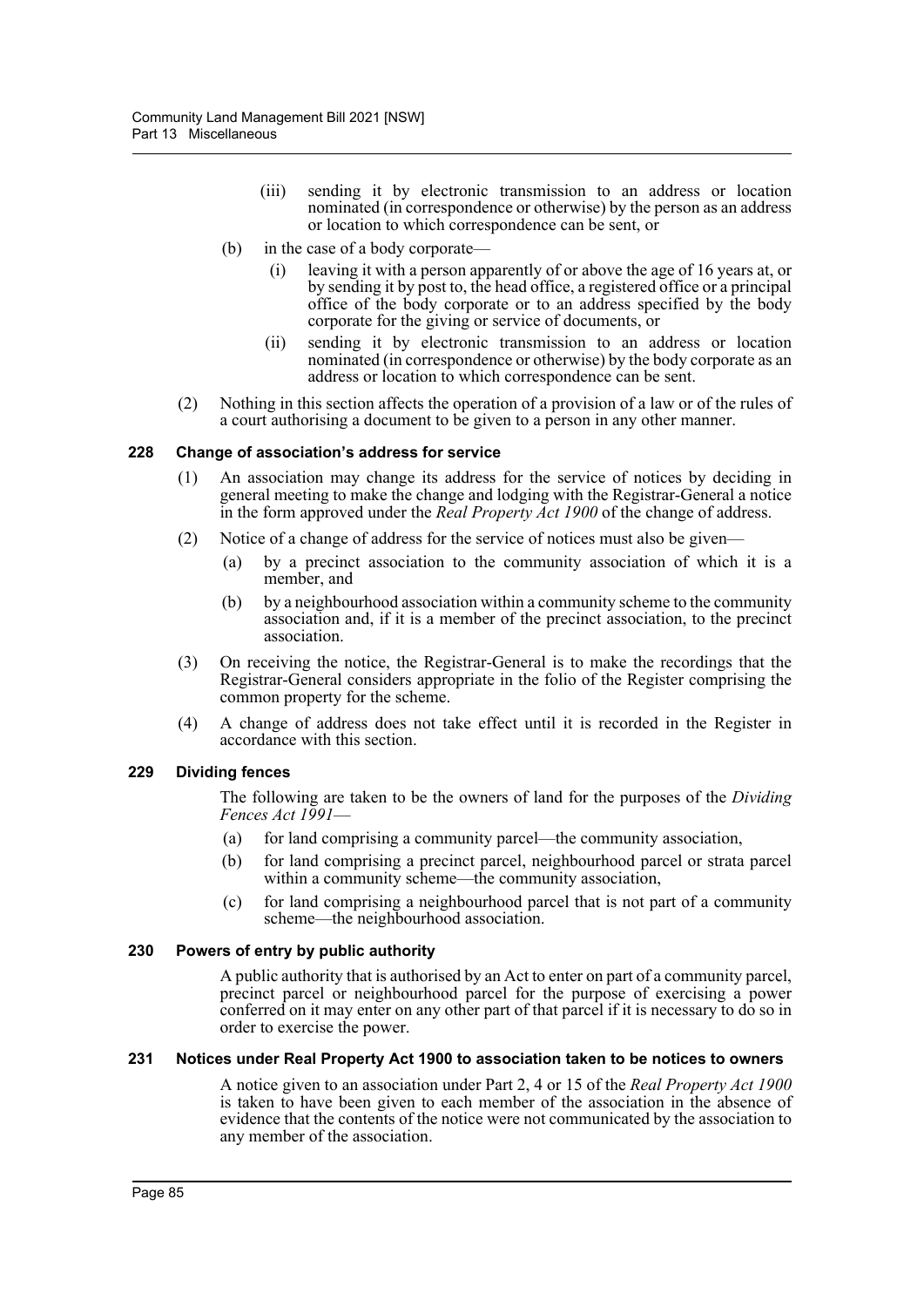## **232 Contracting out prohibited**

- (1) The provisions of this Act and the regulations have effect despite any stipulation to the contrary in any agreement, contract or arrangement entered into after the commencement of this section.
- (2) No agreement, contract or arrangement, whether oral or wholly or partly in writing, entered into after the commencement of this section operates to annul, vary or exclude any of the provisions of this Act or the regulations.

#### **233 Regulations**

- (1) The Governor may make regulations, not inconsistent with this Act, for or with respect to any matter that by this Act is required or permitted to be prescribed or that is necessary or convenient to be prescribed for carrying out or giving effect to this Act.
- (2) In particular, the regulations may make provision for or with respect to the following—
	- (a) the forms to be used for the purposes of this Act,
	- (b) the fees to be paid for applications made to the Secretary under this Act and the waiver or refund of fees.
	- (c) the nomination and election of members of association committees,
	- (d) alternative dispute resolution under this Act,
	- (e) the exclusion of a particular class or classes of schemes from any or all of the provisions of Part 11,
	- (f) requiring information and other matters to be brought to the attention of owners and association or strata committee members in respect of the provision of legal services to an association or strata corporation,
	- (g) requirements for agreements between associations and councils relating to association parking areas under section 650A of the *Local Government Act 1993*,
	- (h) the service of documents by electronic means under this Act,
	- (i) the form in which documents required to be provided or delivered under this Act may be so provided or delivered,
	- (j) requiring persons to provide information about schemes to the Secretary, including for the purposes of the Secretary making that information publicly available on the internet or in any other way.
- (3) Regulations under subsection (2)(j) may, without limitation, prescribe the following—
	- (a) the types of information that must be provided whether by reference to classes of scheme or otherwise,
	- (b) the way in which the information must be provided, including the form in which it must be provided,
	- (c) the persons who must provide the information,
	- (d) the time in which the information must be provided,
	- (e) any restrictions on the use or disclosure of the information,
	- (f) the procedures for correcting the information,
	- (g) the payment by an association, on a periodic basis, of amounts to the Secretary for administration relating to the information,
	- (h) the fees, if any, for accessing the information,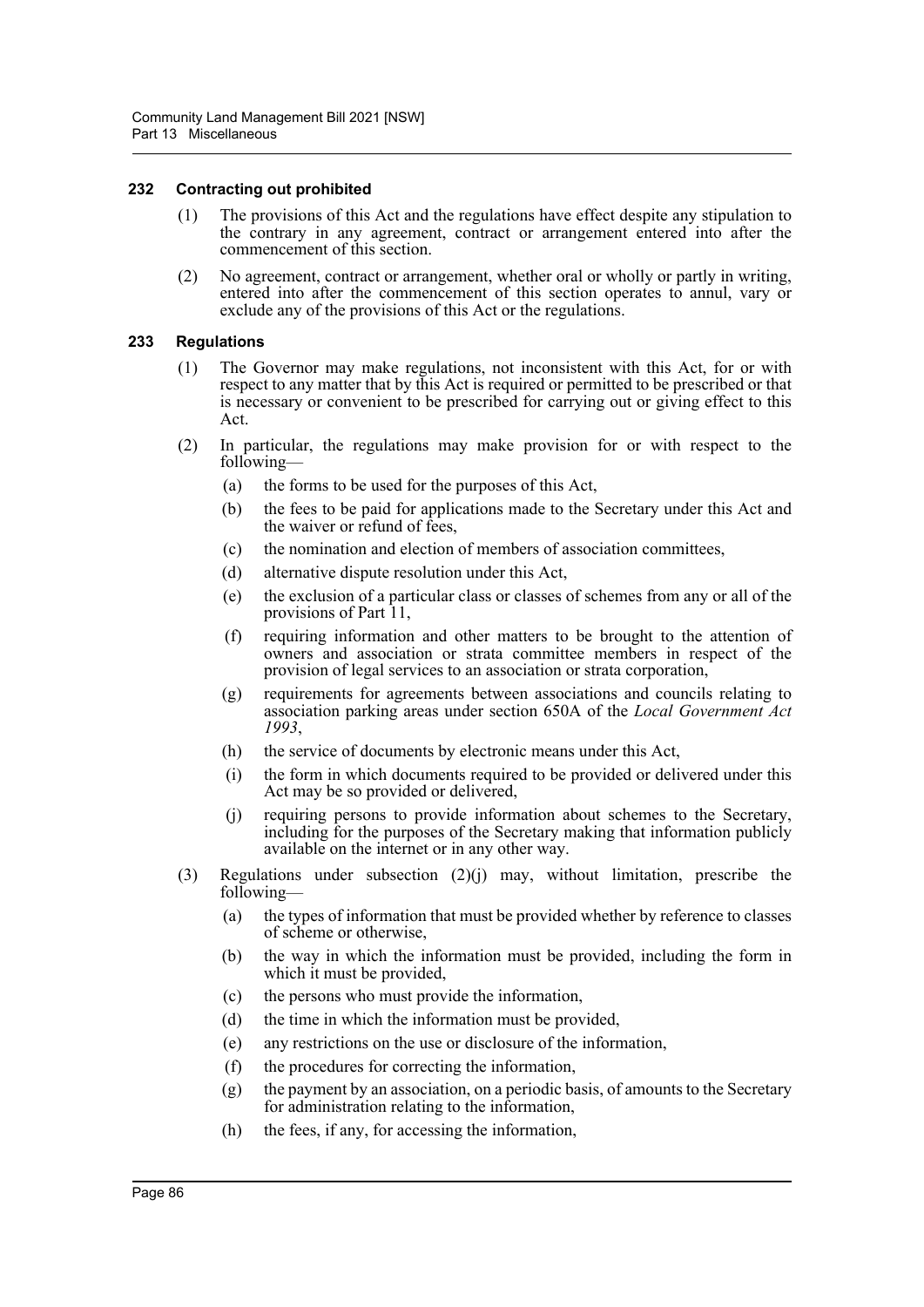(i) offences, with a penalty not exceeding 50 penalty units, for failing to comply with the regulations made under subsection  $(2)(i)$ .

## **234 Persons who may keep seals of associations**

- (1) If an association has only 1 owner, the seal of the association must be kept by the owner or by the managing agent of the association.
- (2) If an association has 2 or more members, the seal of the association must be kept—
	- (a) by a member who is nominated by the association for that purpose, or
	- (b) by the managing agent of the association.
- (3) A managing agent is entitled to custody of the seal of an association only to permit the exercise of the managing agent's functions.
- (4) Section 50(2) and (3) of the *Interpretation Act 1987* do not apply to an association. **Note.** Section 50(1)(b) of the *Interpretation Act 1987* provides that statutory corporations are to have a seal. Section 50(2) and (3) of the *Interpretation Act 1987* contain provisions relating to the keeping of the seal of a statutory corporation and the authentication of documents by a statutory corporation.

# **235 Affixing of seal of association**

- (1) The seal of an association that has only 1 member or 2 members must not be affixed to an instrument or document except in the presence of the member or members or the managing agent of the association.
- (2) The seal of an association that has more than 2 members must not be affixed to an instrument or document except in the presence of—
	- (a) 2 persons nominated by the association or, in the absence of a nomination, the secretary of the association's committee and any other member of the committee, or
	- (b) the managing agent of the association.
- (3) The managing agent must attest the fact and date of the affixing of the seal—
	- (a) by the managing agent's signature, or
	- (b) if the managing agent is a corporation, by the signature of the president, chairperson or other principal officer of the corporation or by any member of staff of the corporation authorised to do so by the president, chairperson or other principal officer.
- (4) A managing agent who has affixed the seal of the association to an instrument or document is taken to have done so under the authority of a delegation from the association.
- (5) Subsection (4) does not operate to enable a person to fraudulently obtain a benefit.
- (6) A person is taken not to have fraudulently obtained a benefit from the operation of subsection (4) if the benefit was, without any fraud by the person, obtained before the seal was affixed.

# **236 Act to bind Crown**

- (1) This Act binds the Crown in right of New South Wales and, in so far as the legislative power of the Parliament of New South Wales permits, the Crown in all its other capacities.
- (2) However—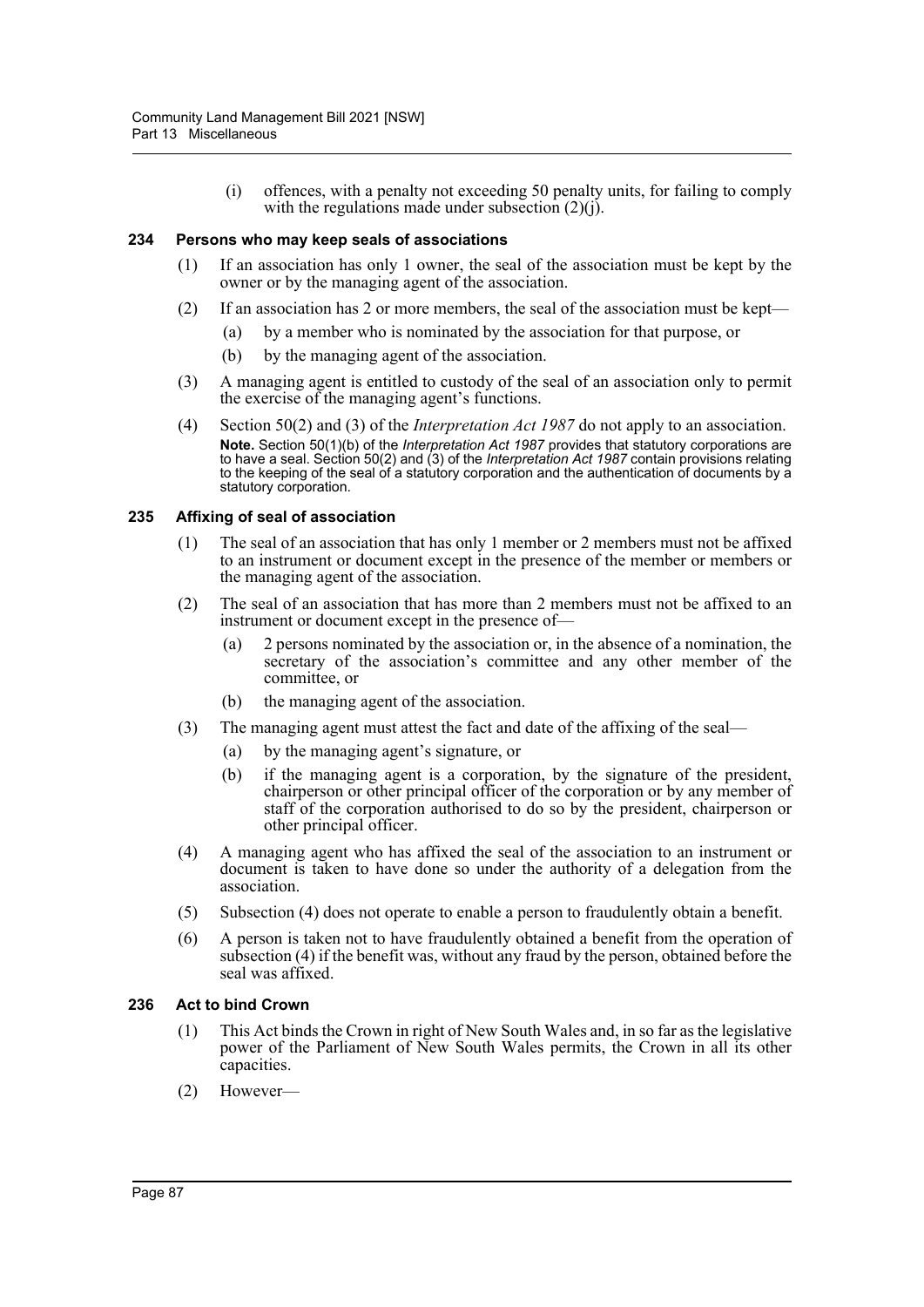- (a) nothing in the Act requires the Crown to obtain an approval, consent or certificate from a planning authority in respect of an association in respect of which the Crown is a member or the owner of a lot, and
- (b) Parts 3, 4, 5, 6 (except sections 118 and 119), 8, 9 and 10 do not apply to or in respect of an association scheme if the Crown is the owner of all lots in the scheme.

**Note.** The reference to the Crown covers statutory bodies representing the Crown and NSW Government agencies.

# **237 Repeals**

The following are repealed—

*Community Land Management Act 1989* No 202 *Community Land Management Regulation 2018*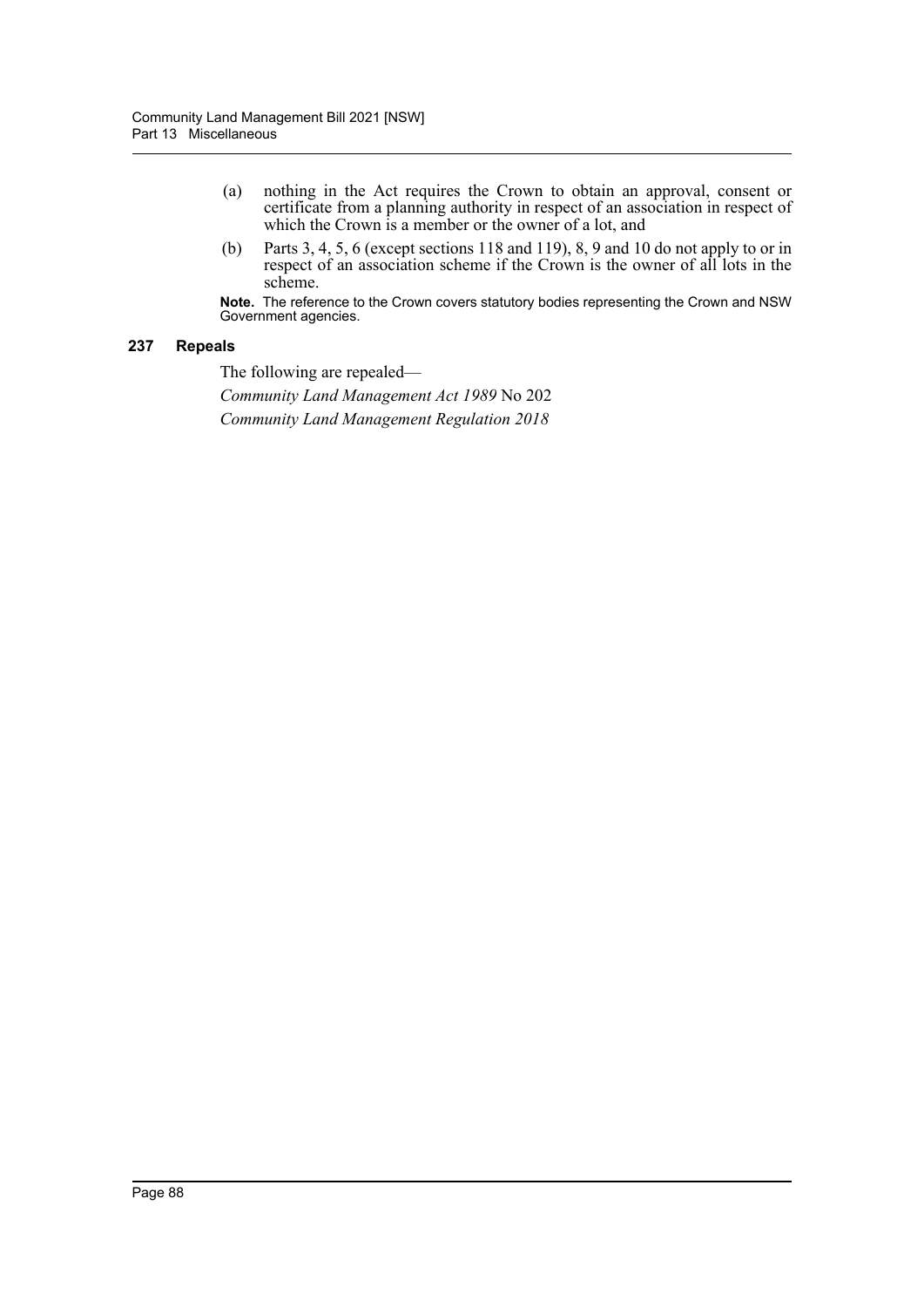# **Schedule 1 Meeting procedures of associations**

Section 21

# **Part 1 Preliminary**

# **1 Meetings to which Schedule applies**

This Schedule applies to annual general meetings and other general meetings of an association.

# **2 Interpretation**

(1) In this Schedule—

*member* means a member of the association for which a meeting is held or proposed to be held.

*owner* means an owner of a development lot or neighbourhood lot in the scheme for which a meeting of the association is held or proposed to be held.

*priority vote*—see clause 23(1).

*relevant lot* for a scheme means—

- (a) a community development lot, in the case of a community scheme, or
- (b) a precinct development lot, in the case of a precinct scheme, or
- (c) a neighbourhood lot, in the case of a neighbourhood scheme.
- (2) In this Schedule, a reference to a *person entitled to vote* at a meeting is a reference to a person entitled to vote on a motion other than a motion requiring a unanimous resolution.

# **Part 2 Agendas, nominations and notices**

# **3 Inclusion of matters on agenda**

- (1) Any member of an association, or any person entitled to vote at a general meeting of an association, may require a motion to be included in the agenda of the next general meeting of the association.
- (2) The requirement is to be made by written notice given to the secretary of the association that—
	- (a) sets out the required motion, and
	- (b) states the name of the person making the requirement, and
	- (c) includes an explanation of the motion of not more than 300 words in length.
- (3) The secretary must give effect to the requirement.
- (4) However, if the requirement is made after notice has been given of the meeting, the secretary must include the motion in the agenda for the next subsequent meeting.
- (5) An owner or a person may make a requirement even if the owner or person cannot vote because the owner is an unfinancial member.

# **4 Nomination of candidates for election prior to meeting**

(1) The written notice of an annual general meeting is to include a call for nominations for members of the association committee at least 7 days before the general meeting of an association.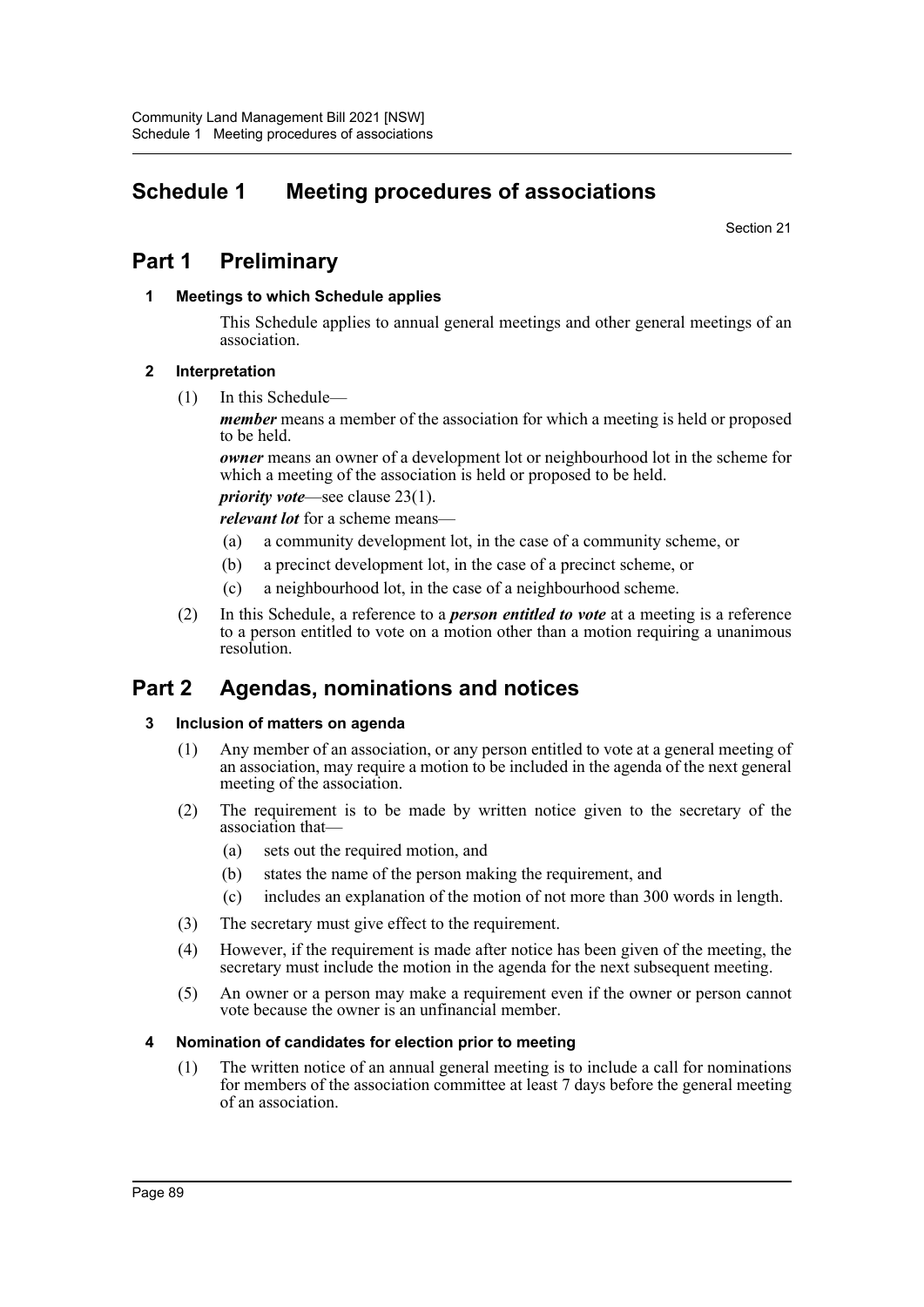- (2) Any member, or any person entitled to vote at a general meeting of an association, may nominate a person for election as a member of the association committee.
- (3) The nomination is to be made by written notice given to the secretary of the association or, in the case of the first annual general meeting, to the convenor of the meeting, that states the name of—
	- (a) the person nominated, and
	- (b) the person making the nomination and that the person nominated consents to the nomination.
- (4) The secretary must include the nomination in the notice of the meeting at which the election is to take place.
- (5) Notice of any subsequent nomination is to be given by the secretary at the meeting.
- (6) A nomination may be made at any time before the election is held and may be made at the meeting.
- (7) A member or a person may make a nomination even if the member or person cannot vote because the member or another member is an unfinancial member.

# **5 Required items of agenda for AGM**

The agenda for each annual general meeting must include the following items—

- (a) an item to decide if a matter or type of matter is to be determined only by the association in general meeting,
- (b) in the case of a neighbourhood scheme—an item to consider any agreements for the supply of electricity, gas or any other utility relevant to the scheme.

# **6 Notice of general meetings**

- (1) Notice of a general meeting of an association must be given in writing to the members of the association shown on the community roll.
- (2) Written notice of a general meeting must also be given to each first mortgagee or covenant chargee of a development lot or neighbourhood lot who is shown on the association roll if an item on the agenda is one in which the mortgagee or covenant chargee may cast a priority vote.

**Note.** A priority vote may be cast in the circumstances set out in clause 23.

- (3) The notice of a general meeting of an association must be given—
	- (a) at least 21 days before the meeting, in the case of a community association if the scheme includes a precinct scheme, or
	- (b) at least 14 days before the meeting, in the case of a community association that does not include a precinct scheme or a precinct association, or
	- (c) at least 7 days before the meeting, in the case of a neighbourhood association.
- (4) A period of notice specified by this clause may be reduced to a shorter period specified in the management statement for the scheme concerned.
- (5) Nothing in this Part requires a person to give notice of a meeting to the person.

# **7 Matters that must be included in notice of general meetings**

- (1) The following matters must be included in, or accompany, the notice given of all general meetings—
	- (a) a form of motion to confirm the minutes of the last general meeting of any kind,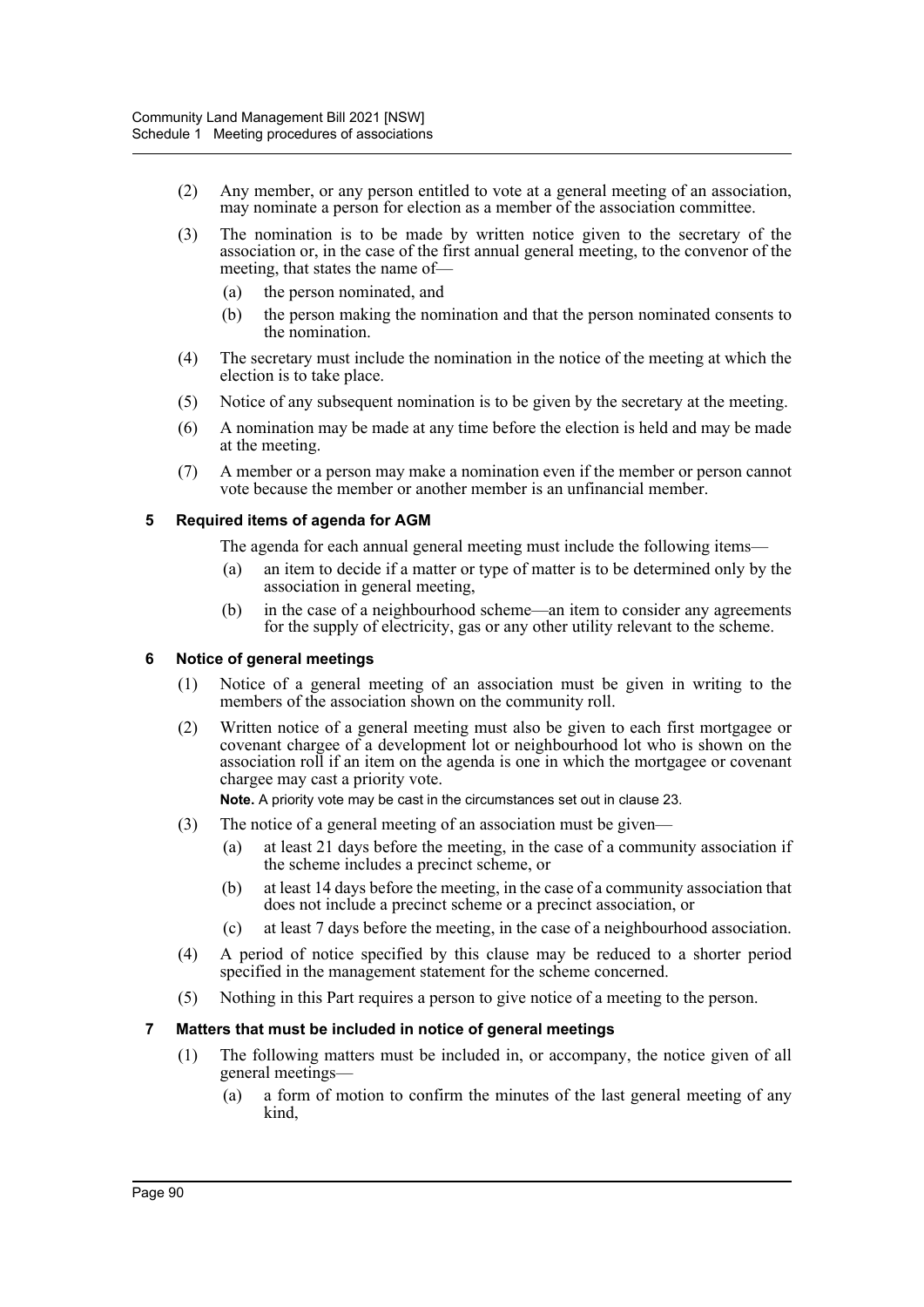- (b) a form of motion for the election of the association committee, if the meeting is for that purpose,
- (c) a form of motion for each other motion to be considered at the meeting,
- (d) whether a motion requires a special resolution or a unanimous resolution to be passed,
- (e) a statement that a vote by an owner of a relevant lot does not count if a priority vote is cast for the lot in relation to the same matter,
- (f) a statement that an unfinancial member, mortgagee or covenant chargee cannot vote at a meeting on a motion (other than a motion requiring a unanimous resolution) unless payment has been made before the meeting of all contributions levied on the member, and any other amounts recoverable from the member,
- (g) a statement that voting or other rights may be exercised in person (if the addressee is an individual) or by a company nominee (if the addressee is a corporation), or by a proxy appointed by the addressee,
- (h) the provisions of this Act for determining a quorum at meetings,
- (i) if the notice is given to a mortgagee or covenant chargee of a lot, the name of the owner of the lot, the address of the lot and the place at which the meeting is to be held.
- (2) A copy of the minutes of the previous general meeting (if any) must be given to a member with notice of a meeting if the member has not previously been given a copy of the minutes or has requested but not received a copy before the notice is given.

#### **8 Additional matters to be included in notice of AGM**

The following matters must also be included in, or accompany, the notice given of annual general meetings—

- (a) a copy of the last statements of key financial information for the administrative fund and the capital works fund prepared by the association and any relevant auditor's report,
- (b) a form of motion for adoption of the financial statements,
- (c) a form of motion to consider the appointment of an auditor and the taking out of insurance of the kind referred to in section 148, if insurance of that kind has not already been taken out,
- (d) particulars of each insurance policy taken out by the association (as required to be specified in the association roll),
- (e) a form of motion to decide the number of members of the association committee,
- (f) a form of motion for the election of the association committee, including the names of any persons nominated for election,
- (g) if there is a managing agent, a form of motion to consider the report by the agent as to whether, and what, commissions have been paid or are likely to be payable to the agent for the following 12 months,
- (h) a form of motion to decide how to deal with any overdue contributions payable to the association,
- (i) a form of motion to decide if any matter or type of matter is to be determined by the association in general meeting.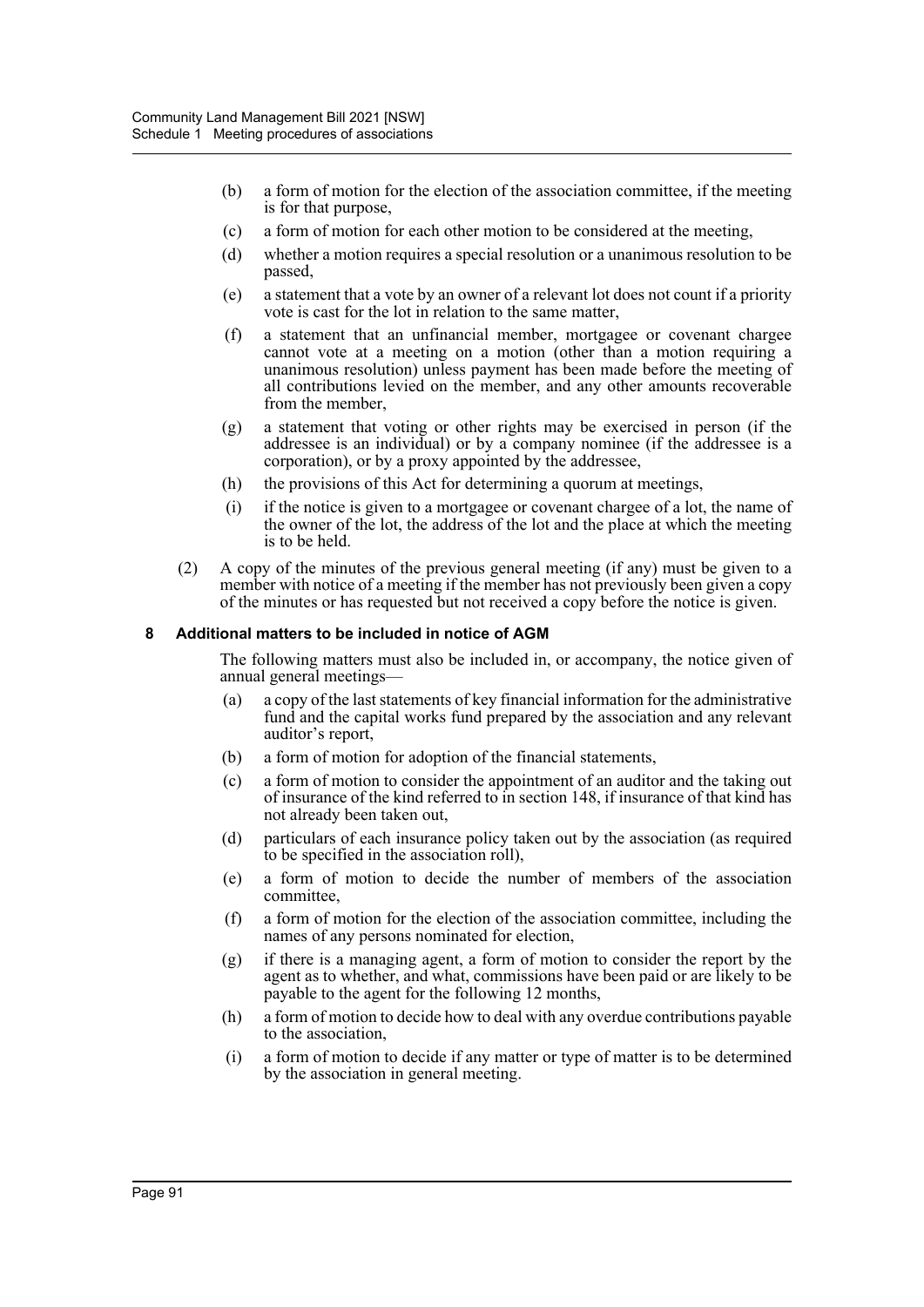# **9 Financial statements to be provided on request**

- (1) The association must, at the request of a member or a mortgagee or covenant chargee of a relevant lot within the scheme, give to the member, mortgagee or covenant chargee a copy of the last financial statements prepared for the administrative fund and the capital works fund by the association at least 2 days before the meeting at which the statements are to be presented.
- (2) This Schedule does not prevent the association from determining that a copy of the last financial statements prepared for the administrative fund and the capital works fund is to be included in, or to accompany, the notice of an annual general meeting.

# **10 Notice to be given to tenants**

- (1) A copy of the agenda for a meeting must be given to each tenant of a relevant lot, who has been notified to the association in accordance with this Act as a tenant of the lot, at least 7 days before the meeting is held.
- (2) Copies of other documents relating to a meeting may be given to each tenant of a relevant lot if the association so decides.

# **Part 3 General meeting procedure**

# **11 Chairperson to preside**

# (1) **Chairperson to preside**

The chairperson of the association is to preside at a meeting at which the chairperson is present.

## (2) **Presiding member where chairperson absent**

In the chairperson's absence from a meeting, the persons present at that meeting and entitled to vote on motions submitted at that meeting may elect 1 of their number to preside at that meeting and the person so elected is, while so presiding, taken to be the chairperson of the association.

# (3) **Chairperson does not have casting vote**

The chairperson does not have a casting vote in relation to any motion but may vote in the chairperson's own right if otherwise entitled.

# (4) **Chairperson may be only person present**

A meeting is, subject to the provisions of this Schedule relating to the quorum, validly held even though the only person present at the meeting is the chairperson of the association.

# **12 Chairperson to announce names of persons entitled to vote**

If requested to do so by a person present and entitled to vote at a meeting, the chairperson must, before submitting a motion to the meeting or the holding of the election of members of the association committee, announce the names of the persons who are entitled to vote on that motion or at that election.

# **13 Decisions at meetings—counting votes**

# (1) **Simple majority vote to generally apply**

A motion put to a meeting, or an election of officers of the association or members of the association committee, is to be decided according to a majority in number of the votes cast for and against the motion, unless this Act requires it be determined by a poll, a special resolution or a unanimous resolution.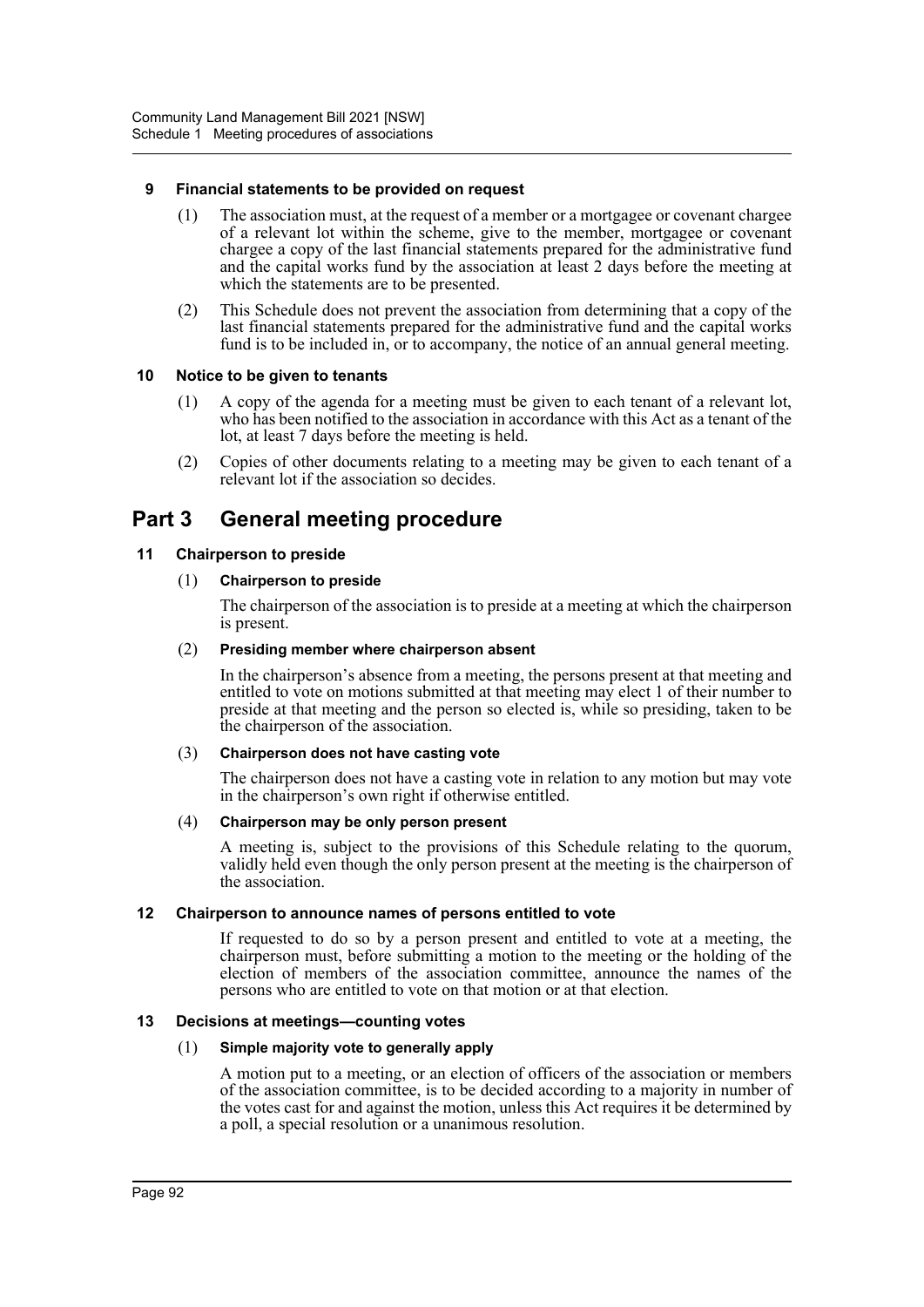## (2) **Allocation of votes**

Each subsidiary body has 1 vote and the owners of each relevant lot have 1 vote for each relevant lot even if this results in the same person having more than 1 vote on the motion.

#### (3) **Vote of original owner who owns more than half of lots to be reduced**

For the purposes of determining an election for officers of the association or members of the association committee or appointing a managing agent (other than in the case of a poll), the total value of the vote in respect of the lots held by the original owner is taken to be the same as that for a special resolution.

#### (4) **Value of votes to apply for poll**

If a poll is demanded by a person present and entitled to vote on a motion or for the election of officers of the association or members of the association committee at the meeting, the motion is to be decided according to the value of the votes cast for and against the motion and the value of a vote cast by a person entitled to vote in respect of a lot is equal to the unit entitlement of that lot.

(5) However, the value of the vote of an original owner is to be calculated in the same way as for a special resolution.

#### (6) **Polls**

A poll may be demanded before or after a vote decided by a majority in number has been taken and is to be conducted as directed by the chairperson. The demand for a poll may be withdrawn by the person who made it.

**Note.** Section 5 sets out the manner in which the value of a vote for a special resolution or a poll is to be determined.

# **14 Developer excluded from votes relating to building defects**

- (1) The developer of a scheme is not entitled to vote, or exercise a proxy vote, on a matter concerning building defects in, or the rectification of building defects in, building work to which this clause applies.
- (2) This clause applies to building work that—
	- (a) is residential building work (within the meaning of the *Home Building Act 1989*) or carried out on a building, or a part of a building, used or proposed to be used for mixed use purposes that include residential purposes, and
	- (b) was carried out by or on behalf of the developer of the scheme.

# **15 Chairperson's declaration of vote**

- (1) The chairperson must declare the result of the voting on a motion at a meeting or an election at a meeting at the meeting if it is possible to do so.
- (2) The declaration of the chairperson of the result of the voting on a motion at a meeting, otherwise than on a poll, is conclusive without proof of the votes recorded for and against the motion.

# **16 Quorum**

# (1) **Quorum required for motion or election**

A motion submitted at a meeting must not be considered, and an election must not be held at a meeting, unless there is a quorum present to consider and vote on the motion or on the election.

#### (2) **When quorum exists**

A quorum is present at a meeting only in the following circumstances—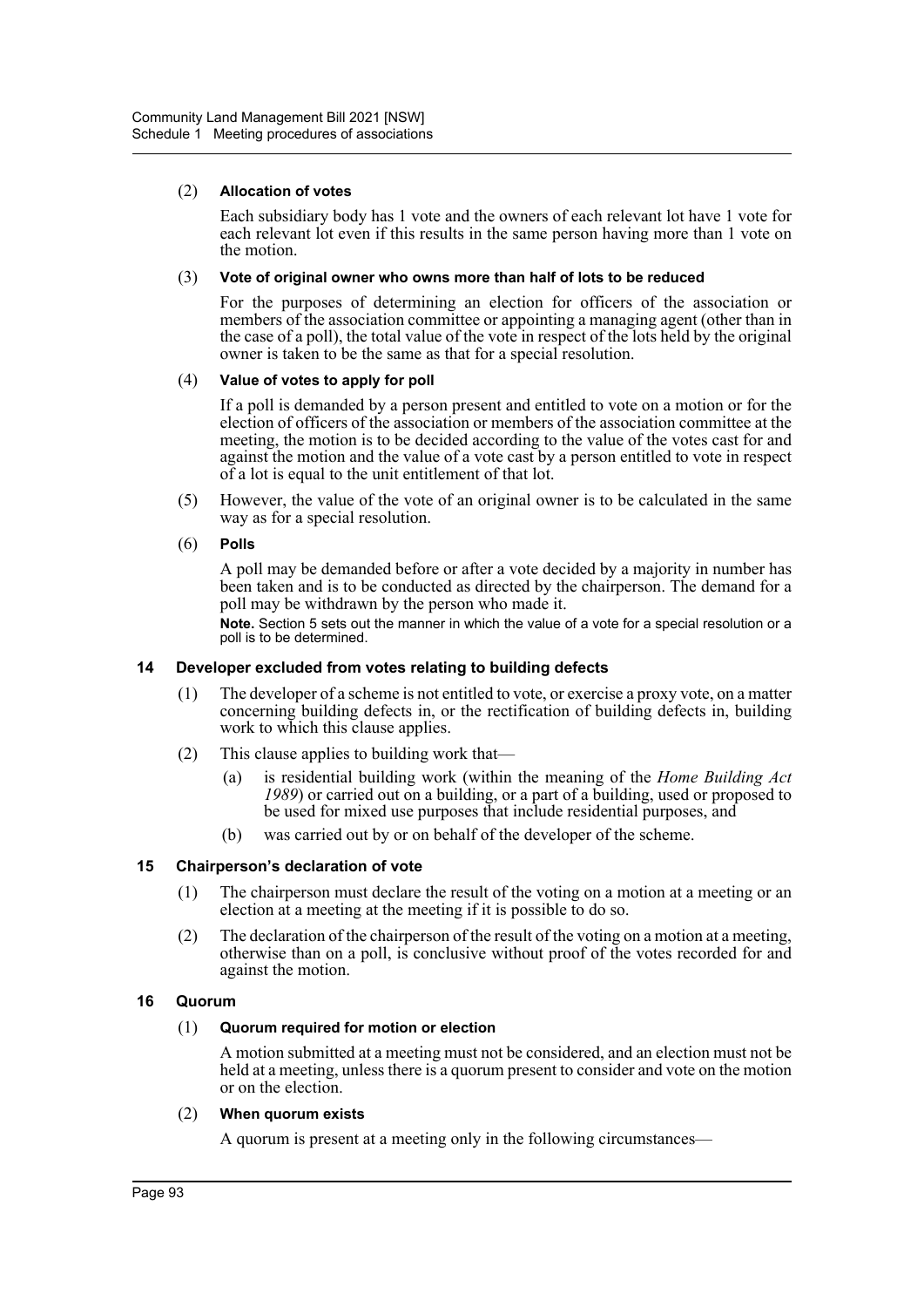- (a) if not less than one-quarter of the members of the association entitled to vote on the motion or election are present either personally or by duly appointed proxy,
- (b) if not less than one-quarter of the total unit entitlement of the scheme is represented by the persons who are present either personally or by duly appointed proxy and who are entitled to vote on the motion or election,
- (c) if there are 2 persons who are present either personally or by duly appointed proxy and who are entitled to vote on the motion or election, in a case where there is more than 1 member of the association and the quorum otherwise calculated under this subclause would be fewer than 2 persons.
- (3) A person who has voted, or intends to vote, on a motion or at an election at a meeting by a permitted means other than a vote in person is taken to be present for the purposes of determining whether there is a quorum.

# (4) **Procedure if no quorum**

If no quorum is present within the next half-hour after the relevant motion or business arises for consideration at the meeting, the chairperson must—

- (a) adjourn the meeting for at least 7 days, or
- (b) declare that the persons present either personally or by duly appointed proxy and who are entitled to vote on the motion or election constitute a quorum for considering that motion or business and any subsequent motion or business at the meeting.

#### (5) **Quorum for adjourned meeting**

If a quorum is not present within the next half-hour after the time fixed for the adjourned meeting, the persons who are present either personally or by duly appointed proxy and who are entitled to vote on the motion or election constitute a quorum for considering that motion or business and any subsequent motion or business at the meeting.

#### **17 Motions require notice**

- (1) A motion must not be submitted at a general meeting if any requirement of this Act to include the form of the motion in the notice of the meeting has not been complied with, unless the motion is a motion to amend a motion of which notice has been so given.
- (2) A person who is not entitled to vote at a meeting cannot move a motion for consideration at a meeting or nominate a candidate for election to the association committee.
- (3) This clause does not prevent the owner of a relevant lot from moving a motion or nominating a candidate even if the lot is subject to a mortgage or covenant charge.

# **18 Chairperson may rule certain motions out of order**

The chairperson at a meeting may rule a motion out of order if—

- (a) the chairperson considers that the motion, if carried, would conflict with this Act, an applicable management statement or the by-laws or would otherwise be unlawful or unenforceable, or
- (b) a requirement of this Act to include the form of the motion in the notice of the meeting has not been complied with.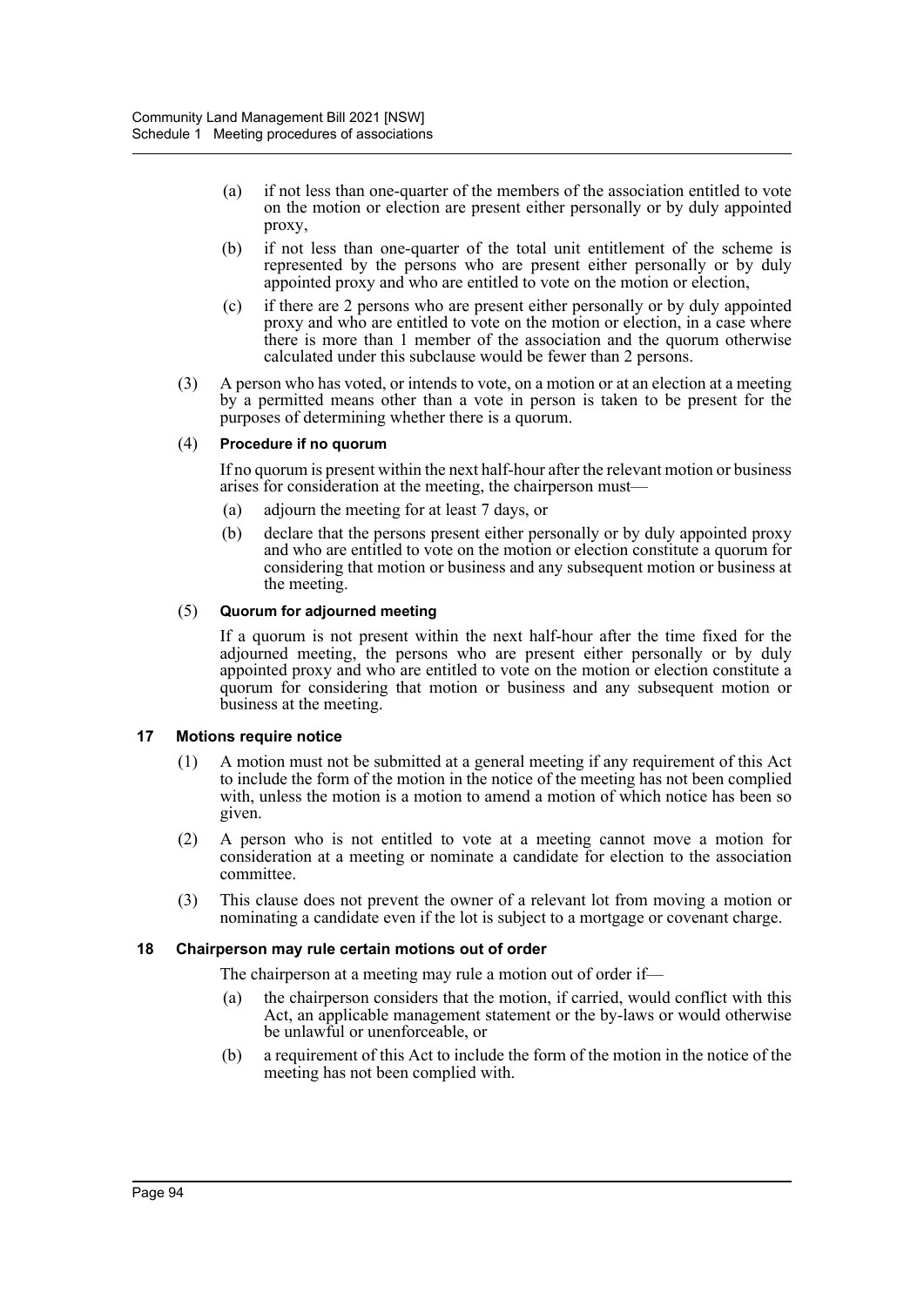# **19 Adjournments**

- (1) A meeting may be adjourned for any reason if a motion is passed at the meeting for the adjournment.
- (2) The time and place at which a meeting adjourned under this Part is to be resumed must be fixed by the person who was presiding at the meeting or, if the meeting was adjourned because of a lack of a quorum, by the person who would have presided at the meeting but for the lack of the quorum.
- (3) The secretary of the association must give to the members of the association, at least 1 day before the resumed meeting, a written notice specifying—
	- (a) the time and place of the meeting, and
	- (b) the provisions of this Act for determining the quorum at a meeting.

# **20 Tenants at meetings of neighbourhood associations**

- (1) A tenant who has been notified in accordance with this Act to a neighbourhood association as a tenant of a neighbourhood lot in the neighbourhood scheme is entitled to attend a meeting but is not entitled to vote at a meeting unless the tenant is the holder of a duly appointed proxy.
- (2) A tenant is not entitled to address a meeting unless authorised to do so by a resolution of the neighbourhood association.
- (3) The neighbourhood association may, at any meeting or for the purpose of all meetings, determine that tenants (other than tenants who hold duly appointed proxies) are not entitled to be present when the following matters are being discussed or determined—
	- (a) financial statements and auditor's reports,
	- (b) levying of contributions,
	- (c) recovery of unpaid contributions,
	- (d) any other financial matter specified by the association committee.

# **21 Minutes**

# (1) **Records to be kept**

An association must keep full and accurate minutes of its meetings that include minutes of all motions passed at its meetings.

# (2) **Distribution of minutes and records of motions**

Within 14 days after a meeting, the association must provide copies of the minutes of the meeting by giving each member of the association and each owner of a relevant lot a copy.

Maximum penalty—5 penalty units.

# **Part 4 Voting rights and voting procedures**

# **Division 1 General rights to vote**

# **22 Persons entitled to vote at general meetings**

# (1) **Persons who have right to vote**

Each member of the association, and each person entitled to a priority vote, has voting rights that may be exercised at a general meeting of the association, but only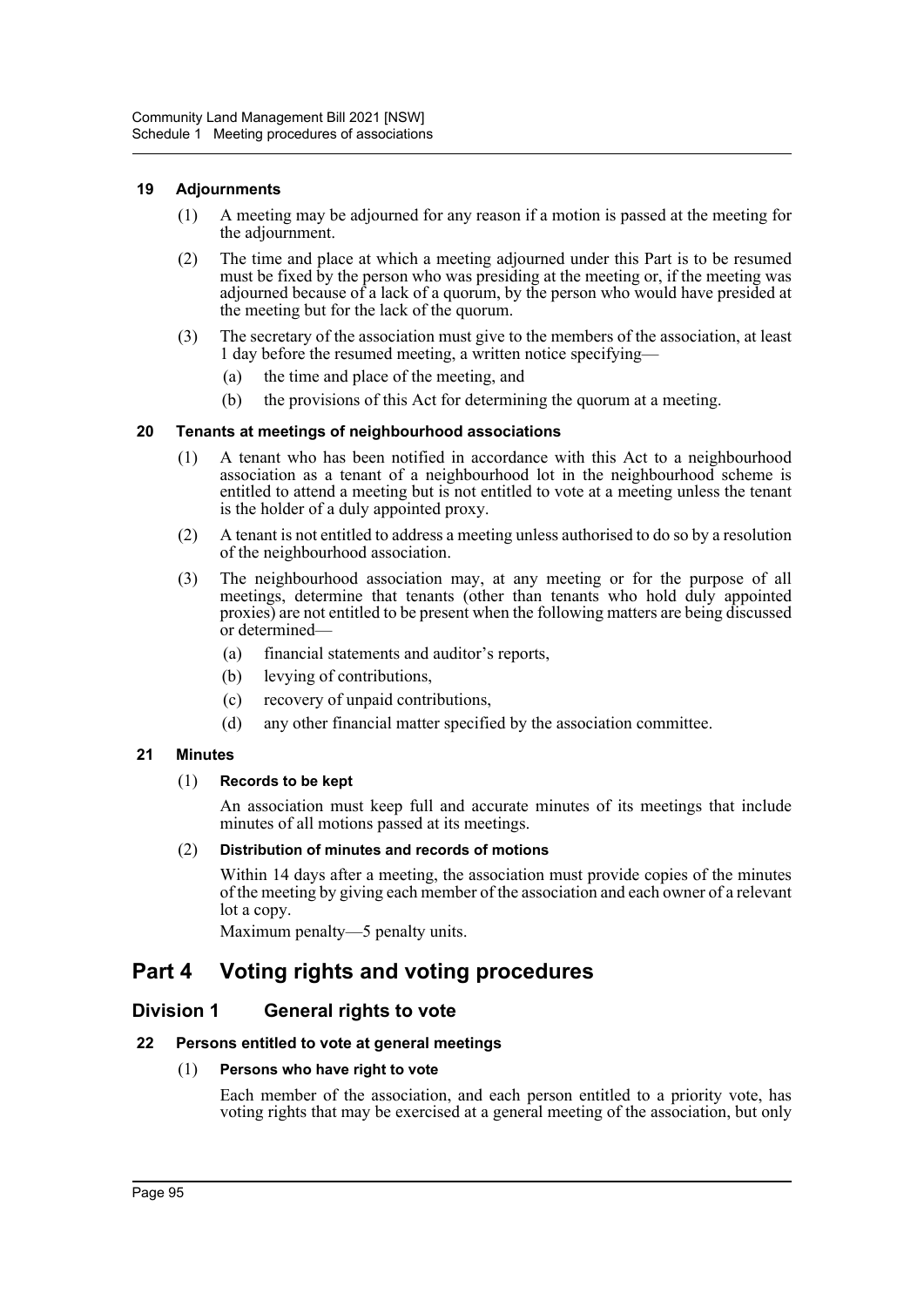if the member or person is shown on the association roll and, in the case of a corporation, the company nominee is shown on the association roll.

#### (2) **Exercise of voting rights by subsidiary bodies**

Voting rights may be exercised at the meeting by a subsidiary body only by proxy.

#### (3) **Exercise of voting rights by joint first mortgagees or joint covenant chargees**

Voting rights may be exercised at the meeting by joint first mortgagees or joint covenant chargees only by proxy (who may be one of them) duly appointed by all of them jointly.

# (4) **Exercise of voting rights by owner, first mortgagee or covenant chargee**

The voting rights of an owner or first mortgagee or covenant chargee of a relevant lot (other than a co-owner, mortgagee or covenant chargee) may be exercised—

- (a) unless the owner, mortgagee or covenant chargee is a corporation—in person or by proxy, or
- (b) if the owner, mortgagee or covenant chargee is a corporation—by the company nominee in person, or by proxy appointed by the corporation.

#### (5) **Exercise of voting rights by co-owners to be by proxy**

The voting rights of co-owners of a relevant lot may not be exercised by them individually but may be exercised—

- (a) by a proxy (who may be one of them), or
- (b) as provided by subclause (6).

#### (6) **Other circumstances in which co-owners may exercise voting rights**

If, on a vote at a general meeting, the rights of co-owners of a relevant lot are not exercised by a proxy as referred to in subclause (5), 1 of them may act as such a proxy—

- (a) if the other co-owners are absent or those who are present give their consent, or
- (b) if paragraph (a) does not apply—if he or she is the owner first named on the association roll as 1 of the co-owners.

#### (7) **Exercise of voting rights by owners of successive estates in lot**

If there are owners of successive estates in a relevant lot, only the owner of the first estate may vote at a general meeting.

#### (8) **Exercise of voting rights where owner holds lot as trustee**

If the owner of a relevant lot holds it as trustee, a person beneficially entitled may not vote at a general meeting.

#### (9) **Voting rights cannot be exercised if contributions not paid**

A vote at a general meeting (other than a vote on a motion requiring a unanimous resolution) by a member of the association or a person with a priority vote in respect of a member does not count if the member was an unfinancial member at the date notice of the meeting was given and did not pay the amounts owing before the meeting.

#### (10) **Effect of failure to give association interest notice**

This clause does not confer a right to vote on a person deprived of the right by failing to comply with the requirement to give an association interest notice.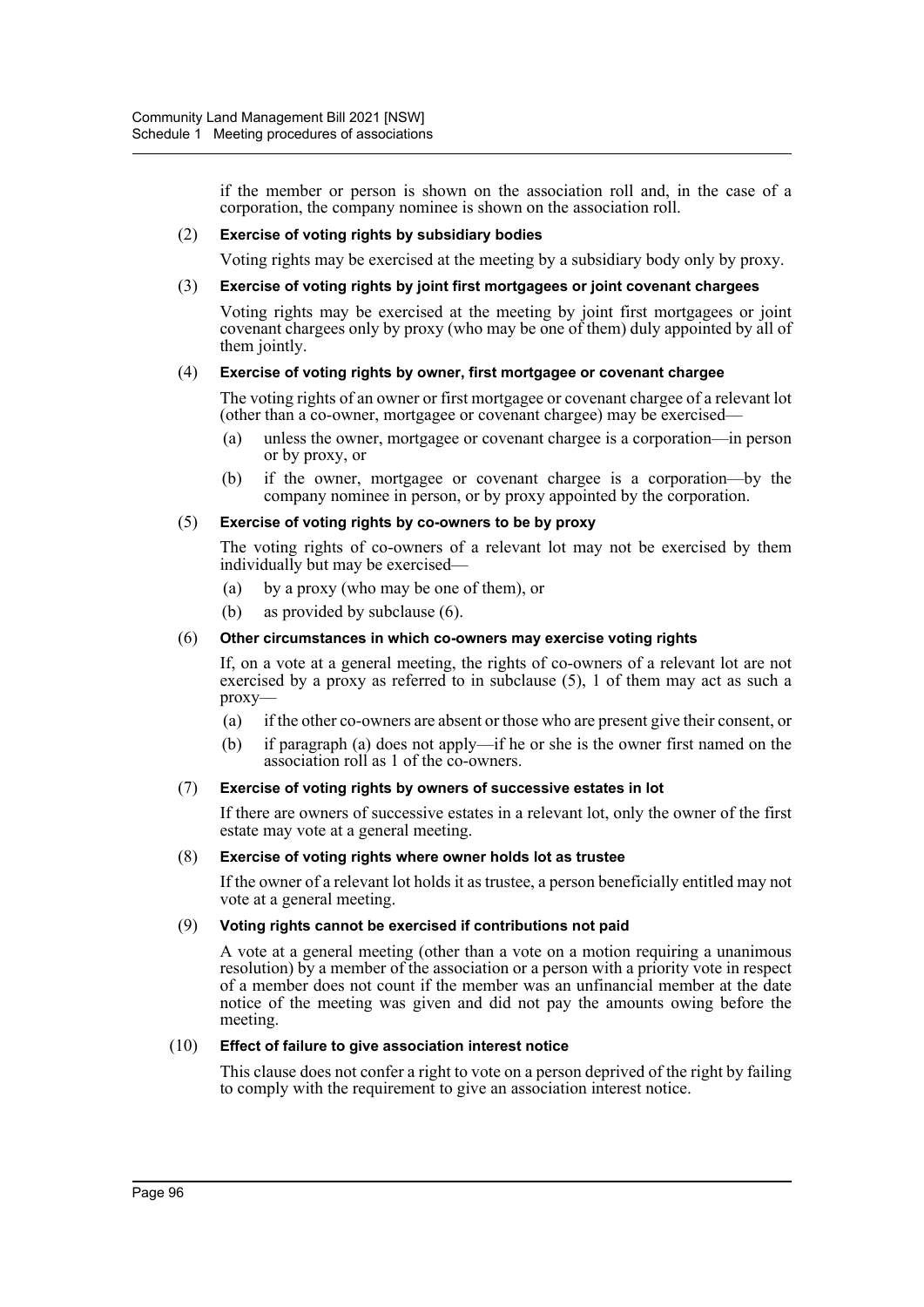## **23 Priority votes**

- (1) A *priority vote* is a vote cast on a motion by a person whose vote has priority under this clause.
- (2) A priority vote may be cast on the following motions—
	- (a) a motion that relates to insurance, budgeting or the fixing of a levy,
	- (b) a motion that will require expenditure by the association of an amount that exceeds the amount prescribed by the regulations for the purposes of this clause,
	- (c) a motion that requires a special resolution or unanimous resolution.
- (3) If a priority vote is cast in relation to a relevant lot, a vote on the same matter by the owner of the lot does not count.
- (4) However, a priority vote has no effect unless at least 2 days written notice of intention to exercise the priority vote at the particular meeting has been given to the owner of the lot.
- (5) A priority vote may be cast in respect of a relevant lot by—
	- (a) the mortgagee of the lot under a mortgage shown on the association roll as having priority over any other mortgage, and over any covenant charge, shown on the association roll in relation to the lot, or
	- (b) the covenant chargee of the lot under a covenant charge shown on the association roll as having priority over any mortgage shown on the roll in relation to the lot, or
	- (c) the covenant chargee of the lot under a covenant charge shown on the association roll without any mortgage being shown on the roll in relation to the lot.

# **24 Rights of proxies and limits on votes by proxies**

#### (1) **Proxy may demand poll**

A duly appointed proxy may vote on a show of hands or demand a poll.

(2) **Powers of proxies**

A person duly appointed as a proxy—

- (a) if entitled to vote otherwise than as a proxy—may also vote in the person's own right, and
- (b) if appointed as proxy for more than 1 person—may vote separately as a proxy in each case.

### (3) **Proxy cannot vote if person appointing proxy votes**

A proxy cannot exercise a vote in relation to a matter if the person who appointed the proxy is exercising personally a power to vote on that matter.

#### (4) **Proxy limited by instrument of appointment**

If the instrument appointing a proxy limits the manner in which the proxy may vote at a meeting, a vote by the proxy that does not observe the limitation is invalid.

#### (5) **No proxy vote pursuant to contract for sale by original owner**

An original owner or a person connected with the original owner cannot cast a vote by means of a proxy or power of attorney given by another owner of a relevant lot in the scheme if the proxy or power of attorney was given pursuant to a term of the sale contract for the lot or pursuant to another contract or arrangement that is ancillary or related to the sale contract.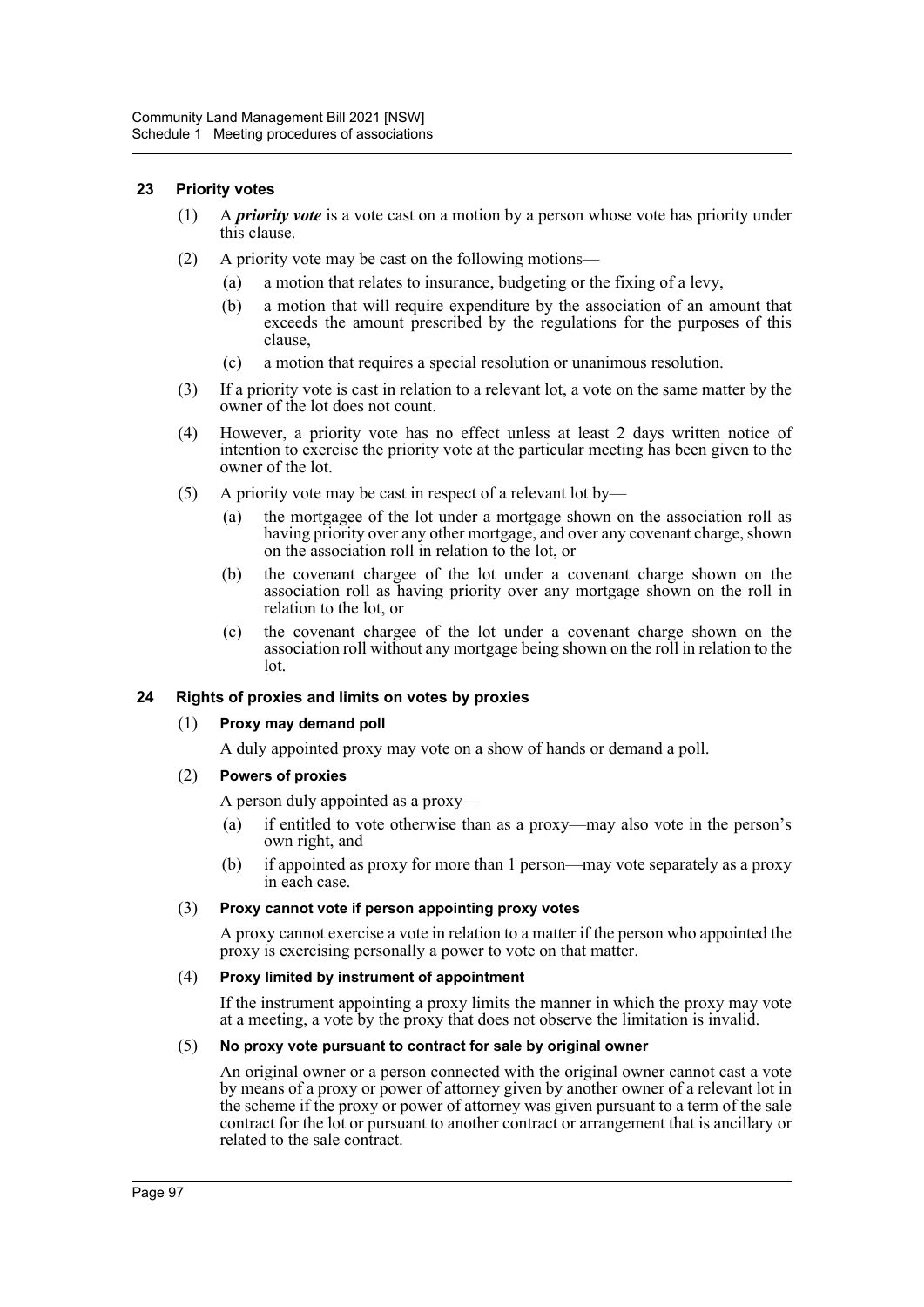(6) Subclause (5) does not apply to a proxy or power of attorney given by a person to another person connected with him or her.

#### (7) **Limits on exercise of proxy by facilities manager, on-site residential property manager or managing agent**

A vote by a proxy who is a facilities manager, a person who exercises the functions of an on-site residential property manager (within the meaning of the *Property and Stock Agents Act 2002*) or a managing agent is invalid if it would obtain or assist in obtaining a pecuniary interest for, or confer or assist in conferring any other material benefit on, the proxy.

- (8) For the purposes of subclause (7), *material benefits* include, but are not limited to, the following—
	- (a) an extension of the term or an additional term of appointment of the proxy as facilities manager, a person who exercises the functions of an on-site residential property manager or a managing agent,
	- (b) an increase in the remuneration of the proxy,
	- (c) a decision of the association not to proceed with, to withdraw, to delay, to compromise or to settle litigation or other legal proceedings relating to the proxy,
	- (d) any other decision of the association that affects litigation or other legal proceedings relating to the proxy.

# **Division 2 Appointment of proxies**

# **25 Appointment of proxies**

## (1) **Duly appointed proxy**

A person is a *duly appointed proxy* for the purposes of this Part if the person is appointed as a proxy by an instrument in the approved form.

# (2) **Form of proxy**

The form of proxy is to make provision for the giving of instructions on—

- (a) whether the person appointing the proxy intends the proxy to be able to vote on all matters and, if not, the matters on which the proxy will be able to vote, and
- (b) how the person appointing the proxy wants the proxy's vote to be exercised on a motion for the appointment or continuation in office of a managing agent.

#### (3) **Proxy to be given to secretary of association**

The instrument is ineffective unless it contains the date on which it was made and it is given to the secretary of the association at or before the first meeting in relation to which the instrument is to operate.

#### (4) **Period for which proxy effective**

An instrument appointing a proxy has effect for the period commencing with the day on which it takes effect and ending with the later of the first anniversary of that day and the conclusion of the second annual general meeting held after that day, unless it is sooner revoked or a shorter period is provided by the instrument.

#### (5) **Proxy cannot vote if person appointing proxy votes**

A proxy cannot exercise a vote in relation to a matter if the person who appointed the proxy is exercising personally a power to vote on that matter.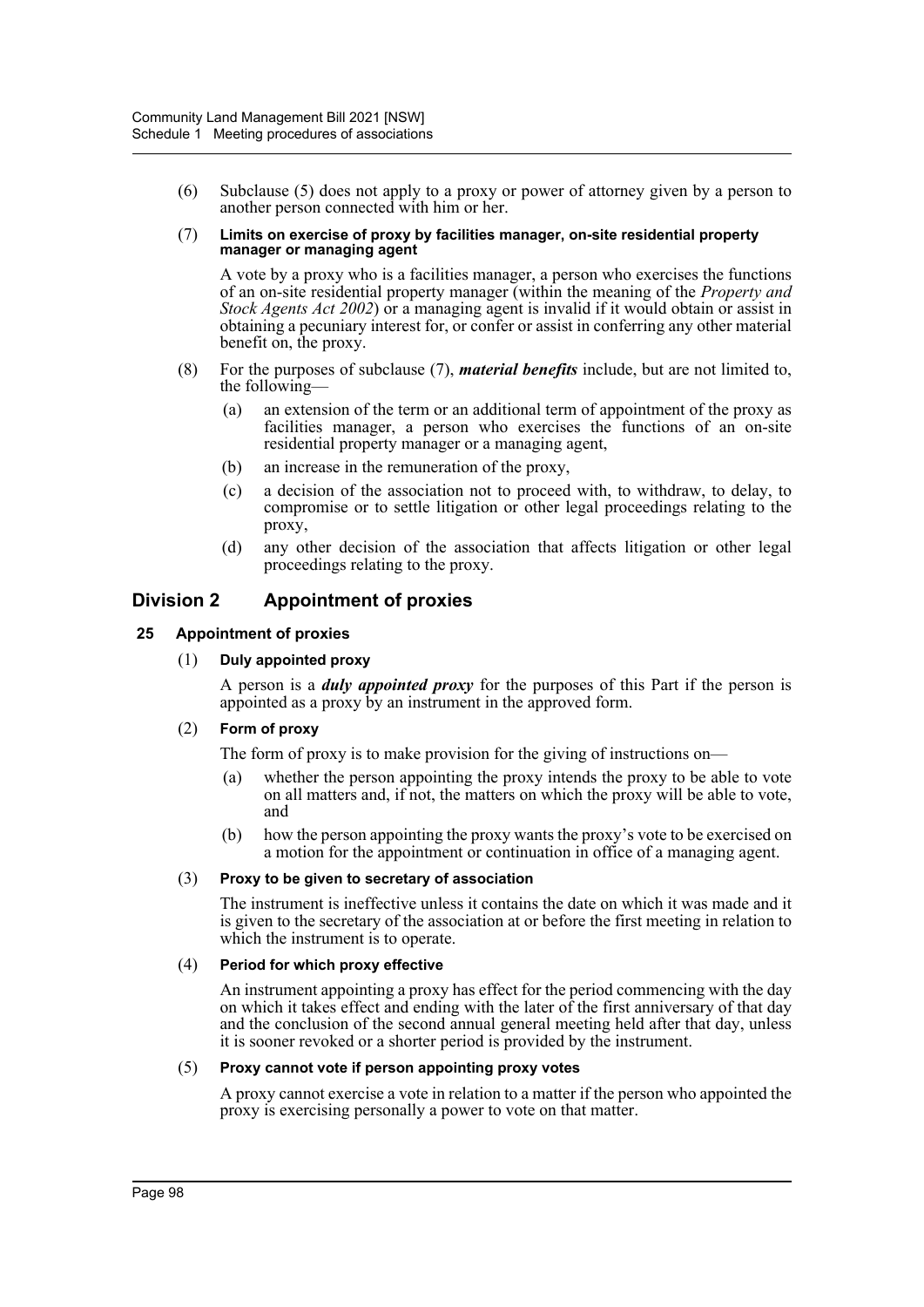## (6) **Effect of subsequent proxy**

An instrument made by a person appointing a proxy has no effect if the person makes a later instrument appointing a proxy and delivers it to the secretary of the association in accordance with subclause  $(3)$ .

#### (7) **Limit on number of proxies that may be held**

The total number of proxies that may be held by a person (other than proxies held by the person as co-owner of a development lot or neighbourhood lot) voting on a resolution at a meeting of an association are as follows—

- (a) if the scheme has 20 development lots or neighbourhood lots or fewer—1,
- (b) if the scheme has more than 20 development lots or neighbourhood lots—a number that is not more than 5% of the total number of development lots or neighbourhood lots.
- (8) Despite subclause (7), a person who owns more than 1 development lot or neighbourhood lot in a scheme may appoint a single proxy in respect of all the lots.

#### (9) **Adjourned meetings**

An instrument appointing a proxy for a meeting is not rendered invalid merely because the meeting is adjourned to a later date.

#### **26 Certain provisions unenforceable**

A provision of a contract for the sale of a relevant lot in a scheme, or of any ancillary or related contract or arrangement, is void and unenforceable to the extent that it—

- (a) requires the purchaser of a lot, or any other person, to cast a vote at a meeting of the association at the direction of another person, or
- (b) requires the purchaser to give a proxy at the direction of another person for the purpose of voting at a meeting of the association.

# **Division 3 Manner of voting**

# **27 Manner of voting**

- (1) A vote at a meeting by a person entitled to vote or by a proxy must be cast in person unless the association, by resolution, determines that a vote may be cast by some other specified means.
- (2) The regulations may make provision for or with respect to the following—
	- (a) the means of voting (other than in person) that may be adopted by an association,
	- (b) without limiting paragraph (a), procedures for voting by those means,
	- (c) prohibiting the use of specified means of voting.

# **28 Secret ballots—neighbourhood associations**

- (1) A neighbourhood association may, with the agreement of at least one-quarter of the persons entitled to vote on a motion or for an election at a meeting, determine that voting on the motion or election is to be carried out by a secret ballot.
- (2) The regulations may make provision for or with respect to the procedures for a secret ballot.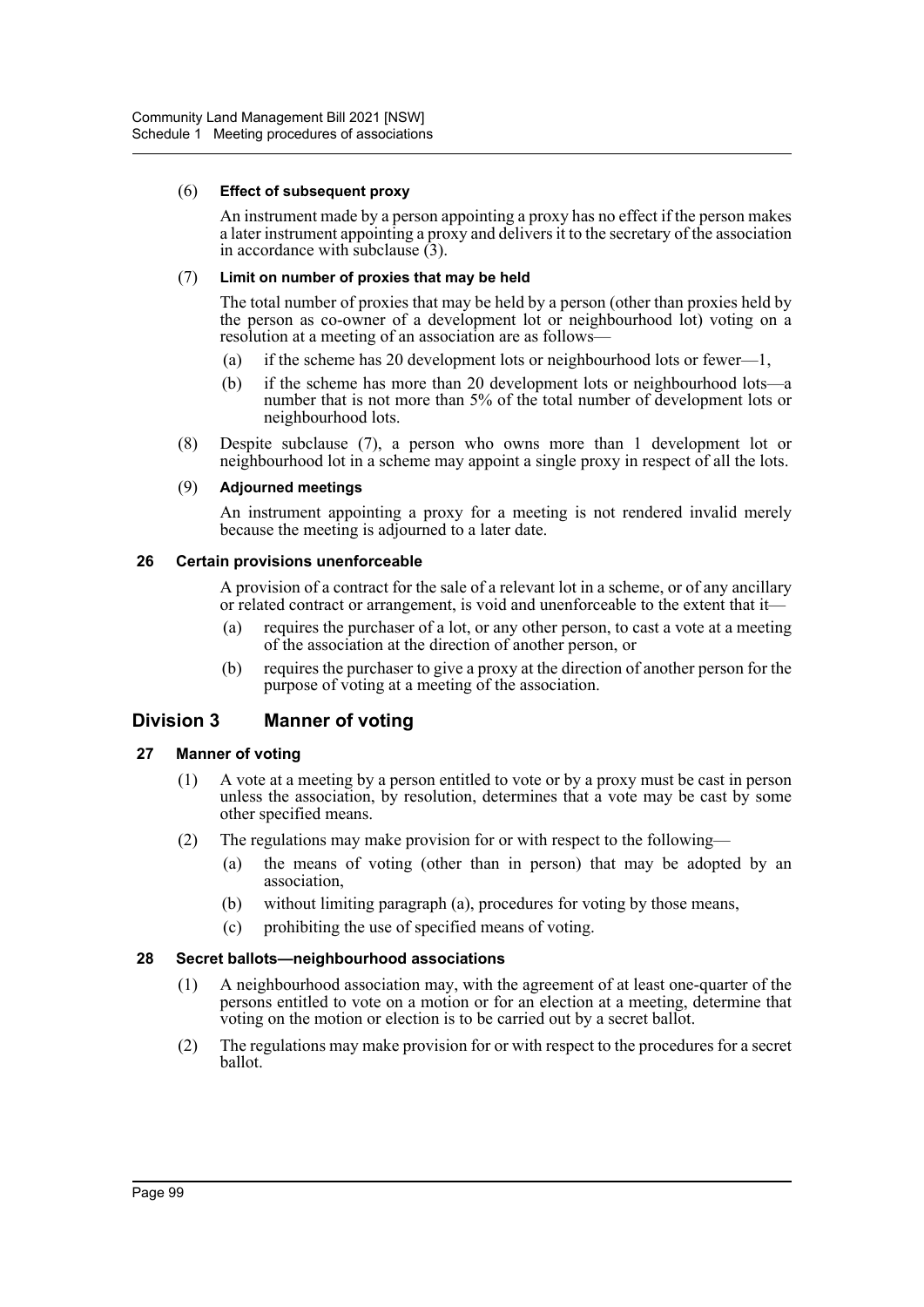# **Schedule 2 Meeting procedures of association committees**

Section 44

# **Part 1 Preliminary**

## **1 Meetings to which Schedule applies**

This Schedule applies to meetings of the association committee of an association.

## **2 Definitions**

In this Schedule—

*owner* means an owner of a relevant lot in the scheme for which a meeting is held or proposed to be held.

*relevant lot* for a scheme means—

- (a) a community development lot, in the case of a community scheme, or
- (b) a precinct development lot, in the case of a precinct scheme, or
- (c) a neighbourhood lot, in the case of a neighbourhood scheme.

*tenant member* means a tenant representative appointed to a neighbourhood committee under section 36.

# **Part 2 Notices of meetings**

## **3 Notice of meetings**

- (1) The secretary of the association of a scheme must give notice of a meeting to each other member of the association committee at least 3 days before the meeting and to each owner.
- (2) Notice is to be given in accordance with section 225.

#### **4 Owner not required to serve notice on self**

Nothing in this Part requires an owner to give notice of a meeting to the owner.

#### **5 Matters that must be included in notice of meetings**

The notice of a meeting must include a detailed agenda for the meeting.

## **Part 3 Meeting procedure**

#### **6 Chairperson to preside**

#### (1) **Chairperson to preside**

The chairperson of the association is to preside at a meeting at which the chairperson is present.

#### (2) **Presiding member where chairperson absent**

In the chairperson's absence from a meeting, the members of the association committee present at that meeting may elect 1 of the members to preside at that meeting and the person so elected is, while so presiding, taken to be the chairperson.

#### (3) **Chairperson does not have casting vote**

The chairperson does not have a casting vote in relation to any motion but may vote in the chairperson's own right if otherwise entitled.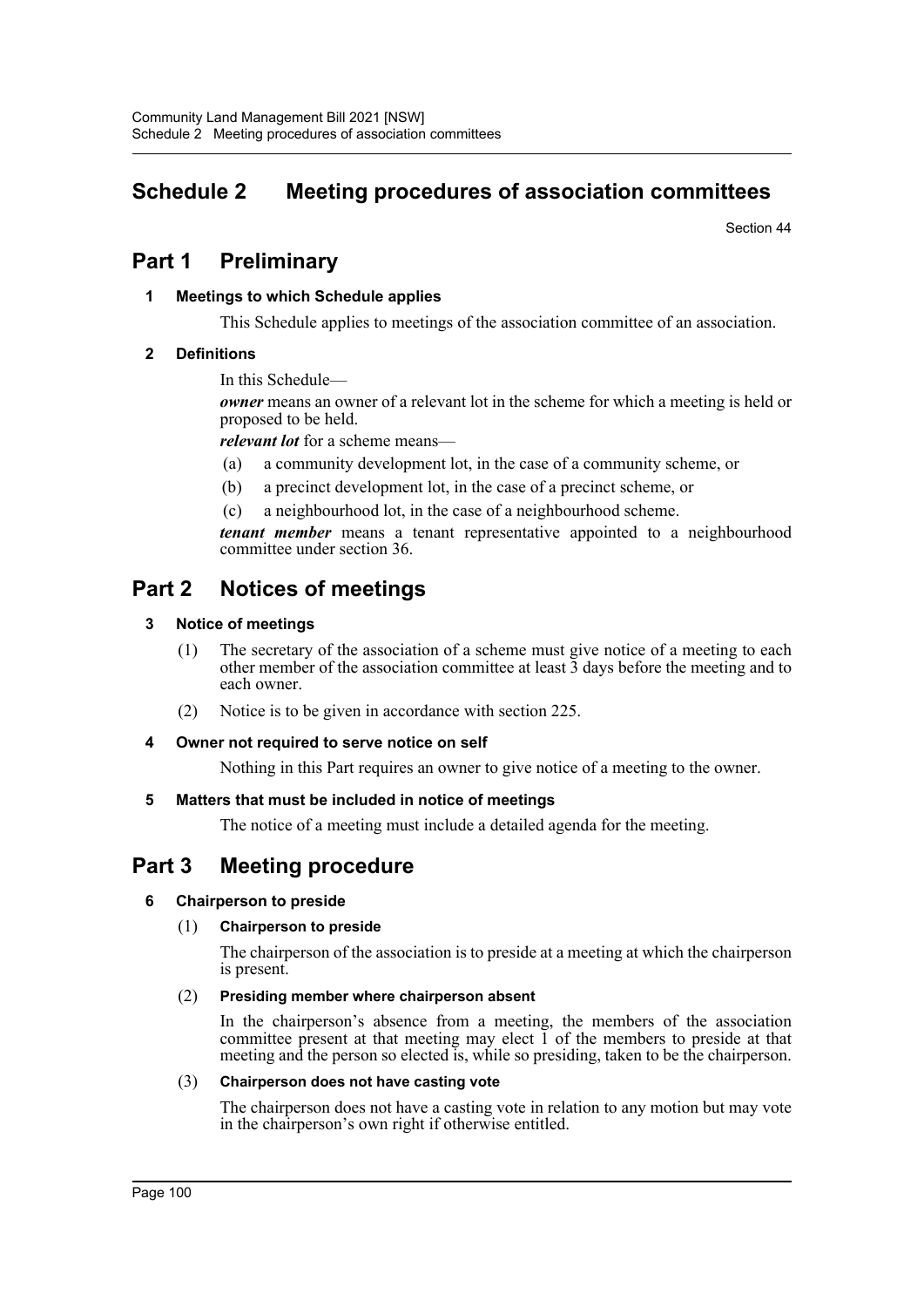#### (4) **Chairperson may be only person present**

A meeting is, subject to the provisions of this Act relating to the quorum, validly held even though the only person present at the meeting is the chairperson.

#### **7 Decisions at meetings**

#### (1) **Voting at meetings**

A motion put to a meeting is to be decided according to a majority of the number of the votes cast for and against the motion by the members present (other than any tenant member, in the case of a neighbourhood committee) or in the manner set out in subclause (3).

(2) If there is only 1 member of the association committee, the decision of the committee is the decision of that member.

#### (3) **Voting in writing**

A motion proposed to be put to a meeting is taken to have been validly passed even if the meeting was not held if—

- (a) notice was given of the meeting in accordance with this Schedule, and
- (b) a copy of the motion was given to each member of the committee, and
- (c) the motion was approved in writing by a majority of the members of the committee (other than any tenant member, in the case of a neighbourhood committee).

#### (4) **Decisions to have no effect if opposed by more than specified owners**

A decision of an association committee has no force or effect if, before the decision is made, notice is given to the secretary of the association by 1 or more owners of relevant lots, the sum of whose unit entitlements exceeds one-third of the total unit entitlements, that the making of the decision is opposed by those owners.

#### (5) **Voting rights cannot be exercised if contributions not paid**

A member of the association committee is not entitled to vote on any motion put or proposed to be put to the committee if the member was, or was nominated as a member by a member who was, an unfinancial member of the scheme at the date notice of the meeting was given and the amounts owed by the unfinancial member were not paid before the meeting.

#### (6) **Tenant member not entitled to vote**

A tenant member of a neighbourhood committee is not entitled to vote on any motion put or proposed to be put to the committee.

#### **8 Manner of voting**

(1) A vote at a meeting by a person entitled to vote must be cast in person unless the association committee, by resolution, determines that a vote may be cast by some other specified means.

**Note.** A person may be present at a meeting even if not actually at the meeting (see the Dictionary definition of *person present*).

- (2) The regulations may make provision for or with respect to the following—
	- (a) the means of voting (other than in person) that may be adopted by an association committee,
	- (b) without limiting paragraph (a), procedures for voting by those means,
	- (c) prohibiting the use of specified means of voting.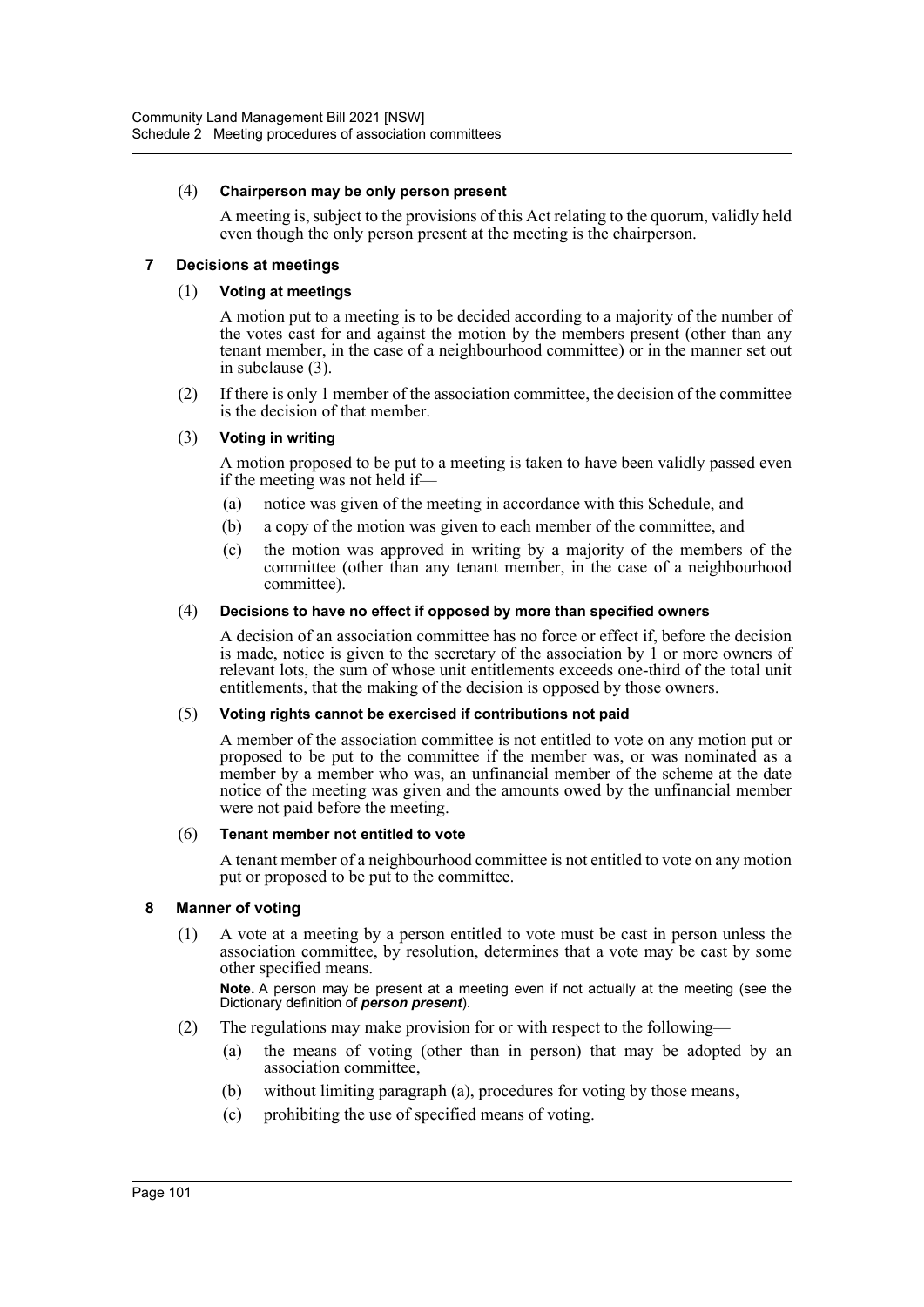#### **9 Chairperson's declaration of vote**

The declaration of the chairperson of the result of the voting on any motion at a meeting is conclusive without proof of the votes recorded for and against the motion.

#### **10 Quorum**

#### (1) **Quorum required for motion**

A motion submitted at a meeting of an association must not be considered unless there is a quorum present to consider and vote on the motion.

#### (2) **When quorum exists**

A quorum is present at a meeting only in the following circumstances—

- (a) in the case of an association which has only 1 member—if the member is present,
- (b) in any other case—if not less than one-half of the persons entitled to vote on the motion are present.
- (3) A person who has voted, or intends to vote, on a motion or at an election at a meeting by a permitted means other than a vote in person is taken to be present for the purposes of determining whether there is a quorum.
- (4) The quorum for meetings of an association committee is to be calculated on the basis of the number of members last determined by the association for the committee.

#### **11 Non-member owner may attend**

An owner or member or, if the owner of a relevant lot is a corporation, any company nominee of that corporation is entitled to attend a meeting but is not entitled to address the meeting unless authorised to do so by the resolution of the association committee.

#### **12 Only person who may vote can move motion**

A person is not entitled to move a motion at a meeting unless the person is entitled to vote on the motion.

#### **13 Chairperson may rule certain motions out of order**

The chairperson at a meeting may rule a motion out of order if the chairperson considers that the motion, if carried, would conflict with this Act, the management statement, or the by-laws of a strata scheme that is part of the association scheme, or would otherwise be unlawful or unenforceable.

#### **14 Adjournments**

- (1) A meeting may be adjourned for any reason if a motion is passed at the meeting for the adjournment.
- (2) The time and place at which a meeting adjourned under this Part is to be resumed must be fixed by the person who was presiding at the meeting.
- (3) The secretary of the association must give to the members of the association, at least 1 day before the resumed meeting, a notice specifying the time and place of the meeting.
- (4) Notice is to be given in writing (including by email or other electronic means).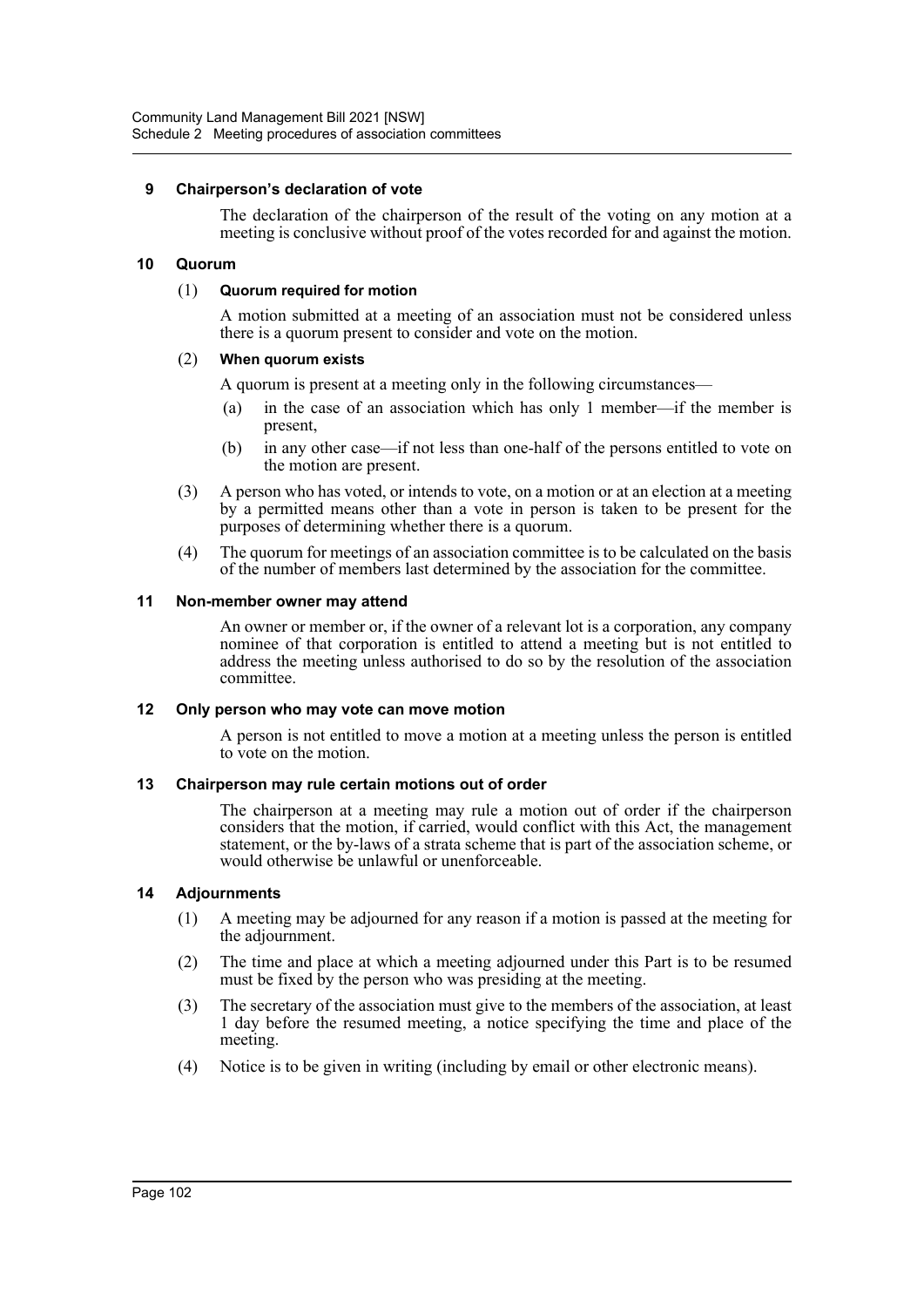#### **15 Minutes and other records**

#### (1) **Records to be kept**

An association committee must cause to be kept a record of its decisions, any notices given under this Schedule and full and accurate minutes of its meetings.

(2) The minutes must include minutes of all resolutions passed in accordance with this Schedule.

#### (3) **Distribution of minutes and records of motions**

Within 14 days after a meeting of an association committee or the passing of a resolution by the committee, the committee must provide copies of the minutes of the meeting or of the resolution in the following manner—

- (a) by giving each member of the committee a copy,
- (b) by giving an owner of a relevant lot or a member of the scheme a copy, if the owner or member requests a copy within the period of 7 days after the meeting.

#### **16 Disclosure of pecuniary interests**

- $(1)$  If—
	- (a) a member of an association committee has a direct or indirect pecuniary interest in a matter being considered or about to be considered at a meeting, and
	- (b) the interest appears to raise a conflict with the proper performance of the member's duties in relation to the consideration of the matter,

the member must, as soon as possible after the relevant facts have come to the member's knowledge, disclose the nature of the interest at a meeting of the association committee.

Maximum penalty—10 penalty units.

- (2) A disclosure by a member at a meeting of the association committee that the member—
	- (a) is a member, or is in the employment, of a specified corporation or other body, or
	- (b) is a partner, or is in the employment, of a specified person, or
	- (c) has some other specified interest relating to a specified corporation or other body or to a specified person,

is a sufficient disclosure of the nature of the interest in any matter relating to that corporation or other body or to that person which may arise after the date of the disclosure and which is required to be disclosed under subclause (1).

- (3) Particulars of any disclosure made under this clause must be recorded by the association committee in a book kept for the purpose and that book must be open at all reasonable hours to inspection by any person on payment of the fee determined by the committee.
- (4) After a member has disclosed the nature of an interest in any matter, the member must not, unless the association committee otherwise determines—
	- (a) be present during any deliberation of the committee with respect to the matter, or
	- (b) take part in any decision of the committee with respect to the matter.
- (5) For the purposes of the making of a determination by the association committee under subclause (4), a member who has a direct or indirect pecuniary interest in a matter to which the disclosure relates must not—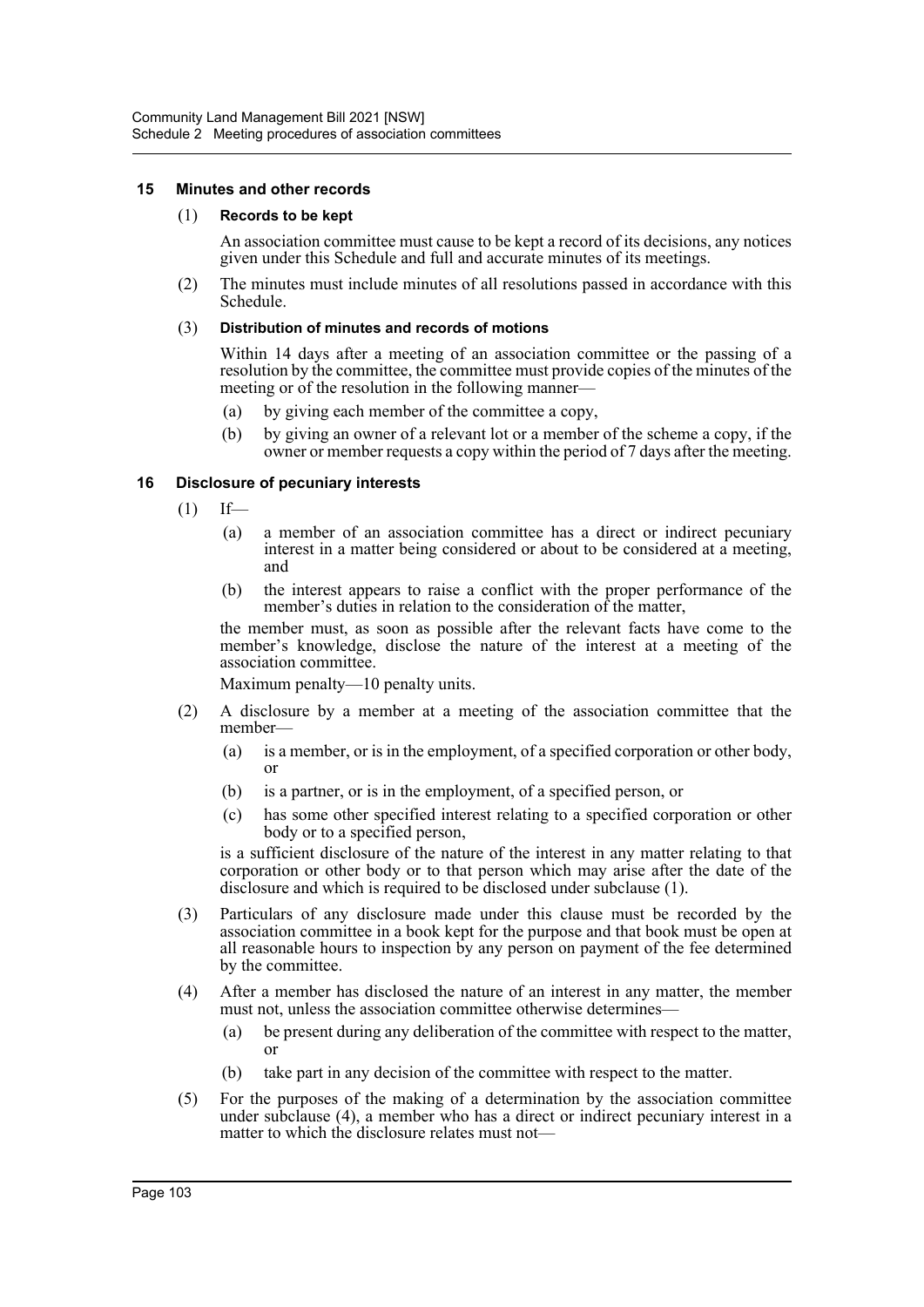- (a) be present during any deliberation of the committee for the purpose of making the determination, or
- (b) take part in the making by the committee of the determination.
- (6) A contravention of this clause does not invalidate any decision of the association committee.
- (7) Without limiting subclause (1), a person has an indirect pecuniary interest in a matter if a person connected with the person has a direct interest in the matter.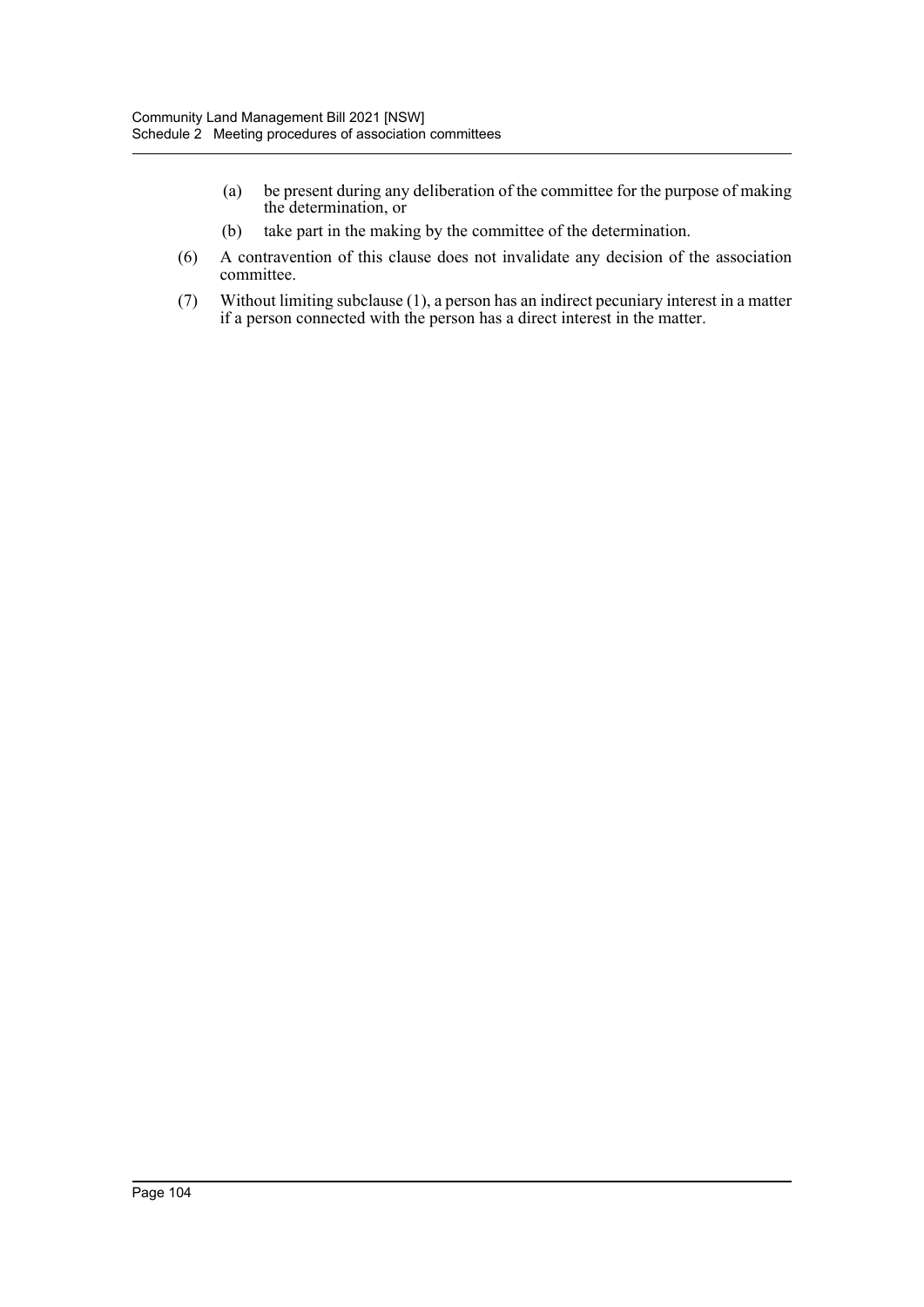# **Schedule 3 Savings, transitional and other provisions**

# **Part 1 Regulations**

## **1 Savings or transitional regulations**

- (1) The regulations may contain provisions of a savings or transitional nature consequent on the commencement of—
	- (a) a provision of this Act, or
	- (b) a provision that amends this Act.
- (2) A savings or transitional provision consequent on the commencement of a provision must not be made more than 2 years after that commencement.
- (3) A savings or transitional provision made consequent on the commencement of a provision is repealed 2 years after that commencement.
- (4) A savings or transitional provision made consequent on the commencement of a provision may take effect before that commencement but not before—
	- (a) for a provision of this Act—the date of assent to this Act, or
	- (b) for a provision that amends this Act—the date of assent to the amending Act.
- (5) A savings or transitional provision that takes effect before its publication on the NSW legislation website does not, before its publication—
	- (a) affect the rights of a person in a way that is prejudicial to the person, or
	- (b) impose liabilities on a person in respect of anything done or omitted to be done.
- (6) In this clause—

*person* does not include the State or an authority of the State.

## **Part 2 Provisions consequent on enactment of this Act**

## **2 Definitions**

In this Part—

*existing scheme* means a scheme in existence immediately before the commencement of this clause.

*former Act* means the *Community Land Management Act 1989*.

## **3 General savings**

- (1) Any act, matter or thing done or omitted to be done under a provision of the former Act and having any force or effect immediately before the commencement of a provision of this Act that replaces that provision is, on that commencement, taken to have been done or omitted to be done under the provision of this Act.
- (2) This clause does not apply—
	- (a) to the extent that its application is inconsistent with any other provision of this Schedule or a provision of a regulation made under this Schedule, or
	- (b) to the extent that its application would be inappropriate in a particular case.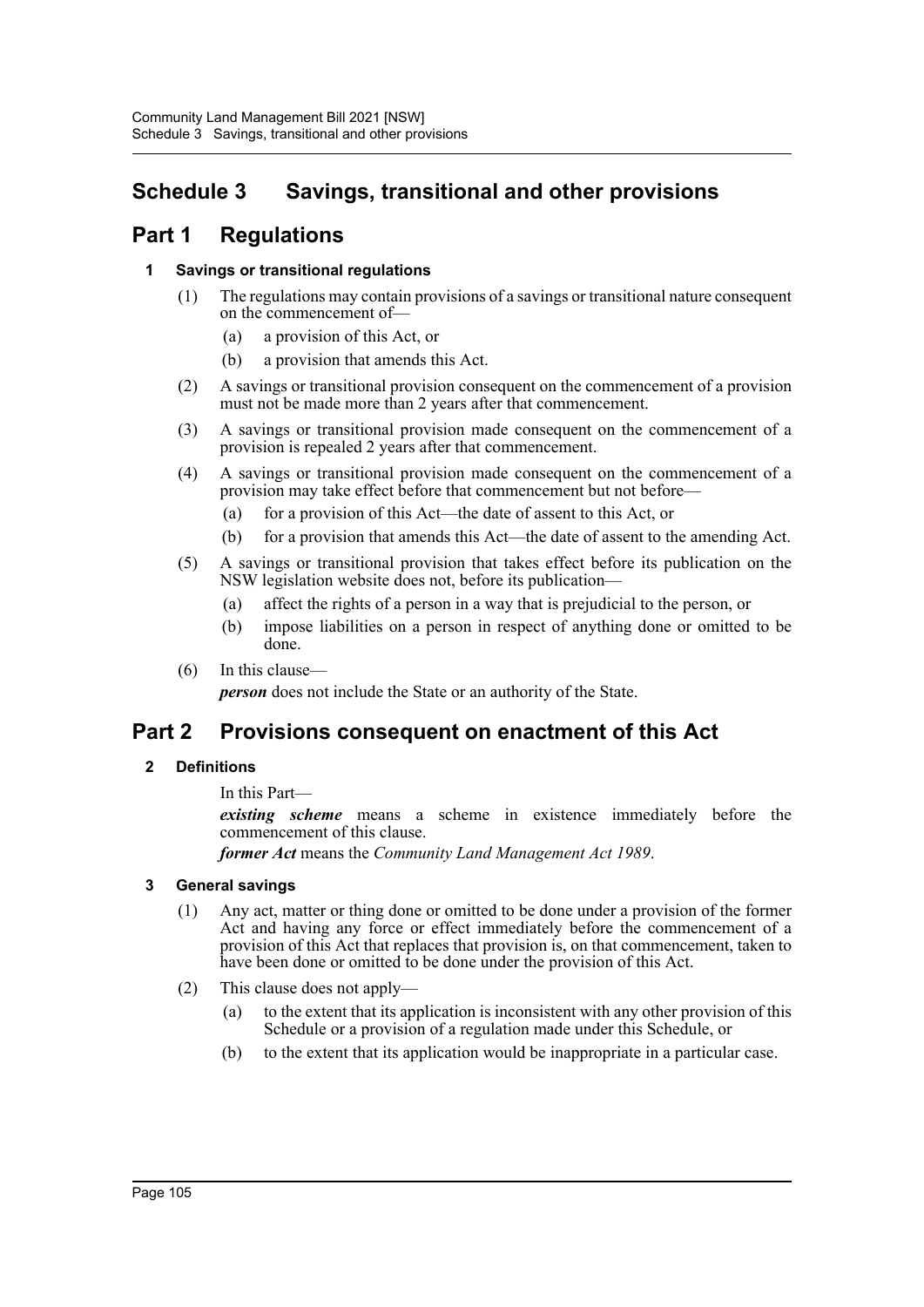#### **4 Existing management statements and by-laws**

- (1) The management statement of an existing scheme, as in force immediately before the commencement of section 127, continues in force and is taken to have been made in accordance with this Act.
- (2) Despite any other provision of this Act, a by-law continued in force by this Act is taken to be a valid by-law if it was a valid by-law immediately before the commencement of section 128.

#### **5 Existing executive committees**

- (1) A person who, immediately before the commencement of this clause, was a member of an executive committee of an association is, on that commencement, taken to have been appointed as a member of the association committee of the association for the balance of the person's term as a member of the executive committee.
- (2) A person who, immediately before the commencement of this clause, was an officer of an executive committee of an association is, on that commencement, taken to have been appointed as an officer of the same kind of the association for the balance of the person's term as an officer.

#### **6 Existing proceedings**

Any proceedings commenced but not determined or finalised under a provision of the former Act are to be dealt with and determined as if the former Act had not been repealed.

#### **7 Adjudicators**

- (1) A person who held office as an Adjudicator under the former Act immediately before the commencement of this clause ceases to hold the office on a day appointed by the Secretary, being a day not earlier than the determination or finalisation of all proceedings referred to in clause 6.
- (2) An Adjudicator who ceases to be an Adjudicator under this clause is not entitled to any compensation for loss of office.

#### **8 Existing orders under former Act**

An order made by an Adjudicator or the Tribunal under the former Act, and in force immediately before the commencement of this clause, is taken to have been made by the Tribunal under the corresponding provision of this Act.

#### **9 Contributions**

Any contributions levied under the former Act are taken to have been levied under this Act and this Act applies to the recovery and payment of any unpaid contributions.

#### **10 Approved insurers**

An insurer that was an approved insurer for the purposes of section 39 of the former Act immediately before the commencement of section 149 of this Act is taken to be an approved insurer under this Act.

#### **11 Previous decisions by associations and executive committees**

(1) A decision, consent or approval of an association under the former Act, or that is taken to have been made under the former Act, is taken to have been made by the association under this Act.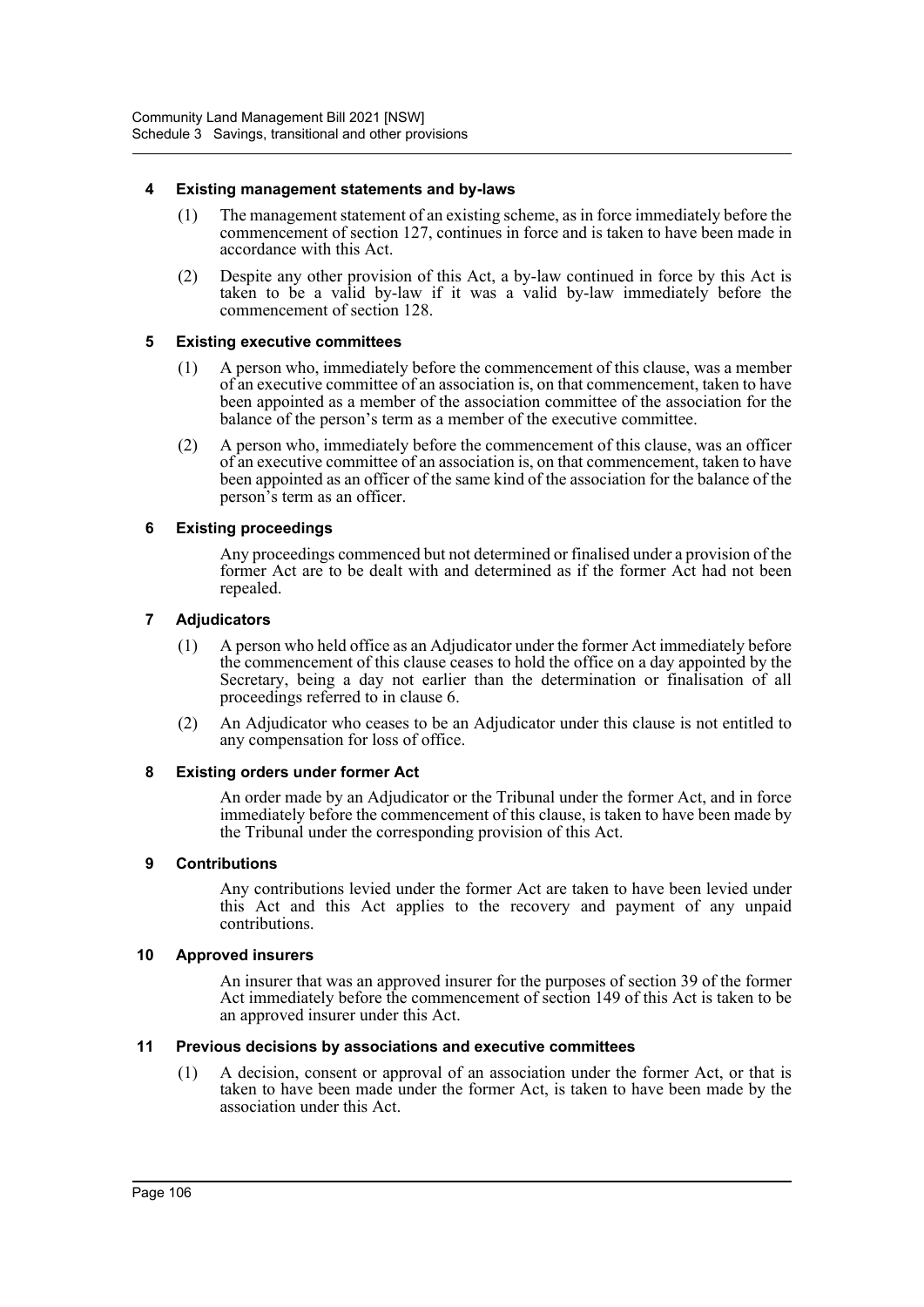(2) A decision, consent or approval of the executive committee of an association under the former Act, or that is taken to have been made under the former Act, is taken to have been made by the association committee of the association under this Act.

### **12 Terms of appointment of managing agents**

- (1) The term of appointment (including any reappointment) of a managing agent appointed before the commencement of section  $\overline{54}$  of this Act ends on the day that is 3 years after the term commenced or that is 6 months after the commencement of this Act, whichever is the later.
- (2) This Act applies to the term of any reappointment of the managing agent after that commencement.

#### **13 Caretakers and facilities managers**

- (1) An agreement in force immediately before the commencement of this clause is taken to be a facilities manager agreement for the purposes of this Act, despite any of the provisions of the agreement, if—
	- (a) the agreement provides for the appointment of a person to carry out any of the functions specified in section  $70(1)$  in relation to the association for a scheme, and
	- (b) the primary purpose of the agreement is to provide for that appointment and related matters, and
	- (c) the person is not entitled to exclusive possession of a lot or association property in the scheme.
- (2) Any such facilities manager agreement expires 10 years after the commencement of this clause unless the terms of the agreement provide that it expires on an earlier day or the agreement is terminated on an earlier day.
- (3) A reference in any instrument to a caretaker in relation to an existing scheme is taken to be a reference to a facilities manager in relation to that scheme.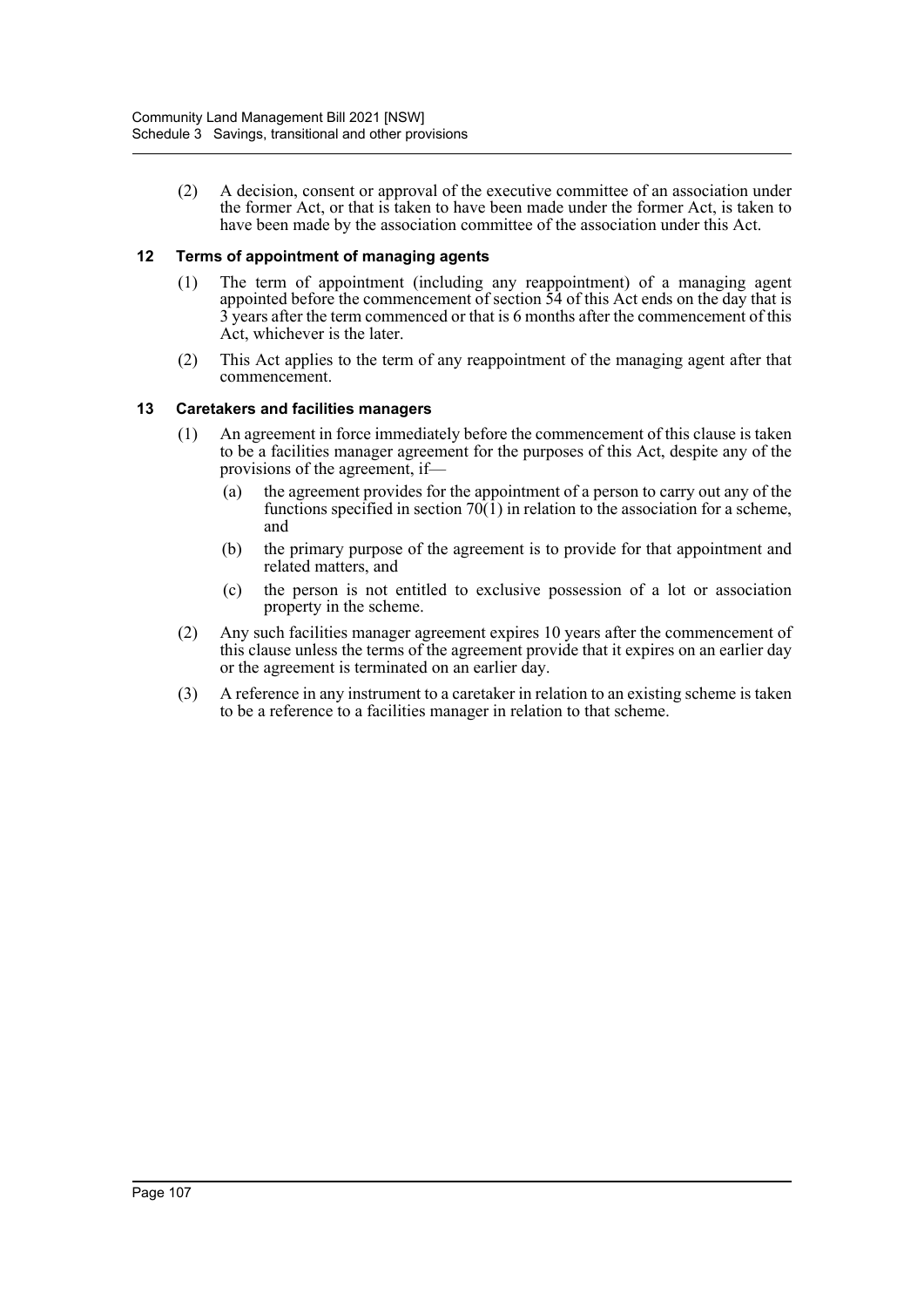# **Schedule 4 Amendment of Acts and instruments**

## **4.1 Civil and Administrative Tribunal Act 2013 No 2**

**Schedule 4 Consumer and Commercial Division**

Omit "*Community Land Management Act 1989*" from clause 3(1). Insert instead "*Community Land Management Act 2021*".

## **4.2 Civil and Administrative Tribunal Regulation 2013**

## **[1] Clause 4 Definitions**

Omit paragraph (a) of the definition of strata proceedings. Insert instead—

- (a) *Community Land Management Act 2021*,
- (a1) the former *Community Land Management Act 1989*,

## **[2] Schedule 2 Fees**

Omit item 13. Insert instead—

- 13 Lodgment of a general application under the *Community Land Management Act 2021* for an order under Part 11, Division 4 of that Act for settlement of a dispute or complaint—
	- (a) if the application includes an application for an interim order under section 192 of that Act, or \$180 \$360
	- (b) if the application does not include an application referred \$90 to in paragraph (a) \$180

## **4.3 Civil Procedure Act 2005 No 28**

## **Section 122A Definitions**

Omit "*Community Land Management Act 1989*" wherever occurring in the definitions of *owners corporatio*n and *unpaid contribution*.

Insert instead "*Community Land Management Act 2021*".

## **4.4 Contracts Review Act 1980 No 16**

## **Section 4 Definitions**

Omit "*Community Land Management Act 1989*" from section 4(2)(a1). Insert instead "*Community Land Management Act 2021*".

## **4.5 Criminal Procedure Regulation 2017**

## **Schedule 3 NSW Government agencies and statutory bodies required to pay court fees**

Omit "*Community Land Management Act 1989*".

Insert instead "*Community Land Management Act 2021*".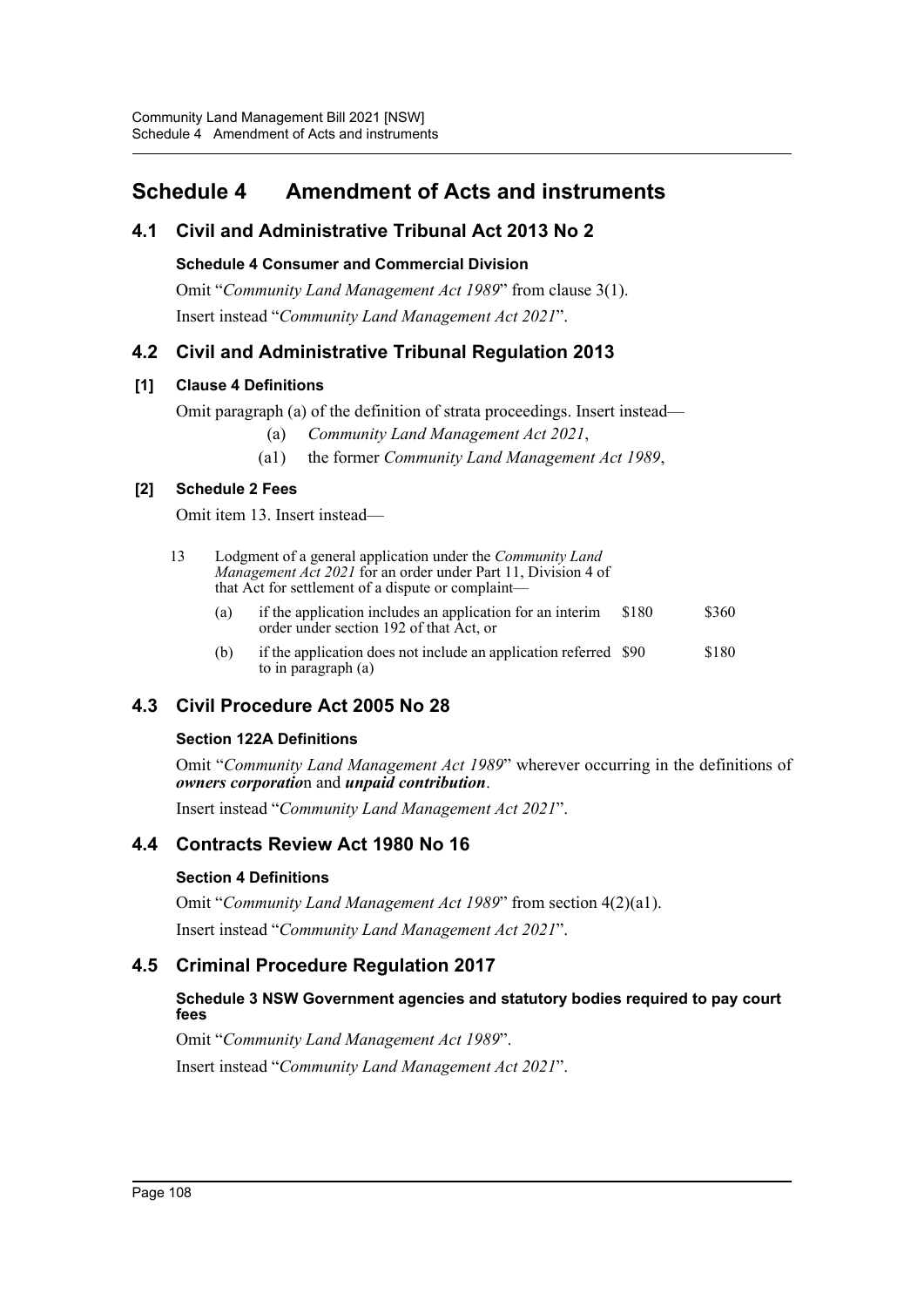## **4.6 Design and Building Practitioners Act 2020 No 7**

## **Sections 36(1), definitions of "association" and "owner" and (3)(b) and 81(2)**

Omit "*Community Land Management Act 1989*" wherever occurring. Insert instead "*Community Land Management Act 2021*".

## **4.7 Home Building Act 1989 No 147**

## **[1] Section 48C Notification of building dispute**

Omit "a proprietor of a lot in a scheme (within the meaning of the *Community Land Management Act 1989*)" from section 48C(2)(b).

Insert instead "an owner of a lot in a scheme (within the meaning of the *Community Land Management Act 2021*)".

## **[2] Section 48D Investigation of dispute**

Omit "*Community Land Management Act 1989*" from section 48D(5). Insert instead "*Community Land Management Act 2021*".

## **[3] Section 48D(5) and (6)**

Omit "proprietor" wherever occurring. Insert instead "owner".

## **[4] Section 48D(6)**

Omit "proprietors". Insert instead "owners".

## **4.8 Home Building Regulation 2014**

## **Clause 57 Exemption from insurance in relation to retirement villages**

Omit "*Community Land Management Act 1989*" from the definition of *community land scheme* in clause 57(4).

Insert instead "*Community Land Management Act 2021*".

## **4.9 Land and Environment Court Act 1979 No 204**

## **[1] Sections 18 Class 2—local government and miscellaneous appeals and applications**

Omit "section 107 of the *Community Land Management Act 1989*" from section 18(f).

Insert instead "section 52 of the *Community Land Development Act 2021*".

#### **[2] Section 20 Class 4—environmental planning and protection, development contract and strata renewal plan civil enforcement**

Omit "an agreement implied by section 15 of the *Community Land Management Act 1989* or" from the definition of development contract in section 20(5).

Insert instead "a development contract within the meaning of the *Community Land Development Act 2021* or an agreement implied by"

## **4.10 Local Court Act 2007 No 93**

## **Section 34A Jurisdiction in company title home unit disputes**

Omit "*Community Land Management Act 1989*" from section 34A(4).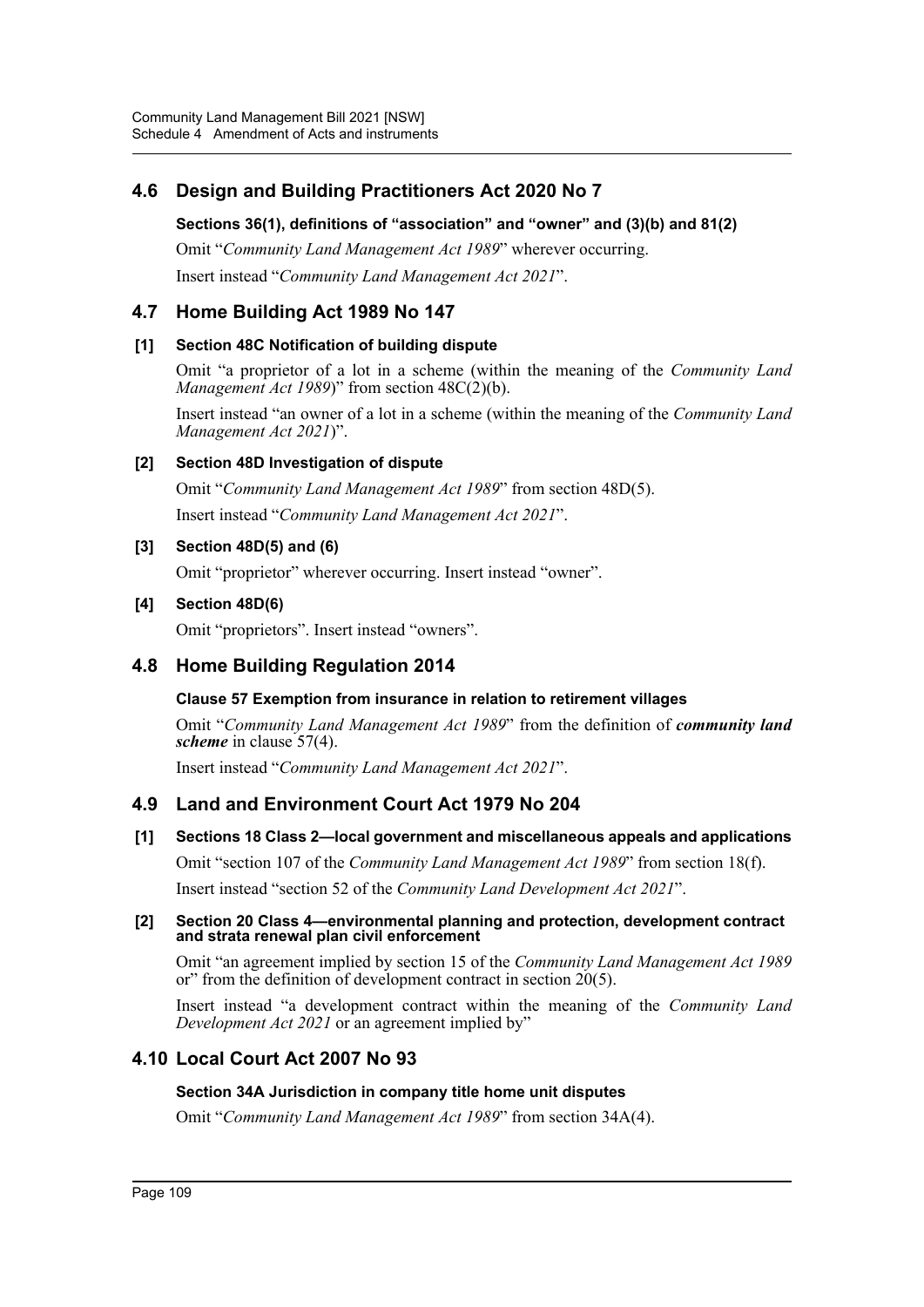Insert instead "*Community Land Management Act 2021*".

## **4.11 Local Government Act 1993 No 30**

### **Section 650A Strata and other scheme parking areas**

Omit "*Community Land Management Act 1989*" wherever occurring in section 650A(7) and (10).

Insert instead "*Community Land Management Act 2021*".

## **4.12 Property and Stock Agents Act 2002 No 66**

## **Section 190 Application of money for purposes of certain Acts**

Omit "*Community Land Management Act 1989*" wherever occurring in section 190(1)(a) and (3).

Insert instead "*Community Land Management Act 2021*".

## **4.13 Property and Stock Agents Regulation 2014**

## **[1] Clause 23 Receipts for trust money**

Omit "clause 11 of Schedule 1 to the *Community Land Management Act 1989*" from clause  $23(9)(c)$ .

Insert instead "Part 5, Division 2 of the *Community Land Management Act 2021*".

## **[2] Clause 33A Records of property reports to be kept by real estate agents**

Omit "section 26 of the *Community Land Management Act 1989*" from clause 33A(1)(e). Insert instead "Part 10, Division 2 of the *Community Land Management Act 2021*".

## **[3] Clause 36 Copy of accounts of owners corporation to be kept as record** Omit "section 51 of the *Community Land Management Act 1989*". Insert instead "section 65 of the *Community Land Management Act 2021*".

## **[4] Clause 37 Report to be prepared by strata managing agent**

Omit "Schedule 1 to the *Community Land Management Act 1989*" from clause 37(1). Insert instead "Division 1 of Part 5 of the *Community Land Management Act 2021*".

## **[5] Clause 42(2) and Schedule 14, clause 2(a) and (b)** Omit "section 85 of the *Community Land Management Act 1989*" wherever occurring. Insert instead "section 196 of the *Community Land Management Act 2021*".

## **4.14 Residential Apartment Buildings (Compliance and Enforcement Powers) Act 2020 No 9**

**Section 21 Entry into residential premises only with permission or warrant** Omit "*Community Land Management Act 1989*" from section 21(2). Insert instead "*Community Land Management Act 2021*".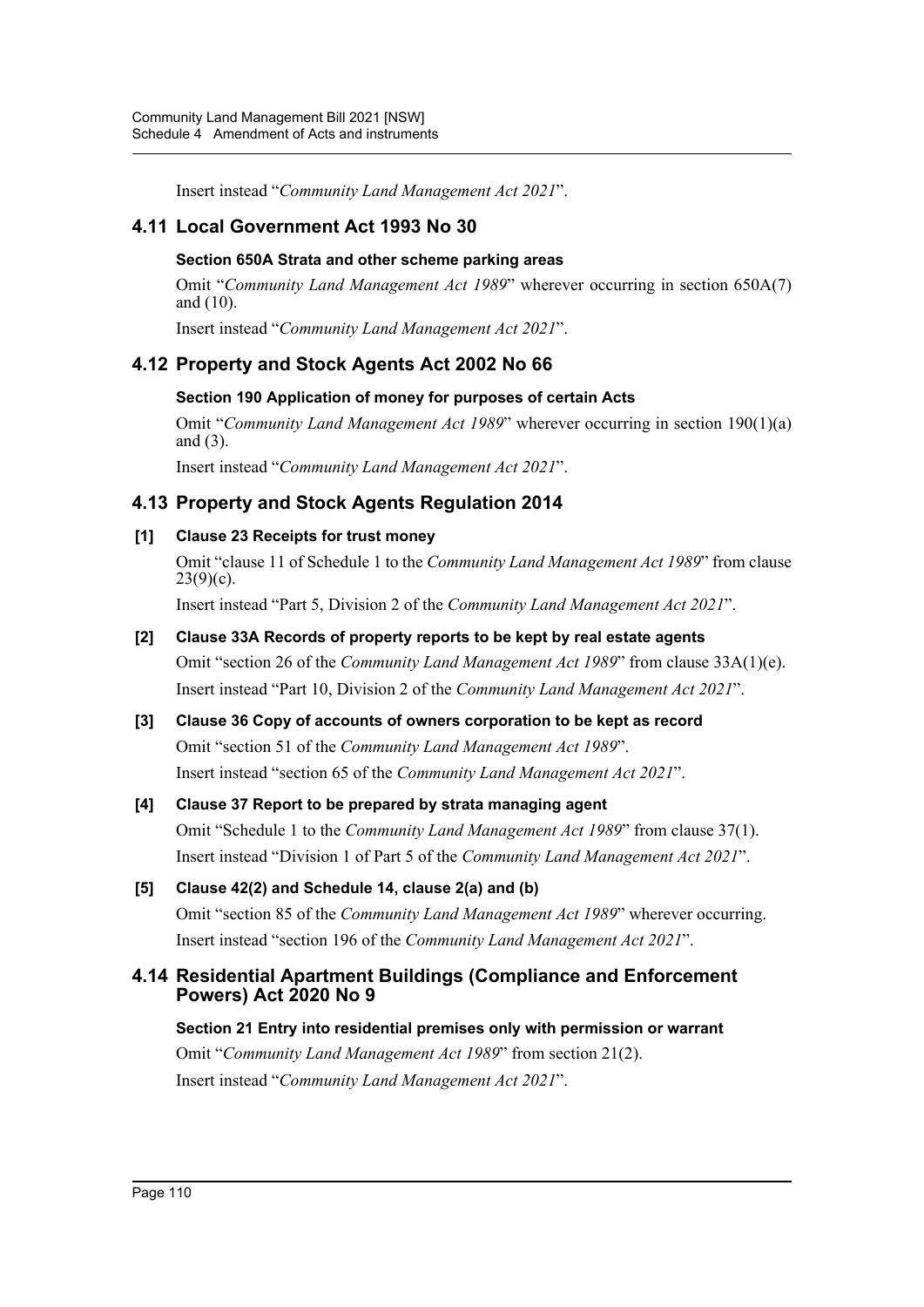## **4.15 Residential (Land Lease) Communities Act 2013 No 97**

## **Section 8 Places to which this Act does not apply**

Omit "*Community Land Management Act 1989*" from the definition of *community scheme* in section 8(2).

Insert instead "*Community Land Management Act 2021*".

## **4.16 Residential Tenancies Regulation 2019**

#### **Schedule 1 Standard Form Agreement**

Omit "*Community Land Management Act 1989*" from clause 39. Insert instead "*Community Land Management Act 2021*".

## **4.17 Retirement Villages Act 1999 No 81**

## **[1] Section 4 Definitions**

Omit "*Community Land Management Act 1989*" wherever occurring in the definitions of *association*, *association property* and *community land scheme* in section 4(1). Insert instead "*Community Land Management Act 2021*".

## **[2] Section 45 Application of Division**

Omit "*Community Land Management Act 1989*" from the note. Insert instead "*Community Land Management Act 2021*".

## **[3] Section 79 Effect of certain votes**

Omit "*Community Land Management Act 1989*" wherever occurring in the note. Insert instead "*Community Land Management Act 2021*".

## **[4] Section 108 Determination by Tribunal**

Omit "*Community Land Management Act 1989*" from section 108(4)(f). Insert instead "*Community Land Management Act 2021*".

## **[5] Section 128 Order of Tribunal**

Omit "*Community Land Management Act 1989*" from section 128(1)(k). Insert instead "*Community Land Management Act 2021*".

## **4.18 Retirement Villages Regulation 2017**

## **Clause 26 Matters not to be financed by way of recurrent charges**

Omit "*Community Land Management Act 1989*" from clause 26(j)(ii). Insert instead "*Community Land Management Act 2021*".

## **4.19 State Environmental Planning Policy (Exempt and Complying Development Codes) 2008**

## **Clause 4A.2 Development standards**

Omit "*Community Land Management Act 1989*" from clause 4A.2(g).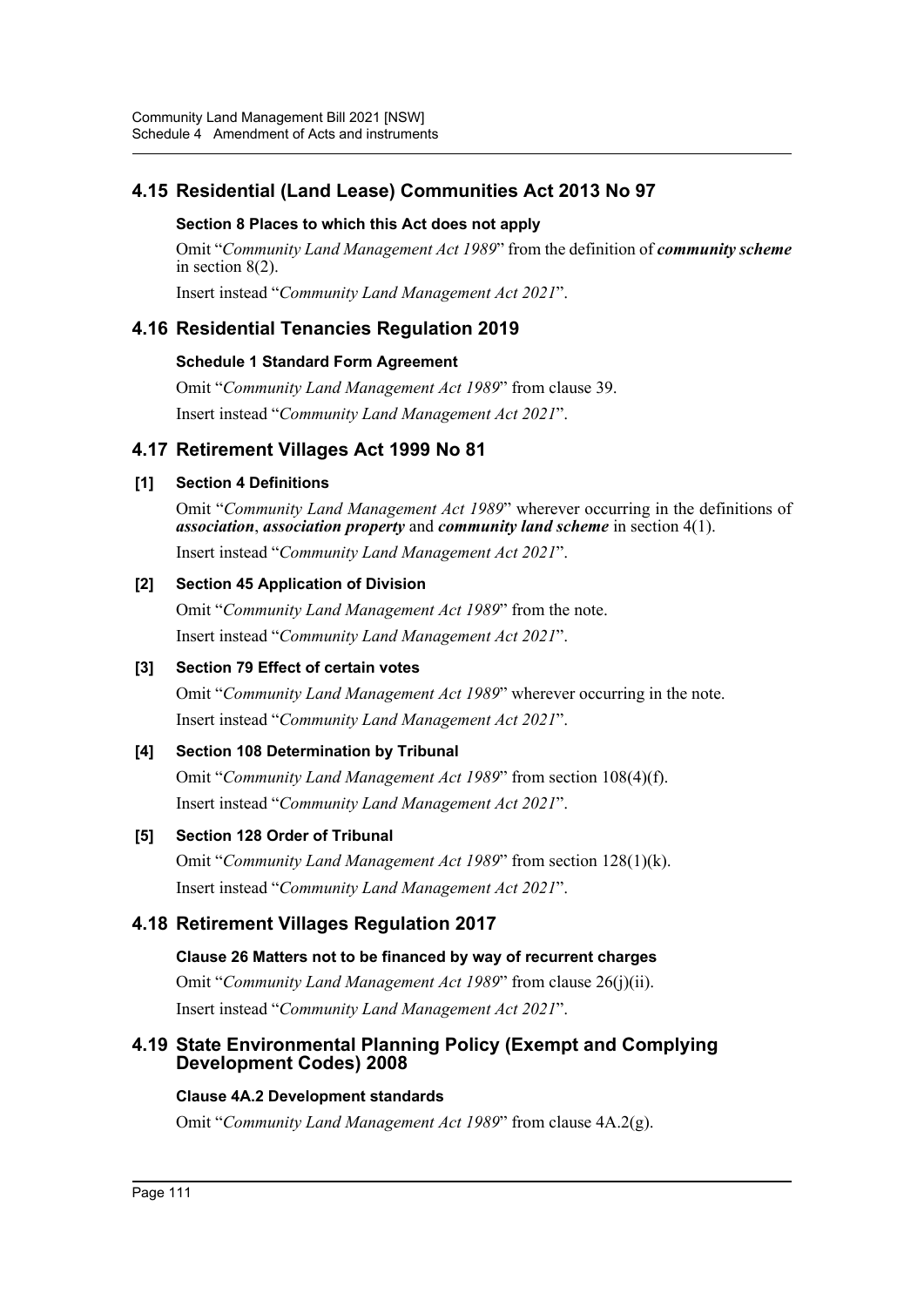Insert instead "*Community Land Management Act 2021*".

## **4.20 Strata Schemes Development Act 2015 No 51**

#### **Section 99 Requirement to register strata management statement**

Omit "*Community Land Management Act 1989*" from section 99(2)(a)(iii). Insert instead "*Community Land Management Act 2021*".

## **4.21 Strata Schemes Management Act 2015 No 50**

#### **[1] Section 253 Other rights and remedies not affected by this Act**

Omit "Part 4 of the *Community Land Management Act 1989*" from section 253(2). Insert instead "the *Community Land Management Act 2021*".

#### **[2] Section 271 Regulations**

Insert after section  $271(2)(n)$ —

(o) requiring persons to provide information about strata schemes to the Secretary, including for the purposes of the Secretary making that information publicly available on the internet or in any other way.

## **[3] Section 271(2A)**

Insert after section 271(2)—

- (2A) Regulations under subsection (2)(o) may, without limitation, prescribe the following—
	- (a) the types of information that must be provided whether by reference to classes of strata scheme or otherwise,
	- (b) the way in which the information must be provided, including the form in which it must be provided,
	- (c) the persons who must provide the information,
	- (d) the time in which the information must be provided,
	- (e) any restrictions on the use or disclosure of the information,
	- (f) the procedures for correcting the information,
	- $(g)$  the payment by an owners corporation, on a periodic basis, of amounts to the Secretary for administration relating to the information,
	- (h) the fees, if any, for accessing the information,
	- (i) offences, with a penalty not exceeding 50 penalty units, for failing to comply with the regulations made under subsection (2)(o).

## **4.22 Surveying and Spatial Information Regulation 2017**

#### **Clause 5 Definitions**

Omit paragraph (b) of the definition of *road* in clause 5(1). Insert instead—

(b) an open access way, or a private access way, within the meaning of the *Community Land Development Act 2021*,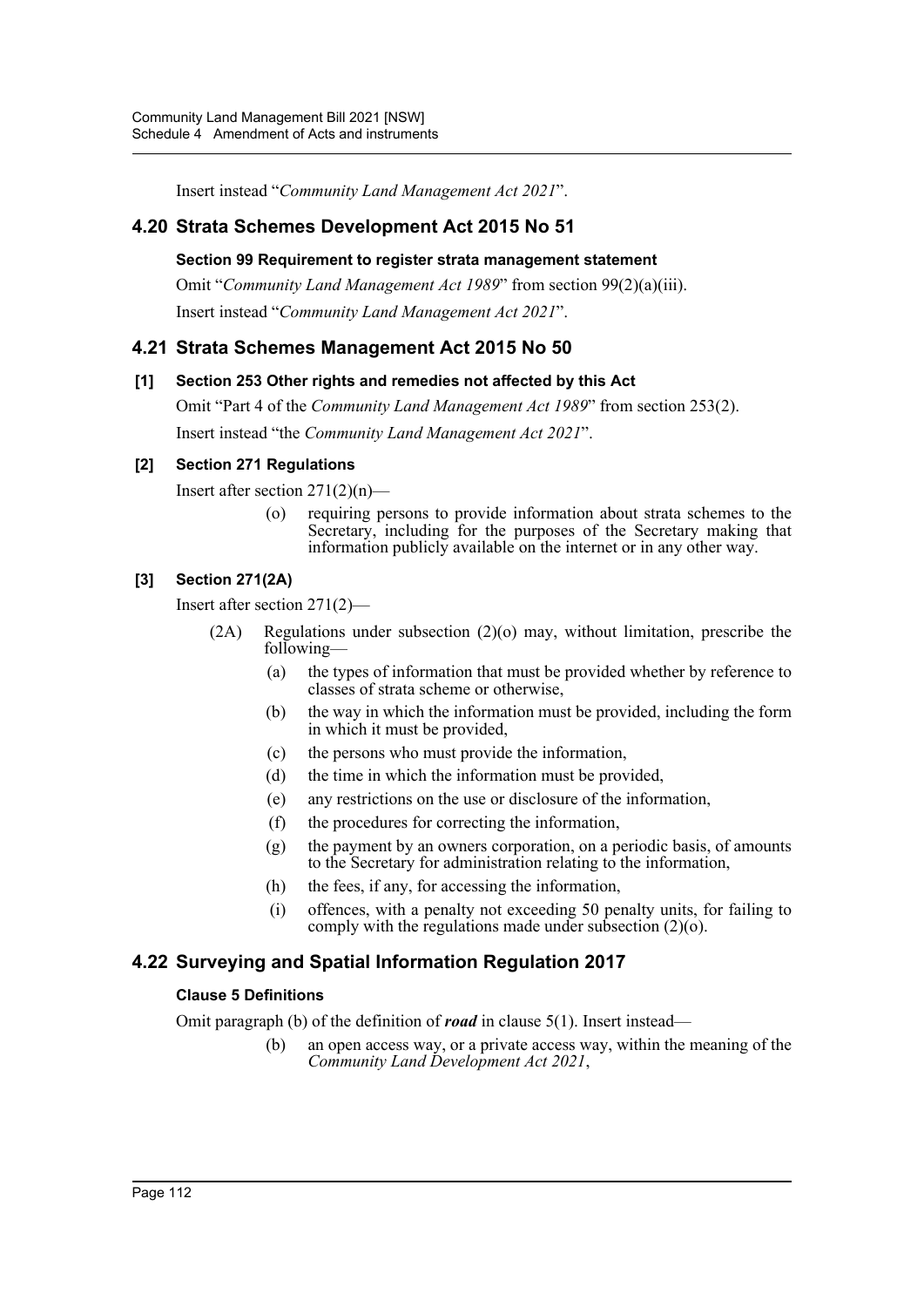## **4.23 Uncollected Goods Regulation 2020**

## **Clause 4 When goods uncollected for purposes of Act**

Omit "*Community Land Management Act 1989*" from clause 4(b). Insert instead "*Community Land Management Act 2021*".

## **4.24 Uniform Civil Procedure Rules 2005**

## **Schedule 8 Assignment of business in the Supreme Court**

Omit "*Community Land Management Act 1989*" from Part 1. Insert instead "*Community Land Management Act 2021*".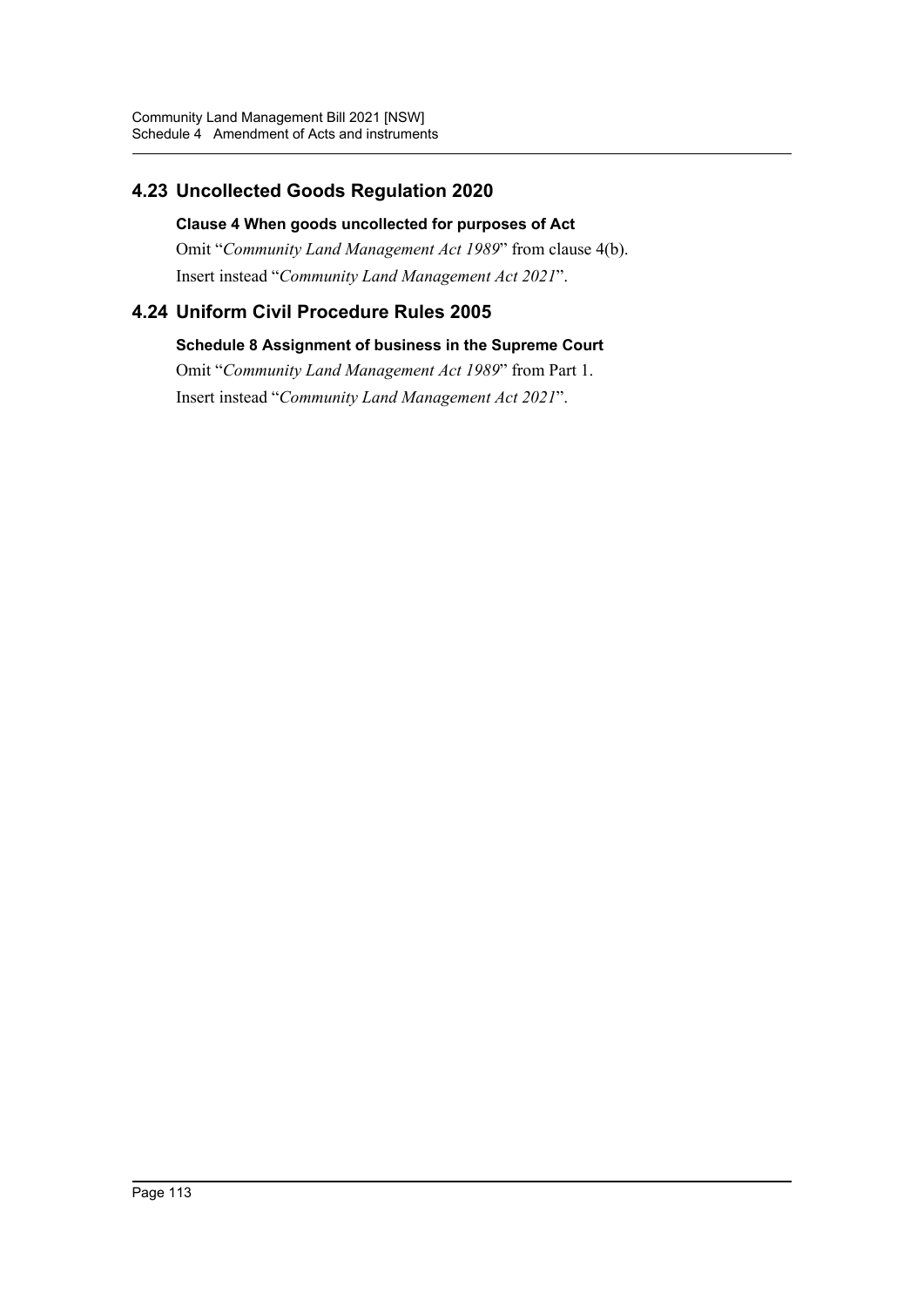Community Land Management Bill 2021 [NSW] **Dictionary** 

# **Dictionary**

*approved form* means a form approved by the Secretary.

*approved insurer* means—

- (a) a general insurer within the meaning of the *Insurance Act 1973* of the Commonwealth, or
- (b) any other person prescribed by the regulations for the purposes of this definition.

*association* means a community association, precinct association or neighbourhood association. *association committee* means the association committee constituted for an association under this Act.

*association information certificate*—see section 171.

*association interest notice*—see section 20(1).

*association property*—

- (a) in a community scheme—means the community property in the scheme, or
- (b) in a precinct scheme—means the precinct property in the scheme, or
- (c) in a neighbourhood scheme—means the neighbourhood property in the scheme.

*association property rights by-law*—see section 134.

*association roll* means the association roll for the scheme established under Part 10, Division 1. *association scheme* means a community scheme, a precinct scheme or a neighbourhood scheme. *by-laws*—

- (a) of a scheme other than a strata scheme—means the by-laws included in a management statement in force for the scheme, or
- (b) of a strata scheme—means the by-laws in force for the scheme.

*capital works fund* of an association means the fund established by the association under section 78.

*change* a by-law—see section 126.

*common property*, in relation to a strata scheme or a proposed strata scheme, has the same meaning as in the *Strata Schemes Development Act 2015*.

*community association* has the same meaning as in the *Community Land Development Act 2021*. *community committee* means the committee for a community association constituted under Part 3, Division 1.

*community development lot* means a lot in a community plan that is not any of the following—

- (a) community property,
- (b) a public reserve or a drainage reserve,
- (c) subject to a subsidiary scheme,
- (d) severed from the community scheme.

*community management statement* means a statement that is registered with a community plan as a statement of the by-laws and other particulars governing participation in the community scheme.

*community parcel* means land the subject of a community scheme.

*community plan* means a plan for the subdivision of land into 2 or more community development lots and 1 other lot that is community property, whether or not the plan includes land that, on registration of the plan, would be dedicated as a public road, a public reserve or a drainage reserve.

*community property* means the lot shown in a community plan as community property.

*community scheme* has the same meaning as in the *Community Land Development Act 2021*.

*company nominee* of a corporation means an individual for the time being authorised under section 146 by the corporation.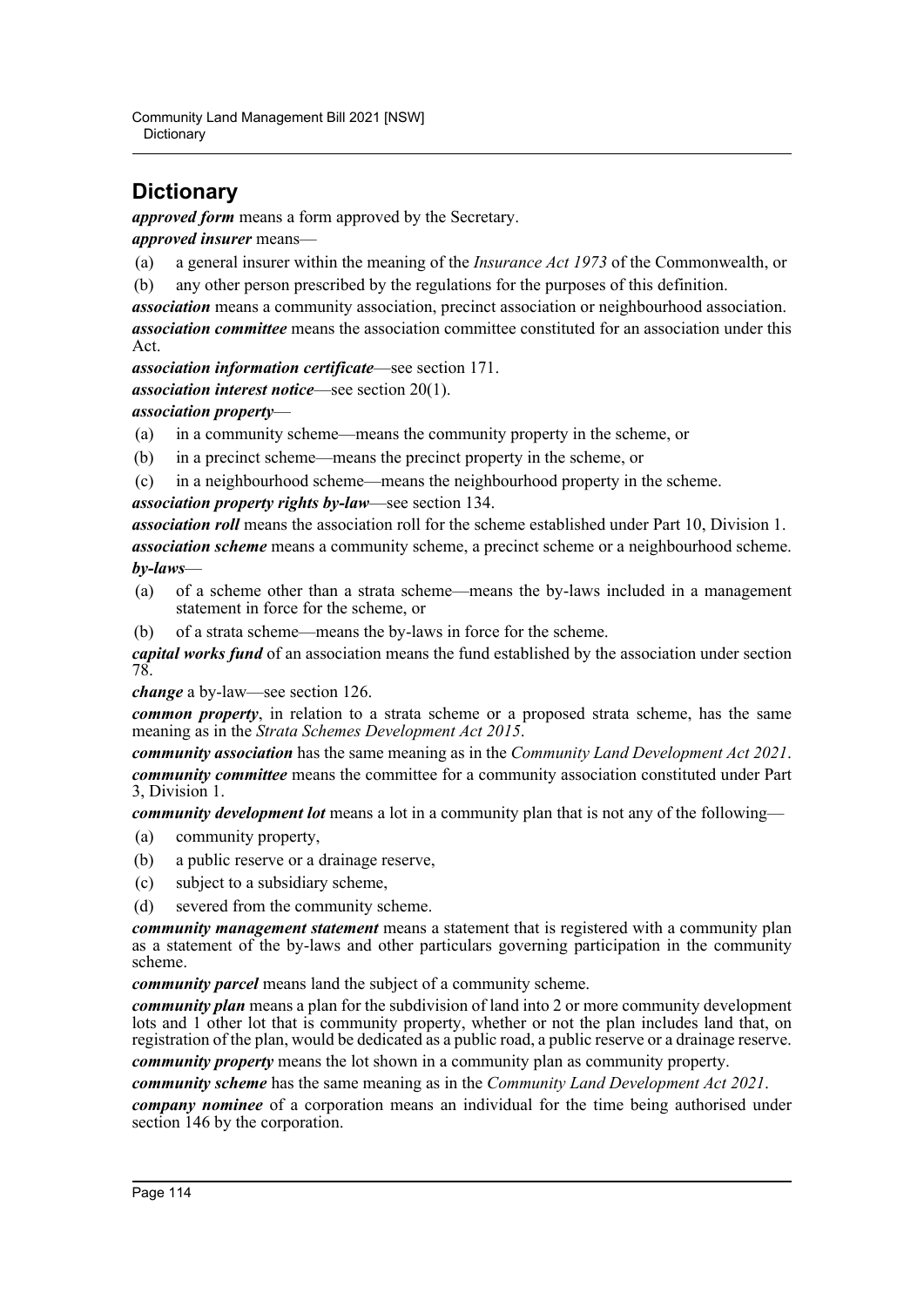*connected person*—see section 6.

*co-owners* means persons who own land jointly or in common whether as joint tenants or tenants in common.

*damage policy*—see section 148.

*developer* of—

- (a) a community scheme—means the owner of a community development lot in the community plan, or
- (b) a precinct scheme—means the owner of a precinct development lot in the precinct plan, or
- (c) a neighbourhood scheme—means the original owner of the neighbourhood parcel.

*development* has the same meaning as in the *Environmental Planning and Assessment Act 1979*. *development contract* has the same meaning as in the *Community Land Development Act 2021*.

*development lot* means a community development lot or a precinct development lot that has not been severed under section 19 of the *Community Land Development Act 2021* from the applicable scheme.

*drainage reserve* means land that is set aside as a drainage reserve under section 49 of the *Local Government Act 1993*.

*facilities manager*—see section 70.

*financial statements* means the financial statements prepared by an association in accordance with Part 5, Division 3.

*first annual general meeting* of an association—see section 24.

*folio* means a folio of the Register.

*function* includes a power, authority or duty, and *exercise* a function includes perform a duty. *initial maintenance schedule* means the schedule prepared by the original owner under section 115.

#### *initial period*—

- (a) for a strata scheme—means the initial period of a strata scheme within the meaning of the *Strata Schemes Management Act 2015*, or
- (b) for a neighbourhood scheme—means the period that commences on the day the neighbourhood association is constituted and ends on the day there are owners of lots in the neighbourhood scheme (other than the original owner) the sum of whose unit entitlements is at least one-third of the total unit entitlement under the scheme, or
- (c) for a precinct scheme or community scheme—means the period that commences on the day the scheme association is constituted and ends on the day that at least one third of the sum of the total unit entitlement under the scheme consists of one or both of the following—
	- (i) former development lots in the scheme that are the subject of subsidiary schemes for which the initial period has expired,
	- (ii) development lots in the scheme that are not owned by the original owner and for which occupation certificates (within the meaning of the *Environmental Planning and Assessment Act 1979*) have been issued for development on the lots.

*interested person*—see section 187.

*make* a by-law—see section 126.

*management statement* means a community management statement, a precinct management statement or a neighbourhood management statement.

*managing agent* means a person appointed as the managing agent for a scheme.

*mediation*, for Part 11—see section 179.

*mediation session*, for Part 11—see section 179.

*mediator*, for Part 11—see section 179.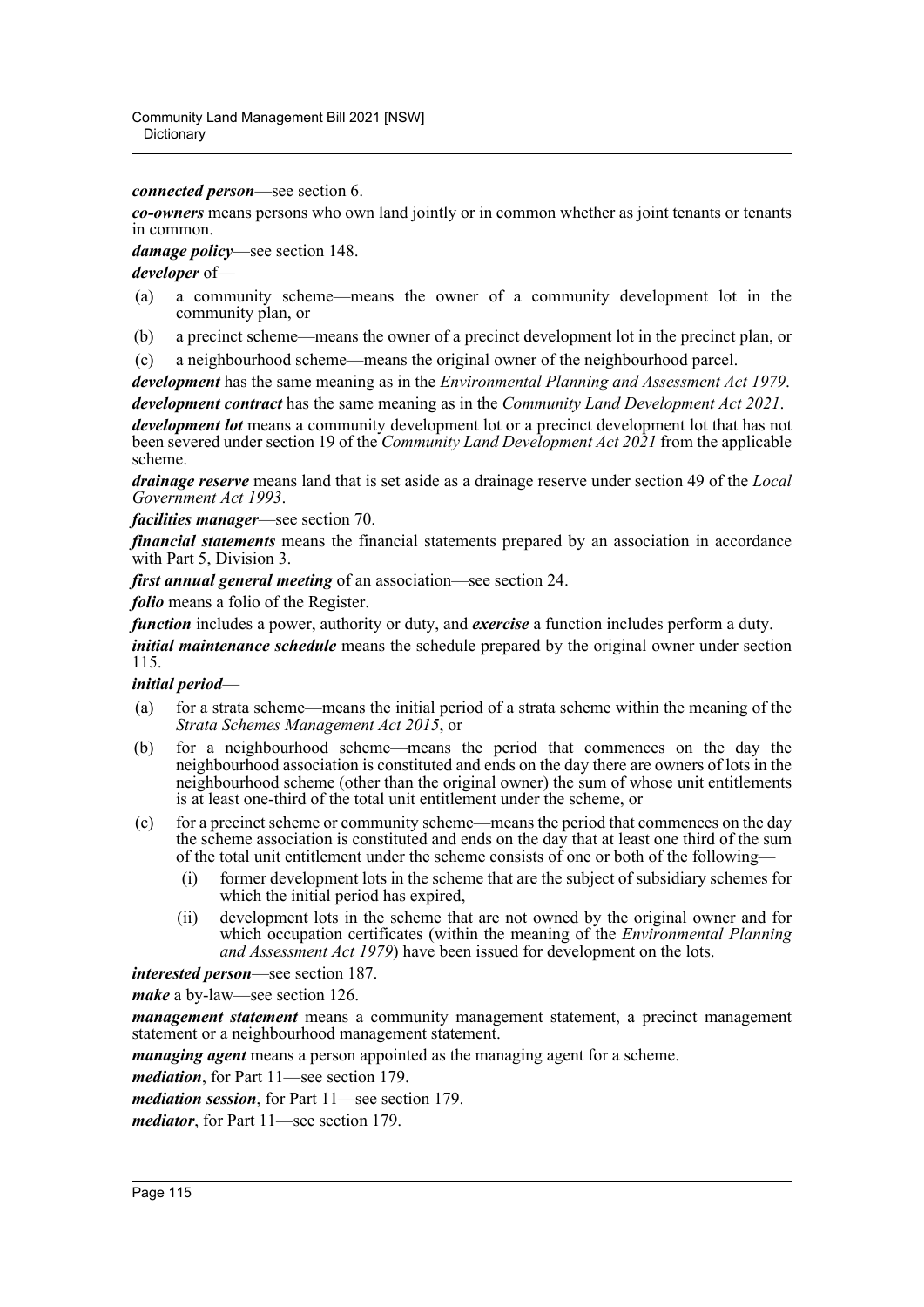*neighbourhood association* has the same meaning as in the *Community Land Development Act 2021*.

*neighbourhood committee* means the committee for a neighbourhood association constituted under Part 3, Division 1.

*neighbourhood lot* means a lot in a neighbourhood plan that is not any of the following—

- (a) neighbourhood property,
- (b) a public reserve,
- (c) a drainage reserve.

*neighbourhood management statement* means a statement that is registered with a neighbourhood plan as a statement of the by-laws and other particulars governing participation in the neighbourhood scheme.

*neighbourhood parcel* means land the subject of a neighbourhood scheme.

*neighbourhood plan* means a plan (other than a community plan, a precinct plan or a strata plan) for the subdivision of land into 2 or more lots for separate occupation or disposition and 1 other lot that is neighbourhood property, whether or not the plan includes land that, on registration of the plan, would be dedicated as a public road, a public reserve or a drainage reserve.

*neighbourhood property* means the lot shown in a neighbourhood plan as neighbourhood property.

*neighbourhood scheme* has the same meaning as in the *Community Land Development Act 2021*. *occupier* of a lot means a person in lawful occupation of the lot.

*officer* of an association means the chairperson, secretary or treasurer of the association.

*open access way* means an open access way set apart under Part 6 of the *Community Land Development Act 2021*.

*original owner* of land means the person who held the fee simple in the land when a community plan, precinct plan or neighbourhood plan subdividing the land was registered.

*owner* of a development lot or a neighbourhood lot means—

- (a) a person for the time being recorded in the Register as being entitled to a fee simple in the lot, or
- (b) a person who has an in interest in the lot that entitles the person to vote at a meeting of an association and who has given the association an association interest notice in accordance with this Act.

*parcel* means—

- (a) in relation to an association—the land from time to time comprising the lots and association property in the scheme, and
- (b) in relation to a strata scheme—the land from time to time comprising the lots and common property in the scheme.

*person present* at a meeting includes a person who is not personally present but is able to vote at the meeting by another means specified under Schedule 1, clause 27 or Schedule 2, clause 8.

#### *planning approval* means—

- (a) a development consent within the meaning of the *Environmental Planning and Assessment Act 1979*, or
- (b) an approval under Division 5.2 of that Act.

*precinct association* has the same meaning as in the *Community Land Development Act 2021*.

*precinct committee* means the committee for a precinct association constituted under Part 3, Division 1.

*precinct development lot* means a lot in a precinct plan that is not any of the following—

(a) precinct property,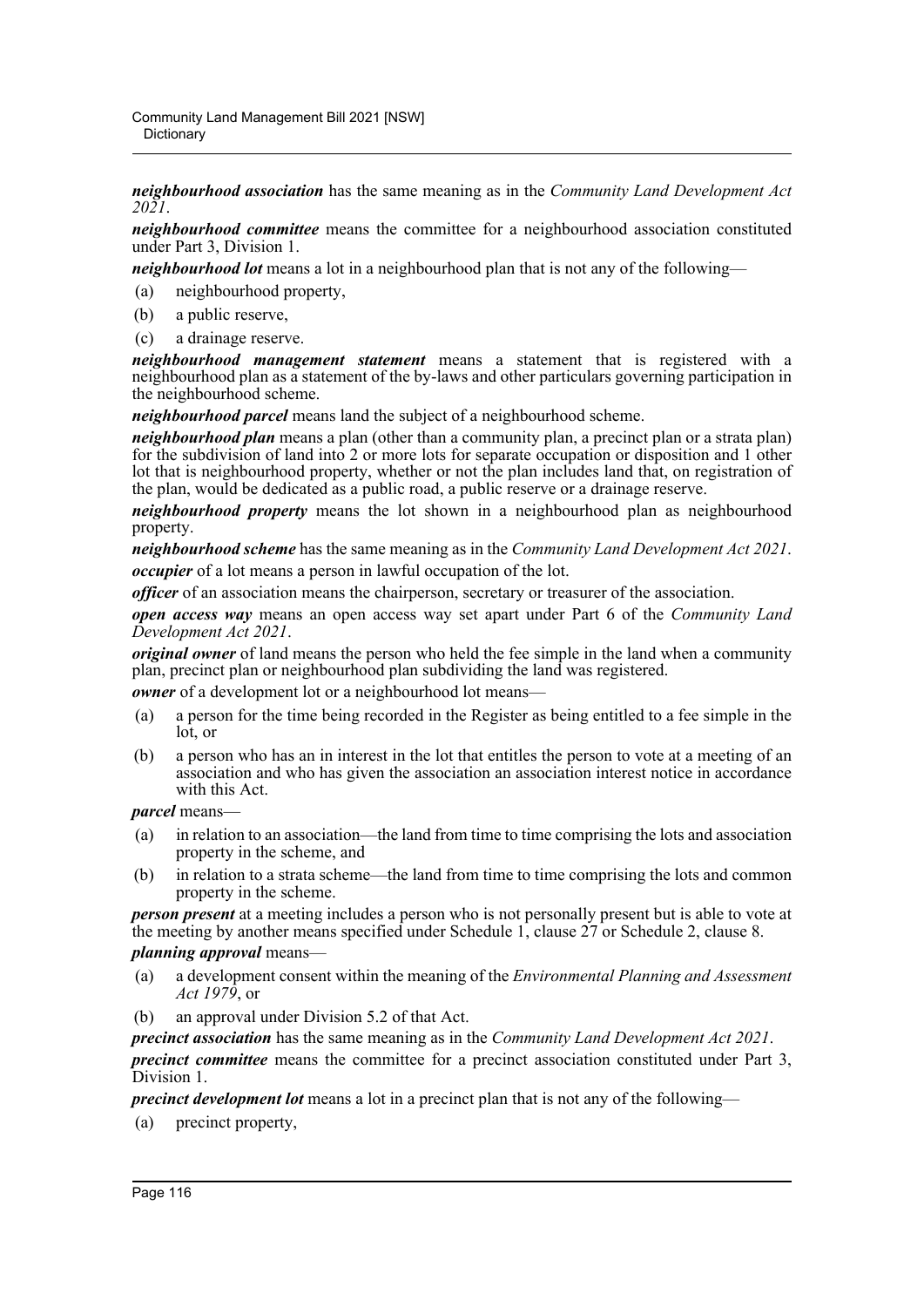- (b) a public reserve or a drainage reserve,
- (c) subject to a subsidiary scheme,
- (d) severed from the precinct scheme.

*precinct management statement* means a statement that is registered with a precinct plan as a statement of the by-laws and other particulars governing participation in the precinct scheme.

*precinct parcel* means land the subject of a precinct scheme.

*precinct plan* means a plan for the subdivision of land in a community development lot into 2 or more precinct development lots and 1 other lot that is precinct property, whether or not the plan includes land that, on registration of the plan, would be dedicated as a public road, a public reserve or a drainage reserve.

*precinct property* means the lot shown in a precinct plan as precinct property.

*precinct scheme* has the same meaning as in the *Community Land Development Act 2021*.

*private access way* means a private access way set apart under Part 6 of the *Community Land Development Act 2021*.

*public authority* means a public or local authority that is constituted by or under an Act.

*public reserve* has the same meaning as in the *Local Government Act 1993*.

*Register* means the Register kept under the *Real Property Act 1900*.

*registered* means registered by the Registrar-General.

*registrar* means a registrar of the Tribunal.

*restricted property* means—

- (a) association property the use of which is restricted by a management statement, or
- (b) common property in a strata scheme the use of which is restricted by the by-laws of the strata scheme.

*schedule of unit entitlement* for a strata scheme has the same meaning as in the *Strata Schemes Development Act 2015*.

*scheme* means a community scheme, precinct scheme, neighbourhood scheme or strata scheme. *Secretary* means—

- (a) the Commissioner for Fair Trading, Department of Customer Service, or
- (b) if there is no person employed as Commissioner for Fair Trading—the Secretary of the Department of Customer Service.

*sign* includes seal and, for a corporation other than an association or a strata corporation, includes sign as a person authorised by the corporation.

*special resolution*—see section 5.

*strata committee* has the same meaning as in the *Strata Schemes Management Act 2015*.

*strata corporation* means an owners corporation constituted for a strata scheme under the *Strata Schemes Management Act 2015*.

*strata lot* means a lot within the meaning of the *Strata Schemes Development Act 2015* that is part of a community scheme.

*strata parcel* means land the subject of a strata plan.

*strata plan* has the same meaning as in the *Strata Schemes Development Act 2015*.

*strata scheme* has the same meaning as in the *Community Land Development Act 2021*.

*subsidiary body*—

- (a) of a community scheme—means a precinct association, neighbourhood association or strata corporation constituted under a precinct scheme, neighbourhood scheme or strata scheme that is part of the community scheme, or
- (b) of a precinct scheme—means a neighbourhood association or strata corporation constituted under a neighbourhood scheme or strata scheme that is part of the precinct scheme.